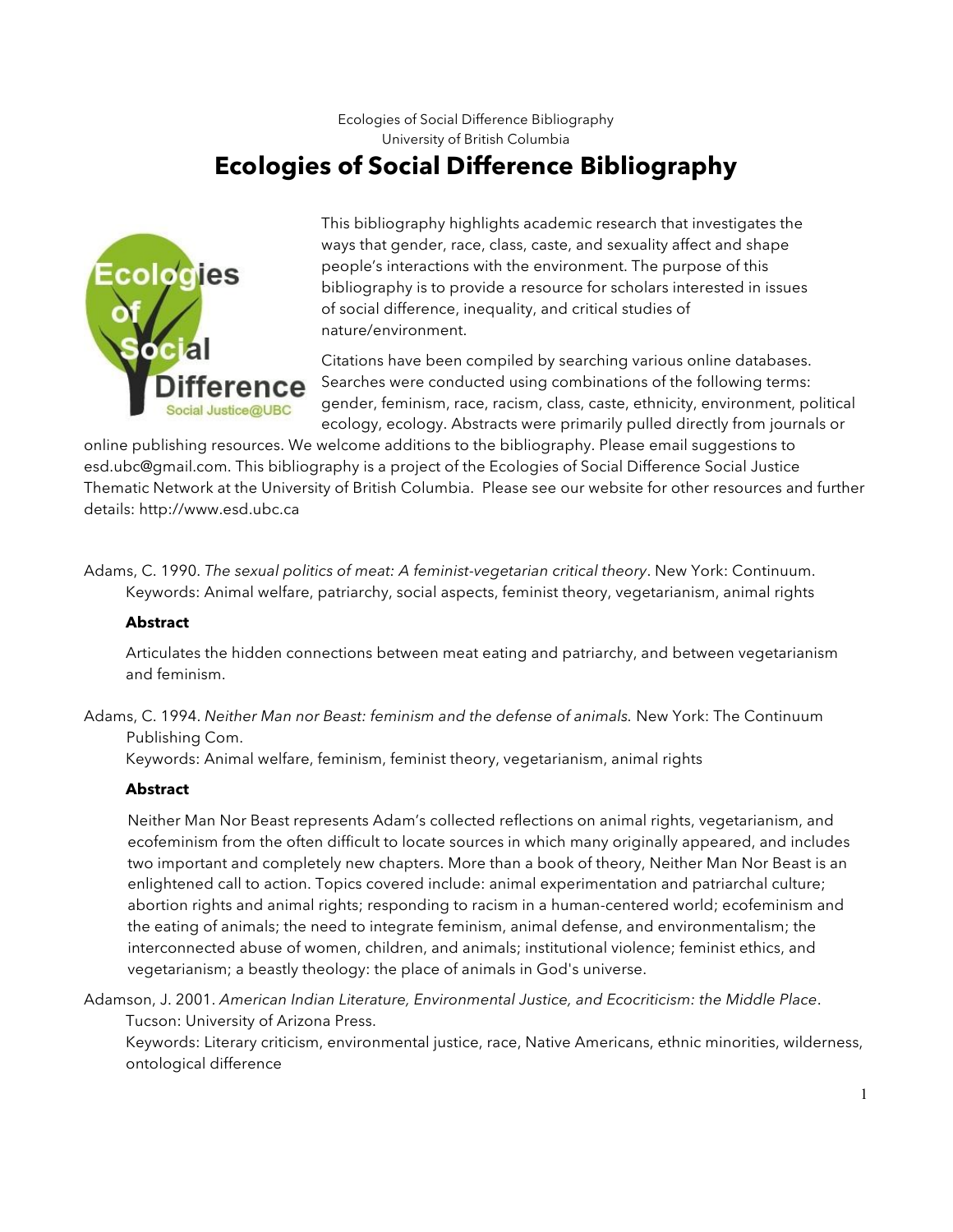#### **Abstract**

Although much contemporary American Indian literature examines the relationship between humans and the land, most Native authors do not set their work in the "pristine wilderness" celebrated by mainstream nature writers. Instead, they focus on settings such as reservations, open-pit mines, and contested borderlands. Drawing on her own teaching experience among Native Americans and on lessons learned from such recent scenes of confrontation as Chiapas and Black Mesa, Joni Adamson explores why what counts as "nature" is often very different for multicultural writers and activist groups than it is for mainstream environmentalists. This powerful book is one of the first to examine the intersections between literature and the environment from the perspective of the oppressions of race, class, gender, and nature, and the first to review American Indian literature from the standpoint of environmental justice and ecocriticism.

Adamson, J., Evans, M. M., & Stein, R. (Eds.). 2002. *The Environmental Justice Reader: Politics, Poetics, and Pedagogy*. Tucson, AZ: University of Arizona Press.

Keywords: Environmental justice, race, ethnic minorities, literary criticism, pedagogy, ontological difference

#### **Abstract**

From the First National People of Color Congress on Environmental Leadership to WTO street protests of the new millennium, environmental justice activists have challenged the mainstream movement by linking social inequalities to the uneven distribution of environmental dangers. Grassroots movements in poor communities and communities of color strive to protect neighbourhoods and worksites from environmental degradation and struggle to gain equal access to the natural resources that sustain their cultures. This book examines environmental justice in its social, economic, political, and cultural dimensions in both local and global contexts, with special attention paid to intersections of race, gender, and class inequality. The first book to link political studies, literary analysis, and teaching strategies, it offers a multivocal approach that combines perspectives from organizations such as the Southwest Network for Environmental and Economic Justice and the International Indigenous Treaty Council with the insights of such notable scholars as Devon Peña, Giovanna Di Chiro, and Valerie Kuletz, and also includes a range of newer voices in the field. This collection approaches environmental justice concerns from diverse geographical, ethnic, and disciplinary perspectives, always viewing environmental issues as integral to problems of social inequality and oppression. It offers new case studies of native Alaskans' protests over radiation poisoning; Hispanos' struggles to protect their land and water rights; Pacific Islanders' resistance to nuclear weapons testing and nuclear waste storage; and the efforts of women employees of maquiladoras to obtain safer living and working environments along the U.S.-Mexican border. The selections also include cultural analyses of environmental justice arts, such as community art and greening projects in inner-city Baltimore, and literary analyses of writers such as Jimmy Santiago Baca, Linda Hogan, Barbara Neely, Nez Perce orators, Ken Saro-Wiwa, and Karen Yamashita—artists who address issues such as toxicity and cancer, lead poisoning of urban African American communities, and Native American struggles to remove dams and save salmon. The book closes with a section of essays that offer models to teachers hoping to incorporate these issues and texts into their classrooms. By combining this array of perspectives, this book makes the field of environmental justice more accessible to scholars, students, and concerned readers.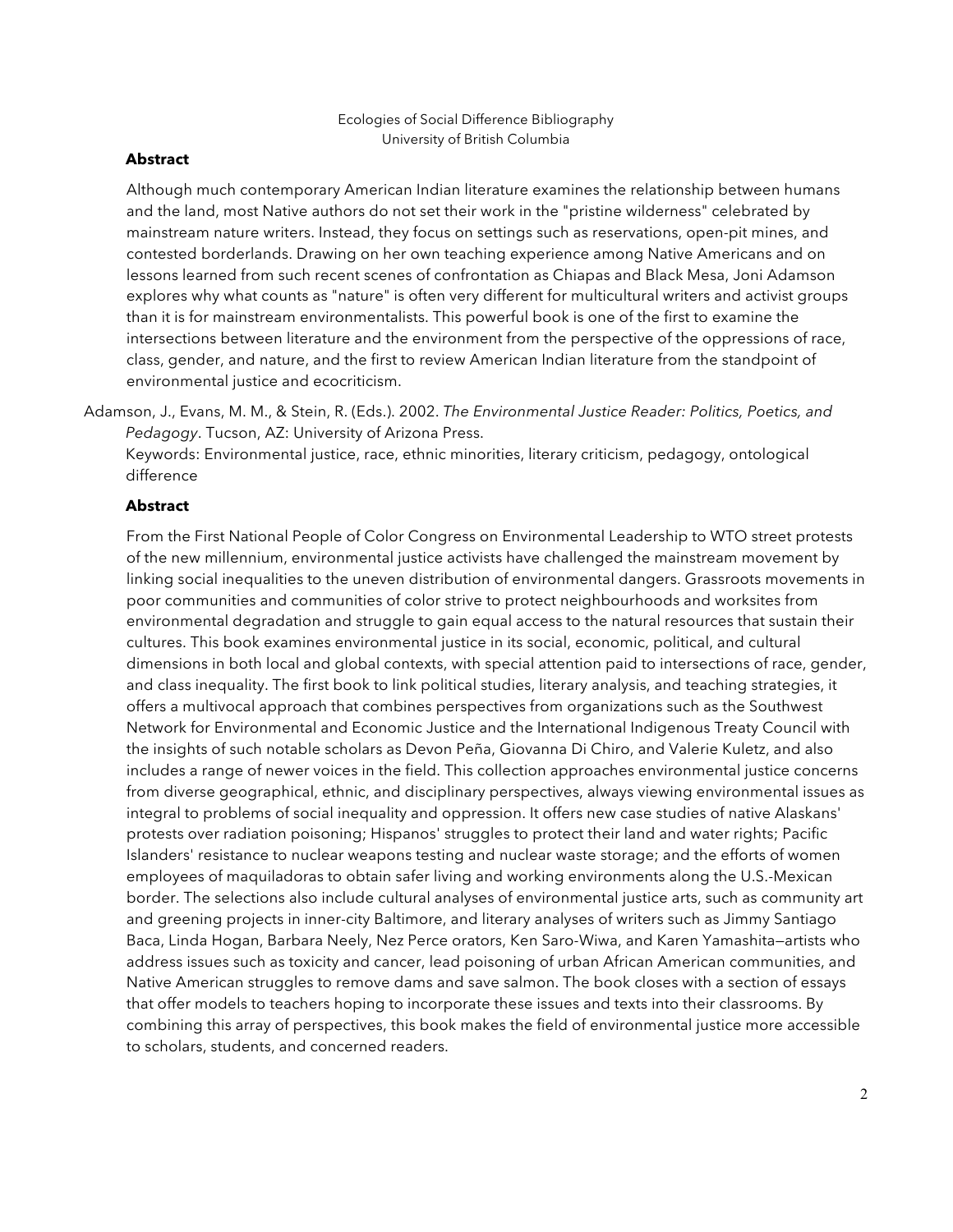Agarwal, B. 1992. The gender and environment debate: Lessons from India. *Feminist Studies, 18*(1), 119-158. Keywords: Gender, environment, agrarian livelihoods, India

#### **Abstract**

Argues that women, especially those in poor rural households in India, are victims of environmental degradation in gender-specific ways and that they have been active agents in movements of environmental protection and regeneration.

Agarwal, B. 1994. *A Field of One's Own: Gender and Land Rights in South Asia*. Cambridge: Cambridge University Press.

Keywords: Gender, rural livelihoods, natural resource management

#### **Abstract**

This is the first major study of gender and property in South Asia. In a pioneering and comprehensive analysis Bina Agarwal argues that the single most important economic factor affecting women is the gender gap in command over property. In rural South Asia, the most significant form of property is arable land, a critical determinant of economic well-being, social status, and empowerment. However, few women own land; even fewer have control over it. Drawing on a vast range of interdisciplinary sources and her own field research, and tracing regional variations across five countries, the author investigates the complex barriers to women's land ownership and control, and how they might be overcome. The book makes significant and original contributions to theory and policy concerning land reforms, 'bargaining' and gender relations, women's status, and the nature of resistance.

Agarwal, B. 2009. Gender and forest conservation: The impact of women's participation in community forest governance. *Ecological Economics*, *68*(11), 2785–2799. Keywords: Gender, community forestry, natural resource governance, India, Nepal

### **Abstract**

This paper investigates whether enhancing women's presence in community institutions of forest governance would improve resource conservation and regeneration. Based on primary data on communities managing their local forests in parts of India and Nepal, the author statistically assesses whether the gender composition of a local forest management group affects forest conservation outcomes, after controlling for other characteristics of the management group, aspects of institutional functioning, forest and population characteristics, and related factors. It concludes that groups with a high proportion of women in their executive committee (EC)-the principal decision-making body-show significantly greater improvements in forest condition in both regions. Moreover, groups with all-women ECs in the Nepal sample have better forest regeneration and canopy growth than other groups, despite receiving much smaller and more degraded forests. Older EC members, especially older women, also make a particular difference, as does employing a guard. The beneficial impact of women's presence on conservation outcomes is attributable especially to women's contributions to improved forest protection and rule compliance. More opportunity for women to use their knowledge of plant species and methods of product extraction, as well as greater cooperation among women, are also likely contributory factors.

Agyeman, J. 1990. Black People in a White Landscape. Social and Environmental Justice. *Built Environment, 16*  (3), 232-236.

Keywords: Racism, white landscapes, barriers to countryside access, the UK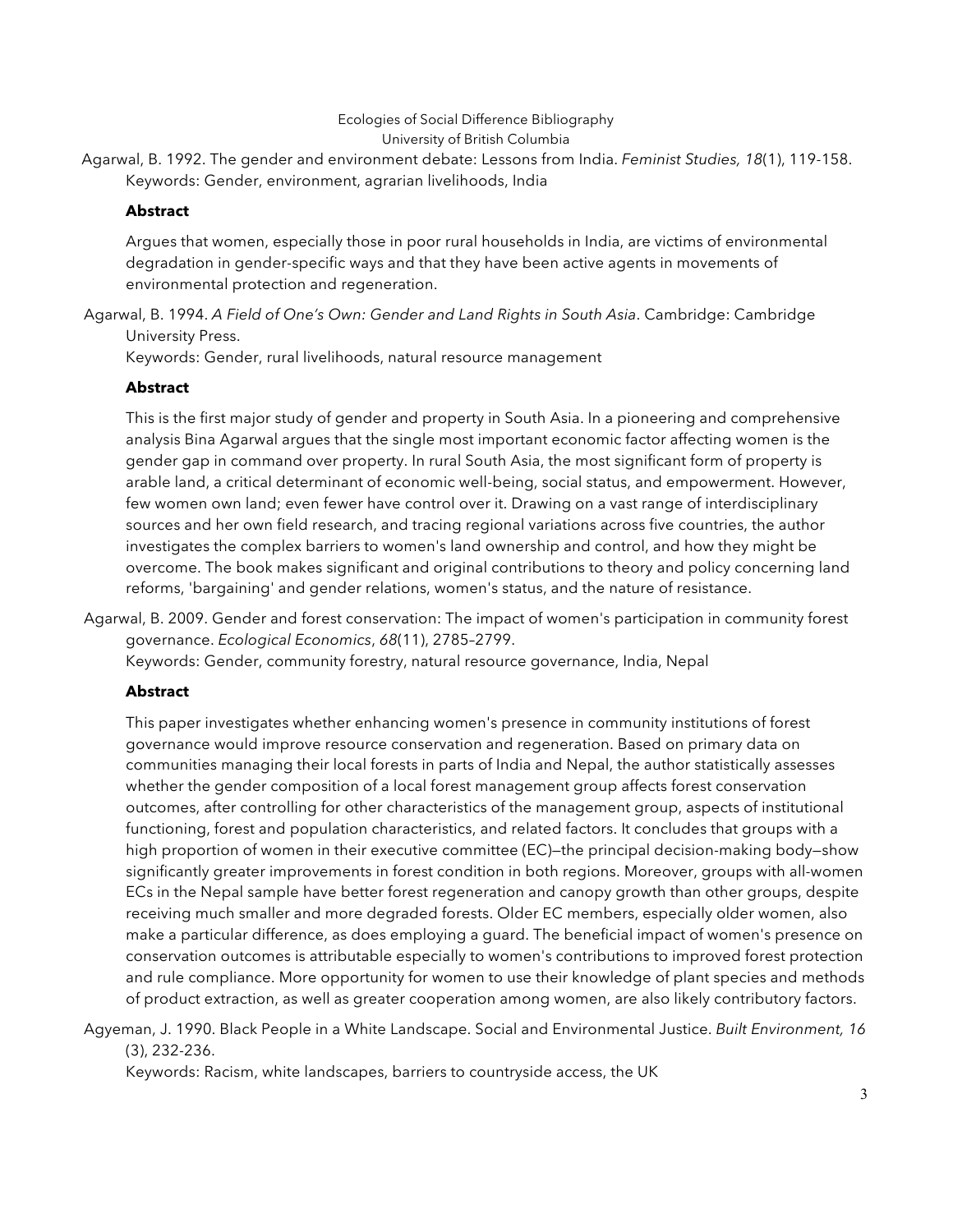Agyeman, J. 2002. Constructing environmental (in)justice: Transatlantic tales. *Environmental Politics, 11*(3), 31- 53.

Key words: Race, ethnic minorities, environmental justice, pollution, activism, civil rights movement, virtual activism, UK, USA

# **Abstract**

In the US, there are two primary environmental justice arenas. One is activism, which draws on the skills of a wide range of community, academic and professional actors. This partnership between actors draws on the Civil Rights Movement and organises through the Internet. The other arena is the courtroom where environmental justice lawyers try to prove 'racial intent'. In the UK, there is a call for environmental justice, but there is no comparable Civil Rights movement, just a well organised but underrepresented environmental movement. However, in the UK, it is possible to discern at least three 'constructions' of environmental (in)justice: access to the countryside amongst those from ethnic minority groups; Friends of the Earth England, Wales and Northern Ireland's 'Pollution Injustice' campaign and Friends of the Earth Scotland's 'Campaign for Environmental Justice'. In the absence of a UK Civil Rights framework, there are indications that environmental and sustainability policy discourses are beginning to be reframed around notions of justice, rights and equity. This is beginning to form a platform around which an embryonic environmental justice network is mobilising.

Agyeman, J. 2009. *Speaking For Ourselves: Environmental Justice In Canada*. Vancouver: UBC Press. Keywords: Social justice, environmental justice, aboriginal activism, Canada

# **Abstract**

Environmental justice as a concept has evolved over the past two decades to offer new, challenging directions for social movements, public policy, and public planning. Researchers worldwide now position social equity as a building block for sustainability. Yet the relationship between social equity and the environmental aspects of sustainability has been little considered in Canada, particularly in studies and discussions focused primarily on the environment. *Speaking for Ourselves* draws together scholars and activists - Aboriginal and non-Aboriginal, established and new - who bring equity issues to the forefront by considering environmental justice in specifically Canadian cases and contexts and from a variety of perspectives, including those of First Nations and women. The contributors expand notions of justice and the concepts involved in environmental justice beyond their European origins and limits to demonstrate new ways of working toward environmental sustainability and social justice.

Ahern, A. 2006. Preservation by "letting go": Buddhist impermanence (anicca) in Ruether's ecotheology. *Ecotheology*, *11*(2), 212–232.

Keywords: Religion, ecofeminism, ecotheology, Buddhism, Christianity

# **Abstract**

Christianity, Judaism and Buddhism contain rich teachings and motivational resources that pertain directly to the struggle for environmental justice in this age of what Engaged Buddhist leader Sulak Sivaraksa identifies as 'global militaristic capitalism'. Guided by the work of ecofeminist theologian Rosemary Ruether and Buddhist scholar Rita Gross, this paper explores meanings and symbols within Judaism, Christianity, and Buddhism that promote environmental values and practice. The paper begins with an overview of Ruether's interpretation of the covenantal and sacramental traditions in Judaism and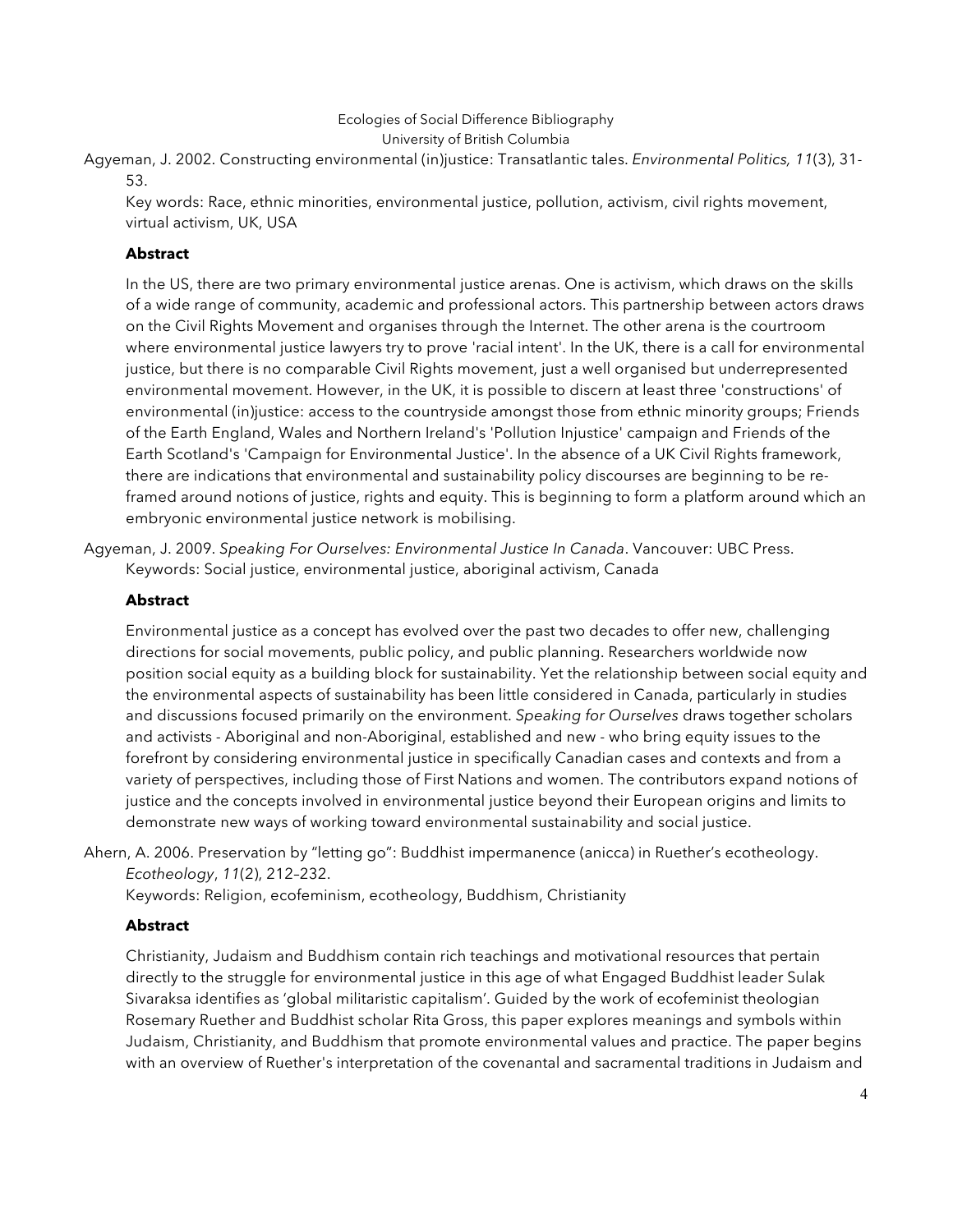Christianity (1992 and 2000) followed by a close look at the dialogue between Gross and Ruether (2001) in which the relevance of the Buddhist teachings concerning impermanence (anicca) and interdependence for the environmental movement is unfolded. This article concludes by articulating a different interpretive strategy for accessing the Christian community than that provided by Ruether while at the same time building on her work.

Ahlers, R. and M. Zwarteveen 2009. The water question in feminism: water control and gender inequities in a neo-liberal era. *Gender Place and Culture* 16(4), 409-426. Keywords: Gender, water governance, feminism, neoliberalism

# **Abstract**

The current neo-liberal moment in water policy appears to offer possibilities for realizing feminist ambitions. Several feminist scholars see the individualization and privatization of resource rights as offering possibilities for confronting gender inequalities rooted in, and reproduced by, historic and structural male favoured access to productive resources such as land and water. But we seriously doubt a progressive feminist potential of neo-liberal reforms in the water sector. We focus on water used for agricultural purposes, because neo-liberal water proposals are premised on taking water out of agriculture to uses with higher marginal economic returns. A first set of doubts involves water as a specific resource, largely because of its propensity to flow. Rights to water are less fixed and more prone to be contested at various levels and in different socio-legal domains than rights to other natural resources. The second set stems from our disagreement with the ideological underpinnings of the neoliberal project. It reflects our concern about how water reforms articulate with wider political-economic structures and historical dynamics characterized by new ways of capitalist expansion. Furthermore, mainstream neo-liberal water policy language and concepts tend to hide precisely those issues that, from a critical feminist perspective, need to be questioned. Feminist reflections about tenure insecurity and social inequities in relation to water clash with the terms of a neo-liberal framework that invisibilizes, naturalizes and objectifies the politics and powers involved in water re-allocation. A feminist response calls for challenging the individualization, marketization and consumer/client focus of the neo-liberal paradigm.

Ahmed, S. 1993. Gender in the rural environment. *Development in Practice, 3*(3), 213-215. Keywords: Gender, ecofeminism, environmental behaviour

### **Abstract**

The Institute of Rural Management at Anand (IRMA) in Gujarat, India, convened a workshop in April 1993 involving social scientists, environmentalists and gender experts, from India and the UK. Discussions centred on the application of gender analysis to the relationship between women, men, and the environment, and its implications for development and environment practice. Participants felt that NGOs working on gender-aware development must first analyse their own internal structures.

Aitken, S. C., & Zonn, L. E. 1993. Weir(d) sex: representation of gender - environment relations in Peter Weir's Picnic at Hanging Rock and Gallipoli. *Environment and Planning D: Society and Space*, *11*(2), 191–212. Keywords: Gender, sexuality, nature, representation

### **Abstract**

Soft images of pubescent women scaling the dizzy heights of a massive phallic rock in turn-of-the-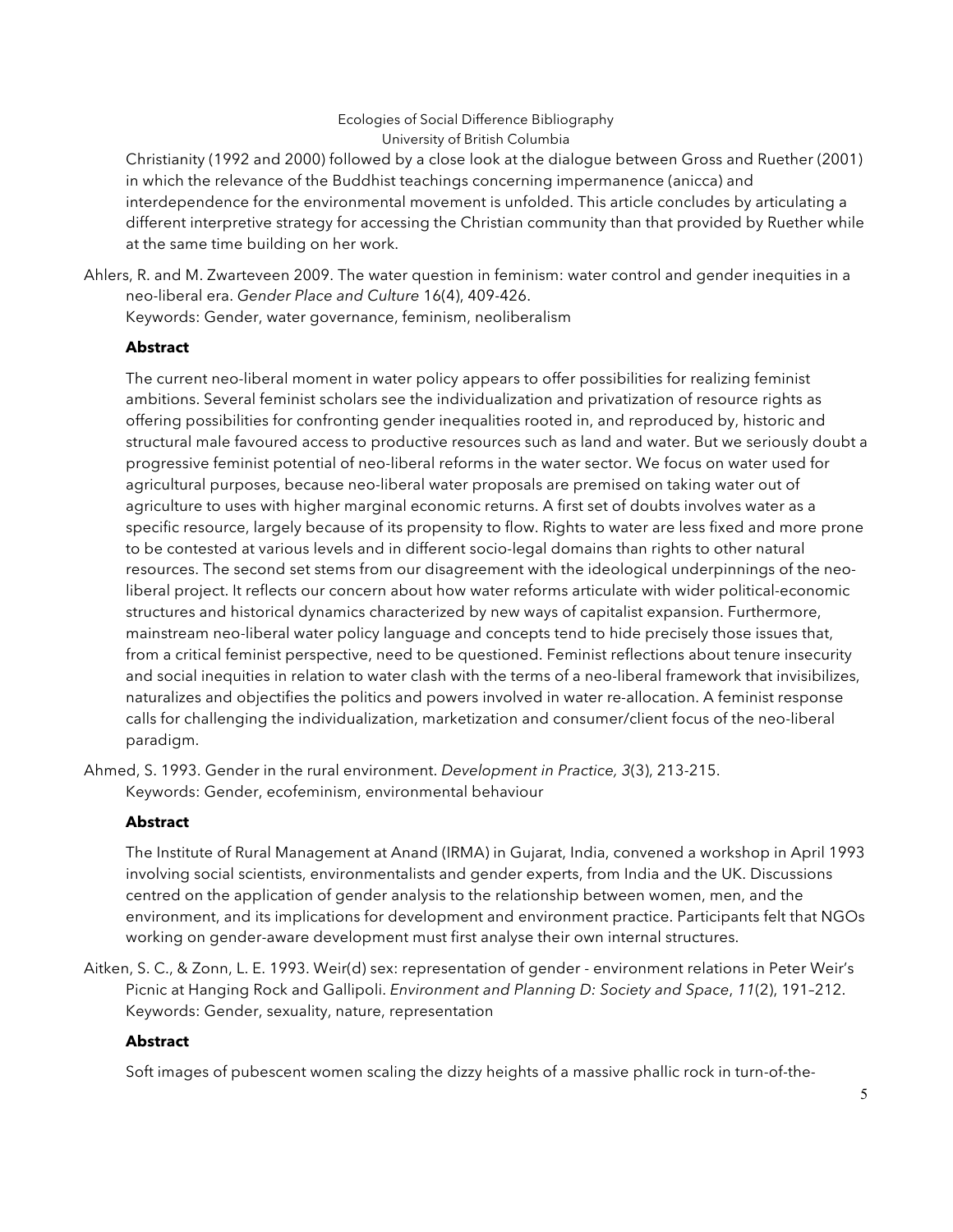century rural Victoria, and young men matching physical prowess in the indomitable Western Australian desert as World War I rages in Europe, provide foci for two of Peter Weir's most successful early films, Picnic at Hanging Rock (1975) and Galipoli (1981). In both these films the physical landscape is simultaneously integrated with and contrasted to the passions of young men and women. The result is an aesthetic that takes the viewer beyond the immediate narrative to a place where masculinity and femininity find expression. In this paper, transactional and psychoanalytic perspectives are used to interrogate the gender images which are portrayed in both these movies, linking them to some concepts which find currency in ecofeminism. The concern is with the individual struggle between the powerful, complex, and yet less-than rational forces that are integral to the nature of our individual beings and the rational nature of prevailing societal values that supposedly provide us with guidance. A dynamic theory of contemporary film is implicit in our discussion of "images in motion over time through space with sequence". These elements -- along with an overlay of shape, size, scale, color, sound, and light -- are the cues that provide meaning for Weir's portrayal of wo\man-in-environment relations. Suggested in this paper is a broader narrative which speaks to a postmodern sexual order and its representations in social theory and contemporary cinema. Crucial questions are raised regarding the ways that cultural identity is grounded in class and gender.

Ajibade, I., McBean, G. & Bezner-Kerr, R. 2013. Urban flooding in Lagos, Nigeria: Patterns of vulnerability and resilience among women. *Global Environmental Change*, *23*(6), 17-14. Keywords: Gender, gendered experiences of floods, urban environmental change

#### **Abstract**

We report findings from a mixed method study of women's gendered experiences with flash floods in the coastal city of Lagos, Nigeria. Drawing on narrative accounts from 36 interviews, a survey ( $n = 453$ ) and 6 focus group discussions, we investigate the impacts of floods in general and specifically the July 2011 flood event on women's lives, livelihoods, and health. We draw on complementary perspectives from feminist political ecology and social vulnerability theory to understand the ways in which such events are perceived, experienced and managed by women of different socio-economic classes, households, and geographic locations. Thematic and content analyses were used to examine women's perceptions of floods, while descriptive statistical analysis and chi-square test were employed to compare actual impacts. Results show that women in general expressed no concern about gendered vulnerability to flooding as most believed flood impacts were gender neutral. This dominant view however, was not supported by evidence in the post-July 2011 flooding as impacts varied among income groups and neighbourhoods, and gender differences were apparent. Women in the low-income neighbourhood recorded higher impacts and slower recovery compared to other social categories of women and men. All impacts reported were statistically significant between women in low and high income neighbourhoods but most were not significant between women in middle and high income neighbourhoods. Gender relations and roles intersecting with place, class, employment status, and healthcare, were mediating factors that placed low-income women at greater risk of impacts than others. With climate change likely to induce more extreme events, a case is made for collaborative and institutional efforts to systematically boost urban poor women's adaptive capacity through targeted programmes aimed at alleviating poverty and improving women's access to housing, health care and alternative sources of livelihoods.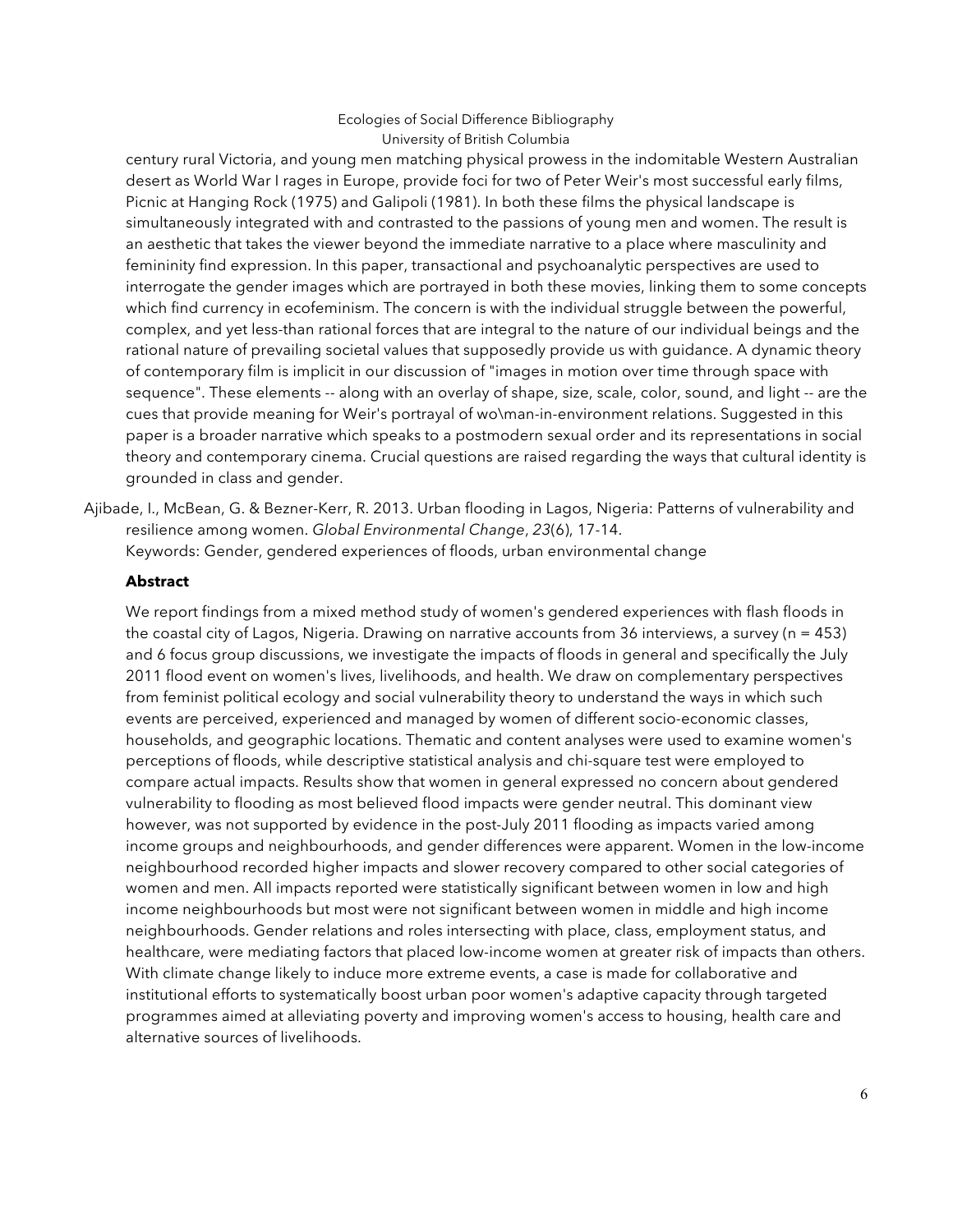Alkon, A. H. 2011. Reflexivity and Environmental Justice Scholarship: A Role for Feminist Methodologies, *Organization & Environment 24*(2), 130–49.

Keywords: Feminist methodologies, environmental justice

# **Abstract**

This article explores the potential analytic and practical benefits that a reflexive, process-oriented approach to research and representation might hold for community-based environmental justice scholarship. Reflexive analysis can challenge the supremacy of positivist methods, illuminate the social production of knowledge, attend to the remaining influence of hierarchies of power and privilege, and aid academics and community members in developing realistic expectations of the collaborative research process. This article uses three vignettes from the author's ethnographic study of food justice and farmers' markets to demonstrate one model of what reflexive analysis of community-based environmental justice research might look like and to illustrate theoretical insights gained through this technique.

Alkon, A. H., & Agyeman, J. 2011. *Cultivating food justice: Race, class, and sustainability*. Cambridge, Mass: MIT Press.

Keywords: Food justice, sustainable agriculture, critical race theory

# **Abstract**

Bringing together insights from studies of environmental justice, sustainable agriculture, critical race theory, and food studies, Cultivating Food Justice highlights the ways race and class inequalities permeate the food system, from production to distribution to consumption. The studies offered in the book explore a range of important issues, including agricultural and land use policies that systematically disadvantage Native American, African American, Latino/a, and Asian American farmers and farmworkers; access problems in both urban and rural areas; efforts to create sustainable local food systems in low-income communities of color; and future directions for the food justice movement. These diverse accounts of the relationships among food, environmentalism, justice, race, and identity will help guide efforts to achieve a just and sustainable agriculture.

Alkon, A. H. 2012. *Black White and Green: Race, Farmers Markets and the Green Economy*. Athens, GA: University of Georgia Press.

Keywords: Race, food justice, famers' markets, green consumerism

# **Abstract**

*Black, White, and Green* brings new energy to the topic of farmers markets by exploring dimensions of race and class as they relate to farmers markets and the green economy. With a focus on two Bay Area markets—one in the primarily white neighborhood of North Berkeley, and the other in largely black West Oakland—Alison Hope Alkon investigates the possibilities for social and environmental change embodied by farmers markets and the green economy. Drawing on ethnographic and historical sources, Alkon describes the meanings that farmers market managers, vendors, and consumers attribute to the buying and selling of local organic food, and the ways that those meanings are raced and classed. She mobilizes this research to understand how the green economy fosters visions of social change that are compatible with economic growth while marginalizing those that are not.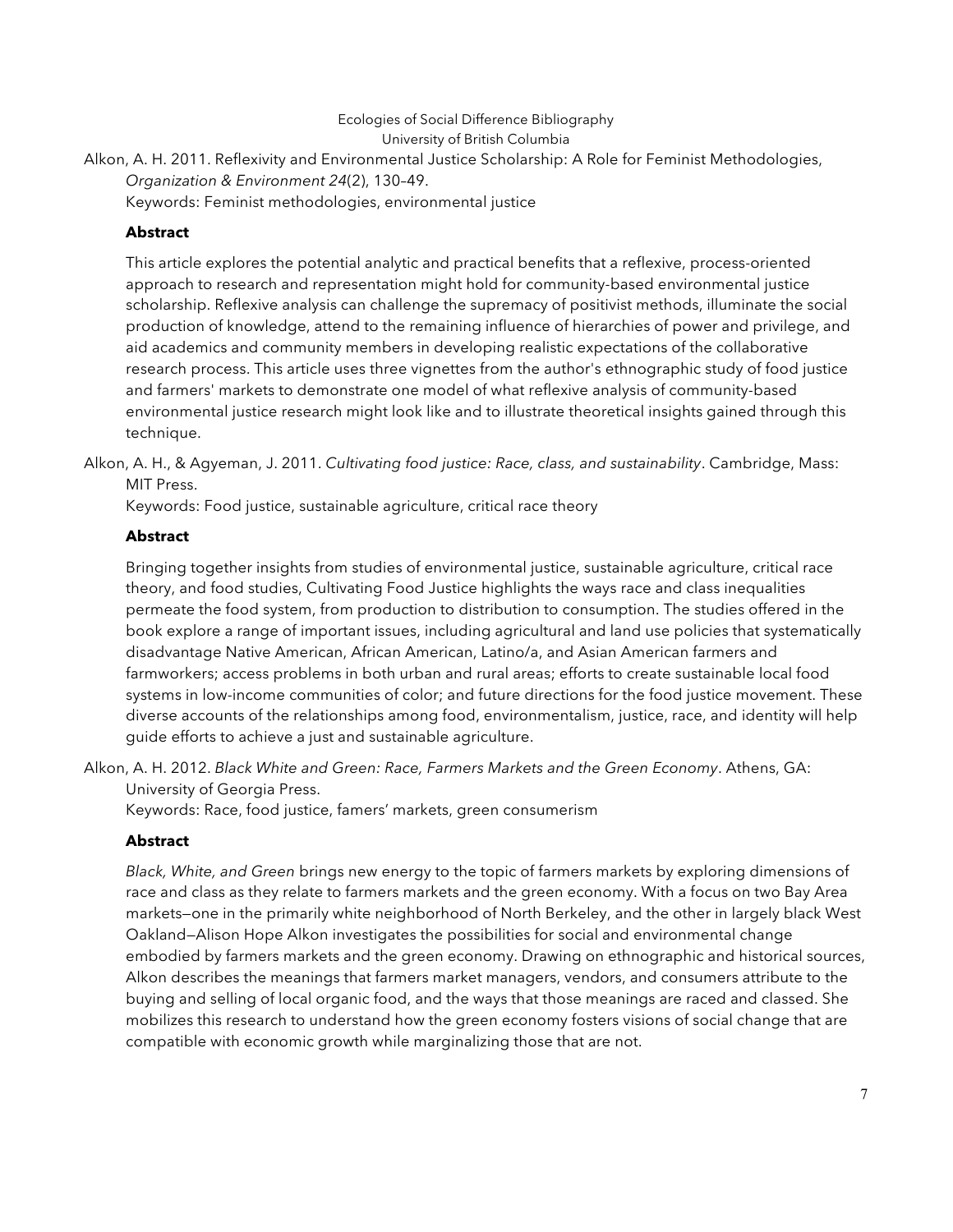Arora-Jonsson, S. 2011. Virtue and vulnerability: Discourses on women, gender and climate change. *Global Environmental Change*, *21*(2), 744-751.

Keywords: Gender, climate change, vulnerability, Nepal-South gender relations

# **Abstract**

In the limited literature on gender and climate change, two themes predominate – women as vulnerable or virtuous in relation to the environment. Two viewpoints become obvious: women in the South will be affected more by climate change than men in those countries and that men in the North pollute more than women. The debates are structured in specific ways in the North and the South and the discussion in the article focuses largely on examples from Sweden and India. The article traces the lineage of the arguments to the women, environment and development discussions, examining how they recur in new forms in climate debates. Questioning assumptions about women's vulnerability and virtuousness, it highlights how a focus on women's vulnerability or virtuousness can deflect attention from inequalities in decision-making. By reiterating statements about poor women in the South and the pro-environmental women of the North, these assumptions reinforce North–South biases. Generalizations about women's vulnerability and virtuousness can lead to an increase in women's responsibility without corresponding rewards. There is need to contextualise debates on climate change to enable action and to respond effectively to its adverse effects in particular places.

Asfaw, T & Satterfield, T. 2010. Gender Relations in Local-Level Dispute Settlement in Ethiopia's Zeghie Penninsula. *Human Ecology Review*, *17*(2), 160-174. Keywords: Gender, property rights, Ethiopia

### **Abstract**

Access to tenure security in dispute settlement contexts has become a serious concern in Ethiopia's rural areas, where eighty-five percent of the population resides, including Zeghie Peninsula. Intense struggles for land and property resulting from growing landlessness and female-only heads of households have rendered women's property rights a particularly contested terrain. Existing statutory laws and policies assigning rights to property and inheritance have done little to protect women from the theft of their crops, land, or tenure. This has left women with few options except those offered by civic courts and a local system known as the Shimgelina (a customary dispute settlement mechanism); yet both have been largely unfavorable to women. This paper examines these local legal and rule-based systems, and the enduring practices that reinforce inequality through imposed 'community harmony' where cultural and gendered expectations are invoked, and largely realized.

Asher, K. 2009. *Black and green Afro-Colombians, development, and nature in the Pacific lowlands*. Durham: Duke University Press.

Keywords: Race, environmental movements, black movements, women's movements, Colombia

# **Abstract**

The author looks at development of Afro-Colombian communities after the passage of a 1991 law granting cultural rights and collective land ownership to the communities, arguing that social movements are often partially co-opted by market or state, but then use state resources.

Auyero, J. 2009. *Flammable: environmental suffering in an Argentine shantytown*. Oxford; New York: Oxford University Press.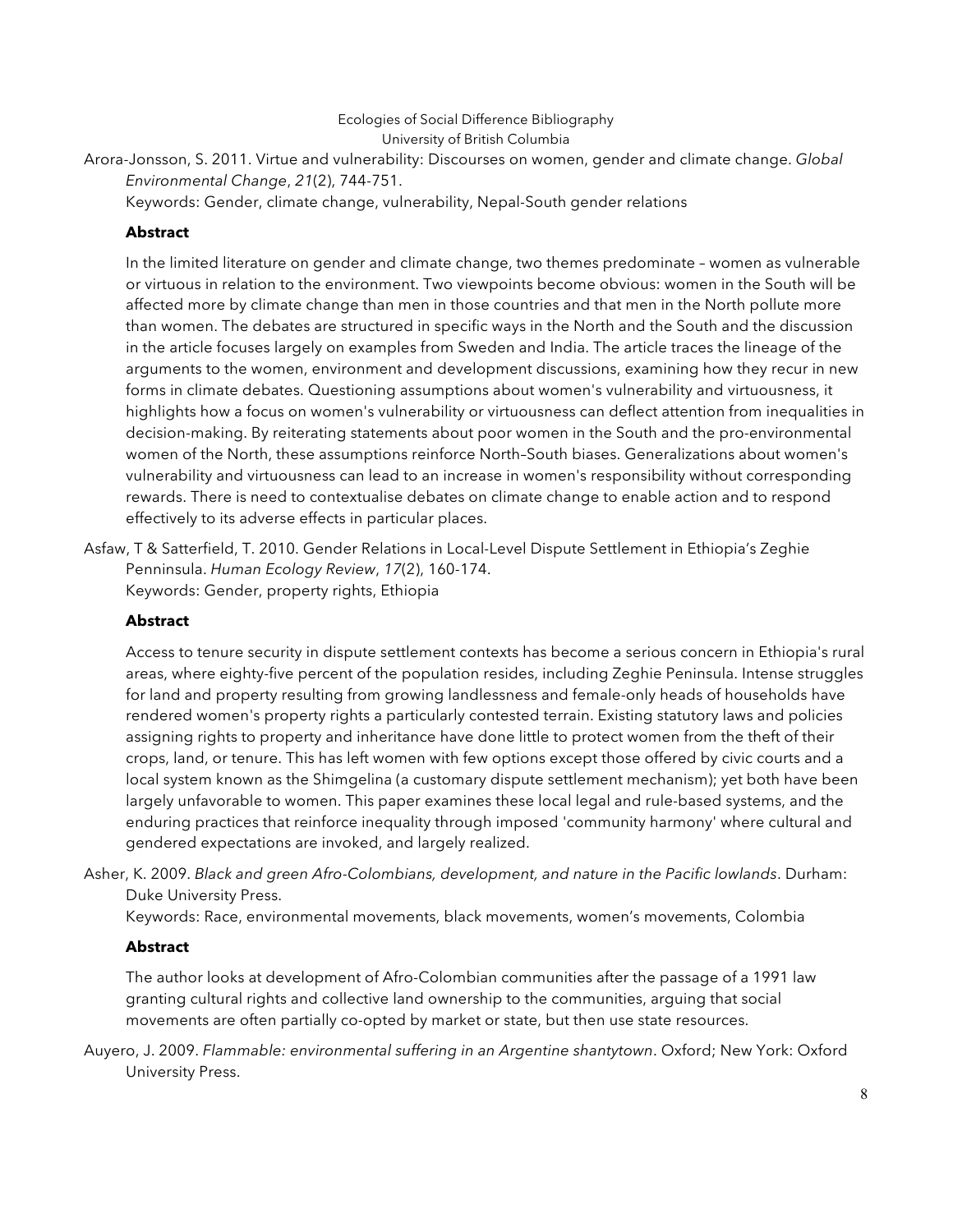#### Ecologies of Social Difference Bibliography University of British Columbia Keywords: Race, environmental justice, social movements, pollution, Argentina

### **Abstract**

Women are thought to have a multiplicity of roles as agents, victims and saviours in relation to environmental change. This paper takes an innovative approach to the study of gender and the environment by utilizing women's time use as a surrogate measure of changes in gender roles under conditions of environmental stress. Case studies are drawn from dryland areas of Sri Lanka, Burkina Faso, Ghana, the Sudan and the Caribbean. There is considerable evidence that women have shorter hours of rest than men, that gender roles are becoming more flexible and that environmental degradation increases women's workload.

Awumbila, M., & Momsen, J. H. 1995. Gender and the environment: Women's Time Use as a Measure of Environmental Change. *Global Environmental Change, 5*(4), 337-346. Keywords: Gender, environmental change, time poverty

### **Abstract**

Women are thought to have a multiplicity of roles as agents, victims and saviours in relation to environmental change. This paper takes an innovative approach to the study of gender and the environment by utilizing women's time as a surrogate measure of changes in gender roles under conditions of environmental stress. Case studies are drawn from dryland areas of Sri Lanka, Burkina Faso, Ghana, the Sudan and the Caribbean. There is considerable evidence that women have shorter hours of rest than men, that gender roles are becoming more flexible and that environmental degradation increases women's workload.

Baabereyir, A., Jewitt, S., & O'Hara, S. 2012. Dumping on the poor: the ecological distribution of Accra's solidwaste burden. *Environment and Planning-Part A*, *44*(2), 297-314.

Keywords: Toxic waste, class inequalities, service provision, environmental justice, Ghana

### **Abstract**

This paper investigates the 'ecological distribution' and associated environmental injustices of Accra's growing domestic-waste burden and examines how inequalities in the spatial distribution of wastecollection services and waste-disposal sites reflect the uneven distribution of power and wealth within Ghanaian society. Particular emphasis is placed on inequalities in municipal service provision associated with Accra's integration within the global economy, which are illustrated by opposing socioeconomic and spatial flows in the funds allocated for Accra's waste-collection services and the spaces occupied by the waste itself as it travels (or not) to its final dumping ground. Examples of injustice between highincome and middle-income residents are highlighted, as well as broader inequalities in ecological distribution between rich and poor.

Bailey, C. 2007. We are what we eat: Feminist vegetarianism and the reproduction of racial identity. *Hypatia: A Journal of Feminist Philosophy*, *22*(2), 39–59. Keywords: Vegetarianism, racism, speciesism, animal welfare

### **Abstract**

This article analyzes the relationship between ethical vegetarianism (or the claim that ethical vegetarianism is morally right for all people) and white racism (the claim that white solipsistic and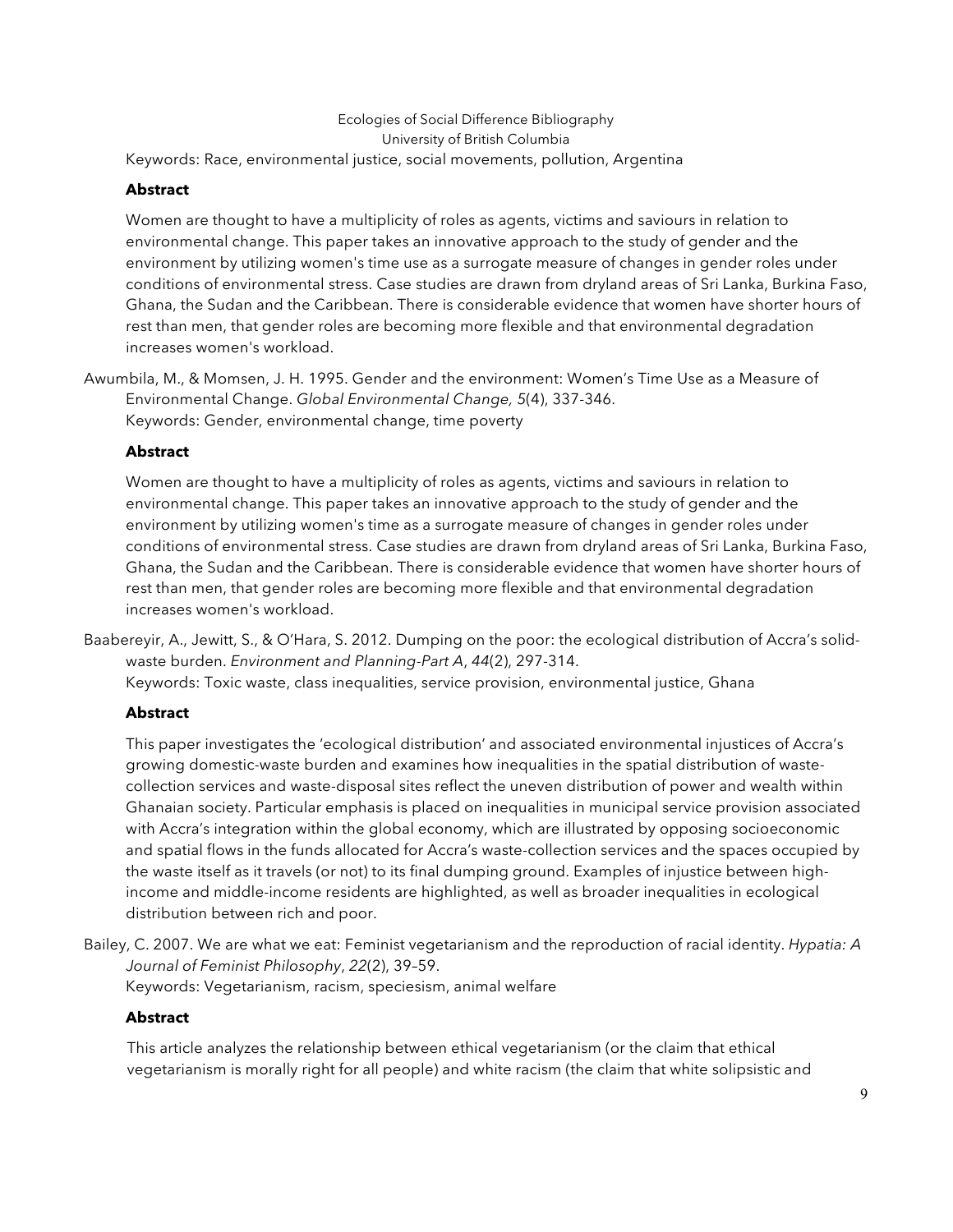possibly white privileged ethical claims are imperialistically or insensitively universalized over less privileged human lives). This plays out in the dreaded comparison of animals with people of color and Jews as exemplified in the PETA campaign and the need for human identification (or solidarity) with animals in ethical vegetarianism. To support the viability of ethical vegetarianism, the author resolves the dread of this comparison by locating ethical vegetarianism as a strategy of resistance to classist, racist, heterosexist, and colonialist systems of power that often rely on the assumptions of speciesism to ground these axes of oppression. The author carries out this argument to contextualize African American responses to animal welfarism and ethical vegetarianism.

Baker, K. & Jewitt, S. 2007. Evaluating 35 years of Green Revolution Technology in villages of Bulandshahr district, western UP, North India. *Journal of Development Studies*, *43*(2), 312-339 Keywords: Green Revolution, agricultural technology, income, India

### **Abstract**

This paper analyses the experiences of over 35 years of Green Revolution (GR) technology in villages of the Bulandshahr District, western UP. Fieldwork in three villages revealed that perceptions of GR were extremely positive because higher yields brought food security for all in the area, and financial security for many. Indirect benefits, such as urban development, have improved employment opportunities – which have benefited even the poorest – and rural electrification has transformed rural livelihoods, especially for women. Predictably, the benefits of GR technology are not equally spread: the poorest are better off, but the gap between rich and poor is now greater than ever. As gently declining yields are paralleled by growing populations, farmers are interested in further increasing land productivity.

Banerjee, D. & Bell M. 2007. Ecogender: Locating Gender in Environmental Social Sciences. *Society & Natural Resources, 20*(1), 3-19.

Keywords: Ecofeminism, gender

### **Abstract**

Ecofeminism contends that there are important interconnections between the domination of women and the domination of the environment, a perspective that might be expected to attract the interest of environmental social scientists. However, environmental social scientists have largely ignored ecofeminism, despite feminism's increasing incorporation in general social science. This may be attributed to the common contention that ecofeminism suffers from a tendency to become more an ideological construct than an academic perspective. But despite a recent surge in cross-disciplinary research, especially in critical geography, political ecology, and poststructuralism, questions of gender remain rarely addressed within mainstream environmental social sciences. Given this neglect, we present an alternative conception, what we term "ecogender studies." "Ecogender studies" draws on those strands of ecofeminism that embrace a relational and dialogic conception of gender and its intersection with other inequalities, and departs from those ecofeminist strands that sacralize an essentialist "nature" and romanticize non-Western traditions.

Barad, K. 2003. Posthumanist performativity: Toward an understanding of how matter comes to matter. *Signs: Journal of Women in Culture and Society, 28*(3), 801-831. Keywords: Metaphysics, representation, philosophy, social sciences, feminism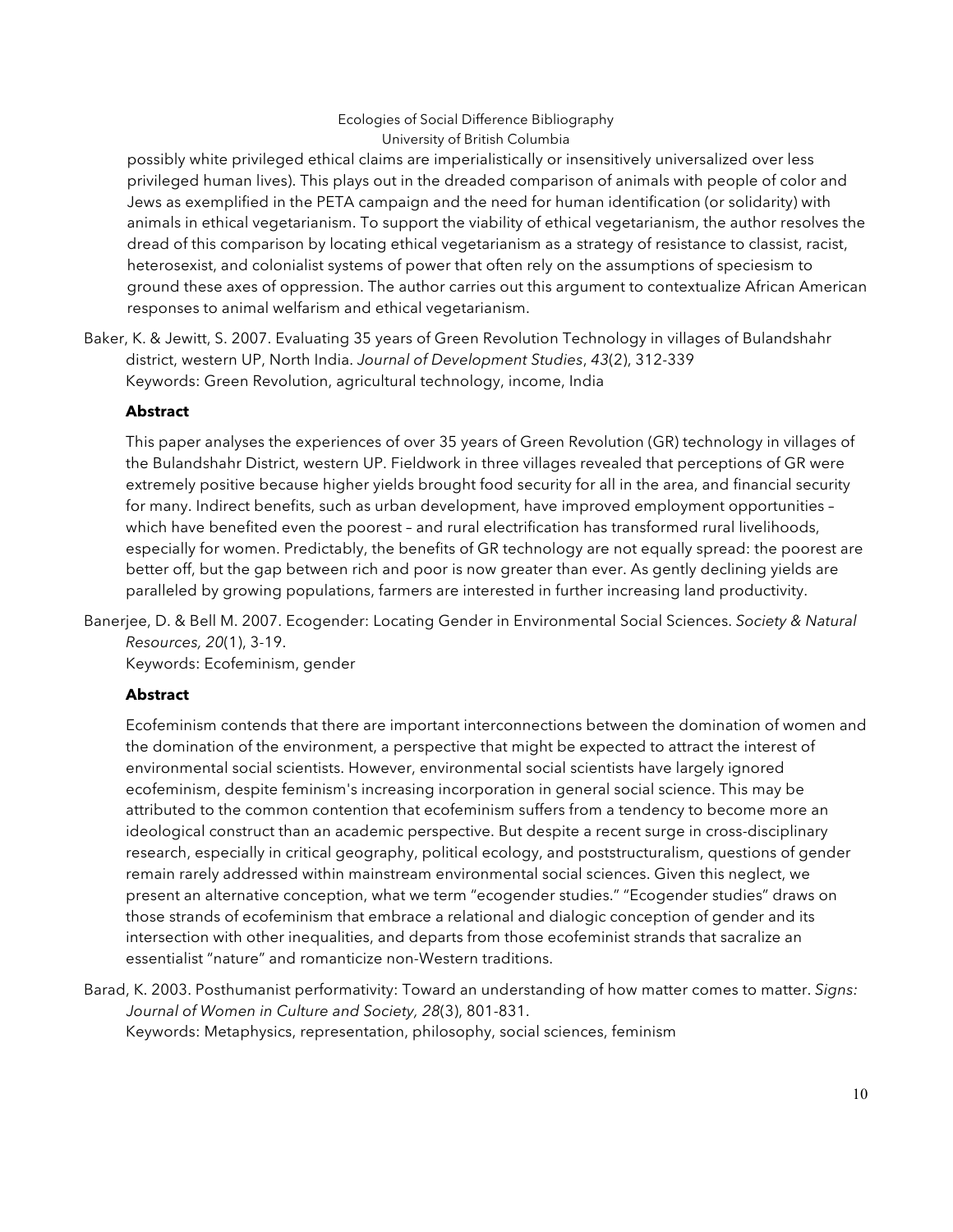# **Abstract**

The writer proposes a materialist, naturalist, and posthumanist elaboration of performativity that recognizes the contribution of matter as an active participant in the world's existence and continuity. She asserts that performativity is a contestation of the excessive power granted to language to determine what is real. Her posthumanist materialist account of performativity challenges the positioning of materiality as either a given or a mere effect of human agency. She contends that on an agential realist scale, materiality is an active force in the process of materialization, and nature is neither a passive surface looking for the mark of culture nor the end product of cultural performances.

Barad, K. 2011. Nature's queer performativity. *Qui Parle: Critical Humanities and Social Sciences, 19*(2), 121- 158.

Keywords: Queer theory and criticism, performativity, nature

### **Abstract**

This article entertains the possibility of the queerness of one of the most pervasive of all critters – atoms. These "ultraqueer" critters with their quantum quotidian qualities queer queerness itself in their radically deconstructive ways of being. Given that queer is a radical questioning of identity and binaries, including the nature/culture binary, this article aims to show that all sorts of seeming impossibilities are indeed possible, including the queerness of causality, matter, space, and time. What if queerness were understood to reside not in the breech of nature/culture, per se, but in the very nature of spacetimemattering? This article also considers questions of ethics and justice, and in particular, examines the ways in which moralism insists on having its way with the nature/culture divide. The author argues that moralism, feeds off of human exceptionalism, and, in particular, human superiority and causes injury to humans and nonhumans alike, is a genetic carrier of genocidal hatred, and undermines ecologies of diversity necessary for flourishing.

- Barnes, J. 2013. Who is a Water User? The Politics of Gender in Egypt's Water User Associations. In L. Harris, J. Goldin & C. Sneddon (Eds.), *Contemporary Water Governance in the Global South: Scarcity, Marketization, and Participation,* (185-198) London: Routledge. Keywords: Gender, water, governance
- Bauman, W. A. 2007. The 'eco-ontology' of Social/ist ecofeminist thought. *Environmental Ethics, 29*(3), 279. Keywords: Ecofeminism, socialist thought, eco-theology, ontological difference

### **Abstract**

The epistemological and ontological claims of social/ist ecofeminist thought (a combination of social and socialist ecofeminism) are moving away from the dichotomy between idealism and materialism (both forms of colonial thinking about humans and the rest of the natural world). The social/ist ecofeminists have constructed a postfoundational "eco-ontology" of nature-cultures (Haraway) in which the ideal and the material are co-agents in the continuing process of creation. Given that contemporary public discourse in the United States on the topic of "environmental issues" is still heavily shaped by Christian theology and metaphors, changing or challenging this discourse must also mean speaking theologically. Based upon an understanding of social/ist ecofeminist "eco-ontology," a new understanding of God (ideal) and Creation (material) can be constructed which suggests that God is a human horizon that helps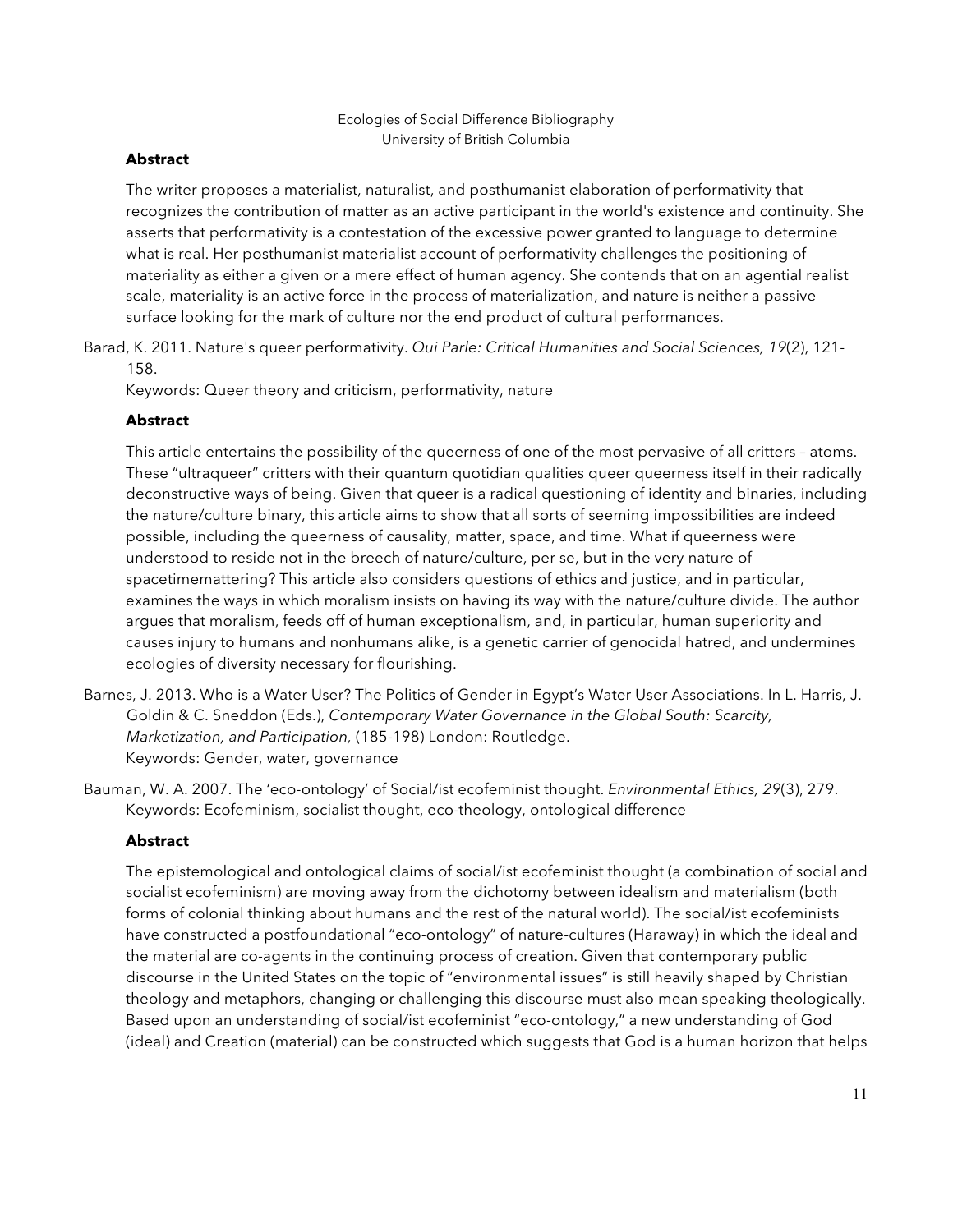reconnect (religion/religare) Christian humans with the rest of the natural world and with the manyhuman "others" of different religious traditions.

Belkhir, J. A. A., & Adeola, F. O. 1997. Environmentalism, Race, Gender, & Class in Global Perspective. *Race, Gender & Class*, *5*(1), 4–15.

Keywords: Environmental justice, race, class

# **Abstract**

The environmental justice movement provides an ideal foundation for alliance building and a respectful unity-in-diversity because it understands that the very concept of dominating nature stems from the domination of human by human. The movement has linked the issues of neocolonialism, racism, sexism and classism as illustrated in this special issue. Most importantly, perhaps, is the fact that the environmental justice movement has redefined problems deeply embedded in the nation's social, political and industrial history, and contends that they cannot be solved through a piecemeal approach. Therefore, the connections made between race, class and gender differential environmental impact have resonated in the environmental justice movement. As most of the contributors demonstrate in this special issue, the environmental justice movement differs from the mainstream environmental movement in its attempt to link environmental principles with historical and contemporary social and economic justice struggles.

Bell, D. 2000. Farm Boys and Wild Men: Rurality, Masculinity, and Homosexuality. *Rural Sociology*, *65*(4), 547– 561.

Keywords: Gender, masculinity, sexuality, identity, rurality

# **Abstract**

In this paper I explore cultural constructions of "rural gay masculinity," focusing first on the stereotype of the "rustic sodomite" seen in a number of Hollywood movies; second, on the construction of an idyllic Eden in the gay imaginary; and third, on gendered and sexualized performances among members of the men's movement and the "radical fairies." In doing so, I suggest how the rural/urban divide is meshed, in complex and distinct ways, with homosexual/heterosexual and masculine/feminine dichotomies in cultural texts and practices. Set against these representations, of course, are the lives of homosexual men born and raised in the country: I discuss accounts of the lives of "farm boys" as a way of contextualizing and complexifying the dominant modes of representation outlined. In all of these portrayals, "rural gay masculinity" is figured in distinct ways, especially in relation to urban effeminacy. I end by calling for further exploration of these issues in an effort to more fully theorize the cultural meanings and experiences of "rural gay masculinity."

Bell, M. 2004. *Farming for Us All: Practical Agriculture & the Cultivation of Sustainability*. University Park, PA: Pennsylvania State University Press.

Keywords: Gender, identity, agriculture, sustainability

# **Abstract**

It is easy to feel overwhelmed and depressed by all the threats facing modern agriculture—threats to the environment, to the health and safety of our food, to the economic and cultural viability of farmers and rural communities. Hundreds of thousands of farmers leave their farms every year as the juggernaut of "big agriculture" plows across our rural landscape. But there are viable alternatives to big agriculture, as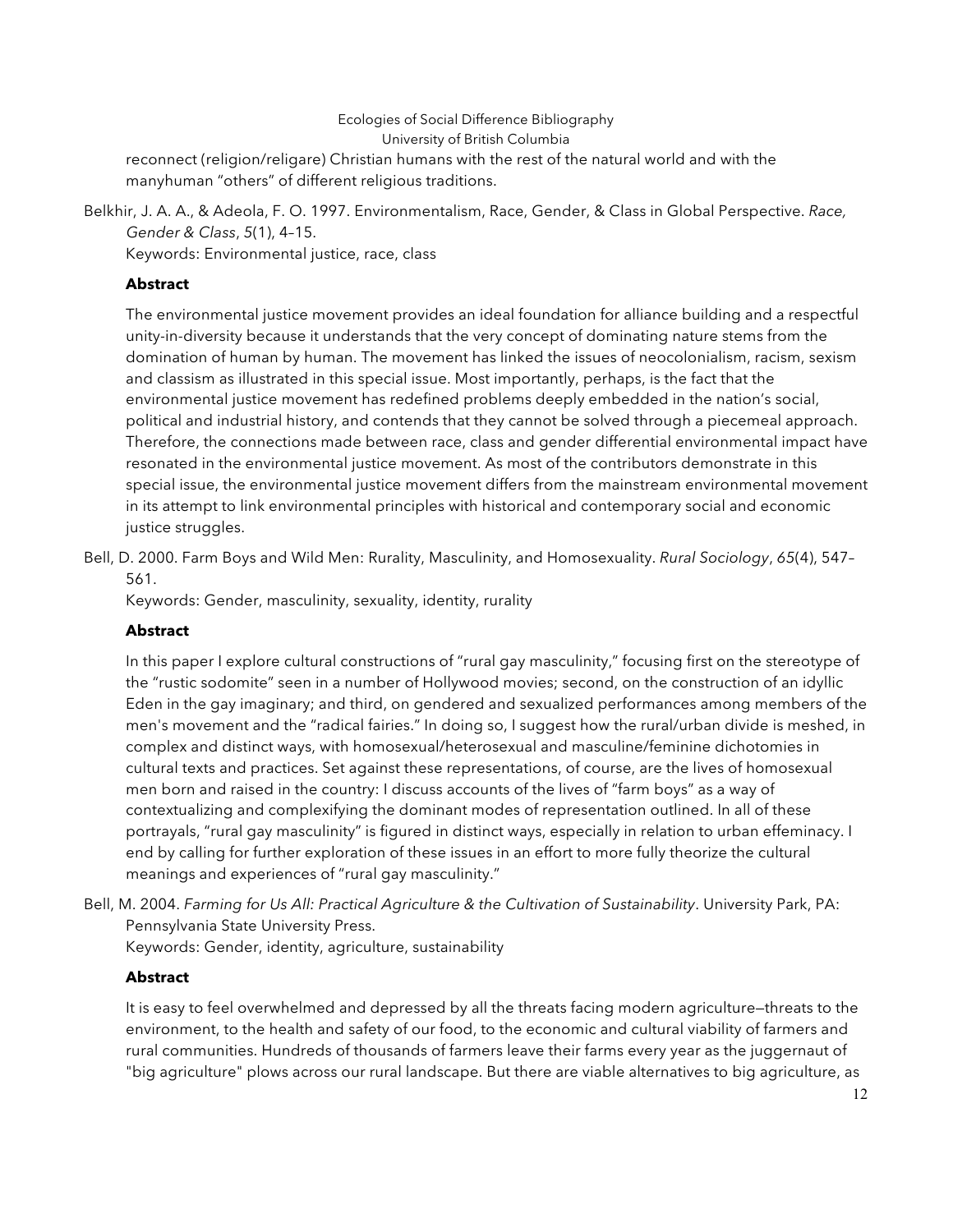many farmers and others involved in agriculture, including consumers, are discovering. In *Farming for Us All* Michael Mayerfeld Bell offers crucial insight into the future of a viable sustainable agriculture movement in the United States.

Bell, S. E., & Braun, Y. A. 2010. Coal, Identity, and the Gendering of Environmental Justice Activism in Central Appalachia. *Gender & Society*, *24*(6), 794–813.

Keywords: Class, gender, race, masculinity, collective behaviour, community, social movements, mining

#### **Abstract**

Women generally initiate, lead, and constitute the rank and file of environmental justice activism. However, there is little research on why there are comparatively so few men involved in these movements. Using the environmental justice movement in the Central Appalachian coalfields as a case study, we examine the ways that environmental justice activism is gendered, with a focus on how women's and men's identities both shape and constrain their involvement in gendered ways. The analysis relies on 20 interviews with women and men grassroots activists working for environmental justice in the coalfields of Appalachia. We find that women draw on their identities as "mothers" and "Appalachians" to justify their activism, while the hegemonic masculinity of the region, which is tied to the coal industry, has the opposite effect on men, deterring their movement involvement. We explore the implications of these findings for understanding the relationship of gender to environmental justice activism.

Bennett, V., Dávila-Poblete, S., & Rico, N. (Eds.). 2005. *Opposing currents: the politics of water and gender in Latin America*. Pittsburgh: University of Pittsburgh Press.

#### **Abstract**

In every part of the world, looming or full-blown water crises threaten communities from the largest cities to the smallest rural towns. Over the past two decades, there has been increased attention at the global level to the devastating effects of water shortages and pollution, and policies and principles for implementing the sustainable management of water resources have proliferated. Scholars and activists are beginning to understand that top-down environmental policies are doomed to fail if they do not address local cultures and customary uses. The contributors to *Opposing Currents* illustrate that failure is most evident in the inability to recognize that women not only *should* become central to water management at the local level, but that, in fact, they already are. This volume focuses on women in Latin America as stakeholders in water resources management. It makes their contributions to grassroots efforts more visible, explains why doing so is essential for effective public policy and planning in the water sector, and provides guidelines for future planning and project implementation. In addition to an in-depth review of gender and water management policies and issues in relation to domestic usage, irrigation, and sustainable development, the book provides a series of case studies prepared by an interdisciplinary group of scholars and activists. Covering countries throughout the hemisphere, and moving freely from impoverished neighbourhoods to the conference rooms of international agencies, the book explores the various ways in which women are-and are not-involved in local water initiatives across Latin America. Insightful analyses reveal what these case studies imply for the success or failure of various regional efforts to improve water accessibility and usability, and suggest new ways of thinking about gender and the environment in the context of specific policies and practices.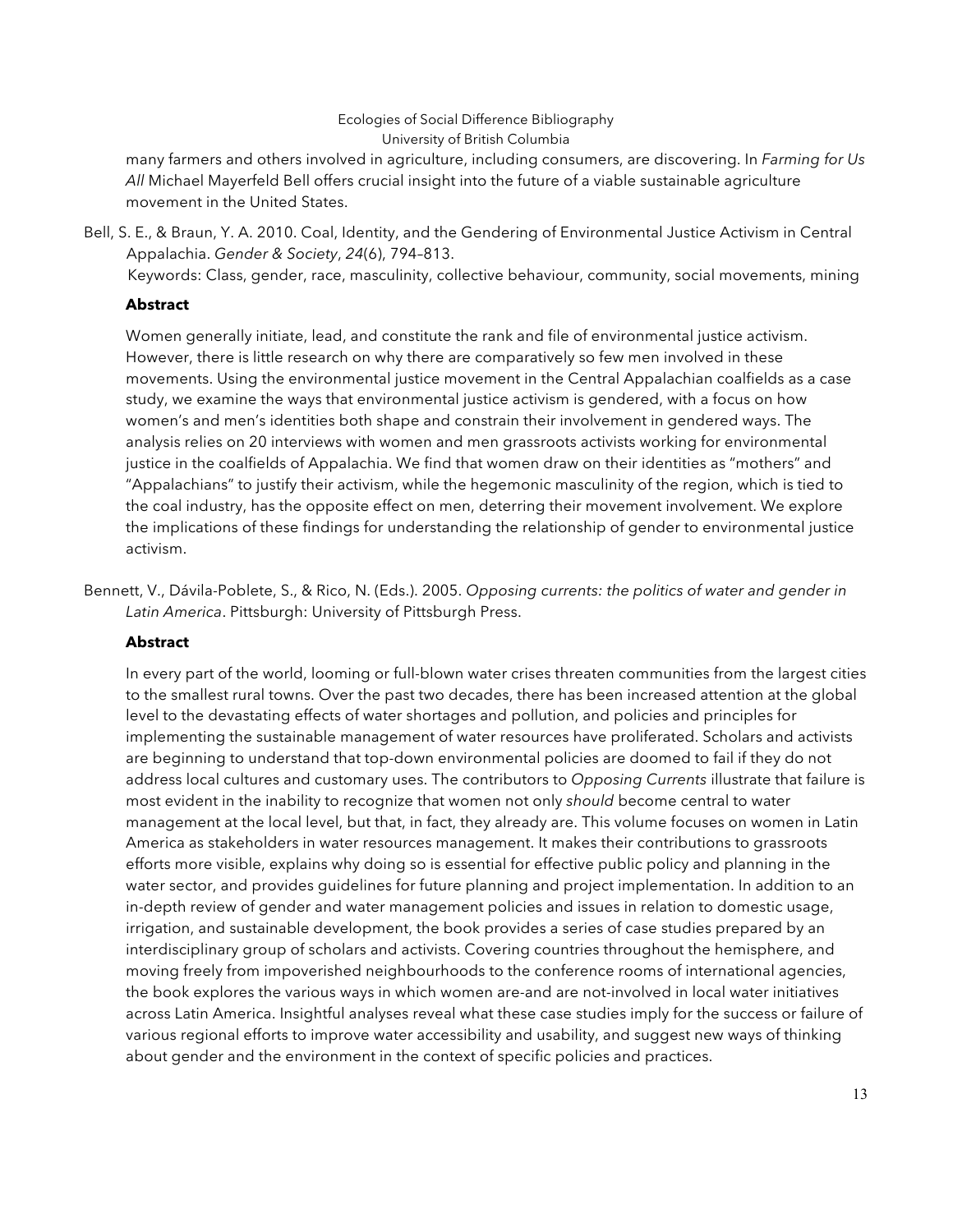Berman, T. 1993. Towards an integrative ecofeminist praxis. *Canadian Woman Studies/Les Cahiers De La Femme, 13*(3), 15–7.

Keywords: Ecofeminism, culture, gender, feminist philosophy

#### **Abstract**

Within the ecofeminist literature much confusion exists over the differences between radical, cultural, and 'nature' ecofeminists. Radical ecofeminism can be divided into two categories: the 'nature' ecofeminists who believe that women have a biological and spiritual link with the non - human world and are therefore 'closer to nature' than men, and radical ecofeminists who believe that women's oppression is rooted in women's reproductive roles and the sex/gender system. Radical feminists believe that, [P]atriarchy oppresses women in sex - specific ways by defining women as beings whose primary functions are either to bear and raise children (i. e., to be mothers) or to satisfy male sexual desires (i.e., to be sex objects) (Warren, 1987: 14). For radical ecofeminists, the liberation of both women and the non - human world lies in the dismantling of patriarchal systems and the end of male control over women's bodies and the earth. Radical ecofeminists focus on revaluing characteristics which have traditionally been associated with women and nature. The basis of this is that the cultural devaluation of natural processes within patriarchal society is a manifestation of masculine consciousness (Diamond and Orenstein, ix). By recognizing the value of the non - human world and revaluing women's culture and practices, radical ecofeminists believe that it is possible to break down the dualistic assumptions from which gender categories (not sex categories) are created. Traditionally, women have been associated with nature -- they are seen to have a biological link with the natural world. This association creates gender stereotypes that to be feminine is to be passive and intuitive, and to be masculine is to be strong, unemotional and rational (Jaggar). These gender roles have been socially and culturally constructed over time to value the 'masculine' side, and the feminine/nature category is less coveted. Radical ecofeminists, like socialist ecofeminists, believe that these dualistic assumptions must be broken down. However, radical ecofeminists believe that this can be done through embracing that which has been devalued. Nature ecofeminists embrace women's association with nature as a source of womanly power. Many nature ecofeminists celebrate ancient Goddess worship and rituals around the female menstrual and lunar cycles. They seek to develop a women - centred culture and alternative institutions. Many ecofeminist and feminist theorists find this essentialist women/nature connection degrading, as well as detrimental to social change. They argue that the domination of women and nature stems from the dualism which biological determinism reinforces. A replacement of the patriarchy with a similarly hierarchical matriarchy would do little to solve the problems. Critics of ecofeminism believe that the ecofeminist movement could be forcing women back into traditional gender stereotypes. Even though they are moving into the public sphere, women are still 'cleaning up'. Recognizing this danger, however, does not negate the importance of having women's voices heard on these issues. Without women's participation in the environmental movement many issues and solutions will continue to be defined within a patriarchal framework. It is essential for feminist theory and practice to include an ecological perspective and conversely, for solutions to ecological problems to include a feminist perspective (Warren, 5). Ecofeminism brings recognition to policy development that our relationships with each other are reflected in our relationships with the non - human world. We cannot separate our politics from that which sustains us, and that to which we are connected through our mind, body and spirit.

Bettini, G. 2013. Climate Barbarians at the Gate? A critique of apocalyptic narratives on "climate refugees."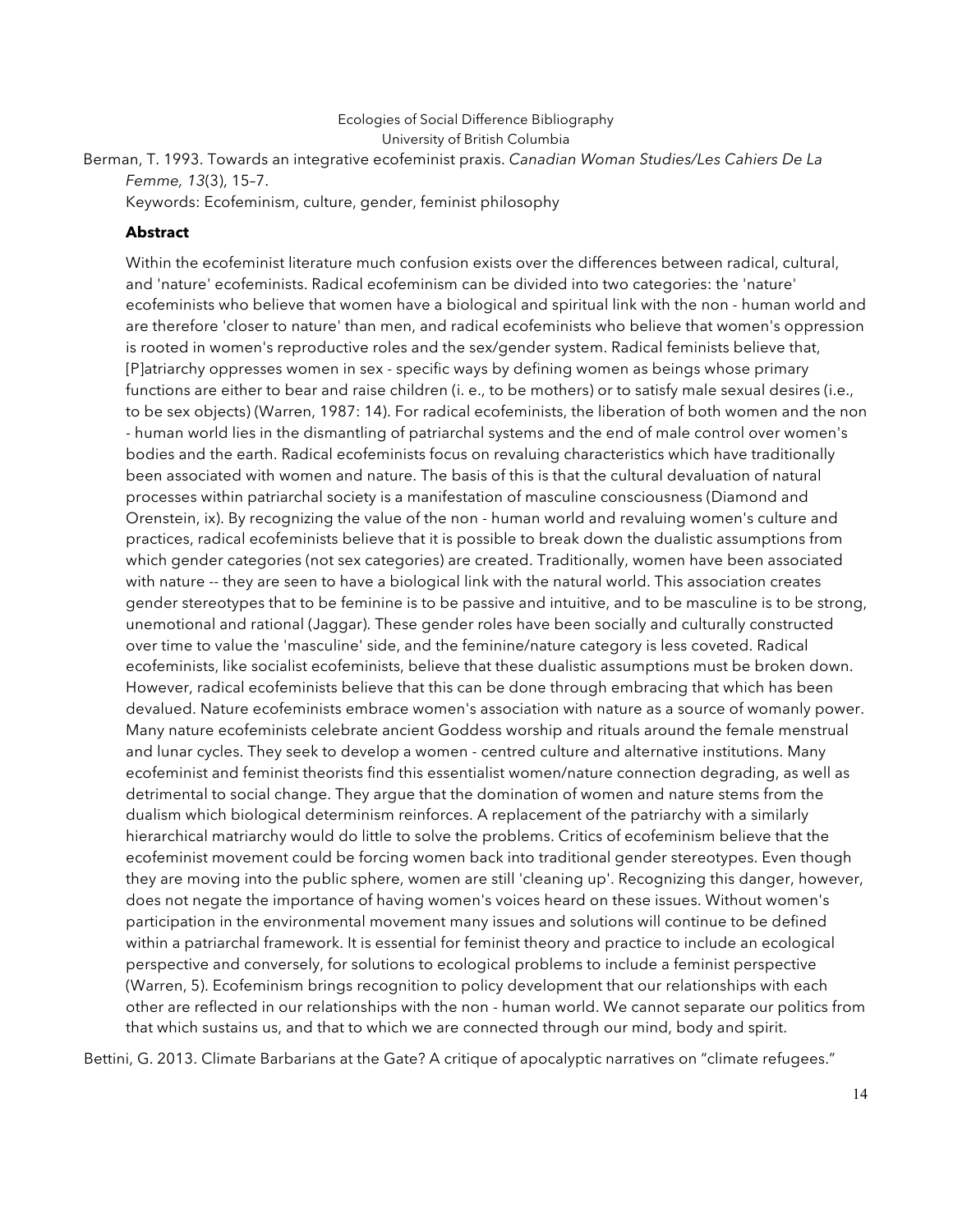*Geoforum*, *45*, 63–72.

Keywords: Race, climate refugees, discourse theory, climate security, migration, post-politics

### **Abstract**

Climate-induced migration, and particularly the issue of climate refugees, is subject to growing attention in global climate governance. The debate on the topic sees the convergence of conflicting discourses (ranging from those of conservative European governments to southern NGOs) onto apocalyptic narratives that forecast massive, abrupt and unavoidable flows of climate refugees. Such dystopian narratives, either framed within humanitarian or 'national security' agendas, relegate the concerned populations to the status of victims (either to protect or to fear). This article, applying elements of poststructuralist discourse theory, analyzes the narratives via a set of influential reports on climateinduced migration and argues that apocalyptic narratives on climate refugees, although not totalizing or uncontested, represent a case of the depoliticization of global climate governance. The convergence into such narratives favours the drive towards a post-political discursive configuration, which, by supplanting politics with governance, leaves underlying power relations untouched and (re)produces present forms of representational and material marginalization. It therefore argues that such narratives, although often employed with the aim of attracting attention to a pressing issue, are detrimental for an emancipatory approach to climate change.

Biehl, J. 1991. *Finding Our Way: Rethinking Ecofeminist Politics*. New York: Black Rose Books. Keywords: Ecofeminism, ecology, sociology, environmental ethics

### **Abstract**

The author offers social ecology as an alternative framework to Ecofeminism, as more liberating for both men and women and more promising as a solution for the ecological crisis.

Blackford, M. G. 2004. Environmental Justice, Native Rights, Tourism, and Opposition to Military Control: The Case of Kaho'olawe. *The Journal of American History*, *91*(2), 544–571. Keywords: Environmental movements, environmental justice, militarization, ontological difference, Hawaii, USA

#### **Abstract**

This paper discusses environmental movements organized by Hawaiians against the use of the Kaho'olawe Island in Hawaii as a bombing target range by the U.S. Navy and their struggles to restore the island from the 1960s to 1970s.

Blaser, M. 2009. The Threat of the Yrmo: The Political Ontology of a Sustainable Hunting Program. *American Anthropologist*, *111*(1), 10–20.

Keywords: Indigenous knowledge, indigenous people, ontological difference, multiculturalism, Paraguay

### **Abstract**

Various misunderstandings and conflicts associated with attempts to integrate Indigenous Knowledges (IK) into development and conservation agendas have been analyzed from both political economy and political ecology frameworks. With their own particular inflections, and in addition to their focus on issues of power, both frameworks tend to see what occurs in these settings as involving different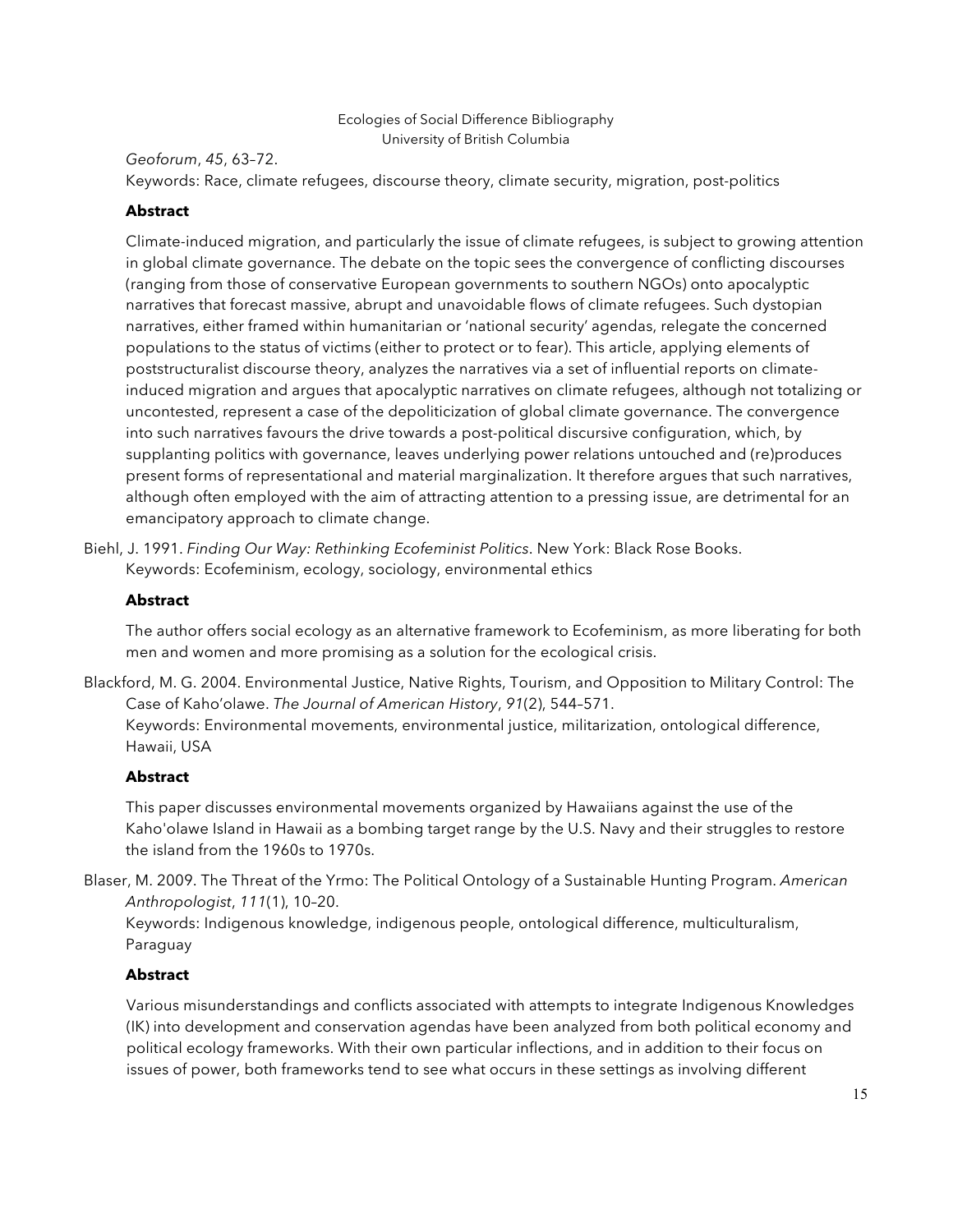epistemologies, meaning that misunderstandings and conflicts occur between different and complexly interested perspectives on, or ways of knowing, the world. Analyzing the conflicts surrounding the creation of a hunting program that enrolled the participation of the Yshiro people of Paraguay, in this article I develop a different kind of analysis, one inspired by an emerging framework that I tentatively call "political ontology." I argue that, from this perspective, these kinds of conflicts emerge as being about the continuous enactment, stabilization, and protection of different and asymmetrically connected ontologies.

Blaser, M. 2010. *Storytelling Globalization from the Chaco and Beyond*. Durham, NC: Duke University Press. Keywords: Indigenous people, globalization, conservation, knowledge politics, ontological difference, Paraguay

# **Abstract**

In this ethnography of the encounter between modernizing visions of development, the place-based "life projects" of the Yshiro, and the agendas of scholars and activists, Blaser argues for an understanding of the political mobilization of the Yshiro and other indigenous peoples as part of a struggle to make the global age hospitable to a "pluriverse" containing multiple worlds or realities. Most knowledge about the Yshiro produced by non-indigenous "experts" has been based on modern Cartesian dualisms separating subject and object, mind and body, and nature and culture. Such thinking differs profoundly from the relational ontology enacted by the Yshiro and other indigenous peoples. Attentive to people's unique experiences of place and self, the Yshiro reject universal knowledge claims, unlike Western modernity, which assumes the existence of a universal reality and refuses the existence of other ontologies or realities. In *Storytelling Globalization from the Chaco and Beyond*, Blaser engages in storytelling as a knowledge practice grounded in a relational ontology and attuned to the ongoing struggle for pluriversal globality.

Bord, R. J., & O'Connor, R. E. 1997. The Gender Gap in Environmental Attitudes: The case of perceived vulnerability to risk. *Social Science Quarterly*, *78*(4), 830–840. Keywords: Gender, vulnerability, risk, hazard, environmental perception

# **Abstract**

Surveys demonstrate somewhat consistent gender differences in environmental concern, but there is no consensus on reasons for these differences. This research makes the case that differences in perceived vulnerability to risk explain the gender gap found in environmental surveys and other, quite distinct, areas of potential risk as well. Two national surveys, administered simultaneously and each involving very different environmental risks (hazardous waste sites and global warming), are analyzed in terms of gender differences. Results. In both surveys, in every question that involves reactions to a specific risk, women are more concerned than men. Standard deviations also are consistently smaller for women. When health-risk perceptions enter equations accounting for environmental concerns, however, the gender gap disappears. Questionnaire items that imply specific risks tend to produce significant gender differences. These types of survey results can be construed as communication events in which respondents who feel vulnerable answer in ways that urge caution on policymakers.

Braun, Y. A. 2011. Gendering sustainability: Reframing sustainable development as gender justice. *Development, 54*(2), 209-211.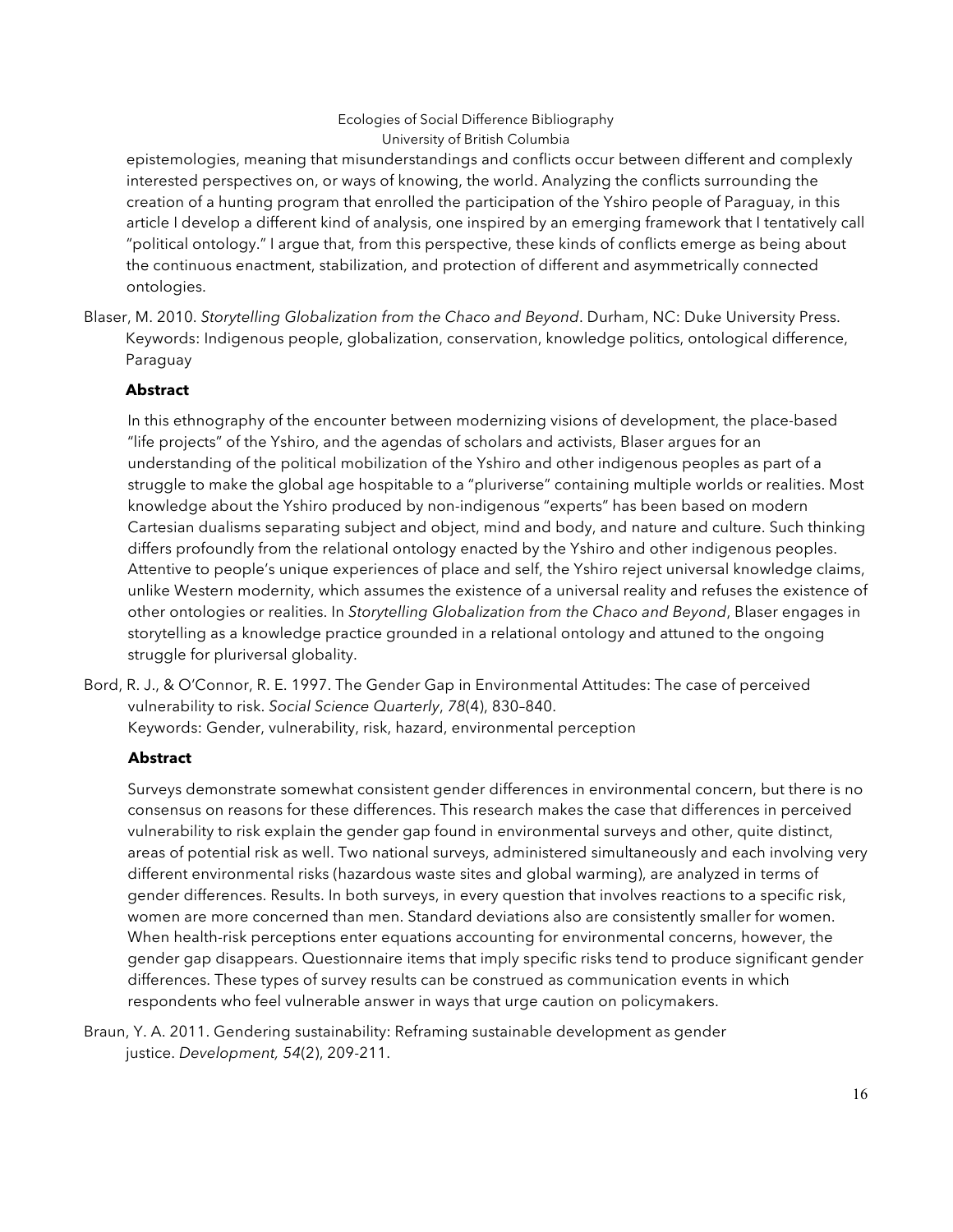#### Ecologies of Social Difference Bibliography University of British Columbia Keywords: Gender, gender mainstreaming, sustainability, the World Bank

### **Abstract**

Sustainability has become a widely appropriated concept in international development, as illustrated by the World Bank's stated commitment to environmental mainstreaming. For some, the wide applicability of sustainability in development discourse is celebrated as a significant achievement in mainstreaming environmental awareness and responsibility. Similar to sustainability, gender mainstreaming and gender equality have become central currency within the development discourse. Significant achievements have been made in regards to gender and development, including the integration of an office of Women in Development, three United Nations Conferences focusing on the status of women, and the new UN Women, the United Nations Entity for Gender Equality and the Empowerment of Women. Despite these advances, gender mainstreaming remains unclear.

Brechin, G. 1996. Conserving the Race: Natural Aristocracies, Eugenics, and the U.S. Conservation Movement. *Antipode, 28*(3), 229-245*.*

Keywords: Eugenics, Conservation, WWII, Germany, America, social construction

### **Abstract**

The article begins by examining the ties between the U.S. and German eugenics movements prior to the Second World War. The author suggests that much was deleted from the historical record when the death camps were opened in 1945. The Eugenics in the United States was closely linked with the fledgling conservation movement, particularly through the writings and activities of Henry Fairfield Osborn at the American Museum of Natural History and his close friend Madison Grant. In America, as in Germany, both movements were sponsored by the elite and served to justify aristocracy, and both derived much of their legitimacy from a social construction of nature, which increasingly replaced Divine Law.

Breton, M. J. 1998. *Women pioneers for the environment*. Boston: Northeastern University Press. Keywords: Gender, environmental activism, social movements

### **Abstract**

Mary Joy Breton provides absorbing sketches of these and other women activists in the Americas, Eastern and Western Europe, Africa, and Asia. Breton interweaves her accounts with narrative on the ecological hazards that drove these women to spearhead various environmental campaigns, examining why and how they challenged, and often defeated, the power structures of government and industry. Although these remarkable women come from various geographical regions and represent a wide range of economic, ethnic, and political backgrounds, they share insights, values, and a particular sensitivity to the Earth that led them to change the course of history. Their courageous efforts illuminate the crucial role of women in the environmental movement, and provide inspiration for a new generation of activists.

Briggs, J., Sharp, J., Hamed, N., & Yacoub, H. 2003. Changing women's roles, changing environmental knowledges: evidence from Upper Egypt. *The Geographical Journal*, *169*(4), 313–325. Keywords: Gender, environmental knowledge, Bedouin, Egypt

#### **Abstract**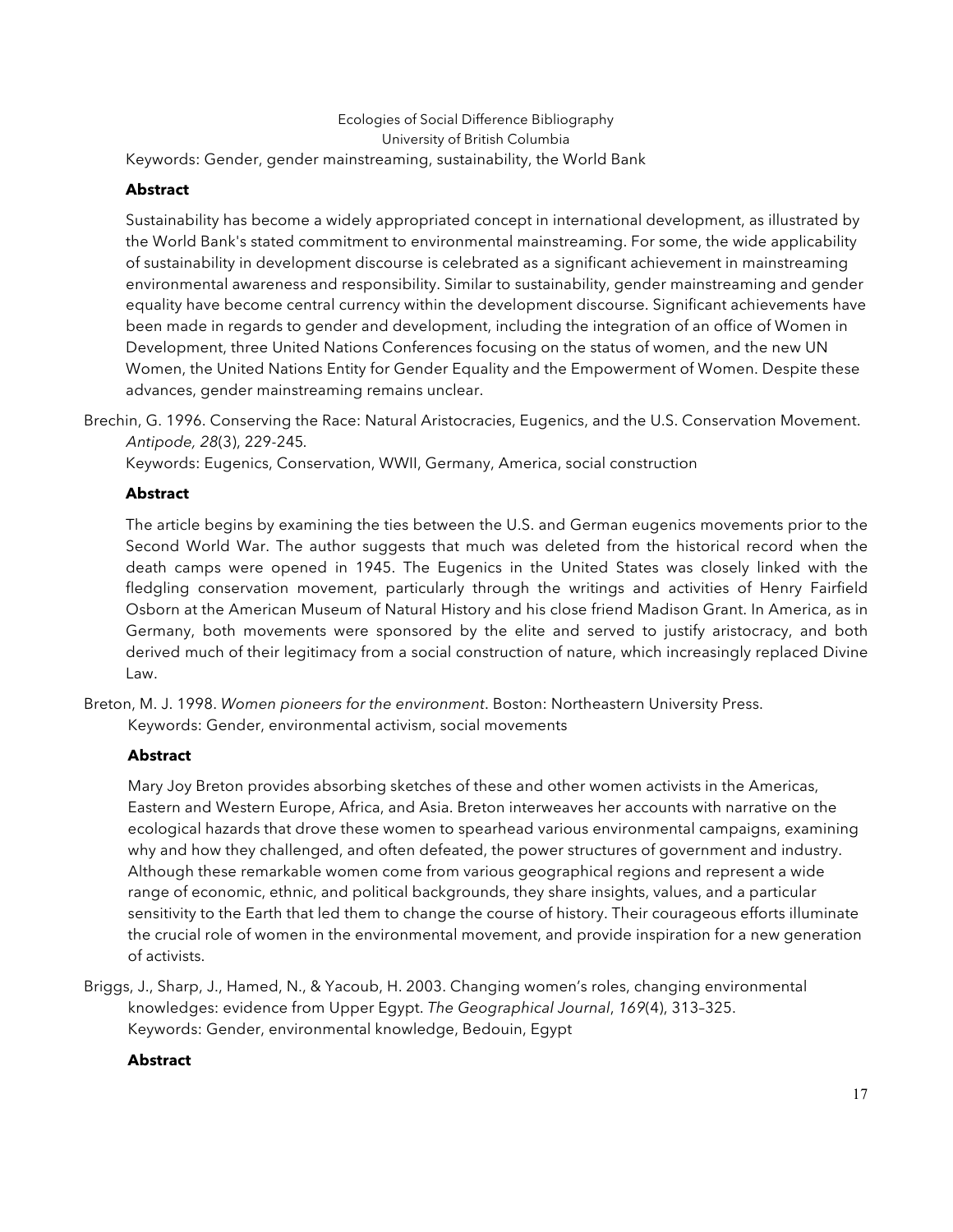The aim of this paper is to investigate the ways in which changing gender roles in a Bedouin community in Upper Egypt, brought about by settlement over the last 20 years on the shores of Lake Nasser, have impacted on the accumulation and development of indigenous environmental knowledges by Bedouin women. The research was carried out among four groups of Ababda Bedouin in the Eastern Desert of Egypt and involved in-depth monthly conversations carried out over a period of 12 months. The main conclusions of the study are that the women of the study area have had to develop new knowledges which, in some cases, are now different from those held by men because of the different economic circumstances in which many find themselves; that these knowledges are fluid, dynamic and everchanging with their own internal dynamism; and that socially constructed notions of gender are vital in the development process, notions that are sensitive to both men's and women's interests and their interrelationships.

Brown, K. & Lapuyade, S. 2001. Changing gender relationships and forest use. In: C. J. P. Colfer and Y. Byron, *People Managing Forests: The Links between Human Well-being and Sustainability*, (90–115). Resources for the Future and CIFOR, Washington DC

Keywords: Forest use, forest resource access, gender

### **Abstract**

Women constitute the majority of both the leadership and the membership of local toxic waste activist organizations; yet, gender and the fight against toxic hazards are rarely analyzed together in studies on gender or on environmental issues. This absence of rigorous analysis of gender issues in toxic waste activism is particularly noticeable since many scholars already make note that women predominate in this movement. This article is an attempt to understand how women activists transcend private pain, fear, and disempowerment and become powerful forces for change by organizing against toxic waste in their communities. This article systematically looks at these connections by examining data from survey research and case studies. The authors are particularly interested in the transformation of self of these women, with an emphasis on "ways of knowing." They also examine the potential of existing social movement theories to explain women's activism against toxic waste.

Brown, P., & Ferguson, F. I. T. 1995a. "Making a Big Stink": Women's Work, Women's Relationships, and Toxic Waste Activism. *Gender and Society*, *9*(2), 145–172.

Keywords: Gender, toxic waste, activism, social movements, community

### **Abstract**

Women constitute the majority of both the leadership and the membership of local toxic waste activist organizations; yet, gender and the fight against toxic hazards are rarely analyzed together in studies on gender or on environmental issues. This absence of rigorous analysis of gender issues in toxic waste activism is particularly noticeable since many scholars already make note that women predominate in this movement. This article is an attempt to understand how women activists transcend private pain, fear, and disempowerment and become powerful forces for change by organizing against toxic waste in their communities. This article systematically looks at these connections by examining data from survey research and case studies. The authors are particularly interested in the transformation of self of these women, with an emphasis on "ways of knowing." They also examine the potential of existing social movement theories to explain women's activism against toxic waste.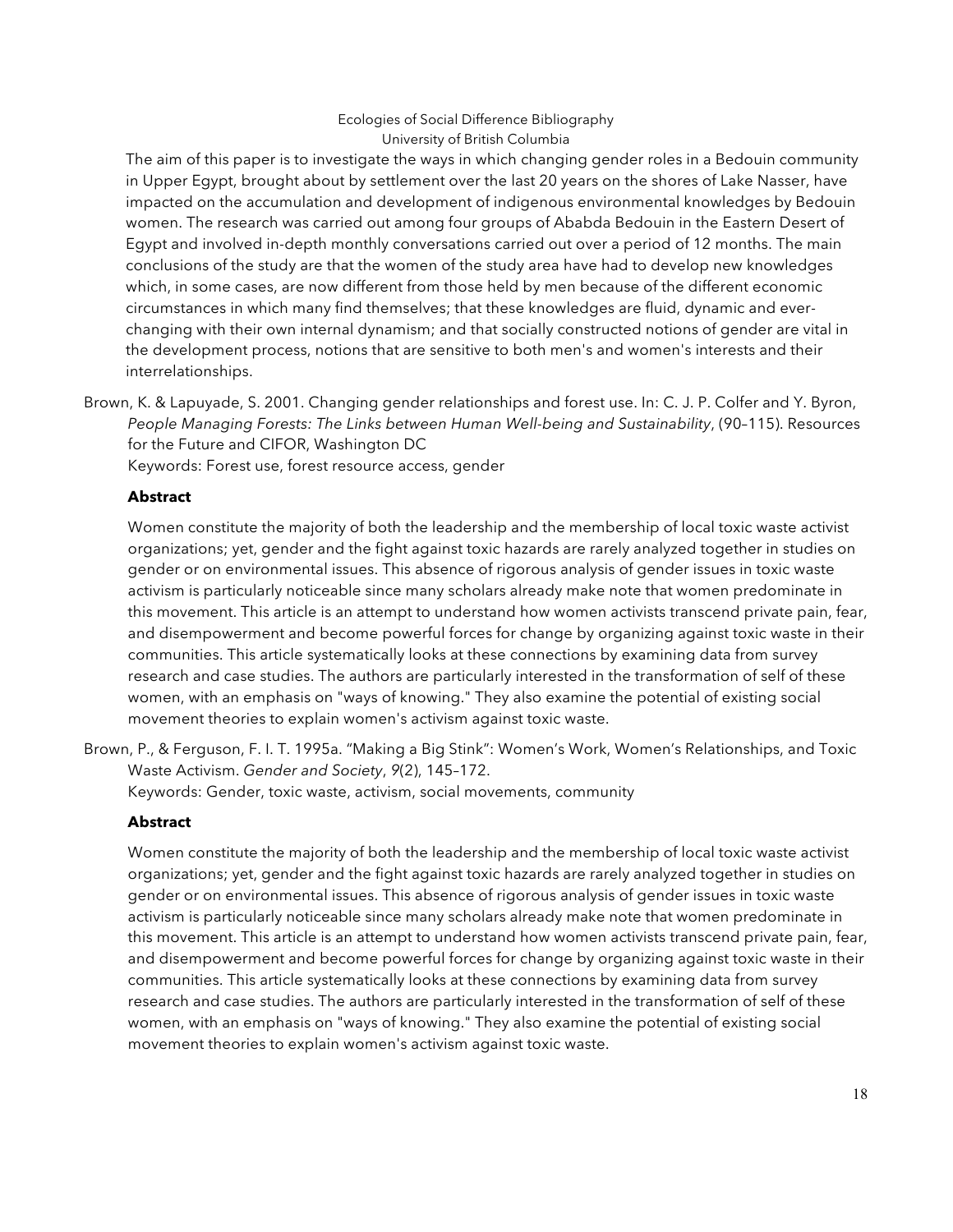Brown, R. 2004. Righting ecofeminist ethics: The scope and use of moral entitlement. *Environmental Ethics, 26*(3), 247.

Keywords: Ecofeminism, women's rights, non-human nature, non-human rights

# **Abstract**

Rights have been criticized as incorporating features that are antithetical to ecofeminism: rights are allegedly inherently adversarial; they are based on a conception of the person that fails to reflect women's experience, biased in an illegitimate way toward humans rather than nonhumans, overly formal, and incapable of admitting the importance of emotion in ethics. Such criticisms are founded in misunderstandings of the ways in which rights operate and may be met by an adequate theory of rights. The notions of entitlement and immunity that flow from a conception of rights have great use and potential in environmental ethics. Nonetheless, our understanding of moral rights must be revised in order to realize this potential. The usual attribution of moral rights is structurally arbitrary because obligations arising from others' rights are unjustifiably distinguished from other sorts of obligations for which the same sorts of justificatory bases obtain. Once this arbitrariness is recognized, there remains little reason not to extend a continuous framework of entitlement toward nonhuman animals and nature more generally. Reassessing moral rights according to a basic principle of respect delivers an integrated account of our moral obligations toward one another, and a satisfactory basis from which to account for our diverse obligations toward nonhuman animals and the environment

Brownhill, L. 2009. *Land, food, freedom: Struggles for the gendered commons in Kenya, 1870 to 2007*. African World Press.

Keywords: The commons, gender, ethnicity and class, social movements, environmental history

# **Abstract**

This study contributes to demonstrating how capital has organized, united and disciplined the exploited, both waged and unwaged, to resist their exploitation; and how, in the instances presented, peasant women have been at the forefront of these persistent, and increasingly global movements against capitalist enclosure. Kenyan commoners' world historic struggles provide critical examples for activists, scholars, commoners and others, of the reconstruction and defense of a life-centred subsistence political economy.

The dynamics of popular struggles for the gendered commons in Kenya between 1870 and 2007 are traced through an analysis of fifteen instances of struggle, including short-lived uprisings and long-term social movements. Special attention is paid to the gendered and ethnicized class character of Kenyan social movements and to the subsistence content of the relationships being wrought in the process of 'globalization from below.' This approach reveals: (1) the ways in which Kenyan peasant women have contributed to the mobilization of social movements for subsistence over the long twentieth century; (2) the ways 'gendered class alliances' and the creative amalgams of indigenous and exogenous 'social forms,' developed and used in the course of struggle, have been able to break the 'male deals' that channeled the fruits of Kenyans' fertility into the commodified marketplace, and (3) the potential of the subsistence-oriented demands of 21<sup>st</sup> century Kenyan social movements for strengthening Kenyan and global movements for the gendered commons.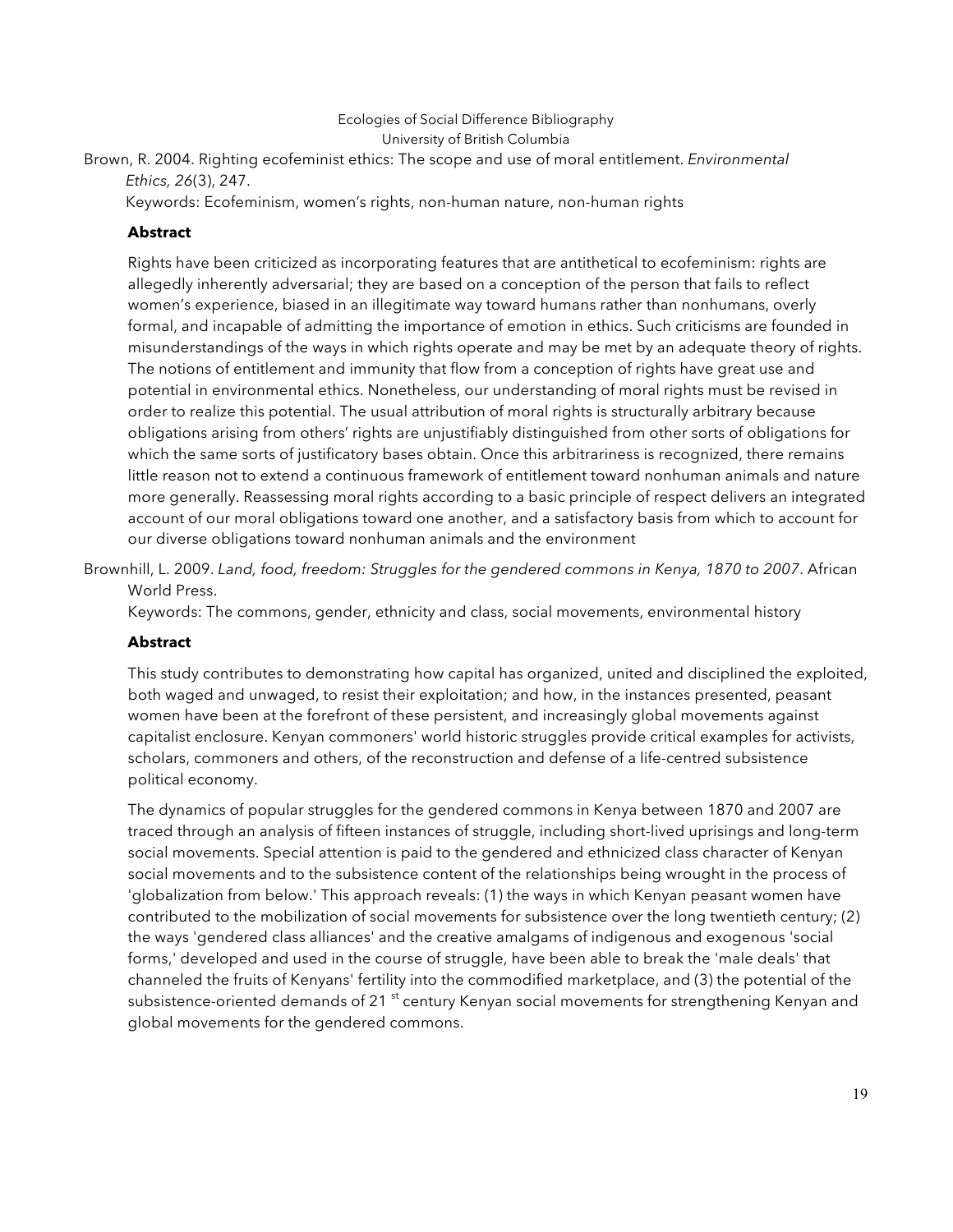Buckingham-Hatfield, S. 1999. Gendering agenda 21: Women's involvement in setting the environmental agenda. *Journal of Environmental Policy & Planning, 1*(2), 121-132. Keywords: Environmental governance, policy, United Nations, gender

### **Abstract**

The Agenda 21 programme agreed at the United Nations Conference on Environment and Development (UNCED) made explicit provision for fully participatory environmental decision-making. Specifically, this was to include women, along with children and 'indigenous peoples'. Research conducted into women's participation in environmental programmes in the UK suggests that very little specific effort has been made to encourage women to participate in the formulation of Local Agenda 21 (LA21) programmes. Moreover, research into reactions to environmental problems, and into local government strategies for dealing with such, reveals that there is both a distinctive set of environmental concerns and an approach to these which arguably could be assigned to gender. This paper argues that LA21 represents an ambiguous area of policy formation, falling, as it does, between the public space of formal politics and the intermediate space of the neighbourhood or community. Whilst this will affect all who engage in the process, it has particular implications for women who are active in the informal community, but who lack visibility in formal politics. The monitoring of the LA21 process in one West London borough is examined in order to observe women's participation. Whilst no generalizations can, or should, be made from these observations, reflections on this monitoring suggest areas which current environmental decision-makers might like to consider if they seriously intend participation to become a less gender-blind and a more democratic procedure.

Buckingham, S. 2000. *Gender and environment* (1st ed.). New York; London: Routledge. Keywords: Gender, environmentalism, feminist political ecology

# **Abstract**

An analysis of how gender relations affect the natural environment and of how environmental issues has a differential impact on women and men. Using case studies from the developed and developing worlds, this text covers gendered roles in the family, community and international connections, conception, giving birth, western practices, the body and the self.

Buckingham, S. 2004. Ecofeminism in the twenty-first century. *The Geographical Journal, 170*(2), 146-154. Keywords: Ecofeminism, gender mainstreaming, environmental discourse, environmental justice

### **Abstract**

This paper considers the influence of ecofeminism on policy concerning gender (in)equality and the environment during the past 20 years. It reviews the broad contours of the ecofeminist debate before focusing on the social construction interpretation of women's relationship with the environment. It will argue that there have been substantial policy shifts in Europe and the UK in both the environmental and equalities fields, and that this is in part a result of lobbying at a range of scales by groups informed by ecofeminist debates. Nevertheless, the paper cautions that these shifts are largely incremental and operate within existing structures, which inevitably limit their capacity to create change. As policy addresses some of the concerns highlighted by ecofeminism, academic discourse and grass roots activity have been moving on to address other issues, and the paper concludes with a brief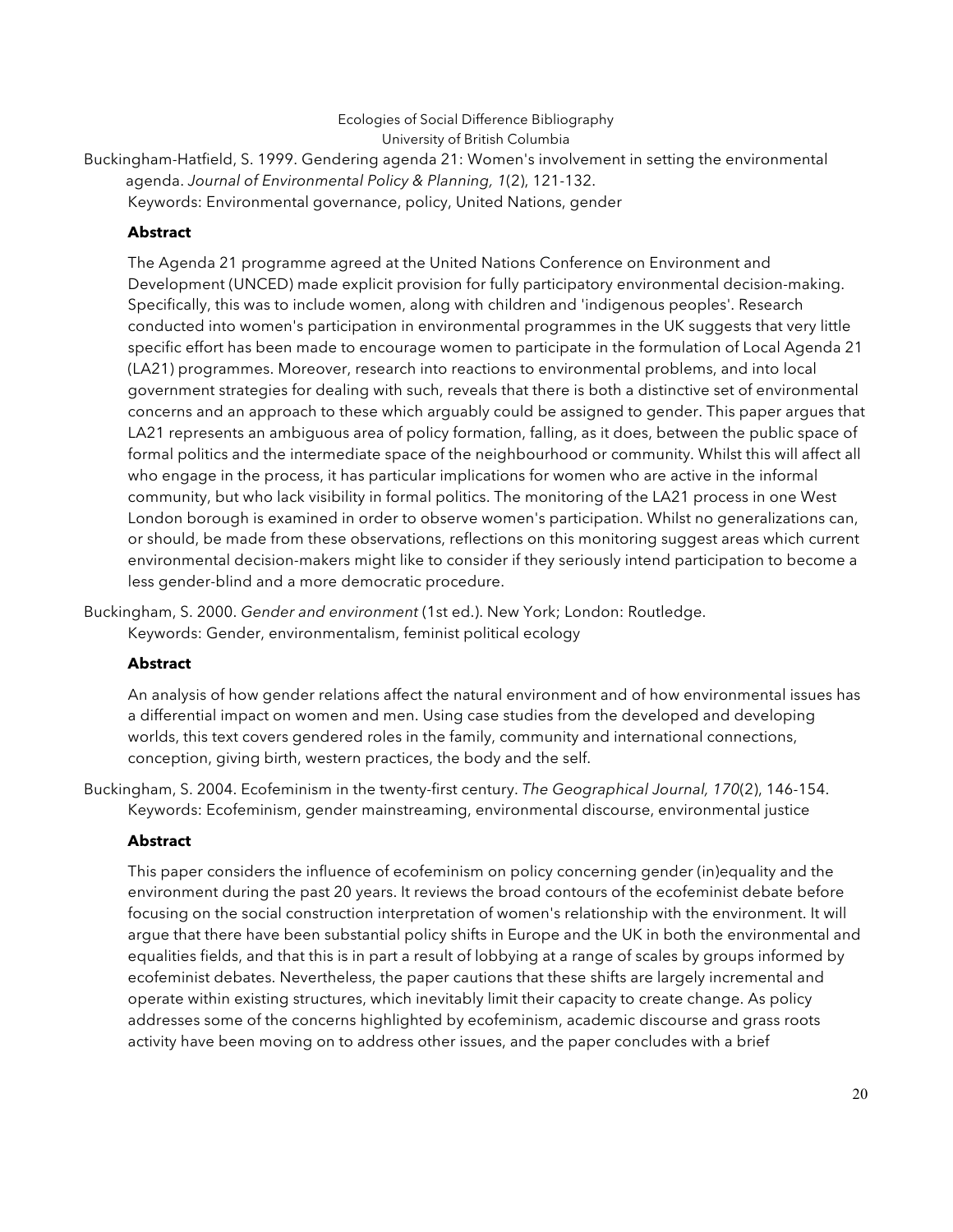consideration of contemporary trajectories of ecofeminism and campaigning on issues that link women's, feminist and environment concerns.

Buckingham, S., Reeves, D., & Batchelor, A. 2005. Wasting women: The environmental justice of including women in municipal waste management. *Local Environment, 10*(4), 427-444. Keywords: Policy, waste management, gender, United Kingdom

### **Abstract**

This paper explores the opportunities for and the benefits of considering gender in municipal waste management (MWM) policy. Two case studies in Ireland and the UK are presented. These show that the structural mechanisms for achieving a more consistent and coherent approach to ensuring that MWM policy is sensitive to gender differences and inequalities are still weak. They also show that political structures and champions for gender equality and equal opportunities make a difference to the way in which women are involved and considered in MWM policy making. The research is set within the broader context of environmental justice which, to date, has been more concerned with race, ethnicity and wealth inequalities than with gender inequalities.

Buckingham, S. & Kulcur, R. 2009. Gendered Geographies of Environmental Injustice, *Antipode 41*(4), 659–83. Keywords: Gender, environmental justice, policymaking, grassroots organizing

### **Abstract**

As environmental justice concerns become more widely embedded in environmental organizations and policymaking, and increasingly the focus of academic study, the gender dimension dissolves into an exclusive focus on race/ethnicity and class/income. While women often dominated grassroots campaigning activities, in the more institutionalized activities of organizations dominated by salaried professionals, gender inequality is neglected as a vector of environmental injustice, and addressing this inequality is not considered a strategy for redress. This paper explores some of the reasons why this may be so, which include a lack of visibility of gendered environmental injustice; professional campaigning organizations which are themselves gender blind; institutions at a range of scales which are still structured by gender (as well as class and race) inequalities; and an intellectual academy which continues to marginalize the study of gender—and women's—inequality.

Buechler, S., & Hanson, A. S. 2015. *A political ecology of women, water, and global environmental change*. Abingdon, Oxon; New York, NY: Routledge. Keywords: Feminist political ecology, water, livelihoods, vulnerability

### **Abstract**

This edited volume explores how a feminist political ecology framework can bring new and exciting insights to the study of livelihoods dependent on vulnerable rivers, watersheds, wetlands and coastal environments. Bringing together political ecologists and feminist scholars from multiple disciplines, the book develops solution-oriented advances to theory, policy and planning to tackle the complexity of these global environmental changes

Bull, J. 2009. Watery Masculinities: Fly Fishing and the Angling Male in the Southwest of England. *Gender, Place, and Culture 16*(4), 445–465. Keywords: Masculinity, rivers, leisure, UK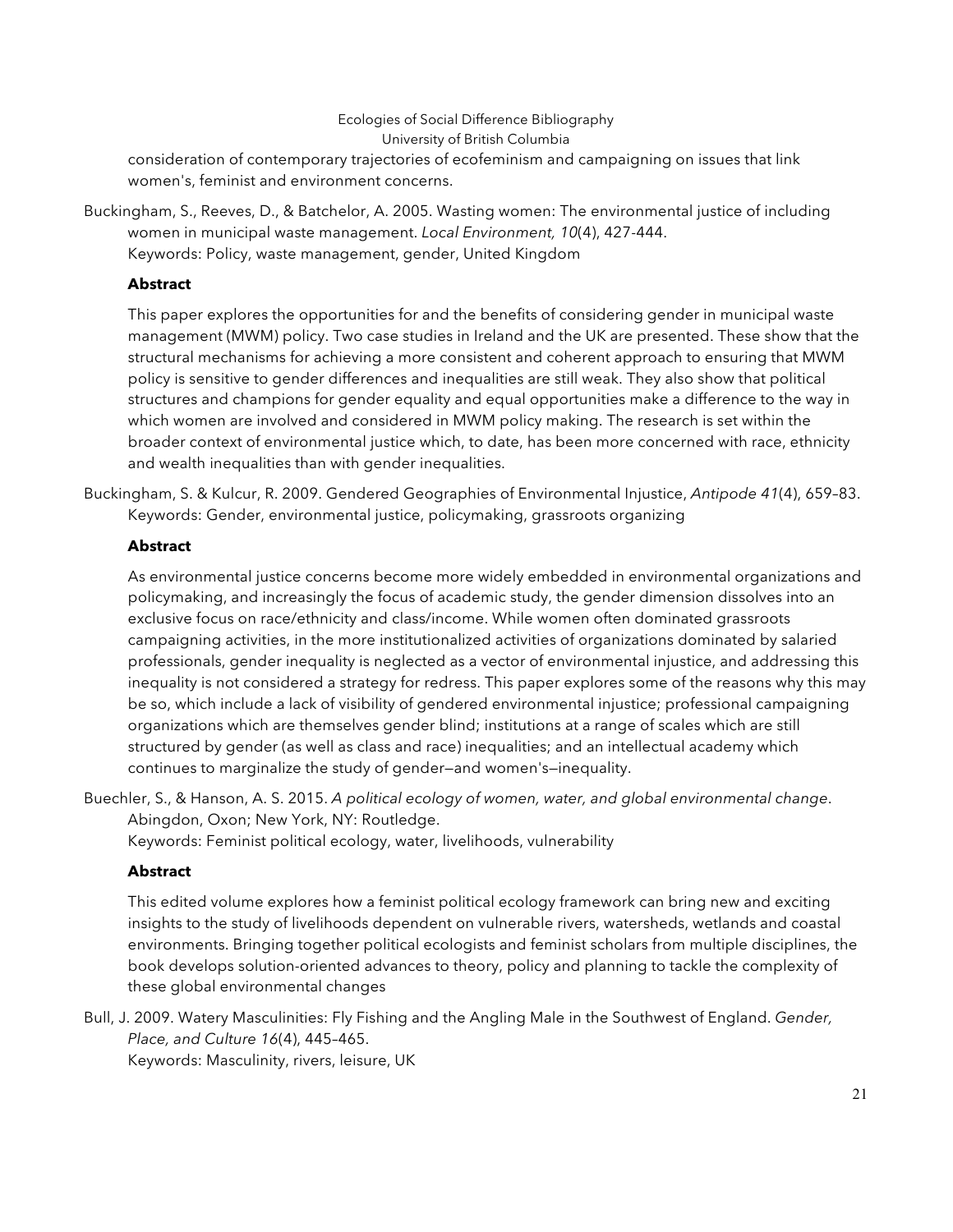# **Abstract**

This article examines the masculinities evident through fly fishing for salmon and trout in the South West of England. It identifies the way that many accounts of rural masculinities focus on particularly macho traits such as strength, resilience and domination and particular relationships with nature and the environment. Such macho traits are evident in the masculinities of angling – the angler regularly discusses issues of competition and duelling with nature. The trophies of such encounters become significant as they are used to summon life to stories and become crucial in narrating masculinity. However alongside these macho traits are numerous additional masculinities which are in tension with the more macho elements. These 'additional masculinities' become evident in the watery landscapes of angling; as such these waterscapes can be considered as liminal spaces as they enable masculinities to slip and reform. Therefore what emerges is a cadence to masculinity with different subject positions becoming significant in different spaces.

Byfield, J. 2012. Gender, justice, and the environment: Connecting the dots. *African Studies Review, 55*(1), 1- 12

Keywords: African women's activism, environmental activism, Nigeria

### **Abstract**

In this paper I attempt to connect several dots, specifically my research on African women's activism, environmental justice, and climate change. The book on which I am currently working is tentatively entitled "'The Great Upheaval': Women, Taxes and Nationalist Politics in Abeokuta (Nigeria), 1945– 1951." The study examines the struggles of Nigerian women to shape the nationalist agenda and their setbacks as the country moved decisively toward independence. At its core lies an analysis of a tax revolt launched by women in Abeokuta in 1947. The Abeokuta Women's Union (AWU), under the leadership of Funmilayo Ransome-Kuti (the mother of the late musician Fela Kuti), began a protracted protest against a tax increase. This revolt is well known in Nigerian popular history, and many people outside of Nigeria were introduced to it in Wole Soyinka's memoir, Ake: The Years of Childhood (1981:164–218).

Byrne, J. 2012. When green is White: The cultural politics of race, nature and social exclusion in a Los Angeles urban national park. *Geoforum*, *43*(3), 595–611.

Keywords: Race, urban parks, exclusion, focus groups, cultural politics, Latinos, USA

### **Abstract**

Scholars have attributed park (non)use, especially ethno-racially differentiated (non)use, to various factors, including socio-cultural (e.g. poverty, cultural preferences, etc.) and socio-spatial determinants (e.g. travel distance, park features, etc.). But new geographic research is proposing alternative explanations for park (non)use, employing a 'cultural politics' theoretical lens. The cultural politics frame offers fresh insights into how practices of socio-ecological exclusion and attachment in parks may be undergirded by political struggles over the making and ordering of racialized identities. Challenging partial and essentialist explanations from leisure research, some cultural politics scholars have recently argued that ethno-racial formations, cultural histories of park-making (e.g. segregated park systems), and land-use systems (e.g. zoning and property taxes) can operate to circumscribe park access and use for some people of color. Using the cultural politics frame, this paper documents the ethno-racial and nativist barriers Latino focus group participants faced in accessing and using some Los Angeles parks.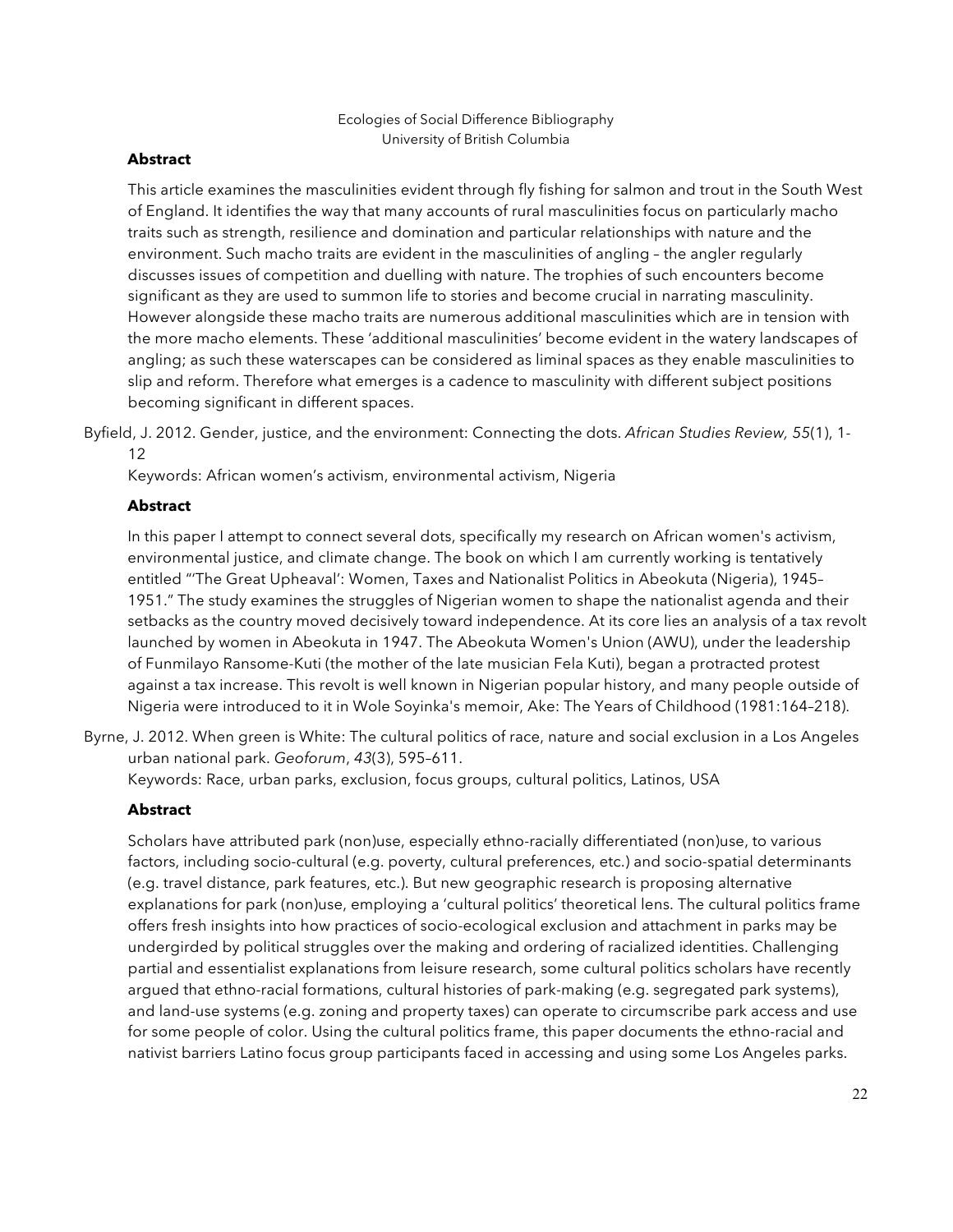Participants reported feeling 'out of place', 'unwelcome' or excluded from these parks. They identified the predominantly White clientele of parks; the ethno-racial profile of park-adjacent neighbourhoods; a lack of Spanish-language signs; fears of persecution; and direct experiences of discrimination as exclusionary factors. These findings have implications for future research and for park planning and management.

Campbell, A. 2008. *New Directions In Ecofeminist Literary Criticism*. Newcastle: Cambridge Scholars. Keywords: Ecofeminism, literary criticism

# **Abstract**

As ecofeminism continues to gain attention from multiple academic discourses, the field of literary criticism has been especially affected by this philosophy/social movement. Scholars using ecofeminist literary criticism are making new and important arguments concerning literature across the spectrum and issues of environment, race, class, gender, sexuality, and other forms of oppression. The essays in New Directions in Ecofeminist Literary Criticism highlight the intersections of these oppressions through the works of different authors including Barbara Kingsolver, Ruth Ozeki, Linda Hogan and Flora Nwapa, and demonstrate the expansion of ecofeminist literary criticism to a more global scale as well as important connections with the field of environmental justice.

Carney, J. 1992. Peasant Women and Economic Transformation in The Gambia. *Development and Change*, *23*(2), 67-90.

Keywords: Social Conflict, Gambia, agricultural development, gender, conflicts

# **Abstract**

Contemporary agricultural development strategies in The Gambia are centred on irrigated rice and vegetables—crops traditionally cultivated by women. Irrigated agriculture, however, is opening up new avenues to capital accumulation at the national, regional and household levels. This article examines the contradictions for women of donor-funded schemes that combine gender equity with productivity objectives. The gender conflicts rife in Gambian irrigation projects point to the significance of female labour for contemporary patterns of agrarian transformation as well as the linkage between women's access to land for independent farming and forms of project participation.

Carney, J. 1993. Converting the wetlands, engendering the environment: the intersection of gender with agrarian change in the Gambia. In R. Peet and M. Watts (Eds.), *Liberation Ecologies,* (165–187). London, UK: Routledge.

Keywords: Gender, agrarian change, Gambia, Africa

# **Abstract**

In this paper, I examine how agricultural diversification and food security are transforming wetland environments in The Gambia. With irrigation schemes being implemented in lowland swamps to encourage year-round cultivation, agrarian relations are rife with conflict between men and women over the distribution of work and benefits of increased household earnings. Economic change gives rise to new claims over the communal tenure systems prevalent in lowland environments and allows male household heads to enclose wetlands and thereby control female family labor for consolidating their strategies of accumulation. The forms of female resistance are detailed in this paper.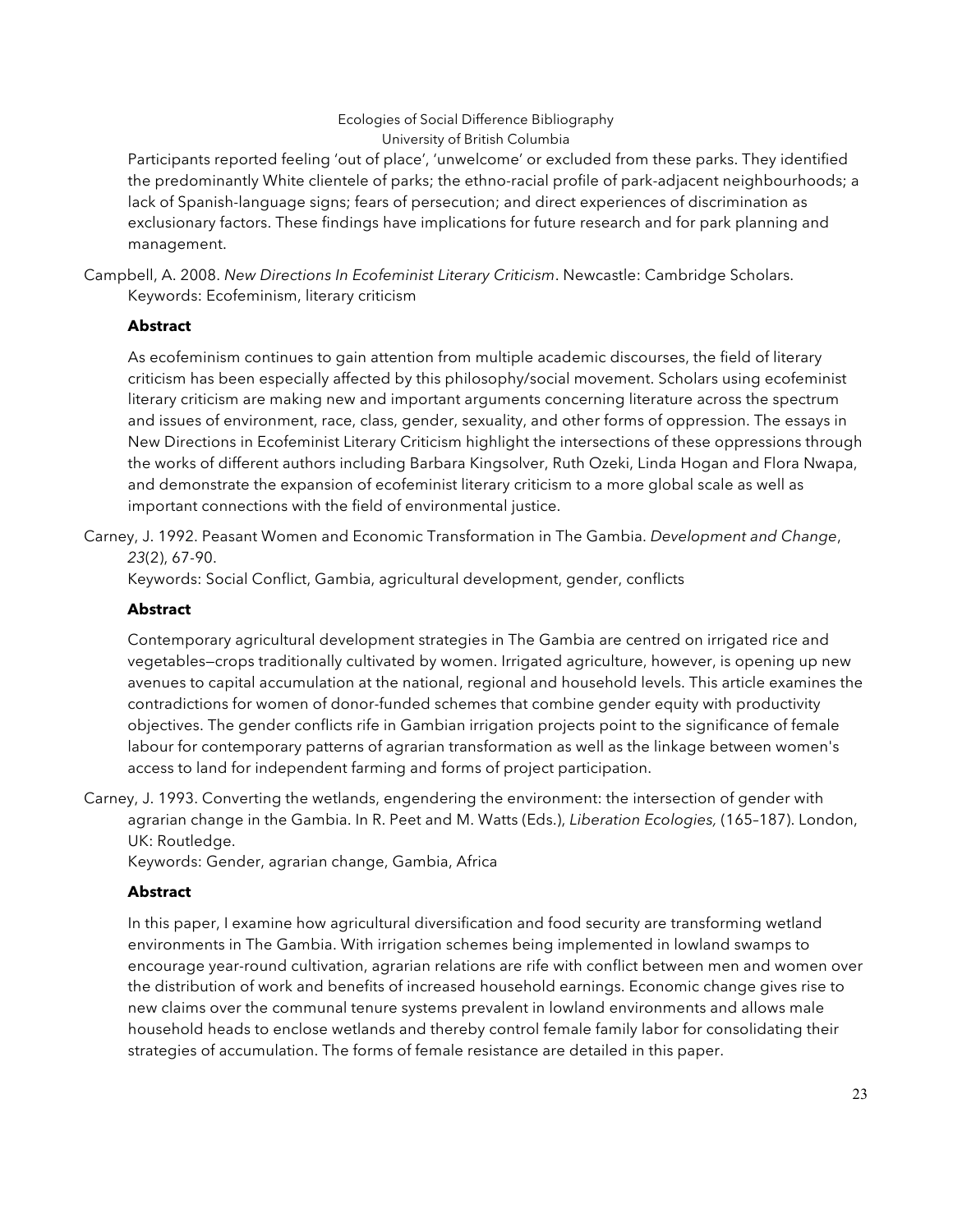Carney, J. A. 1988. Struggles over crop rights and labour within contract farming households in a Gambian irrigated rice project. *Journal of Peasant Studies*, *15*(3), 334–349. Keywords: Gender, contract farming, agriculture, labour, Gambia, Africa

### **Abstract**

Contract farming schemes based on smallholders are expanding in Africa. Peasant household production is being restructured by the process. Research carried out in the Jahaly Pacharr irrigated rice scheme in The Gambia examines the changes that developed with the genesis of 'contract farming of the dietary staple, rice. The production routine generated conflicts and struggles within project households over access to and control of female labor. These have led to new labor processes in the project area, which are shaping producers' abilities to comply with contract farming production structures.

Carney, J. 1999. Bitter Rice: Patterns of Women's Collective Action in Gambian Irrigation Schemes, *Plurimondi*, *1*(2), 235–252.

Keywords: Agriculture, Gambia, water, gender

### **Abstract**

One of the tragic consequences of irrigated rice development projects in The Gambia is how little they improved the lives of the very people they presumed to help. Promoted by international development assistance, Gambian irrigation projects sowed seeds of discord, leaving a peasantry disillusioned with its hollow promises, rural men and women in conflict, and wetlands environmentally degraded. A country that has cultivated rice for millennia now imports three-quarters of its annual needs. This paper focuses on the country's 'rice bowl,' the fertile wetlands of central Gambia, where projects have repeatedly failed. The intent is to examine the effects of international governance policies on Gambian agriculture, domestic production, and import dependency.

Carney, J. A. 2004. 'With grains in her hair': Rice in colonial Brazil. *Slavery & Abolition*, *25*(1), 1-27. Keywords: Agriculture, colonialism, Brazil, slavery, Africa,

# **Abstract**

This paper explores the possibility of transference of rice production to colonial Brazil by African slaves. Oral tradition relates that a slave woman hid rice seeds in her hair on the transatlantic voyage to Brazil, thereby retaining the Africans' traditional diet for their own subsistence. It thereafter became a commodity crop. By comparison, Brazil's rice production predated its introduction to South Carolina in the late 17th century by one hundred years. Portuguese slavers often bought supplies of rice in West Africa to feed the slaves during the voyage. Women slaves hand-milled the rice onboard, using their traditional mortar-and-pestle '(pilão)' system. Although Brazilian rice plantations later used South Carolina varieties and mechanized mills, it was originally the slaves' expertise in raising and milling rice, which was crucial to rice's diffusion in the New World.

Carney, J. 2008. Reconsidering sweetness and power through a gendered lens. *Food and Foodways, 16*(2), 127-134.

Keywords: Sugar production, capitalism, political economy, slavery, globalization

### **Abstract**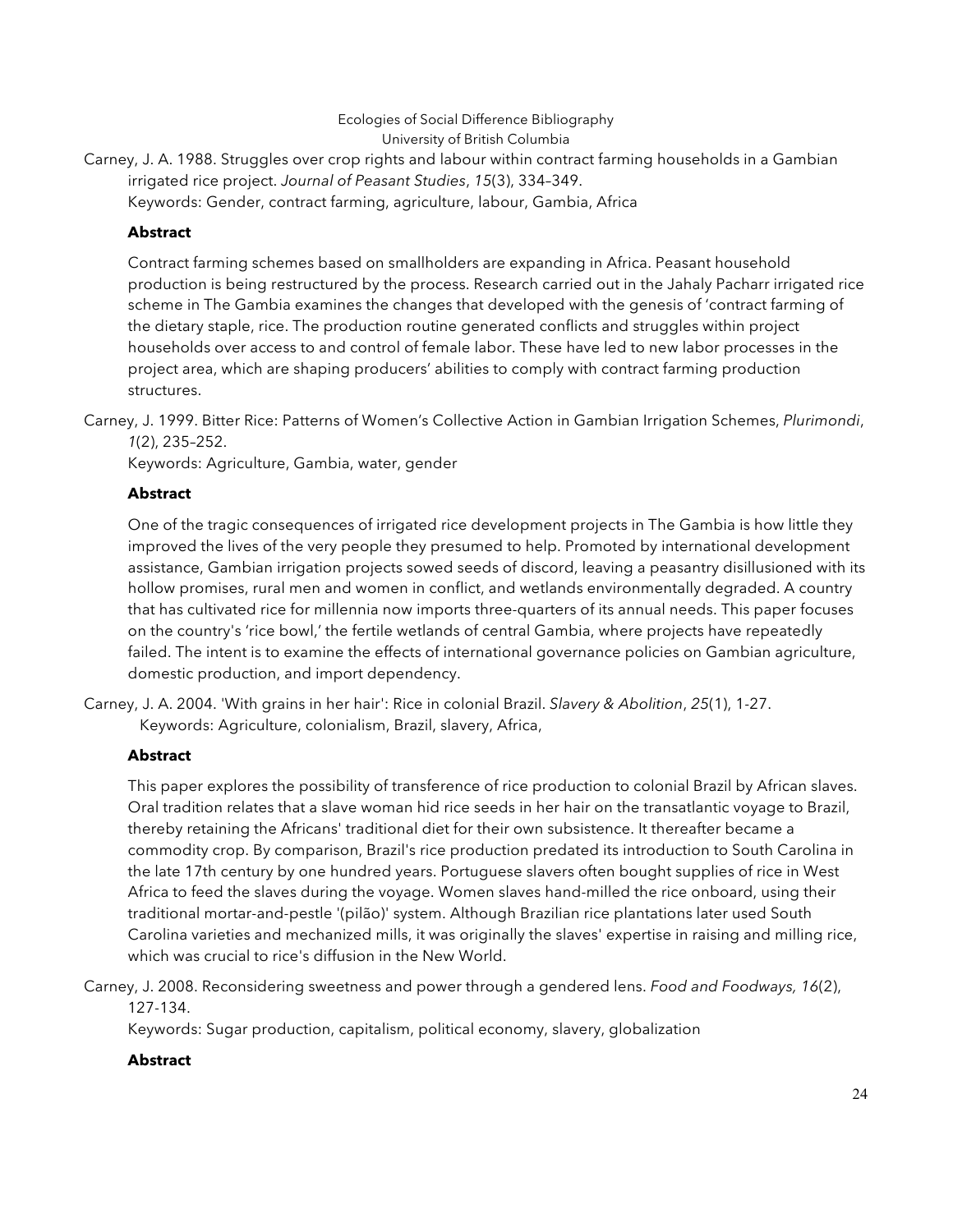The growth of English capitalism in the 16th century was driven by the exploitation of sugar as a dietary staple among the labor forces, among both Caribbean slaves and the English working class. Women, forced to work and without time for traditional food preparation, began depending on sugar for the calories needed to work the long hours demanded of them. One of three articles in this special issue exploring how Sidney Mintz's 'Sweetness and Power' (1985) might have been different had it been published in 2007.

Carter, E. D. 2014. Environmental Justice 2.0: new Latino environmentalism in Los Angeles. *Local Environment: The International Journal of Justice and Sustainability*.

Keywords: Environmental justice, environmental movements, race, USA, Latinos

# **Abstract**

This paper presents the results of ethnographic research conducted with several environmental justice (EJ) organisations in Latino communities of Los Angeles, California. Traditional EJ politics revolves around research and advocacy to reduce discriminatory environmental exposures, risks, and impacts. However, I argue that in recent years there has been a qualitative change in EJ politics, characterised by four main elements: (1) a move away from the reaction to urban environmental "bads" (e.g. polluting industries) in the city towards a focus on the production of nature in the city; (2) strategies that are less dependent on the legal, bureaucratic, and technical "regulatory route"; (3) the formation of a distinctive "Latino environmental ethic" that offers a more complex consideration of the place of race in EJ organising; and (4) a spatial organisation of EJ politics that moves away from hyperlocal, vertical organisation towards diversified city-wide networks that include EJ organisations, mainstream environmental groups, nonprofits, foundations, and entrepreneurs. This shift in EJ movement politics is shaped by broader political-economic changes, including the shift from post-Fordist to neoliberal and now green economy models of urban development; the influence of neoliberal multiculturalism in urban politics; and the increasingly prominent role of Latinos in city, state, and national politics. New spaces of Latino EJ also reflect the ambitions of Los Angeles as a global city, with urban growth increasingly framed in an international discourse of sustainability that combines quality of life, environmental, and economic development rationales.

Checker, M. 2005. *Polluted Promises : Environmental Racism and the Search for Justice in a Southern Town*. New York, NY, USA: New York University Press (NYU Press). Keywords: Race, environmental justice, pollution, USA

# **Abstract**

Over the past two decades, environmental racism has become the rallying cry for many communities as they discover the contaminations of toxic chemicals and industrial waste in their own backyards. Living next door to factories and industrial sites for years, the people in these communities often have record health problems and debilitating medical conditions. Melissa Checker tells the story of one such neighborhood, Hyde Park, in Augusta, Georgia, and the tenacious activism of its two hundred African American families. This community, at one time surrounded by nine polluting industries, is struggling to make their voices heard and their community safe again. Polluted Promises shows that even in the postcivil rights era, race and class are still key factors in determining the politics of pollution.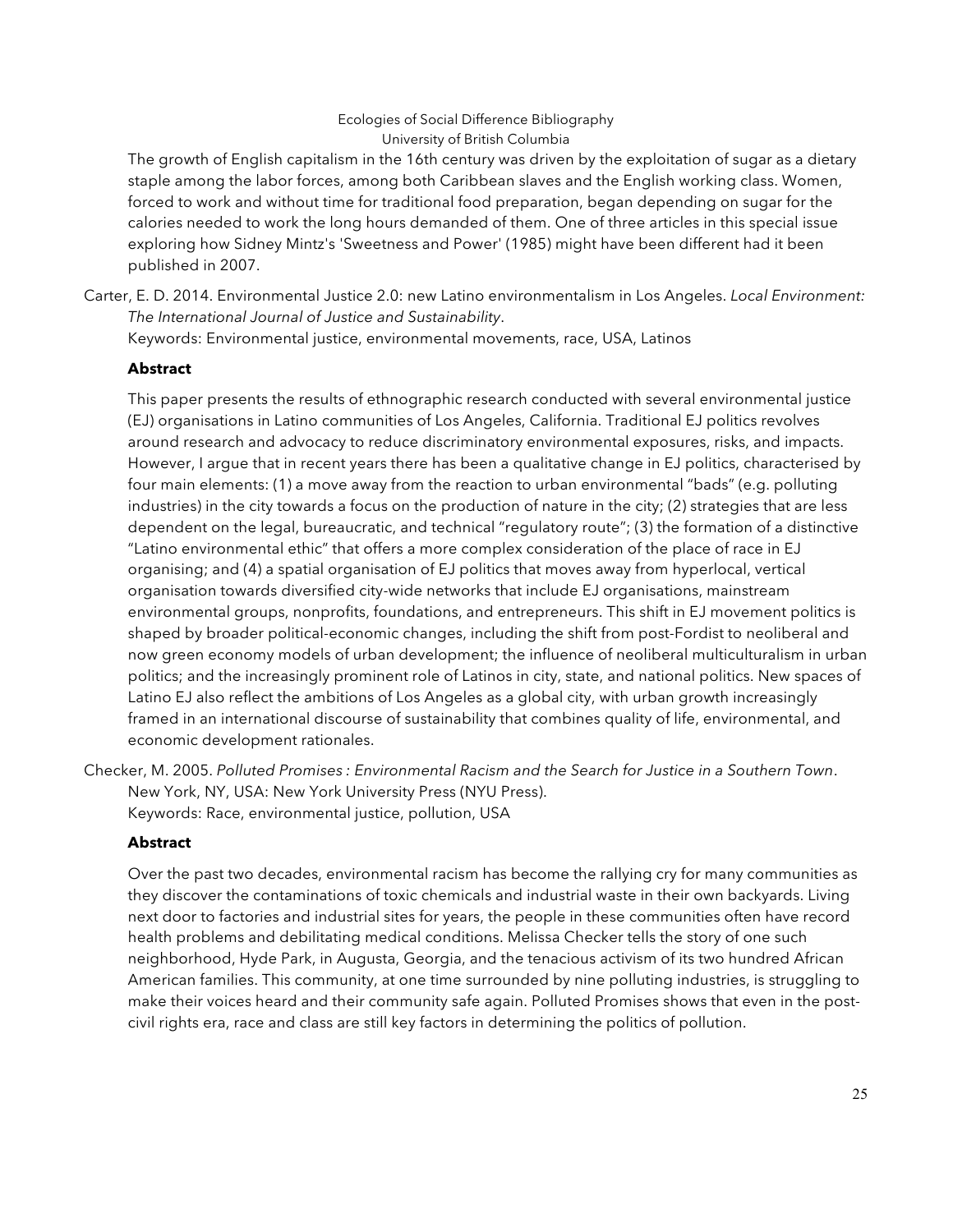Christie, M. E. 2008. *Kitchenspace: Women, fiestas, and everyday life in central Mexico*. Austin, Texas: University of Texas Press.

Keywords: Kitchens, Mexico, social networks, women, customs

# **Abstract**

To give the kitchen the prominence and respect it merits, Maria Elisa Christie here offers a pioneering ethnography of kitchenspace in three central Mexican communities, Xochimilco, Ocotepec, and Tetecala.Christie coined the term "kitchenspace" to encompass both the inside kitchen area in which everyday meals for the family are made and the larger outside cooking area in which elaborate meals for community fiestas are prepared by many women working together. She explores how both kinds of meal preparation create bonds among family and community members. In particular, she shows how women's work in preparing food for fiestas gives women status in their communities and creates social networks of reciprocal obligation. In a culture rigidly stratified by gender, Christie concludes, kitchenspace gives women a source of power and a place in which to transmit the traditions and beliefs of older generations through quasi-sacramental food rites.

Cole, L., & Foster, S. 2000. *From the Ground Up: Environmental Racism & the Rise of the Environmental Justice Movement*. New York, NY, USA: New York University Press. Keywords: Race, environmental justice, social movements, environmental policy, USA

### **Abstract**

The authors effectively use social, economic and legal analysis to illustrate the historical and contemporary causes for environmental racism. Environmental justice struggles, they demonstrate, transform individuals, communities, institutions and even the nation as a whole.

Collard, R. 2012. Cougar figures, gender, and the performances of predation. *Gender, Place & Culture*, *19*(4), 518–540.

Keywords: Posthumanism, animals, gender, figures, cougars

# **Abstract**

This article considers how nonhuman animals are enrolled in the construction of gendered identities. Specifically, I interrogate two gendered figures with which I was repeatedly confronted over the course of researching cougar–human relationships on Vancouver Island, home to what is estimated to be North America's densest population of cougars. The first figure, Cougar Annie, was a woman 'settler' on western Vancouver Island, reputed to have killed over 100 cougars in her lifetime and now celebrated as a strong, independent female. The second figure is a contemporary trope, an older woman who expresses interest in younger men, known in slang speech as a 'cougar'. Both figures are intimately bound to a third figure, the animal cougar, *Puma concolor*, whose material–semiotic relationship to humans both performs and is performed by 'cougars' and Cougar Annie. Haraway's conception of figures as embodied and performative mappings of power is central to this article's discussion, which lies at the intersection of animal studies, more-than-human geographies, posthumanism, and feminist science studies. Methodologically, I draw on interviews and archival research to trace the historical and contemporary specificities of these two figures – Cougar Annie and 'cougars' – revealing how they are informed by, and simultaneously produce, uphold, and perform, gendered understandings of the relationship between humans and cougars, predator and prey, humans and animals, and culture and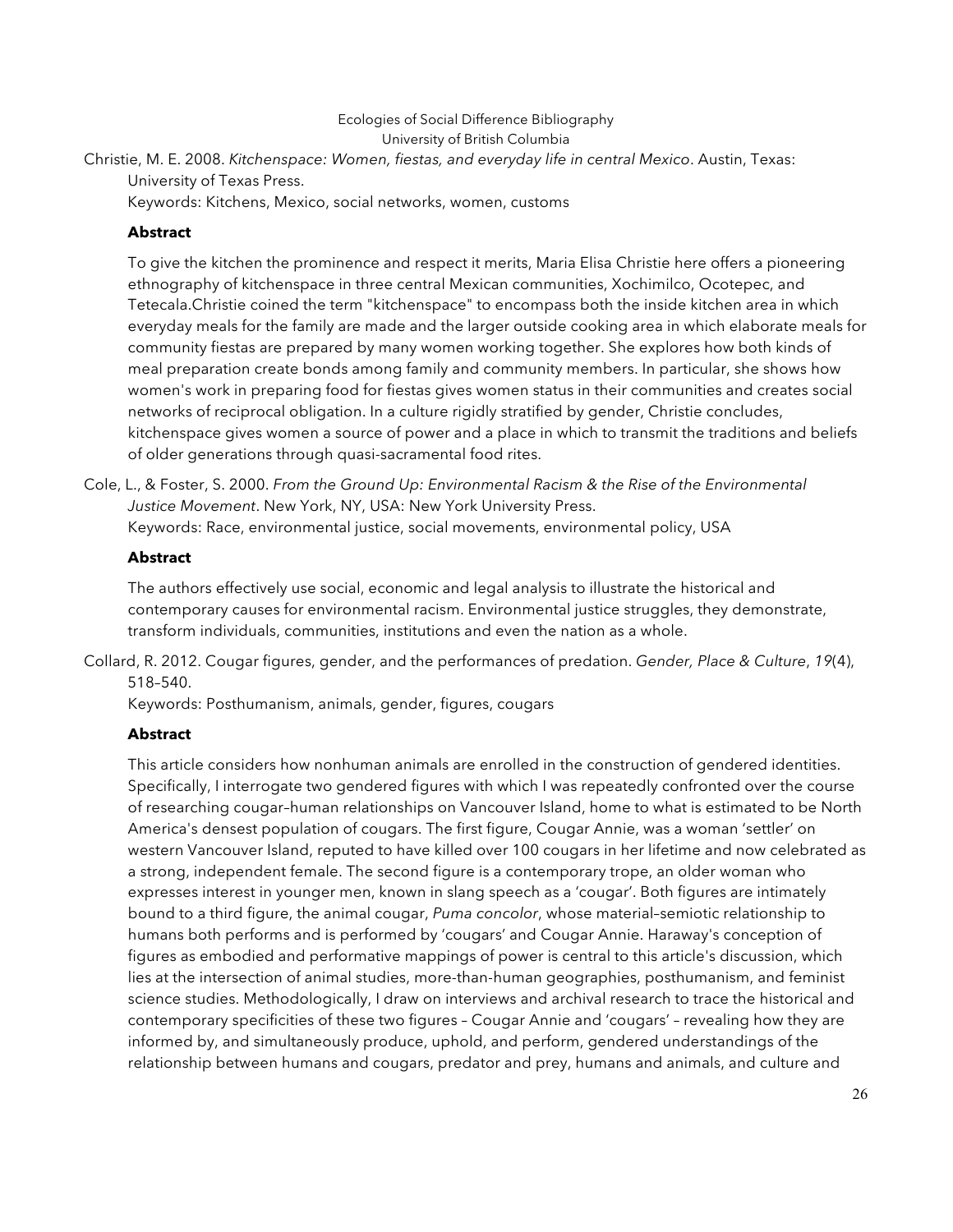nature.

Collard, R., J. Dempsey, and J. Sundberg, 2015. A Manifesto for Abundant Futures. *Annals of the Association of American Geographers, 105*(2), 322-330.

Keywords: Biodiversity, conservation, Anthropocene, decolonization, abundance, environment, conservation, environmental policy, geological time

#### **Abstract**

The concept of the Anthropocene is creating new openings around the question of how humans ought to intervene in the environment. In this article, we address one arena in which the Anthropocene is prompting a sea change: conservation. The path emerging in mainstream conservation is, we argue, neoliberal and postnatural. We propose an alternative path for multispecies abundance. By *abundance* we mean more diverse and autonomous forms of life and ways of living together. In considering how to enact multispecies worlds, we take inspiration from Indigenous and peasant movements across the globe as well as decolonial and postcolonial scholars. With decolonization as our principal political sensibility, we offer a manifesto for abundance and outline political strategies to reckon with colonialcapitalist ruins, enact pluriversality rather than universality, and recognize animal autonomy. We advance these strategies to support abundant socioecological futures.

Corbridge, S., Jewitt, S. & Kumar, S. 2004. *Jharkhand: environment, development and ethnicity*. New Delhi: Oxford University Press

Keywords: Ethnicity, development, India, environmental politics, environmental institutions

#### **Abstract**

This collection of essays on Jharkhand deals with the general theme of environment and development and a variety of specific issues, such as forest policies and practices, environmental protection and conservation, forest management, gender question and displacement. The book focuses on the critical issues confronting the fledgling state in bringing about a sustained and all-round development of the region without forfeiting its ethnic and environmental concerns.

Crow, B. and Carney, J. 2013. Commercializing Nature: Mangrove Conservation and Female Oyster Collectors in The Gambia. *Antipode, 45*(2), 275–293. Keywords: mangrove conservation; oysters; Gambia; women; WWF

#### **Abstract**

Taking a political ecology approach, this paper offers a critical evaluation of conservation efforts undertaken in Gambia's Tanbi Wetland National Park (TWNP), a "wetland of international importance" as designated by the Ramsar Convention. Focusing on the oyster commercialization component of the World Wildlife Fund's Gambia–Senegal Sustainable Fisheries Program (GSFP) in the TWNP mangrove forests, we identify oystering practices that promote mangrove conservation and others that conflict with sustainable management. The project, which aims to commercialize oyster culture through local women, is entirely production oriented, ignoring the ways in which oysters are prepared for market. As a result, degradation of the very mangrove forests the GSFP aims to conserve may be accelerated. The project selectively engages with local environmental knowledge and fails to consider the implications of expanding the value chains for oysters and their shells. Unless the World Wildlife Fund addresses these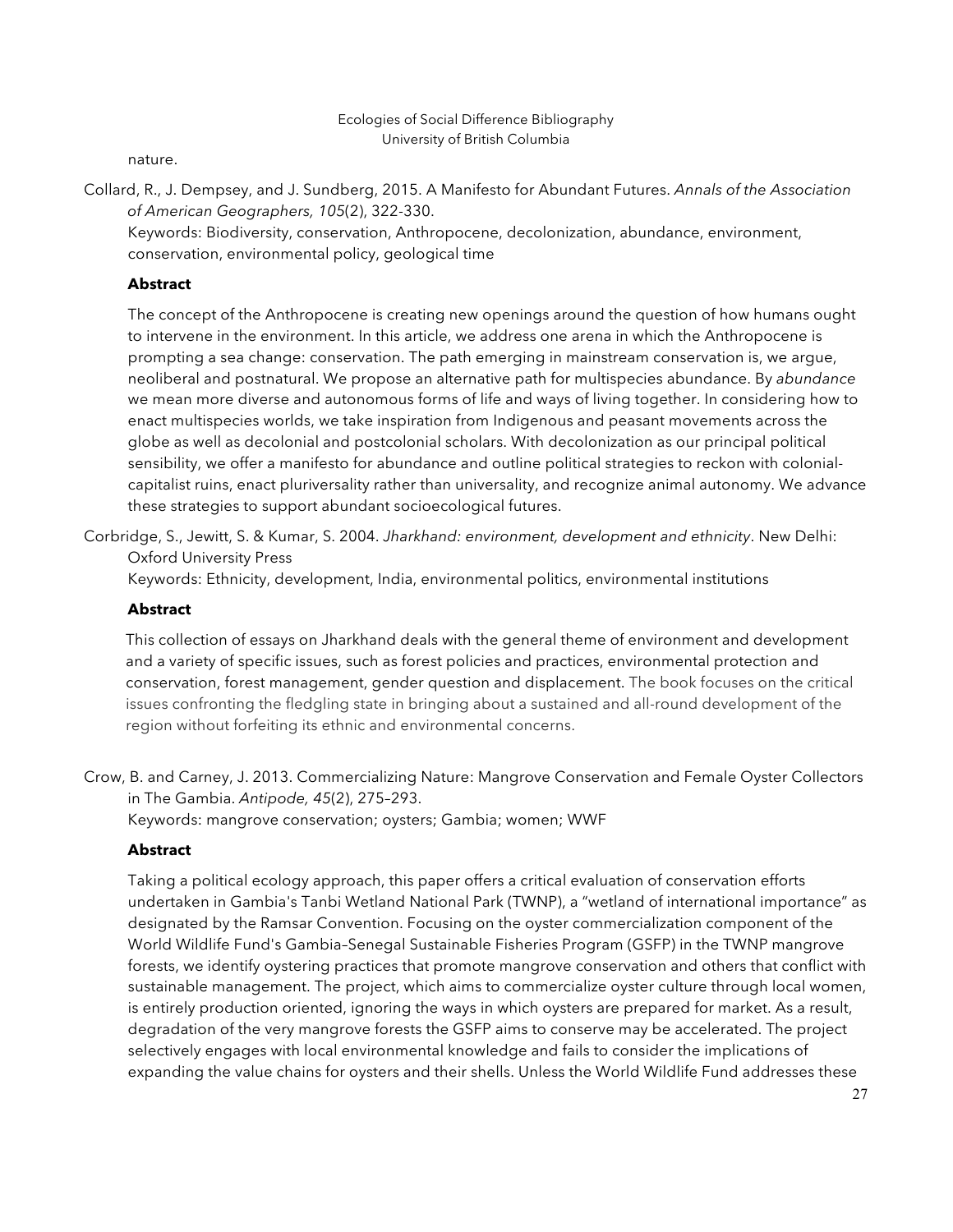issues, its conservation objectives and potential socioeconomic benefits may be compromised.

Crow, B., & Sultana, F. 2002. Gender, Class, and Access to Water: Three Cases in a Poor and Crowded Delta. *Center for Global, International and Regional Studies*.

Keywords: Class, gender, water conflict, aquaculture, irrigation, arsenic, Bangladesh

### **Abstract**

Water plays a pivotal role in economic activity and in human well-being. Because of the prominence of water in production (primarily for irrigation) and in domestic use (drinking, washing, cooking), conflict over water and the effects of gender-influenced decisions about water may have far-reaching consequences on human well-being, economic growth, and social change. At the same time, social conflicts and social change are shaped and mediated, often in unexpected ways, by the natural conditions in which water occurs. The social relations of water are poorly understood. This article introduces a framework for disaggregating conditions of access to water and uses it to examine three pressing questions in Bangladesh. First, extraction of groundwater for irrigation has made many drinking-water hand pumps run dry. Second, increasing use of groundwater for drinking has been associated with the poisoning of at least 20 million people through naturally occurring arsenic in groundwater. Third, the article examines some of the ways access to water has been changed by the rise of shrimp aquaculture for export. This article highlights new directions for the analysis of interactions among water, class, and gender. The existing literature has tended to focus on the implications of gender analysis for government policy, especially development projects and water resources management, and for women's organization. In this article we begin to sketch some questions that arise from a concern to understand the broader context of social change.

Cuomo, Christine. 1998. *Feminism and Ecological Communities: An Ethic of Flourishing*. Routledge: London. Keywords: Human ecology, feminist theory, ecofeminism, sociology, social studies, ecology, nature

### **Abstract**

Presenting a rethinking of the ecofeminist movement, this text acknowledges the importance of postmodern feminist arguments against ecofeminism whilst presenting a strong case for ecofeminism. The author traces the emergence of ecofeminism from the ecological and feminist movements before clearly discussing the weakness of some ecofeminist positions. Exploring the dualisms of nature/culture and masculine/feminine that are the bulwark of many contemporary ecofeminist positions and questioning traditional feminist analyses of gender and caring, the book asks whether women are essentially closer to nature than men and whether we are right to link the oppression of women and minority groups to the degradation of nature. The author addresses these key issues by drawing on recent work in feminist ethics as well as the work of diverse figures such as Aristotle, John Dewey and Donna Haraway.

DeLuca, K. 1999. In the shadow of whiteness: the consequences of constructions of nature in environmental Politics. In T. Nakayama & J. Martin (Eds.), *Whiteness: The Communication of Social Identity* (217–246). Thousand Oaks, CA: Sage.

Keywords: Environmental justice, activism, racism,

### **Abstract**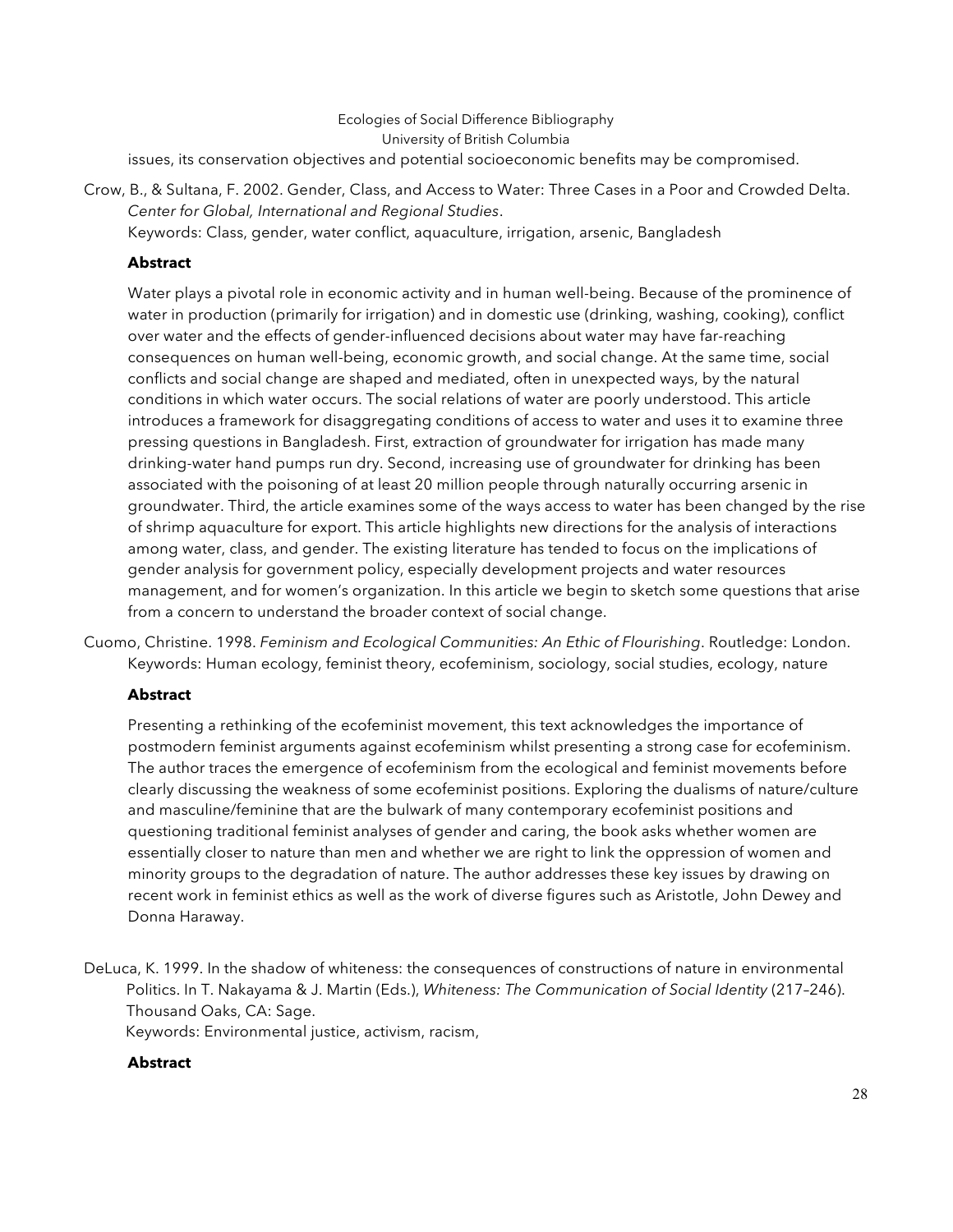Although the environmental movement and the environmental justice movement would seem to be natural allies, conflict and division have often characterized their relationship over the years. The environmental justice movement has charged the mainstream environmental movement with racism and elitism and has criticized its activist agenda on the grounds that it values wilderness over people. Environmental justice advocates have called upon environmental organizations to act on environmental injustice and address racism and classism in their own hiring and organizational practices, lobbying agenda, and political platforms. This book examines the current relationship between the two movements in both conceptual and practical terms and explores the possibilities for future collaboration

Dalmiya, V. 2002. Cows and others: Toward constructing ecofeminist selves. *Environmental Ethics, 24*(2), 149. Keywords: Ecofeminism, environmental ethics, postcolonial literary criticism

# **Abstract**

I examine the kind of alliances and ironic crossing of borders that constitute an ecofeminist subjectivity by appeal to a postcolonial literary imagination and ahistorical philosophical argumentation. I link the theoretical insights of a modern short story "Bestiality" with a concept of "congenital debt" found in the ancient Vedic corpus to suggest a notion of ecological selfhood that transforms into the idea of a "gift community" to encompass nonhumans as well as people on the fringes of society, but without the usual problems associated with such a two-pronged extensionism

Deckha, M. 2012. Toward a Postcolonial, Postfeminist Theory: Centralizing Race and Culture in Feminist Work on Nonhuman Animals. *Hypatia*, *27*(3), 527-545.

Kerwords: Animals, feminism, politics, postcolonialism, posthumanism, race

### **Abstract**

Posthumanist feminist theory has been instrumental in demonstrating the salience of gender and sexism in structuring human–animal relationships and in revealing the connections between the oppression of women and of nonhuman animals. Despite the richness of feminist posthumanist theorizations it has been suggested that their influence in contemporary animal ethics has been muted. This marginalization of feminist work—here, in its posthumanist version—is a systemic issue within theory and needs to be remedied. At the same time, the limits of posthumanist feminist theory must also be addressed. Although posthumanist feminist theory has generated a sophisticated body of work analyzing how gendered and sexist discourses and practices subordinate women and animals alike, its imprint in producing intersectional analyses of animal issues is considerably weaker. This leaves theorists vulnerable to charges of essentialism, ethnocentrism, and elitism despite best intentions to avoid such effects and despite commitments to uproot all forms of oppression. Gender-focused accounts also preclude understanding of the importance of race and culture in structuring species-based oppression. To counter these undesirable pragmatic and conceptual developments, posthumanist feminist theory needs to engender feminist accounts that centralize the structural axes of race and culture.

Dey, S., Resurreccion, B. P., & Doneys, P. 2013. Gender and environmental struggles: voices from Adivasi Garo community in Bangladesh. *Gender, Place & Culture*, *21*(8), 945–962. Keywords: Gender, race, indigenous people, rural livelihoods, forest management

### **Abstract**

Based on an ethnographic field investigation conducted on the matrilineal–matrilocal Garo community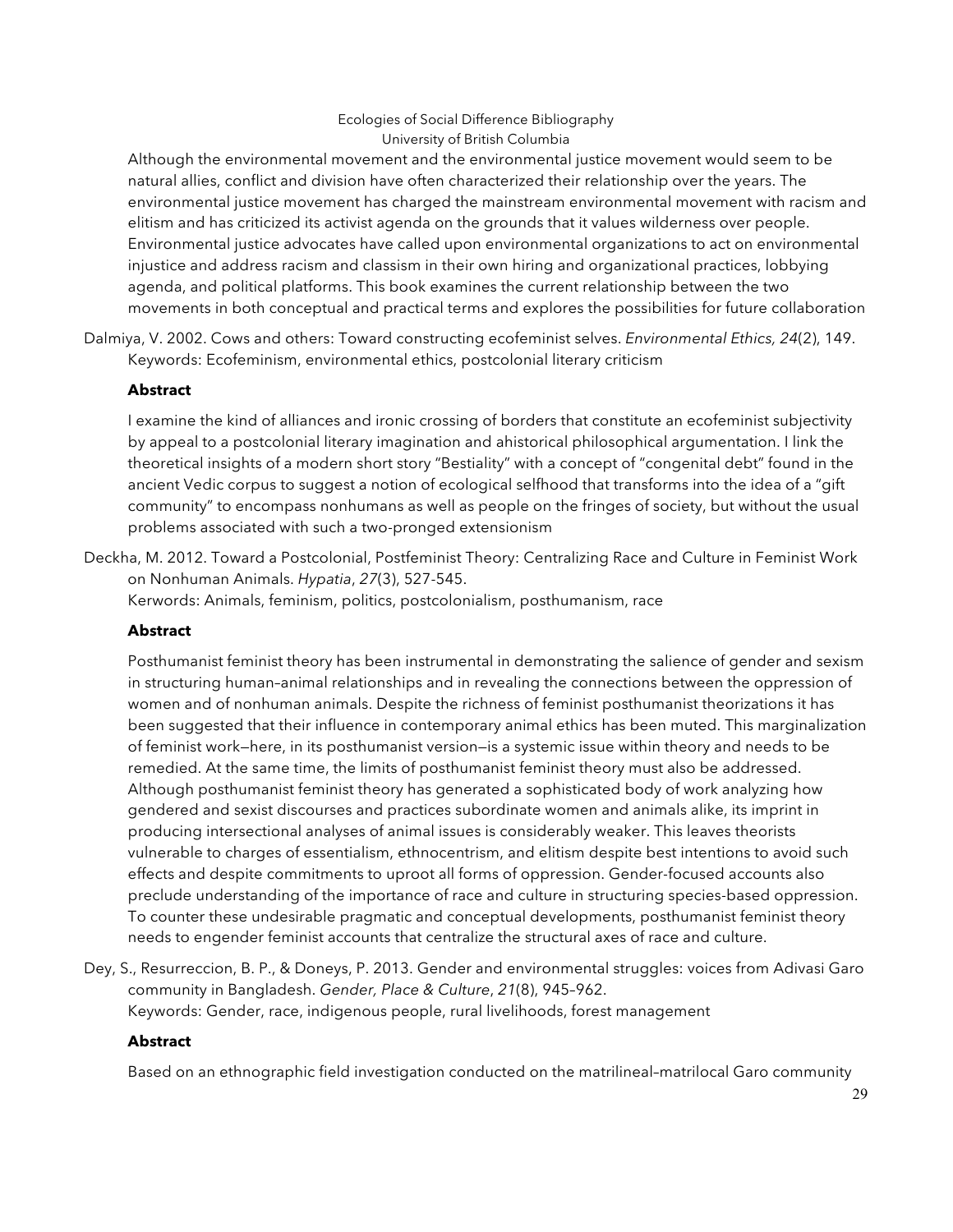of Bangladesh, this article provides a historical account of local environmental struggles to draw attention to the interconnections between gender, environment and sustainable resource management. From a feminist political ecology perspective, the article argues that interacting with traditional culture, forest ecology and changing processes of centric resource governance, gender remains a salient variable in environmental issues. Local contexts of gender dynamics help configuring local people's mode of participation in environmental struggles as well as being the consequence of those struggles. Findings suggest that Garo women and men have sustained gender specific roles and interests through their struggles to ensure control over forest lands and tree resources. Furthermore, they have developed a class-based relationship with forest ecology which must be acknowledged in forest policies.

Di Chiro, G. 2008. Living environmentalisms: coalition politics, social reproduction, and environmental justice. *Environmental Politics, 17*(2), 276–298.

Keywords: Environmental justice, environmentalism, class

### **Abstract**

This paper examines the intersectional, coalition politics forged by activists in US environmental justice and women's rights organisations. This coalitional politics articulates environmental and feminist concerns and rejects the limitations of a narrow-focused politics in favour of a more strategic, relational vision of social and environmental change. Framed by the Marxist-feminist concept of 'social reproduction', the analysis addresses the complex ways that globalised capitalism has transformed state and corporate responsibilities for social reproduction. The neoliberal policies of privatisation and deregulation have eroded the assurance of a liveable wage, affordable healthcare, decent education, breathable air, and clean water. Drawing on several examples from grassroots movements and community-based organisations, the essay discusses how diverse women activists conceptually link environmental justice and reproductive rights issues in their communities' struggles to sustain everyday life (or, to accomplish 'social reproduction'). The innovative coalition politics of organisations such as Asian Communities for Reproductive Justice and the Environmental Justice and Climate Change Coalition are generating dynamic 'living environmentalisms' with enough political vision and community 'groundedness' to build broadly-based social-environmental collaborations that stand a chance at compelling people to take stronger action to curb problems as big as global warming.

Diamond, I. & Orenstein, G. (Eds). 1990. *Reweaving The World: The Emergence Of Ecofeminism*. San Francisco, CA: Sierra Club Books.

Keywords: Human ecology, Feminist critique

### **Abstract**

Essays by leading ecofeminist scholars, poets, activistis, spiritual teachers, and artists who envision a restoration of harmony in a global environment damaged by a devaluation of nature and women. Includes writings by poets, novelists, scholars, scientists, ecological activists, and spiritual teachers. Many were first presented at the conference "Ecofeminist perspectives : culture, nature and theory," held at the University of Southern California, in March 1987.

Dietz, T., Kalof, L., & Stern, P. C. 2002. Gender, Values, and Environmentalism. *Social Science Quarterly*, *83*(1),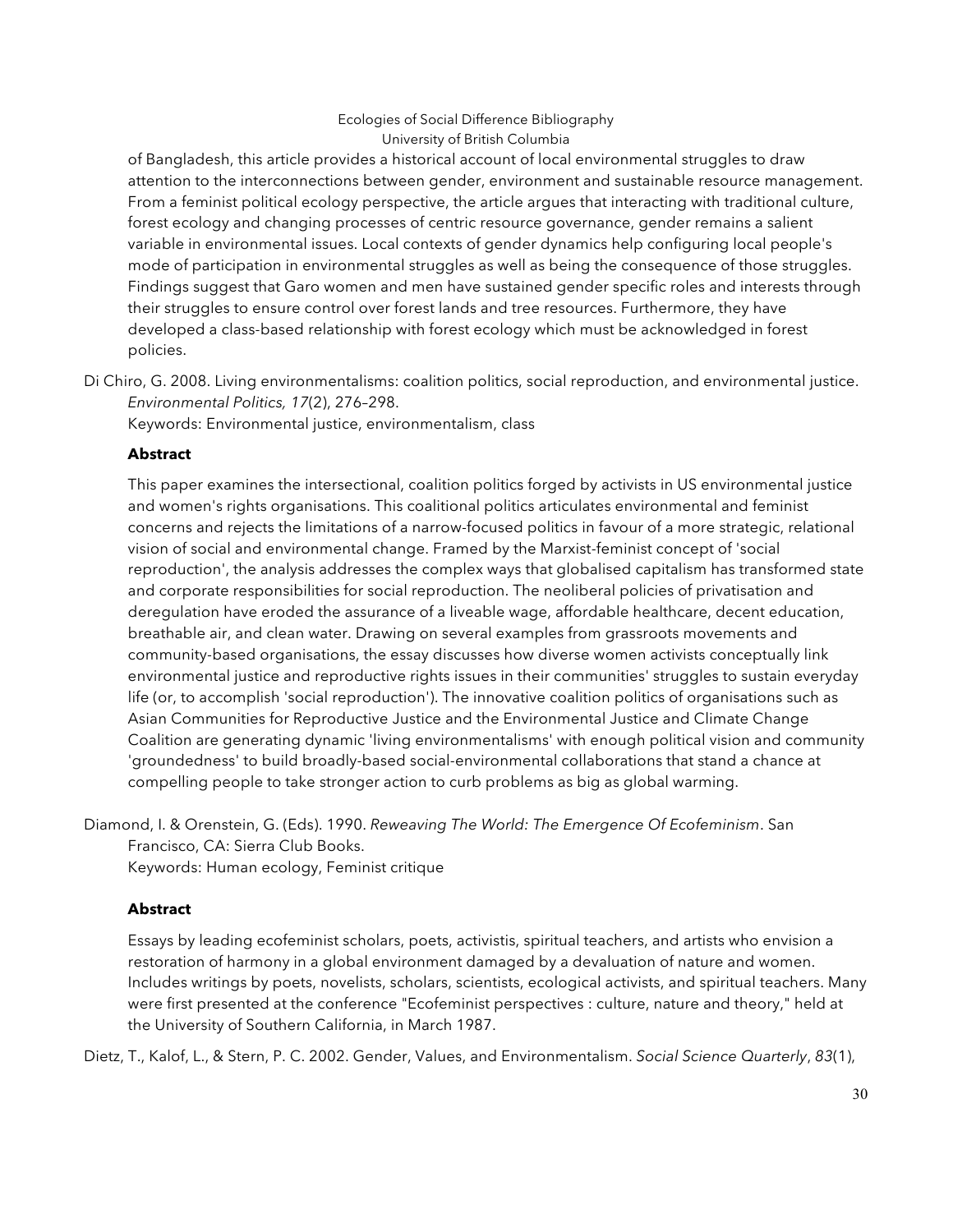#### 353–364.

Keywords: Gender, environmentalism, economic analysis, environmental psychology

### **Abstract**

The social psychological values altruism, self-interest, traditionalism, and openness to change are key correlates of environmental concern and pro-environmental behavior. We investigate the relationship between gender and these values to better understand gender differences in environmentalism. We consider both gender differences in value priorities (differences in mean response on value scales) and differences in the meaning of values (differences in the factor structure of values) as well. Methods. Our analysis is based on data from a random-digit dialed national telephone survey of U.S. adults conducted in 1994. We examine differences in factor structure of values for a group of 145 white men and 200 white women using confirmatory factor analysis and differences in mean value scores using multivariate analysis of variance. Results. We find no substantial differences in value factor structure, but differences in value priorities, with women ranking altruism as more important than men. Conclusions. Our analysis supports work that focuses on mean differences in environmentalism across genders without examining gender differences in factor structure, although further examination of gender differences in factor structure is warranted. Our results also highlight the importance of gender differences in altruism as a basis for gender differences in environmentalism

Donatuto, J. L., Satterfield, T. A., & Gregory, R. 2011. Poisoning the body to nourish the soul: Prioritising health risks and impacts in a Native American community. *Health, Risk & Society, 13*(2), 103-127. Keywords: Native American environmental health, seafood toxicity, multi-dimensional health

#### **Abstract**

Current United States government risk assessment and management regulations fail to consider Native American definitions of health or risk. On the invitation of the Coast Salish Swinomish Indian Tribal Community of Washington State, this study examines local meanings of health in reference to seafood where contamination of their aquatic natural resources has been found. By conducting two series of interviews with Swinomish seafood consumers, experts and elders, the study allowed interviewees to provide a more complete picture of the implications of seafood contamination alongside consumption habits within the community. Study results demonstrate that seafood represents a symbolic, deeply meaningful food source that is linked to a multi-dimensional 'Swinomish' concept of health. A health evaluation tool using descriptive scaled rankings was devised to clarify non-physiological health risks and impacts in relation to contaminated seafood. Findings demonstrate that food security, ceremonial use, knowledge transmission, and community cohesion all play primary roles in Swinomish definitions of individual and community health and complement physical indicators of health. Thus, to eat less seafood (as prescribed on the basis of current physiological measures) may actually be detrimental to the Swinomish concept of health. Adapted from the source document.

Ekers, M. 2009. The political ecology of hegemony in depression-era British Columbia, Canada: Masculinities, work and the production of the forestscape. *Geoforum*, *40*(3), 303–315. Keywords: Masculinity, labour, forestry, production of nature, Antonio Gramsci, Canada

### **Abstract**

This article attempts to empirically demonstrate how the struggle for bourgeois hegemony in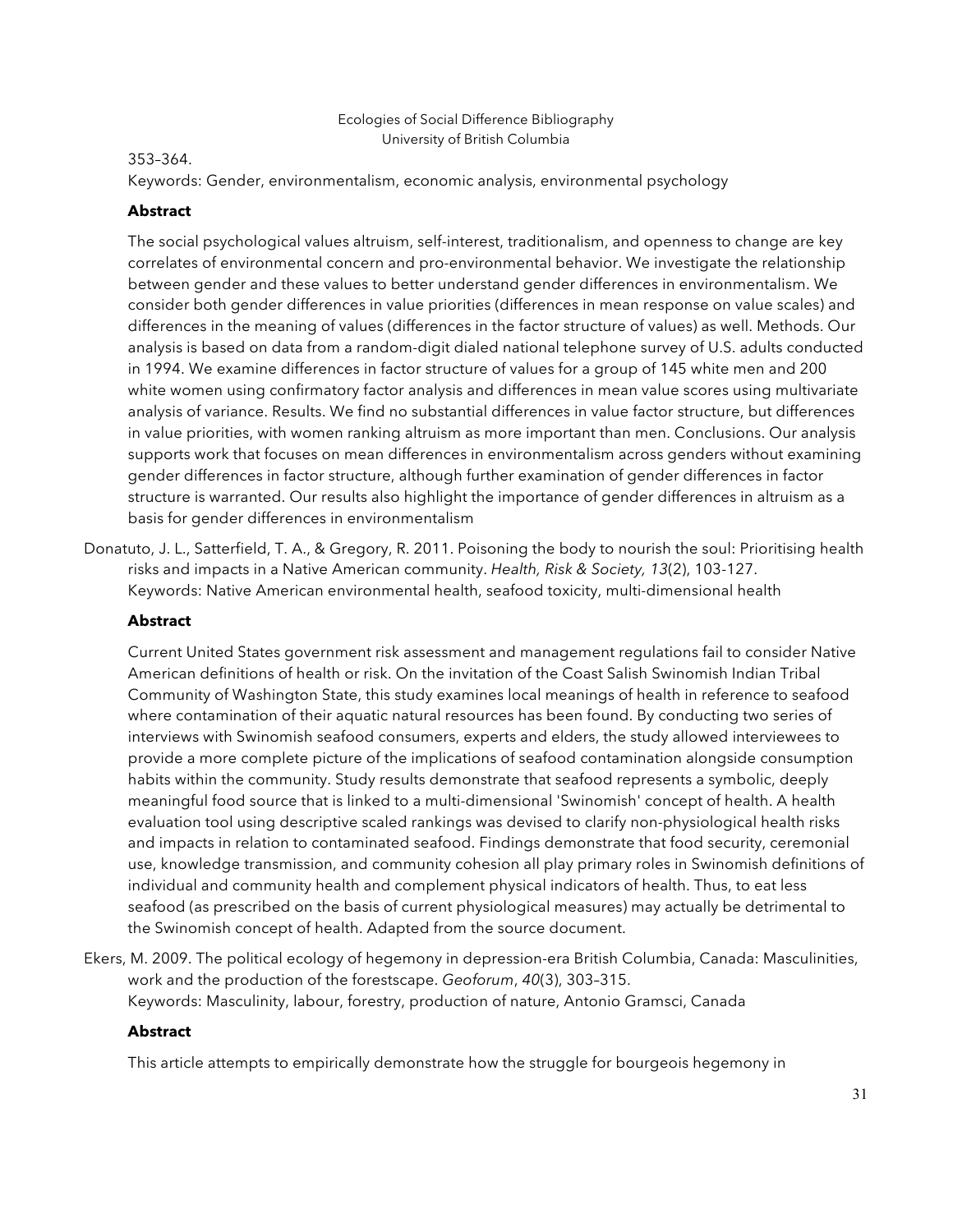depression-era British Columbia, Canada, was fought for through the production of new natures. Bringing together Antonio Gramsci's conceptualization of hegemony with marxist understandings of political ecology, I examine how the legitimacy of particular groups' dominance over subordinate groups and the survival of specific social relations was built and contested through the (re)making of the material-symbolic landscape. However, I also take seriously Stuart Hall's argument that we must take note of the multi-dimensional character of hegemony by paying attention to the entanglement of class, gender and ecological relations during the 1930s. In order to demonstrate these arguments I examine the economic, social, moral and ecological crisis that rippled across the socionatural fabric of B.C. during the depression years. I detail how the federal and provincial states responded to the interlaced crises of class, gender and ecological relations through launching a series of public works programs and training programs. These projects were intended to modernize the forestry industry and remake unemployed men in body and soul. In doing so, I demonstrate how ideologies regarding nature come to be both enrolled in the struggle for hegemony and materialized in the making of the forestscape. By weaving theoretical insights through the socionatural history of British Columbia, I demonstrate how a gramscian sensibility pushes us to take seriously the relationality of socionatural processes and the embededdness of concepts in material histories.

Elias, M., & Carney, J. 2006. Revealing gendered landscapes: Indigenous female knowledge and agroforestry of African shea. *Canadian Journal of African Studies*, *40*(2), 235–267. Keywords: Agroforestry, gender, political economy, Africa

### **Abstract**

This paper examines the indigenous knowledge surrounding shea ('Vitellaria paradoxa') agroforestry in the Sudano-Sahelian area of West Africa. Emphasis is placed on the female expertise that guides the transformation of shea nuts into oil and the significance of the knowledge held by women for the tree's management and selection. First, the paper presents a historical overview that traces the processing, management and significance of 'V. paradoxa' in West Africa since the 14th century. Second, it details the gendered management of shea parklands, which involves the selection and conservation of trees with desired characteristics, the sociocultural conventions that mediate access to and conservation of 'V. paradoxa', as well as the female knowledge entailed in nut processing. Finally, the paper looks at shea's current incorporation into the global economy, especially the role of development assistance in promoting shea butter exports. Fieldwork was conducted in Burkina Faso in 2001, and additional fieldwork took place in Gambia in 2004

Elias, M., & Carney, J. 2007. African shea butter: A feminized subsidy from nature. *Africa*, *77*(1), 37–62. Keywords: Economics, geography, environment, agroforestry, globalization, political economy, commodity, gender

### **Abstract**

The shea tree (*Vitellaria paradoxa*) is indigenous to Africa's Sudano-Sahelian region and crucial to savanna ecosystems and peoples. African women have long collected, marketed and transformed shea nuts into a multipurpose butter. The growing global trade in shea butter destined for the Western food and cosmetics industries thus represents an opportunity to bolster impoverished female incomes. However, such international sales are also prompting changes in the west African shea landscape. This article examines the role of shea as a female heritage in Burkina Faso, West Africa's largest shea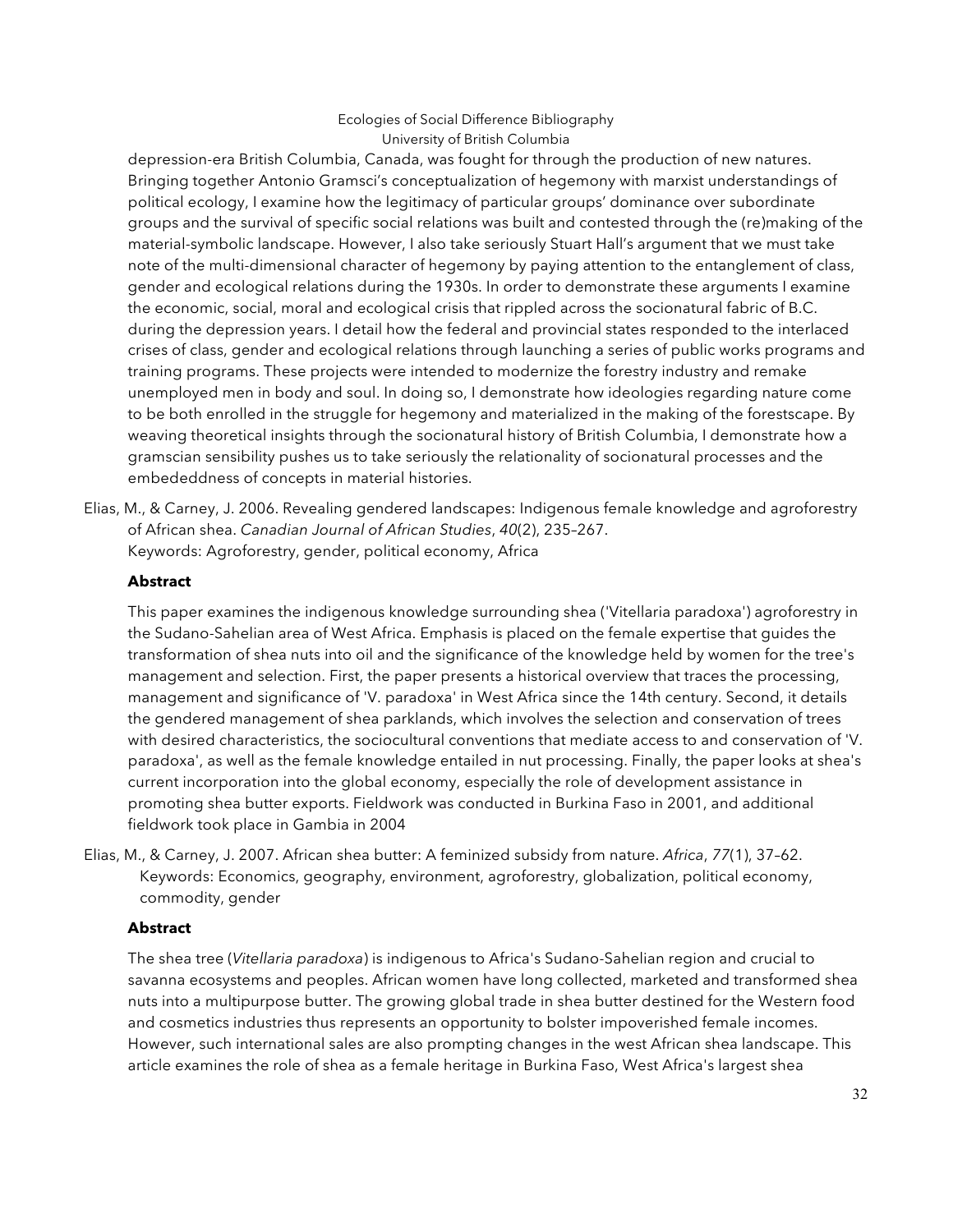exporter. It focuses on the knowledge systems informing the management, conservation and processing of shea. It also considers the effects of global shea commercialization on the maintenance of traditional agroforestry practices, tenure rights, and butter-making techniques. In so doing, the article illuminates the cultural and botanical heritage of shea as well as the significance of this species in biodiversity protection, African natural heritages and female knowledge systems.

Elmhirst, R. 1998. Reconciling Feminist Theory and Gendered Resource Management in Indonesia. *Area*, *30*(3), 225–235.

Keywords: Gender, policy, development, Indonesia

### **Abstract**

This paper considers the difficulties in reconciling a fluid and ambiguous conceptualization of gender difference with policy-based efforts to define women as 'target groups' in development interventions. The issue is explored with reference to gender issues in a transmigration resettlement area in Indonesia, where the instability of gender identities is particularly marked, and where gendered resource use and control are particularly blurred.

Elmhirst, R. 2011. Introducing new feminist political ecologies. *Geoforum, 42*(2), 129-132. Keywords: Feminist political ecology, neoliberalization, nature

### **Abstract**

Political Ecology is firmly established as an important area of enquiry within Geography that attends to many of the most important questions of our age, including the politics of environmental degradation and conservation, the isation of nature and ongoing rounds of accumulation, enclosure and dispossession, focusing on access and control of resources, and environmental struggles around knowledge and power, justice and governance. This short introductory paper considers how feminists working in this field of enquiry consider the gender dimension to such issues, and how political ecologies might intersect with a feminist objectives, strategies and practices: a focus for early iterations of a promising sub-field, labelled Feminist Political Ecology. It considers a number of epistemological, political and practical challenges that together may account for the relatively limited number of works that self-identify as feminist political ecology. Whilst this has made it difficult for Feminist Political Ecology to gain purchase as a sub-field within the political ecology cannon, this introductory piece highlights fruitful new ways that developments in feminist thinking enrich work in this field, evident in a flowering of recent publications.

Elmhirst, R. 2011. Migrant pathways to resource access in Lampung's political forest: Gender, citizenship and creative conjugality. *Geoforum*, *42*(2), 173–183.

Keywords: Gender, feminist political ecology, governmentality, resource access, migration, Indonesia

# **Abstract**

An important theme in studies of enclosure and resource access in Southeast Asian hinges on the concept of the 'political forest', a particular constellation of power constituted by ideas, practices and institutions that seek to regulate peoples' access to resources, providing recognition and legitimacy to some, whilst excluding and criminalizing others. Whilst issues of class and 'race' underpin work in this vein, in Indonesia, much less attention has been directed towards the ways in which gender inheres in the regularisation of land and livelihood, and the ordering of upland spaces. Drawing on recent feminist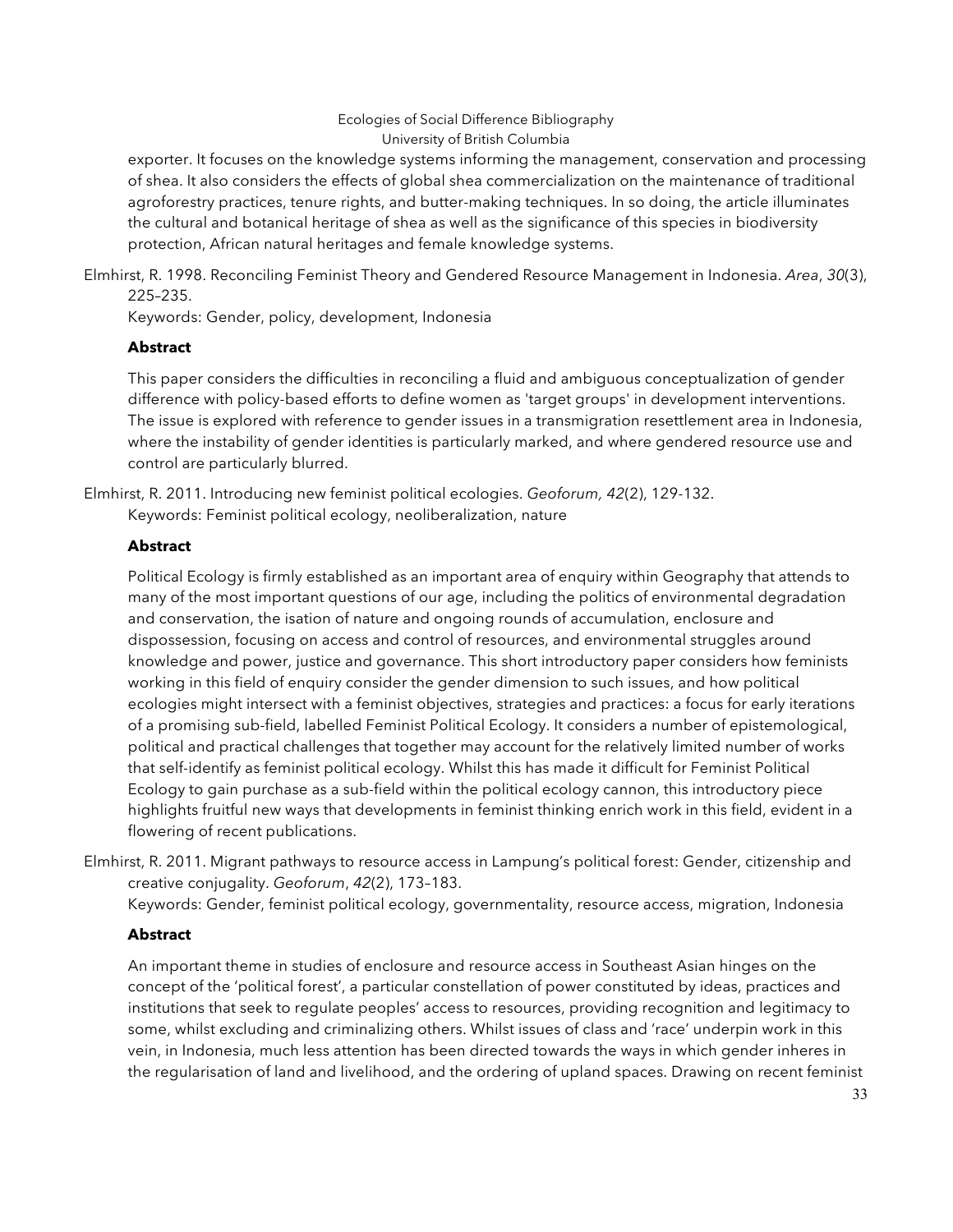and queer theorizing of the links between citizenship, recognition and hetero-normativity, and on analyses of the social relationships through which resource access is negotiated and realized, the paper presents a feminist political ecology of the gender dynamics inherent in the power plays of resource access as land-poor rural migrants negotiate a shifting landscape of enclosure in Lampung province. Through an analysis of three periods of resource governance and control in the province, the paper shows how the negotiation of resource access is simultaneously a process of self-regulation and subjectmaking that draws on particular ideas about family and conjugal partnership, inculcating gendered and hetero-normative ideologies of the "ideal citizen". Through particular representational strategies – positionings – necessary to qualify for resource access, and through the material practices necessary to realize the benefits of resource access, conjugal partnership is reiterated and remade as an important social relationship through which resource access may be realised, for men as well as for women.

Emel, J. 1995. Are you man enough, big and bad enough? Ecofeminism and wolf eradication in the USA. *Environment and Planning D: Society and Space*, *13*(6), 707-734. Keywords: Ecofeminism, wildlife, ecology

# **Abstract**

There is much to be gained and little to be lost by understanding and articulating our thinking about who 'we' and 'they' are. In this regard, the usual pattern of labeling, judging, and acting nearly always leads to taxonomizing or classification of people or things—sometimes resulting in benefits for the classified 'other', sometimes just the opposite. In this paper, the representations of the wolf in the USA during the historical period of its near extinction at the hands of private citizens and government hunters are examined. From an ecofeminist position, it is argued that indulgence in the practices of representation in those particular forms exhibited during that historical period were not only devastating to the wolf and other animals but also the same practices that perpetuated racism and sadism in the treatment of other people who were purportedly below European-American males on the hierarchy of beings. The argument contained within this paper cautions us to beware of admonitions of 'necessity' that creep into our thinking about the way the world must be (that is, there is no way to coexist with 'savagery') and encourages the examination of both cultural and economic determination of human and nonhuman animal relations.

Escobar, A. 2008. *Territories of difference: place, movements, life, redes*. Durham, NC, Duke University Press. Keywords: Social movements, Blacks, politics, government, regionalism

### **Abstract**

In *Territories of Difference*, Arturo Escobar, author of the widely debated book *Encountering Development*, analyzes the politics of difference enacted by specific place-based ethnic and environmental movements in the context of neoliberal globalization. His analysis is based on his many years of engagement with a group of Afro-Colombian activists of Colombia's Pacific rainforest region, the Proceso de Comunidades Negras (PCN). Escobar offers a detailed ethnographic account of PCN's visions, strategies, and practices, and he chronicles and analyzes the movement's struggles for autonomy, territory, justice, and cultural recognition.

Faber, D. J. 1998. *The struggle for ecological democracy: environmental justice movements in the United States*. New York: Guilford Press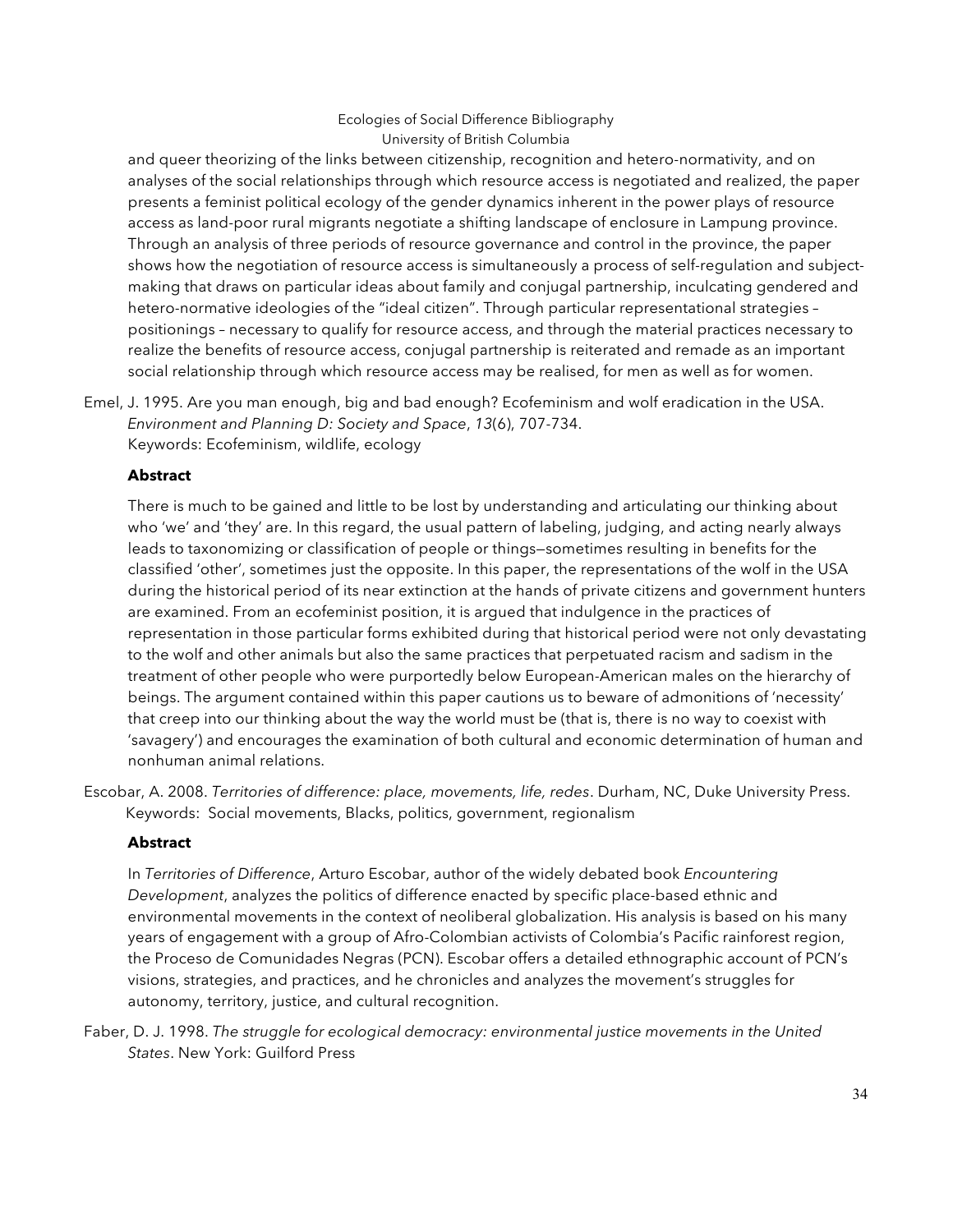#### Ecologies of Social Difference Bibliography University of British Columbia Keywords: Environmentalism, environmental justice, environmental policy

### **Abstract**

Corporate America increasingly relies on environmentally unsustainable forms of production, and not all Americans bear their costs equally. People of color are 47 percent more likely than whites to live near a hazardous waste facility. Fifty-seven percent of whites live in areas with poor air quality, compared to 80 percent of Latinos. Nationwide, nearly a thousand farm workers die of pesticide poisoning each year. Illuminating manifold connections between the exploitation of nature and the exploitation of vulnerable communities, a new wave of grassroots environmentalism is building in the United States. Groups that have traditionally been at the periphery of mainstream environmentalism--poor people, working people, and people of color--are fusing the fight for a healthy environment with historical struggles for civil rights and social justice. This timely book brings together leading scholars and activists to provide an ecosocialist perspective on the goals, strategies, and accomplishments of the environmental justice movement, and to explore the emerging principles of ecological democracy that undergird it.

Faria, C., & Mollett, S. 2014. Critical feminist reflexivity and the politics of whiteness in the 'field'. *Gender, Place & Culture*, *23*(1), 79–93.

Keywords: Postcolonial geography, emotions, gender, feminism

### **Abstract**

Feminist geographic commonsense suggests that power shapes knowledge production, prompting the long-standing reflexive turn. Yet, often such reflexivity fixes racial power and elides more nuanced operations of difference – moves feminist scholars have, in fact, long problematized. To counter this, we revisit Kobayashi's (1994) 'Coloring the Field' ['Coloring the Field: Gender, "Race", and the Politics of Fieldwork,' *Professional Geographer* 46 (1): 73–90]. Twenty years on, and grounded in our fieldwork in South Sudan and Honduras, we highlight how colonial and gender ideologies are interwoven through emotion. Decentering a concern with guilt, we focus on the way whiteness may inspire *awe* while scholars of color evoke *disdain* among participants. Conversely, bodies associated with colonizing pasts or presents can prompt *suspicion*, an emotive reaction to whiteness not always fixed to white bodies. These feelings have significant repercussions for the authority, legitimacy, and access afforded to researchers. Our efforts thus disrupt notions that we, as researchers, always wield power over our participants. Instead we argue that the positioning of 'subjects of color' in the global south, racially and in their relationships with us, is historically produced and socioculturally and geographically contingent. Rethinking the field in this way, as a site of messy, affective, and contingent racialized power, demonstrates the insights offered by bringing together feminist postcolonial and emotional geographies.

Finney, C. 2010. This land is your land, this land is my land: People and public lands redux. *The George Wright Forum*, *27*(3), 247.

Keywords: African Americans, environmental stewardship, policy, public lands, natural resources

### **Abstract**

Like Woody Guthrie's song This Land is Your Land, the issues between people and public lands have been talked about and fought over since the "founding" of America. Here, Finney revisits the relationship between people and public lands and challenge everyone to "seed a new conversation." In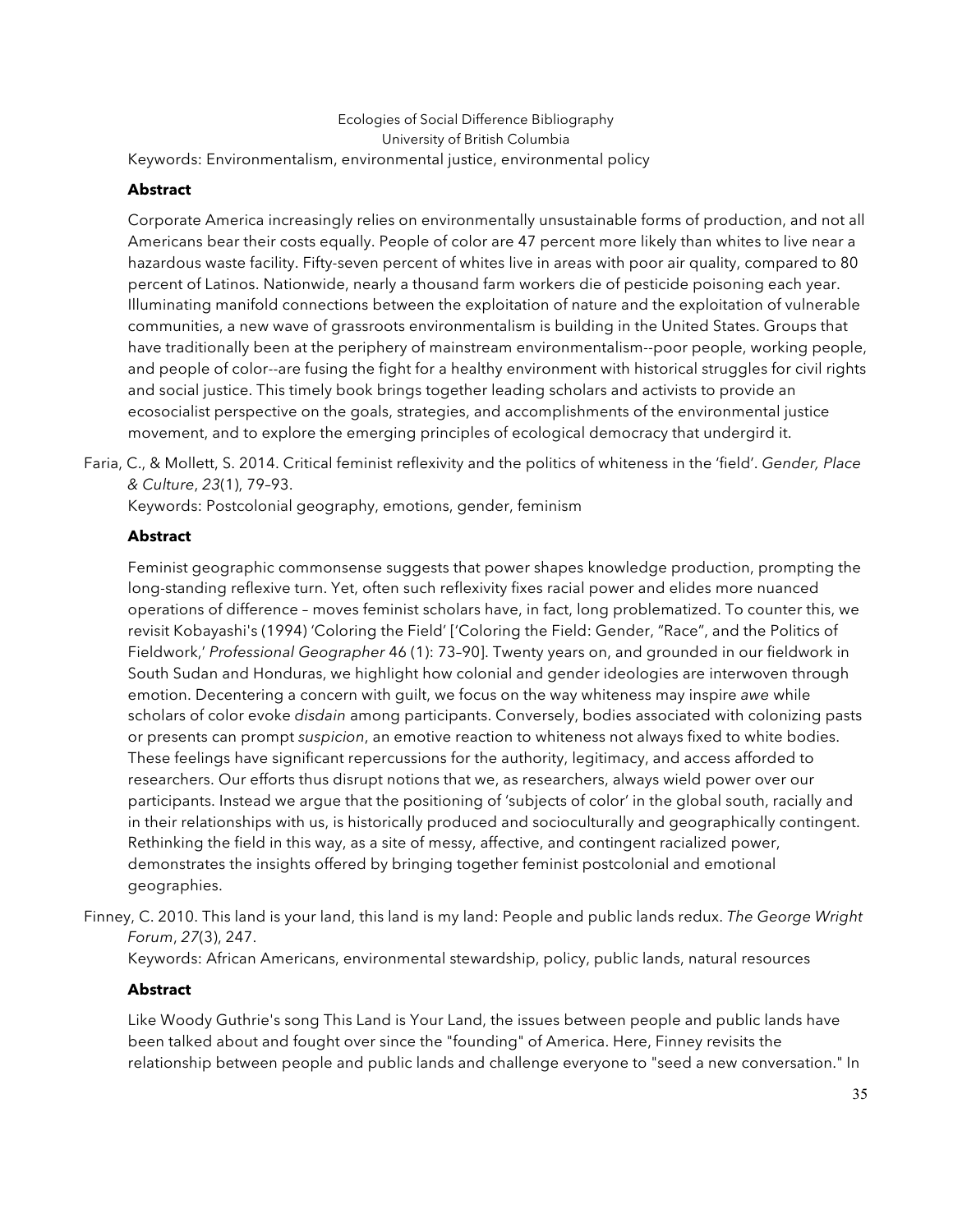revisiting that relationship, she first takes a look back at her own history, analyzing how difference, race, identity, representation, and privilege mediate the way individuals and communities are able to participate in environmental decision-making.

Finney, C. 2014. *Black faces, white spaces: Reimagining the relationship of African Americans to the great outdoors*. Chapel Hill: The University of North Carolina Press.

Keywords: Human ecology, African Americans, human geography, racial politics, sociology, ecology

# **Abstract**

Bridging the fields of environmental history, cultural studies, critical race studies, and geography, Finney argues that the legacies of slavery, Jim Crow, and racial violence have shaped cultural understandings of the "great outdoors" and determined who should and can have access to natural spaces. Drawing on a variety of sources from film, literature, and popular culture, and analyzing different historical moments, including the establishment of the Wilderness Act in 1964 and the aftermath of Hurricane Katrina, Finney reveals the perceived and real ways in which nature and the environment are racialized in America. Looking toward the future, she also highlights the work of African Americans who are opening doors to greater participation in environmental and conservation concerns.

Finney, C. 2014. Brave new world? Ruminations on race in the Twenty-first century. *Antipode*, *46*(5), 1277- 1284.

Keywords: resilience, nature, race, praxis

### **Abstract**

What if we "renovated" race as a concept to reflect new configurations, possibilities and disruptions? In this essay, I consider how we might "do" race differently in our theorizing and praxis by interrogating the framings and the language we use to understand and engage race in all its permutations. I encourage us to see "informal moments of intervention" in the public sphere as resilience central to informing our theory. By engaging multiple sites of production and placing our intellectual and creative selves at the center of those relationships, we can potentially uncover/discover/recover race as an emergent concept that more accurately depicts and articulates where and who we are in the present.

Fischer, H. W., & Chhatre, A. 2013. Environmental citizenship, gender, and the emergence of a new conservation politics. *Geoforum*, *50*, 10–19. Keywords: Gender, citizenship, feminist environmentalism, conservation, common pool resource management, environmental values

### **Abstract**

Vibrant protests against restrictions imposed by the Dhauladhar Wildlife Sanctuary (DWLS) in Himachal Pradesh, India have galvanized area residents to protect local forests. In this paper, we examine how local opposition has become entangled with environmental values and practice, culminating in the decision of a women's group to embark on a local management system for forests inside the sanctuary. We use this case to highlight two key themes that will likely transform the practice of conservation in the coming years. First, greater enfranchisement of marginal groups, especially women, within democratic politics will activate new channels to agitate against restrictive conservation regimes and, in some instances, may engender space to envision more democratic forms of resource management. Second, the increasing valence of environmental values within society is generating new forms of environmental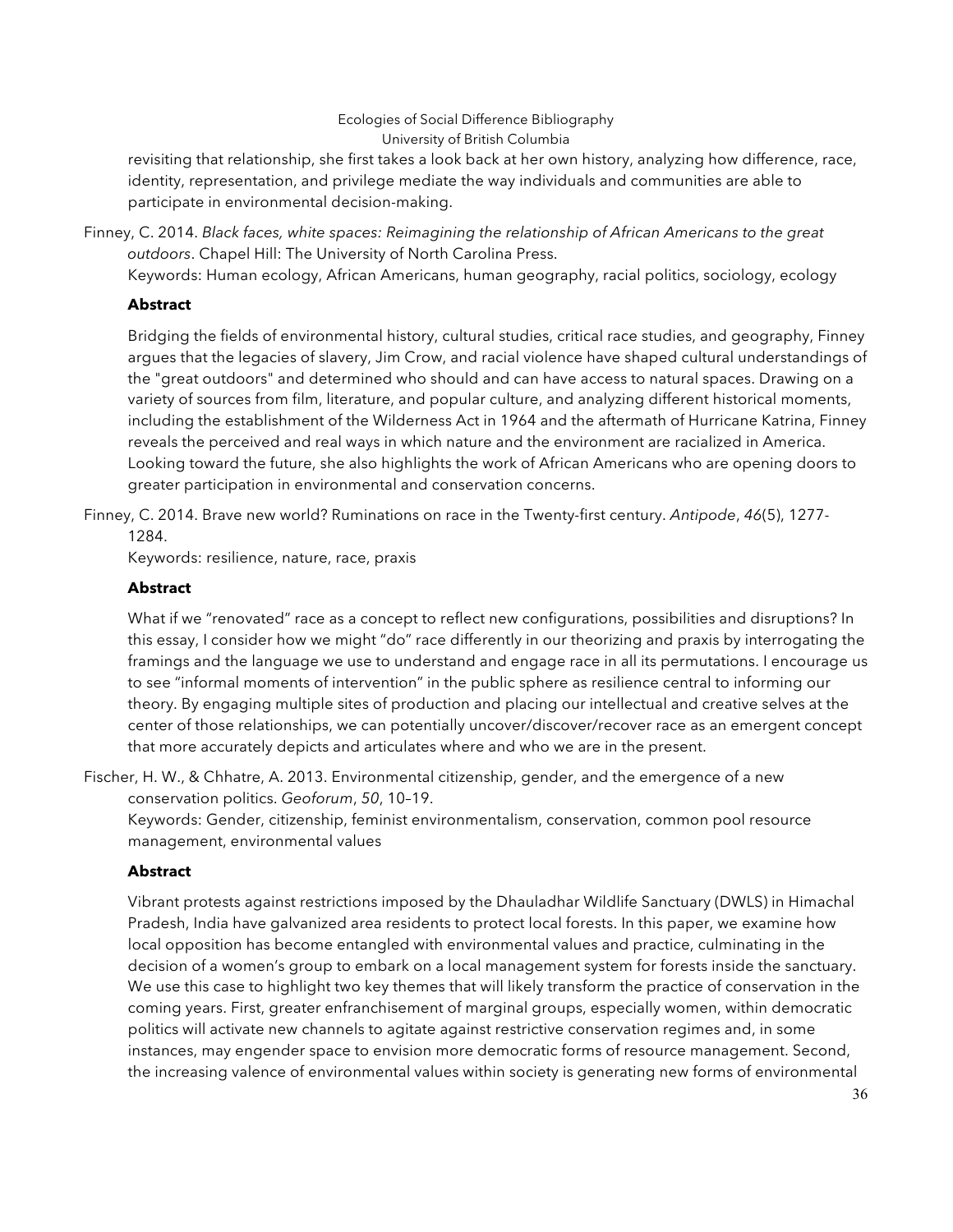awareness among resource users. Together, these two factors will give rise to a new conservation politics through the production and performance of environmental citizenship. In the case of DWLS, political action against restrictive conservation has harnessed local agency toward a collective decision to protect and manage forest resources.

Foltz, R. 2005. *Environmentalism in the Muslim World*. New York, NY: Nova Science Publishers, Inc.

Keywords: Environmentalism, environmental ethics, religion, Islamic countries

Gaard, G. C. 1993. *Ecofeminism: Women, Animals, Nature*. Philadelphia: Temple University Press. Keywords: Ecofeminism, gender, socialism, animal rights, non-human nature

# **Abstract**

Drawing on the insights of ecology, feminism, and socialism, ecofeminism's basic premise is that the ideology that authorizes oppression based on race, class, gender, sexuality, physical abilities, and species is the same ideology that sanctions the oppression of nature. In this collection of essays, feminist scholars and activists discuss the relationships among human begins, the natural environment, and nonhuman animals. They reject the nature/culture dualism of patriarchal thought and locate animals and humans within nature. The goal of these twelve articles is to contribute to the evolving dialogue among feminists, ecofeminists, animal liberationists, deep ecologists, and social ecologists in an effort to create a sustainable lifestyle for all inhabitants of the earth.

Gaard, G. C., & Murphy, P. 1998. *Ecofeminist Literary Criticism: Theory, Interpretation, Pedagogy*. Urbana: University of Illinois Press

Keywords: Theory, history, critique, nature, human ecology, gender, feminism

# **Abstract**

*Ecofeminist Literary Criticism* explores both how ecofeminism can enrich literary criticism and how literary criticism can contribute to ecofeminist theory and activism. Ecofeminism is a practical movement for social change that discerns interconnections among all forms of oppression: the exploitation of nature, the oppression of women, class exploitation, racism, and colonialism. Against binary divisions such as self/other, culture/nature, man/woman, humans/animals, and white/non-white, ecofeminist theory asserts that human identity is shaped by more fluid relationships and by an acknowledgment of both connection and difference.

Gaard, G. C. 2001. Women, water, energy: An ecofeminist approach. *Organization & Environment, 14*(2), 157- 172

Keywords: Ecofeminism, water pollution, energy production, environmental sexism, environmental racism, environmental classism

# **Abstract**

How can an ecofeminist perspective help us understand and respond to the problems of water pollution and energy production that we face today? Using contemporary examples ranging from the Arrowhead-Weston Project to Manitoba Hydro, Sumas Energy 2, and the Columbia River dams, this article exposes the corporate appropriations of water power from the people and from the land. Ecofeminism illuminates the way in which gendered, cultural assumptions about water, power, and human relations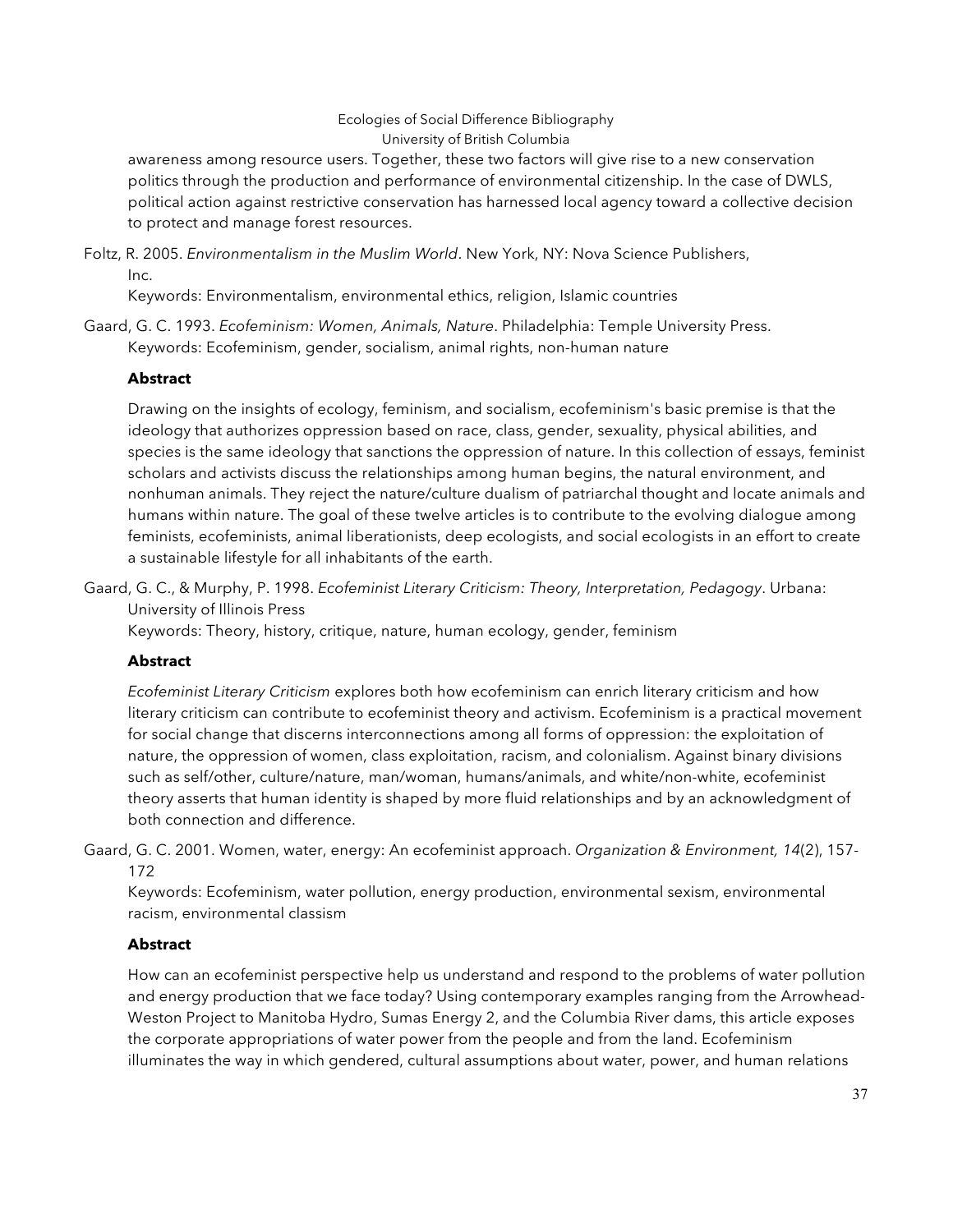have led to creating a water-power infrastructure that perpetuates environmental sexism, environmental racism, and environmental classism. As an alternative, an ecofeminist approach to water justice advocates strategies for bringing about an ecological democracy, an ecological economics, and a partnership culture in which water and energy flow freely.

Gandy, M. 2012. Queer ecology: Nature, sexuality, and heterotopic alliances. *Environment and Planning D:* Society and Space, *30*, 727–747.

Keywords: Queer ecology, urban political ecology, non-human nature

# **Abstract**

This paper explores the interdisciplinary terrain of 'queer ecology' by using the example of an urban cemetery in North London as an empirical and conceptual starting point. Though the term 'queer ecology' has cropped up a few times it has yet to be addressed directly in order to consider how the seemingly disparate fields of queer theory and urban ecology might benefit from closer interaction. It will be suggested that the theoretical synthesis represented by queer ecology serves to expand the conceptual and material scope of both fields: queer theory is revealed to have only a partially developed engagement with urban nature whilst critical strands of urban ecology such as urban political ecology have yet to connect in a systematic way with queer theory, posthumanism, or new conceptions of complexity emerging from within the science of ecology itself. It is concluded that queer ecology may enrich our understanding of both urban materiality and the role of metaphors in urban theory. In particular, the idea of queer ecology illuminates the possibility for site-specific 'heterotopic alliances' in the contemporary city.

Keywords: Abney Park Cemetery, queer ecology, queer theory, urban ecology, urban political ecology, urban nature, heterotopia, posthumanism

Ge, J., Resurreccion, B. P., & Elmhirst, R. 2011. Return migration and the reiteration of gender norms in water management politics: Insights from a Chinese village. *Geoforum*, *42*(2), 133–142. Keywords: Gender, water, water policy, collective action, migration, remittances, China

# **Abstract**

Recent work on return migration in China suggests return migrants bring with them new knowledge, skills, and potentially beneficial relationships accumulated during their sojourns, enabling them to introduce new forms of leadership and community action. Social remittances of this kind could be read as carrying the potential to enhance collective action in support of sustainable local natural resourcebased livelihoods. This study of the links between return migration, leadership and collective action in water management sounds a more cautionary note, demonstrating that home communities may respond to return migrants in ways that repeatedly mark and reiterate gender and kinship norms, reiterating gender, generational and clan-based social hierarchies. The paper draws on and contributes to recent feminist political ecology approaches to show how migrant returnees' 'social remittances' translate into leadership in collective action in a rural Chinese village in ways that reinforce existing gender hierarchies and social positions within the community, thus questioning the extent to which any influx of new ideas, relationships and practices acquired from migrant experiences necessarily destabilizes power and authority in the village in any meaningful way.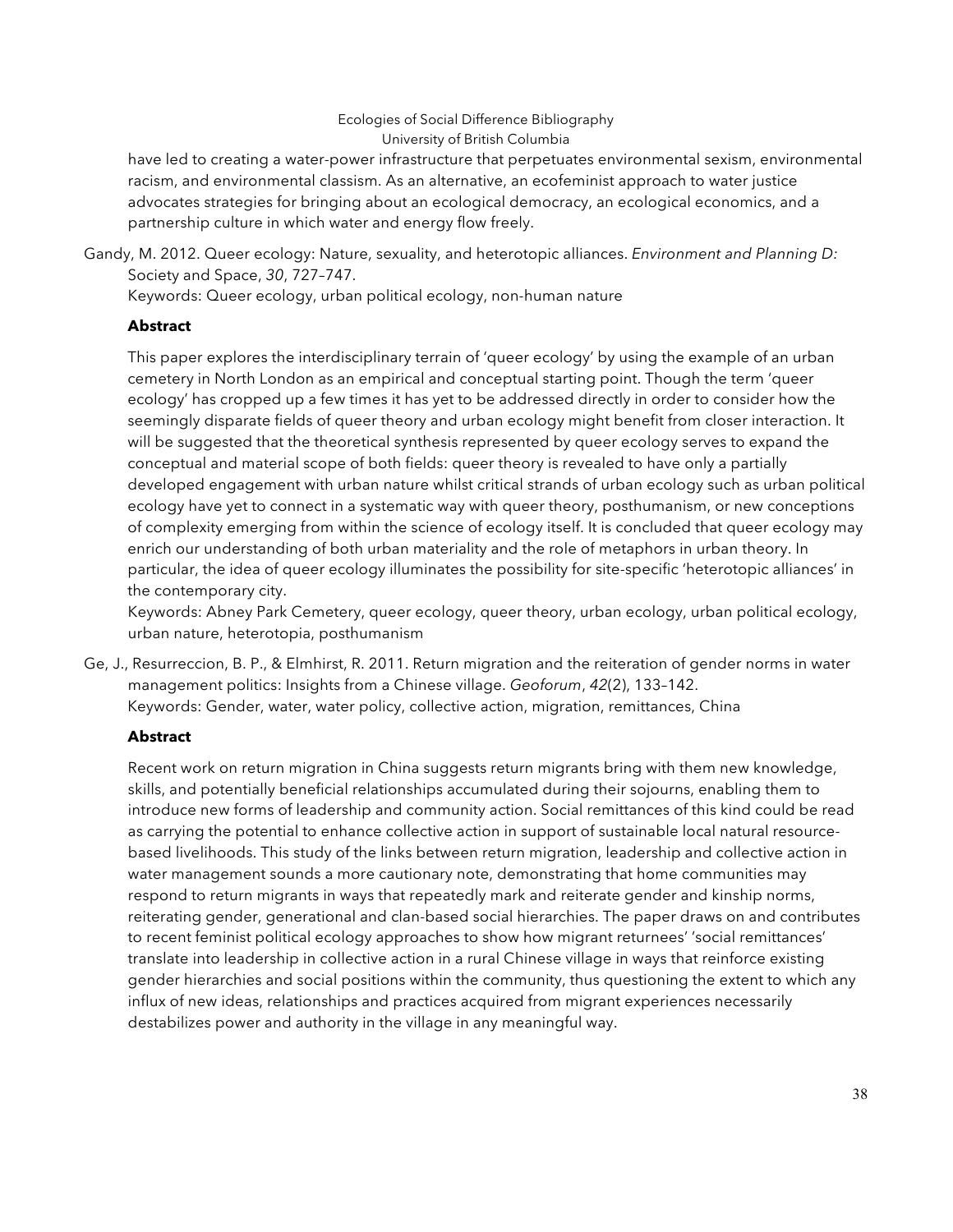Gillespie, K. 2014. Sexualized violence and the gendered commodification of the animal body in Pacific Northwest US dairy production. *Gender, Place and Culture*, *21*(10), 1321-1337. Keywords: Agriculture, dairy, animal geographies, body, gender, violence

## **Abstract**

This article draws on a case study of bovine life in the US dairy industry to observe the power relations and violent networks of commodification involved. I use the terms *gendered commodification* and *sexualized violence* to understand the lives of animals in the industry and the discourses that are employed to reproduce its practices. Focusing on sex and gender, concepts which have long been classic in feminist geography, this article explores the sexually violent commodification of both female and male animals in dairy production. In addition to the ways in which both are exploited for their productive and reproductive capacities, male animals are also discursively conceptualized as perpetrators of the violence against the females. This article engages with geographies of the body and animal geographies in order to extend geographies of the body to other-than-human bodies and in order to feature the body more prevalently in animal geographies. This attention to the animal body ultimately reveals the pervasiveness of sexual violence and the consequences of gendered commodification for both nonhuman and human others.

Gillespie, K. & Collard, R. 2015. *Critical animal geographies: Politics, intersections, and hierarchies in a multispecies world*. Abingdon, Oxon; New York, NY: Routledge.

Keywords: Animals, critical race theory, human geography, geographies of violence, animal geographies,

# **Abstract**

*Critical Animal Geographies* provides new geographical perspectives on critical animal studies, exploring the spatial, political, and ethical dimensions of animals' lived experience and human-animal encounter. It works toward a more radical politics and theory directed at the shifting boundary between human and animal. Chapters draw together feminist, political-economic, post-humanist, anarchist, post-colonial, and critical race literatures with original case studies in order to see how efforts by some humans to control and order life – human and not – violate, constrain, and impinge upon others. Central to all chapters is a commitment to grappling with the stakes – violence, death, life, autonomy – of human-animal encounters. Equally, the work in the collection addresses head-on the dominant forces shaping and dependent on these encounters: capitalism, racism, colonialism, and so on. In doing so, the book pushes readers to confront how human-animal relations are mixed up with overlapping axes of power and exploitation, including gender, race, class, and species.

Goebel, A. 2002. Gender, environment and development in southern Africa. *Canadian Journal of Development Studies, 23*(2), 293-316. Keywords: Ecofeminism, feminist political ecology, crisis narratives, Zimbabwe

## **Abstract**

Using data from research in a Zimbabwean resettlement area, this paper argues that considering the environment enriches gender analysis in Southern Africa. The paper also provides an overview of various feminist approaches to the study of women and the environment in Southern Africa over the past two decades. Ecofeminist approaches are found to be problematic, particularly the theoretical position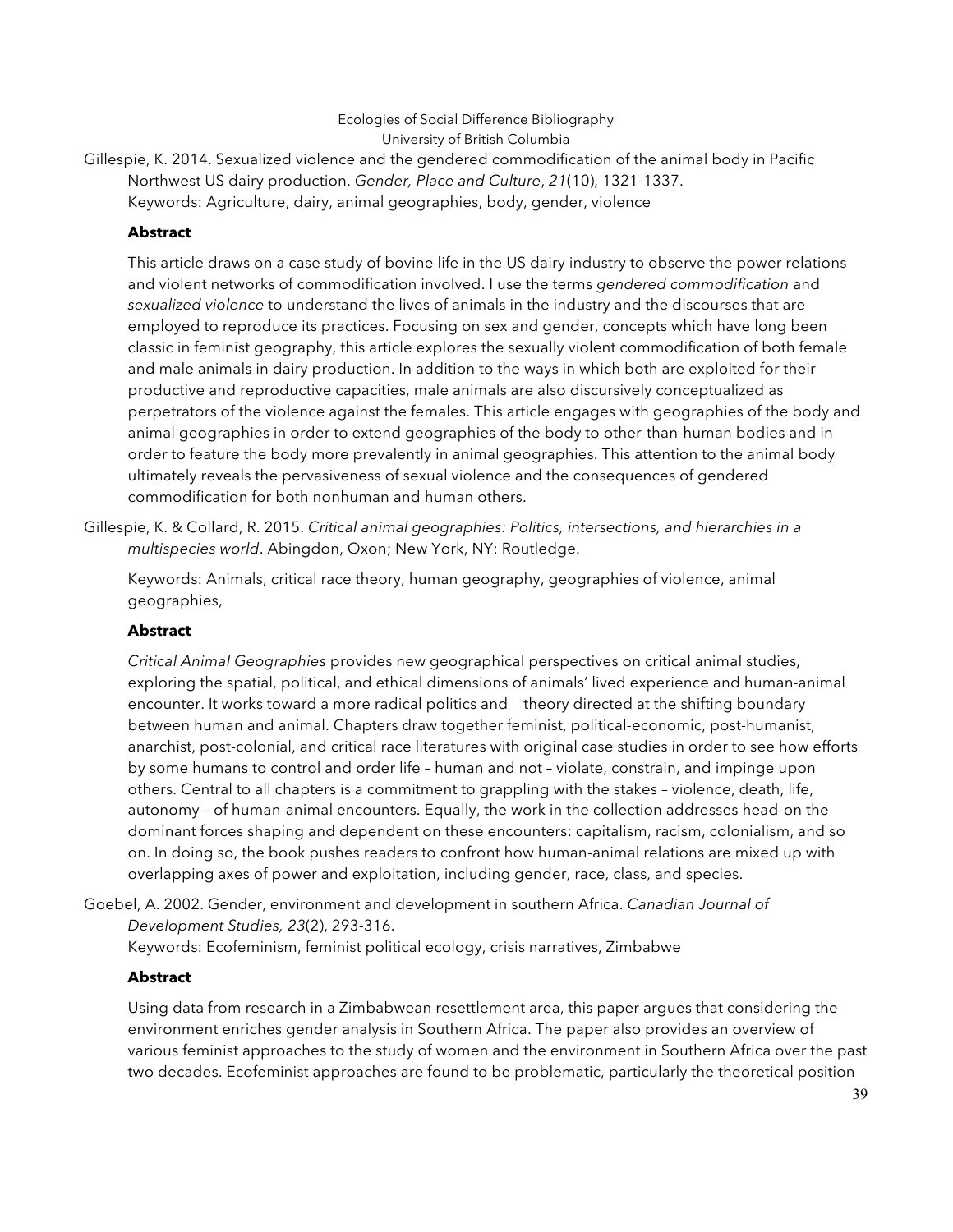that women are somehow closer to nature than men are. The paper argues that a feminist political ecology approach that calls for careful consideration of the cultural, ideological and institutional context under study works well to reveal important gendered social dynamics and relations regarding the environment. Finally, through challenging the "crisis narrative" that runs through environmental studies, including feminist political ecology, the paper argues for a new dimension in gender and environment research.

Goodyear-Kaʻōpua, N., Hussey, I., & Wright, E. K. 2014. *A nation rising: Hawaiian movements for life, land, and sovereignty*. *Narrating Native Histories* series. Durham: Duke University Press. Keywords: Food sovereignty, GMOs, demilitarization, agrarian change, indigenous cultural rights, social movements, Hawaii, USA

## **Abstract**

A Nation Rising chronicles the political struggles and grassroots initiatives collectively known as the Hawaiian sovereignty movement, raising issues that resonate far beyond the Hawaiian archipelago, issues such as Indigenous cultural revitalization, environmental justice, and demilitarization.

Gottlieb, R. S. 2006. *Greener Faith : Religious Environmentalism and Our Planet's Future*. Cary, NC, USA: Oxford University Press, USA.

Keywords: Religion, environmentalism, Christian stewardship

## **Abstract**

The successes and significance of religious environmentalism are manifest in statements by leaders of virtually all the world's religions, in new and "green" prayers and rituals, and in sophisticated criticisms of modern society's economy, politics, and culture. From the Evangelical Environmental Network to the Buddhist prime minister of Mongolia, the National Council of Churches to tree-planting campaigns in Zimbabwe, religious environmentalism has become a powerful component of the world environmental movement. In A Greener Faith, Roger S. Gottlieb chronicles the promises of this critically important movement, illuminating its principal ideas, leading personalities, and ways of connecting care for the earth with justice for human beings. Gottlieb contends that a spiritual perspective applied to the Earth provides the environmental movement with a uniquely appropriate way to voice its dream of a sustainable and just world. Equally important, it helps develop a world-making political agenda that far exceeds interest group politics applied to forests and toxic incinerators. Rather, religious environmentalism offers an all-inclusive vision of what human beings are and how we should treat each other and the rest of life.

Gray, C. L. 2010. Gender, natural capital, and migration in the southern Ecuadorian Andes. *Environment and Planning A, 42*(3), 678–696.

Keywords: Gender, natural capital, gendered migration

# **Abstract**

This paper investigates the roles of gender and natural capital (defined as land and associated environmental services) in out-migration from a rural study area in the southern Ecuadorian Andes. Drawing on original household survey data, I construct and compare multivariate event history models of individual-level, household-level, and community-level influences on the migration of men and women. The results undermine common assumptions that landlessness and environmental degradation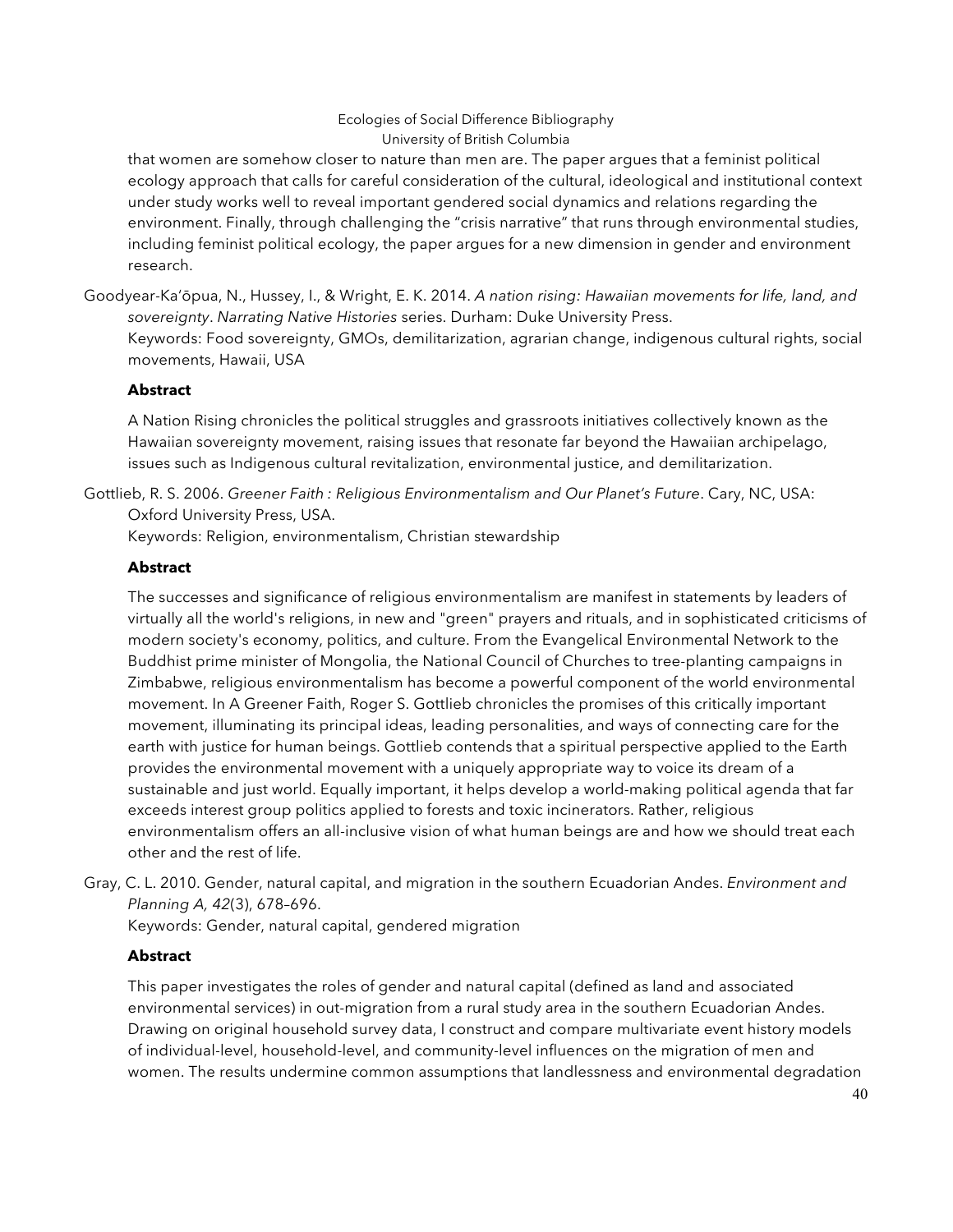universally contribute to out-migration. Instead, men access land resources to facilitate international migration and women are less likely to depart from environmentally marginal communities relative to other areas. These results reflect a significantly gendered migration system in which natural capital plays an important but unexpected role.

Green, C., Joekes, S. & Leach, M. 1998. Questionable Links: Approaches to gender in environmental research and policy. In C. Jackson and R. Pearson (Eds.), *Feminist Visions of Development: Gender Analysis and Policy,* 259-283*.* London, New York, Routledge. Keywords: Gender, environmental policy, research methods

## **Abstract**

The purpose of this chapter is to examine the extent and ways that environmental policies and programmes have attempted to incorporate a concern for gender, drawing on certain strands of research while ignoring others. Focusing on four contrasting policy areas - forestry, water resources management, urban environmental management, and cross-sectoral legal and institutional reforms - we illustrate the lack of success to date. This outcome, we argue, can be attributed in large part to flaws in the conceptualisation of social relations of gender and their relation to environmental change underlying the measures used. Those measures stemmed from the recommendations advanced by two linked schools of thought: the 'women as environmental managers' or women, environment and development school (WED), and (certain strands of) ecofeminism. Both of these schools have elements in common with the women in development (WID) approach, so that the failings of attempts at gendersensitivity in the environmental field parallel the failings of policies based on the WID approach in other development sectors.

Guha, R. 1989. Radical American Environmentalism and wilderness preservation: a third world critique. *Environmental Ethics*, *1*(11), 71-83.

Keywords: Environmentalism, North-South dialectics, the Global South

## **Abstract**

I present a Third World critique of the trend in American environmentalism known as deep ecology, analyzing each of deep ecology's central tenets: the distinction between anthropocentrism and biocentrism, the focus on wilderness preservation, the invocation of Eastern traditions, and the belief that it represents the most radical trend within environmentalism. I argue that the anthropocentrism/biocentrism distinction is of little use in understanding the dynamics of environmental degradation, that the implementation of the wilderness agenda is causing serious deprivation in the Third World, that the deep ecologist's interpretation of Eastern traditions is highly selective, and that in other cultural (e.g., West Germany and India) radical environmentalism manifests itself quite differently, with a far greater emphasis on equity and the integration of ecological concerns with livelihood and work. I conclude that despite its claims to universality, deep ecology is firmly rooted in American environmental and cultural history and is inappropriate when applied to the Third World.

Gururani, S. 2002. Forests of Pleasure and Pain: Gendered Practices of Labor and Livelihood in the Forests of the Kumaon Himalayas, India. *Gender, Place & Culture, (9)*3, 229–43. Keywords: Gender, labour, rural livelihoods, memory, India

# **Abstract**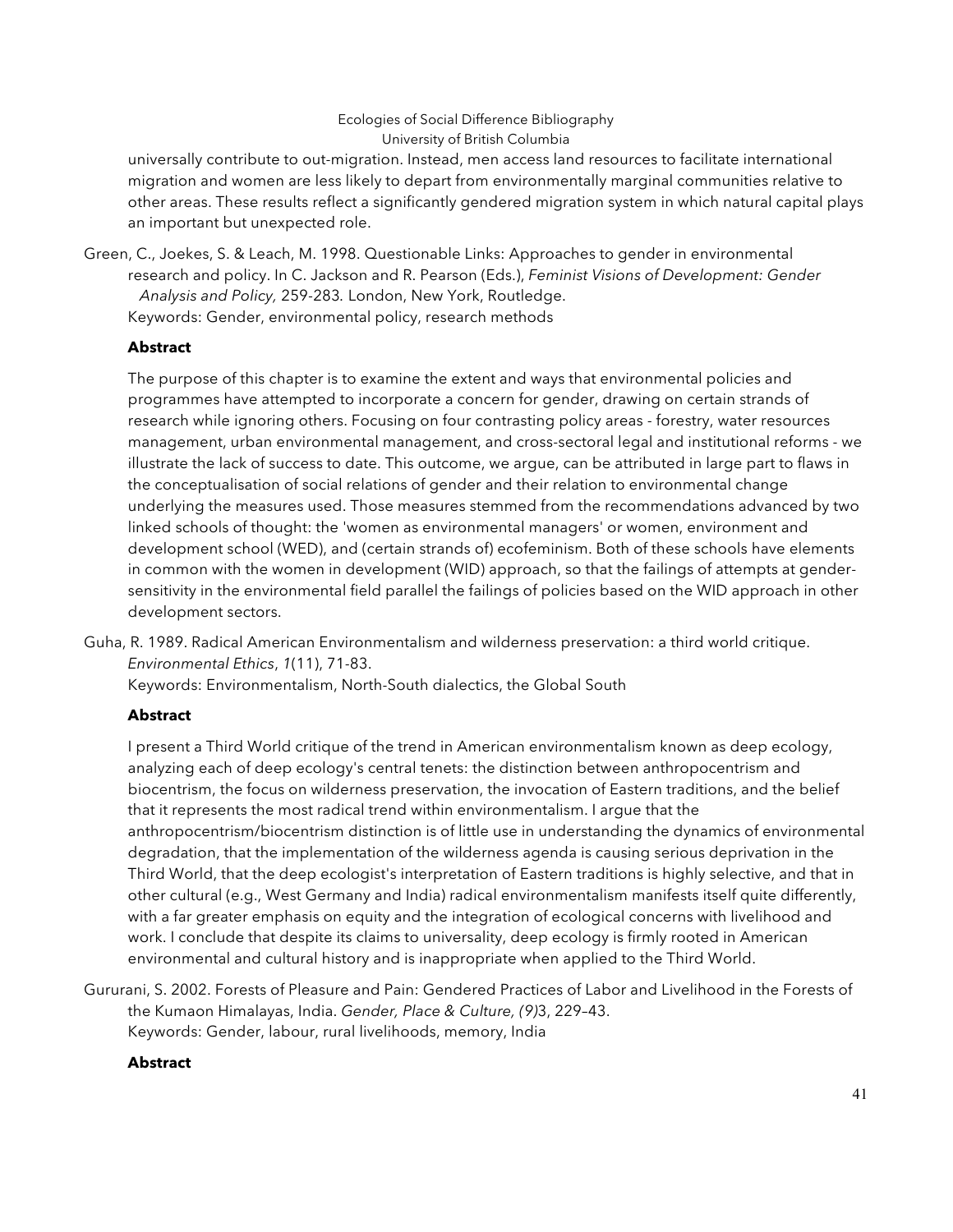This article examines the dominant gender and environment discourse in India and argues that, so far, analyses of gender and environment have pursued a utilitarian and mechanistic understanding of the nature-society relationship. By focusing on gendered practices of livelihood, narrated memories, and oral accounts of embodied pain and pleasure in the forests of the Kumaon Himalayas, India, the author discusses the conceptual limitations that inform this discourse and argues for a culturally and geographically embedded understanding of nature-society relationships. It is argued that places of nature are not just biophysical entities, isolated from local, regional, and global relations of power, but are dialectically constituted by local politics of place, history, and ecology and are constitutive of social relations. In Kumaon, the identities of women are constituted through, always entwined with, everyday practices in the forest, and culturally specific notions of proper behavior, 'good mothers,' and 'dutiful wives' are mapped in the overlapping domains of village and forests. Such a view of the nature-society dynamic, it is argued, is critical for a grounded and locally meaningful understanding of how gendered relations are operationalized in nature and for insights into thinking about policy issues.

Guthman, J. 2008. Bringing good food to others: Investigating the subjects of alternative food practice. *Cultural Geographies, 15*(4), 431-447.

Keywords: urban food security, food deserts, transcommunality, alternative food practice, racism, whiteness, organic food, sociology, social activism, African Americans, health promotion

## **Abstract**

Under the banner of food justice, the last few years has seen a profusion of projects focused on selling, donating, bringing or growing fresh fruits and vegetables in neighborhoods inhabited by African Americans -- often at below market prices -- or educating them to the quality of locally grown, seasonal, and organic food. The focus of this article is the subjects of such projects -- those who enroll in such projects `to bring good food to others,' in this case undergraduate majors in Community Studies at the University of California at Santa Cruz who do six-month field studies with such organizations. Drawing on formal and informal communications with me, I show that they are hailed by a set of discourses that reflect whitened cultural histories, such as the value of putting one's hands in the soil. I show their disappointments when they find these projects lack resonance in the communities in which they are located. I then show how many come to see that current activism reflects white desires more than those of the communities they putatively serve. In this way, the article provides insight into the production and reproduction of whiteness in the alternative food movement, and how it might be disrupted. I conclude that more attention to the cultural politics of alternative food might enable whites to be more effective allies in anti-racist struggles.

Guthman, J. 2008. "if they only knew": Color blindness and universalism in California alternative food institutions. *The Professional Geographer, 60*(3), 387-397.

Keywords: community-supported agriculture, alternative food institutions, racism, whiteness, agriculture

## **Abstract**

This article takes on the cultural politics of "if they only knew" as it relates to alternative food practice. It draws on surveys and interviews of managers of two kinds of alternative food institutions-farmers' markets and community-supported agriculture-to illustrate the color-blind mentalities and universalizing impulses of alternative food discourse. The ways in which these discourses instantiate whiteness may have a chilling effect on people of color who tend not to participate in these markets proportionate to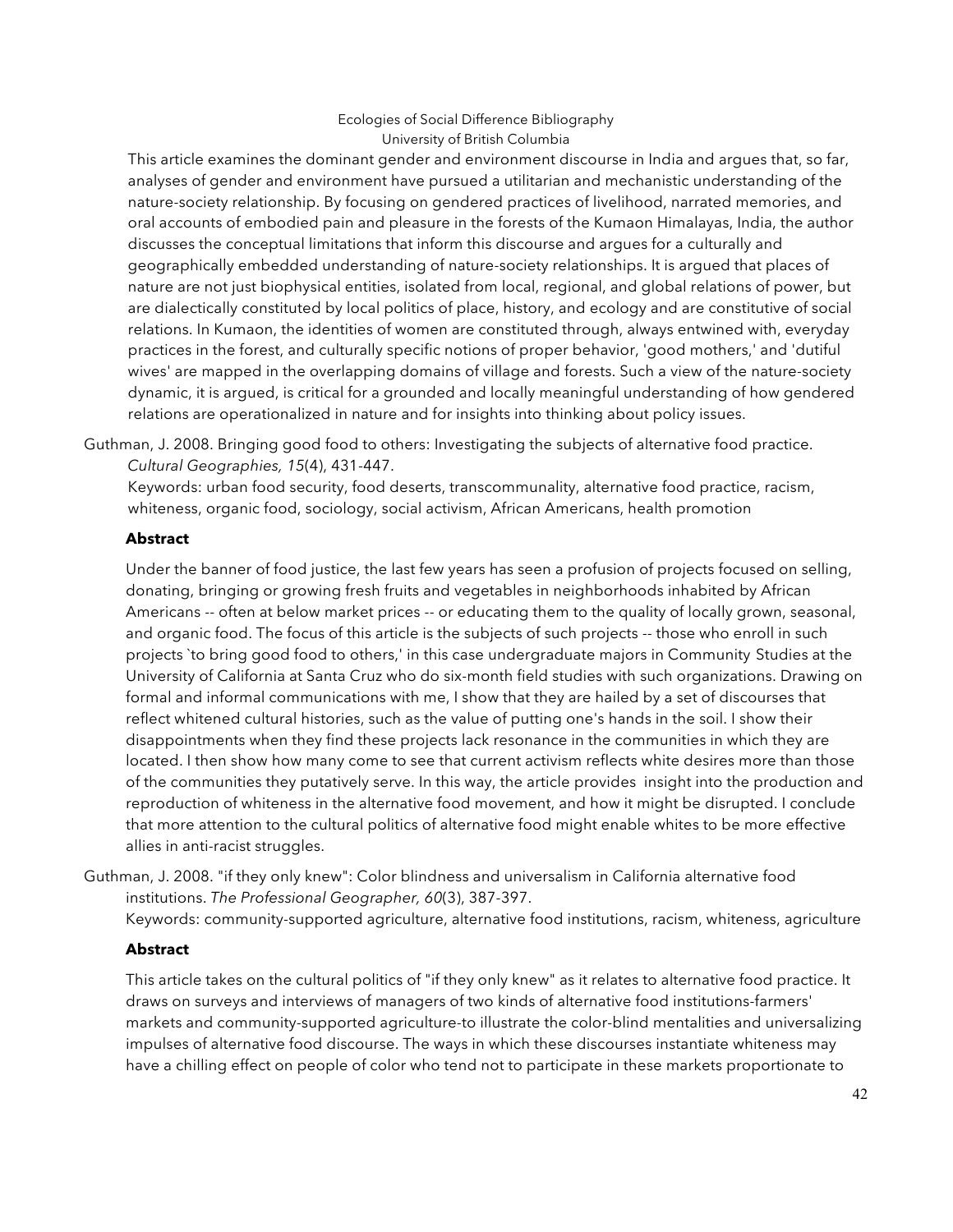whites. Minor exclusionary practices may have profound implications for shaping projects of agro-food transformation.

Guthman, J. 2011. Bodies and accumulation: Revisiting labour in the 'production of nature'. *New Political Economy, 16*(2), 233-238.

Keywords: Materiality, capitalism, development economics, human body, political economy

## **Abstract**

This commentary on Neil Smith's Uneven Development revisits his production of nature thesis and uses it as a jumping off point to explore how human bodies matter in contemporary capitalism. It argues that human bodies are increasingly subsumed within capitalism in ways that go beyond the roles of humans as labourers and purchasers of goods and services in a system of commodities producing commodities. Bodies are also treated as property, transportation and as conditions of production within circuits of capitalisms. Bodies also absorb the externalities and excesses of production and provide new spaces of accumulation in their degradation.

Guthman, J. 2011. *Weighing in: Obesity, food justice, and the limits of capitalism*. Berkeley: University of California Press.

Keywords: Obesity, social aspects

## **Abstract**

This book takes on the "obesity epidemic," challenging many widely held assumptions about its causes and consequences. The author examines fatness and its relationship to health outcomes to ask if our efforts to prevent "obesity" are sensible, efficacious, or ethical. She also focuses the lens of obesity on the broader food system to understand why we produce cheap, over-processed food, as well as why we eat it. She takes issue with the currently touted remedy to obesity, promoting food that is local, organic, and farm fresh. While such fare may be tastier and grown in more ecologically sustainable ways, this approach can also reinforce class and race inequalities and neglect other possible explanations for the rise in obesity, including environmental toxins. Arguing that ours is a political economy of bulimia, one that promotes consumption while also insisting upon thinness, she offers a complex analysis of our entire economic system.

Guthman, J. 2012. Opening up the black box of the body in geographical obesity research: Toward a critical political ecology of fat. *Annals of the Association of American Geographers, 102*(5), 951. Keywords: science studies, obesity, environmental toxins, political ecology, exercise, biomedical research, urban areas

## **Abstract**

Geographic treatments of the etiology of obesity tend to turn on the obesogenic environment thesis and investigate the relationship between urban form and obesity. With their emphasis on environmental features that mediate eating and exercise activities, these explorations fundamentally rest on behavioral models of obesogenesis. As such, they tend to black-box the biological body as the site where excess calories are putatively metabolized into fat and made unhealthy. Drawing on critical political ecology, this article discusses the limitations of this dominant approach. First it provides some anomalies not well explained by the energy balance model. Then it reports on emerging biomedical research regarding the role of the endocrine system and endocrine-disrupting chemicals in transforming body ecologies to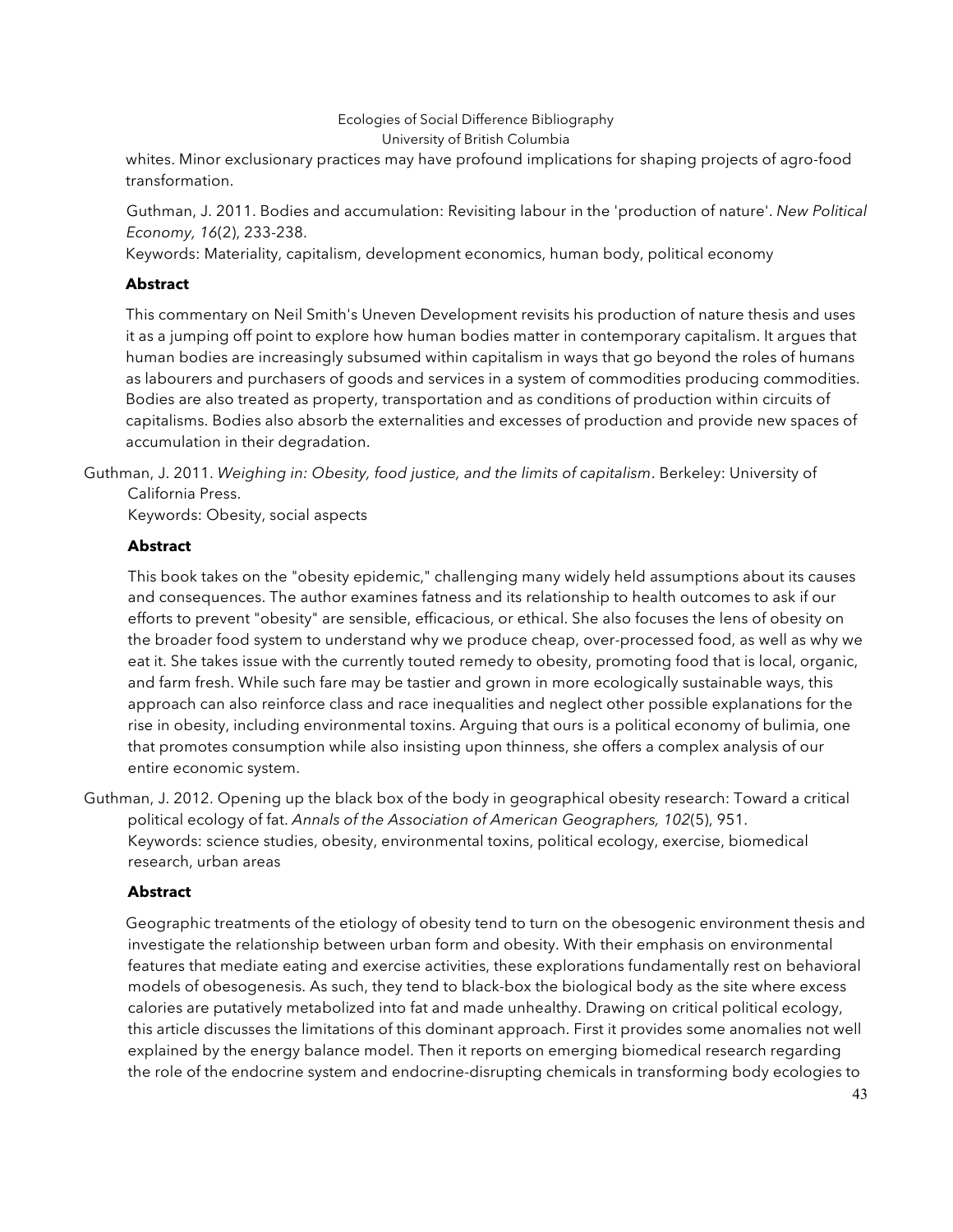make them more susceptible to adiposity, regardless of caloric intake. This research also points to the active role of adipose tissue in regulating fat. In light of this evidence, the article argues for a rethinking of current geographical approaches to obesity and health more generally, with due attention to the ecologies of bodies as well as the interpretation of science.

Guthman, J. 2014. Doing justice to bodies? Reflections on food justice, race, and biology. *Antipode, 46*(5), 1153-1171.

Keywords: obesity, epigenetics, food justice, race

# **Abstract**

The food justice concept takes disproportionate prevalence of obesity and Type 2 diabetes among people of color as evidence of injustice. Yet several measurements of obesity are based on norms derived from white bodies, which can also be a source of injustice. Part of the conceptual problem lies with reticence to discuss questions of material bodily difference as it relates to race given the legacy of racial science. Noting the distinction between racialism and racism, this article explores ways to think about biological difference in raced bodies, without reducing it to genetics. It draws on insights from Foucauldian notions of race and the new science of epigenetics to suggest that biological difference is more an effect of racism than a cause. Several pathways to obesity exist that have less to do with current day food access or genetic inheritance than with differential exposures that are somatized epigenetically.

Guthman, J. 2015. Binging and purging: Agrofood capitalism and the body as socioecological fix. *Environment and Planning A, 47*(12), 2537.

Keywords: Food crops, marketing, capitalism, analysis, nutritional aspects

# **Abstract**

Theorizations of the spatial fix classically look to geographical expansion as the fix for capitalism's perennial crises of overaccumulation. Recent scholarship, evident in this theme issue, extends this thinking to the socioecological, recognizing that many 'fixes' these days involve appropriating or reconfiguring nature anew. This paper extends this yet further, by considering the body as a site of socioecological fixes. In recognition of Harvey's original notion of the spatial fix being always in relation to limits, this theorization puts a finer point on scholarship on the body as an accumulation strategy which has not always acknowledged the dialectical elements of this strategy. The body as a site of both limits and fixes is traced through the case of food marketing and processing strategies designed to overcome the obstacle to capitalist accumulation enshrined in Engel's law. These have in part contributed to the so-called obesity epidemic; and they are also involved in the commodified cures designed to resolve it—metabolism-defying diet foods being the example par excellence. These are designed to overcome particular limits of accumulation but, in doing so, produce new problems that are only partially resolved. Although the examples provided in this paper are limited to obesity and its putative cures, the larger point is to shed light on capitalism's potential to significantly rework bodily processes and spaces in ways conducive to ongoing accumulation, as immanent in the bioeconomy.

Hanson, S. 2010. Gender and mobility: New approaches for informing sustainability. *Gender, Place & Culture, 17*(1), 5-23.

## **Abstract**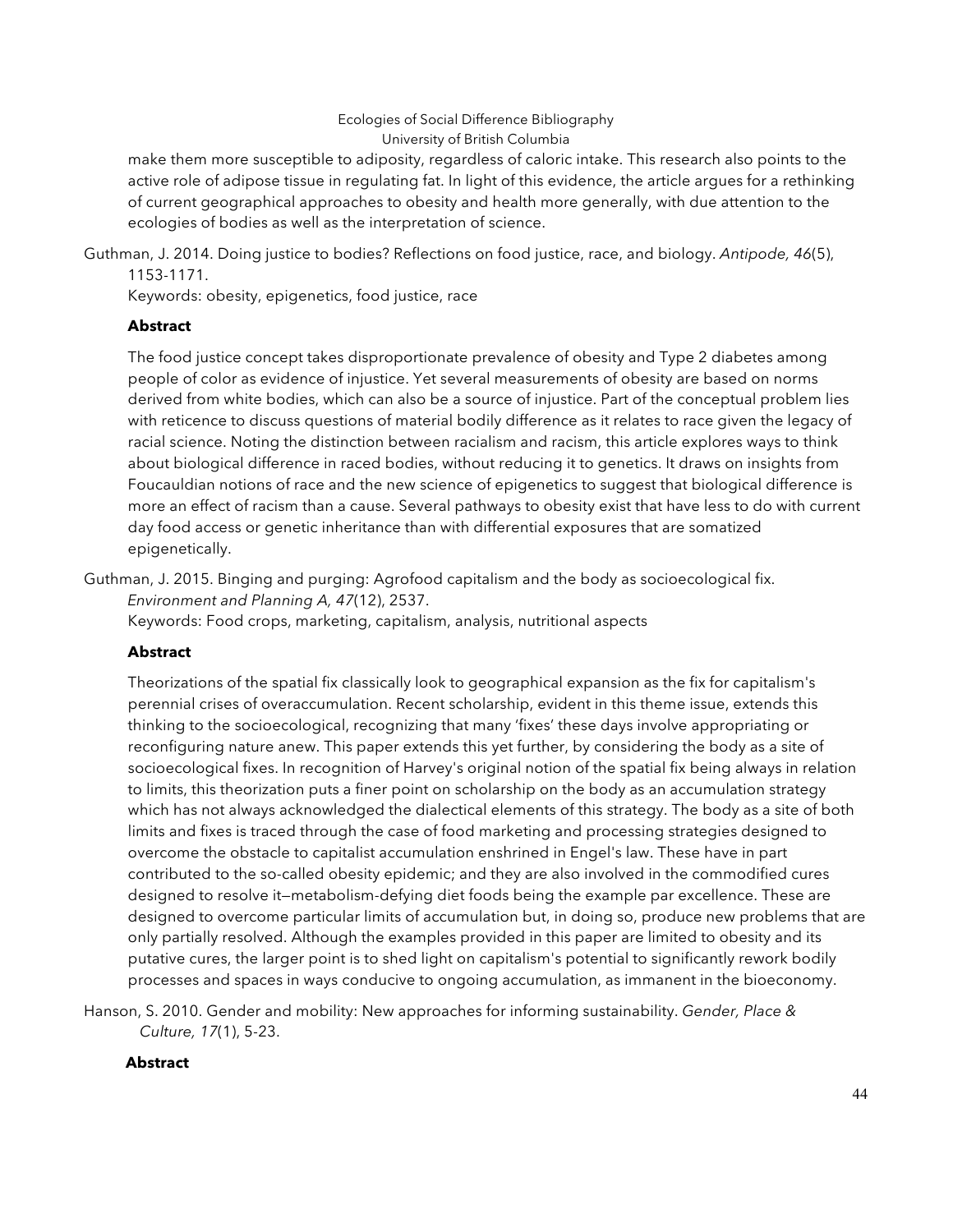Feminists have long known that gender and mobility are inseparable, influencing each other in profound and often subtle ways. Tackling complex societal problems, such as sustainability, will require improved understandings of the relationships between gender and mobility. In this essay I propose new approaches to the study of mobility and gender that will provide the knowledge base needed to inform policies on sustainable mobility. Early in the essay I survey the large literature on gender and mobility, teasing out what I see as two disparate strands of thinking that have remained badly disconnected from each other. One of these strands has informed understandings of how mobility shapes gender, while the other has examined how gender shapes mobility. Work on how mobility shapes gender has emphasized gender, to the neglect of mobility, whereas research on how gender shapes mobility has dealt with mobility in great detail and paid much less attention to gender. From this overview of the literature, I identify knowledge gaps that must be bridged if feminist research on gender and mobility is to assist in charting paths to sustainable mobility. I argue for the need to shift the research agenda so that future research will synthesize these two strands of thinking along three lines: (1) across ways of thinking about gender and mobility, (2) across quantitative and qualitative approaches, and (3) across places. In the final part of the essay I suggest how to achieve this synthesis by making geographic, social and cultural context central to our analyses.

Haraway, D. 1989. *Primate Visions: Gender, Race, and Nature in the World of Modern Science.* New York: Routledge.

Keywords: Gender, race, non-human nature, knowledge politics

# **Abstract**

Haraway's discussions of how scientists have perceived the sexual nature of female primates opens a new chapter in feminist theory, raising unsettling questions about models of the family and of heterosexuality in primate research.

Haraway, D. J. 1991. *Simians, cyborgs, and women: The reinvention of nature*. New York: Routledge. Keywords: Sociobiology, human behavior, primates, feminist criticism

# **Abstract**

*Simians, Cyborgs and Women* is a powerful collection of ten essays written between 1978 and 1989. Although on the surface, simians, cyborgs and women may seem an odd threesome, Haraway describes their profound link as "creatures" which have had a great destabilizing place in Western evolutionary technology and biology. Throughout this book, Haraway analyzes accounts, narratives, and stories of the creation of nature, living organisms, and cyborgs. At once a social reality and a science fiction, the cyborg--a hybrid of organism and machine--represents transgressed boundaries and intense fusions of the nature/culture split. By providing an escape from rigid dualisms, the cyborg exists in a post-gender world, and as such holds immense possibilities for modern feminists. Haraway's recent book, *Primate Visions*, has been called "outstanding," "original," and "brilliant," by leading scholars in the field.

Haraway, D. J. 1997. Modest.Witness@Second.Millennium.FemaleManMeets©OncoMouse™: Feminism and Technoscience. New York: Routledge.

Keywords: Computers, civilization, feminist theory, science, feminist criticism, technology

# **Abstract**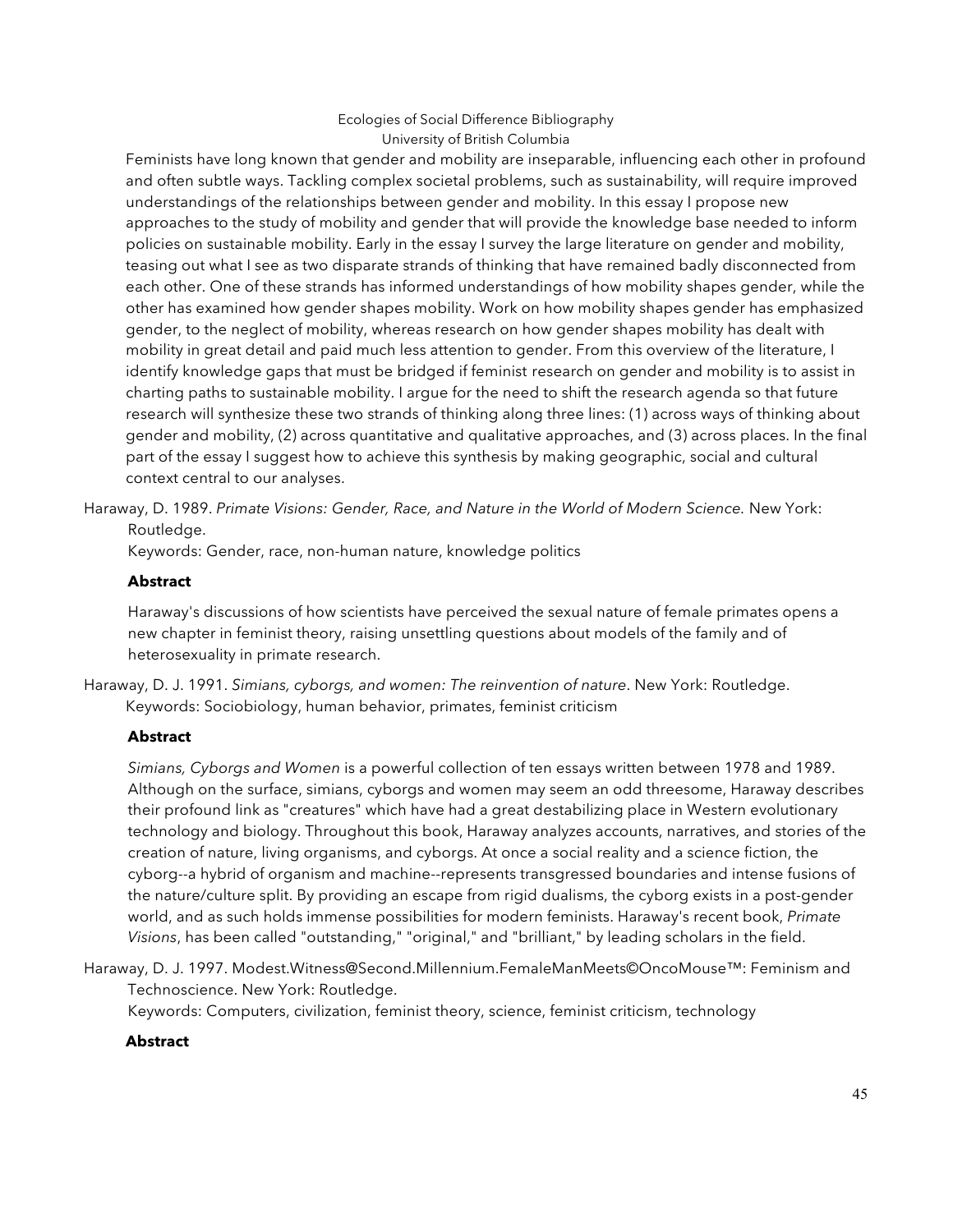*Modest\_Witness@Second\_Millenium.FemaleMan\_Meets\_OncoMouse* explores the roles of stories, figures, dreams, theories, facts, delusions, advertising, institutions, economic arrangements, publishing practices, scientific advances, and politics in twentieth-century technoscience.The author questions technoscience and the artificiality of dualisms between humans and animals, culture and nature, and science and technology.

Haraway, D. J. 2003. *The companion species manifesto: Dogs, people, and significant otherness*. Chicago, IL: Prickly Paradigm.

Keywords: Pet owners, Dogs, Human-animal relationships, Psychology

# **Abstract**

*The Companion Species Manifesto* is about the implosion of nature and culture in the joint lives of dogs and people, who are bonded in "significant otherness." In all their historical complexity, Donna Haraway tells us, dogs matter. They are not just surrogates for theory, she says; they are not here just to think with. Neither are they just an alibi for other themes; dogs are fleshly material-semiotic presences in the body of technoscience. They are here to live with. Partners in the crime of human evolution, they are in the garden from the get-go, wily as Coyote. This pamphlet is Haraway's answer to her own *Cyborg Manifesto*, where the slogan for living on the edge of global war has to be not just "cyborgs for earthly survival" but also, in a more doggish idiom, "shut up and train."

Haraway, D. 2008. *When species meet*. Minneapolis: University of Minnesota Press. Keywords: Human-animal relationships, humanism, literary theory and criticism, animals

## **Abstract**

Donna J. Haraway contemplates the interactions of humans with many kinds of critters, especially with those called domestic. From designer pets to lab animals to trained therapy dogs, she deftly explores philosophical, cultural, and biological aspects of animal–human encounters. In this deeply personal yet intellectually groundbreaking work, Haraway develops the idea of companion species, those who meet and break bread together but not without some indigestion.

Haraway, D. 2012. Awash in urine: DES and premarin® in multispecies response-ability. *Women's Studies Quarterly, 40*(1/2), 301.

Keywords: Pharmaceuticals, feminist literary theory, cyborg theory, animal-human relations, bioethics,

Haraway, D. 2015. Anthropocene, Capitalocene, Plantationocene, Chthulucene: Making kin. *Environmental Humanities*, 6, pp. 159-165

Keyword: Environment, posthumanism, multispecies, capitalocene

Harcourt, W., & Nelson, I. L. (Eds.). 2015. *Practising feminist political ecologies: Moving beyond the 'green economy'*. London, UK: Zed Books. Keywords: Political ecology, ecofeminism, feminist theory

## **Abstract**

The volume features the latest analysis of the post-Rio+20 debates with a nuanced reading of the impact of the current ecological and economic crisis on diverse women and their communities and ecologies. It answers the call from a wide audience that wants to know and understand the new thinking on feminist political ecology today.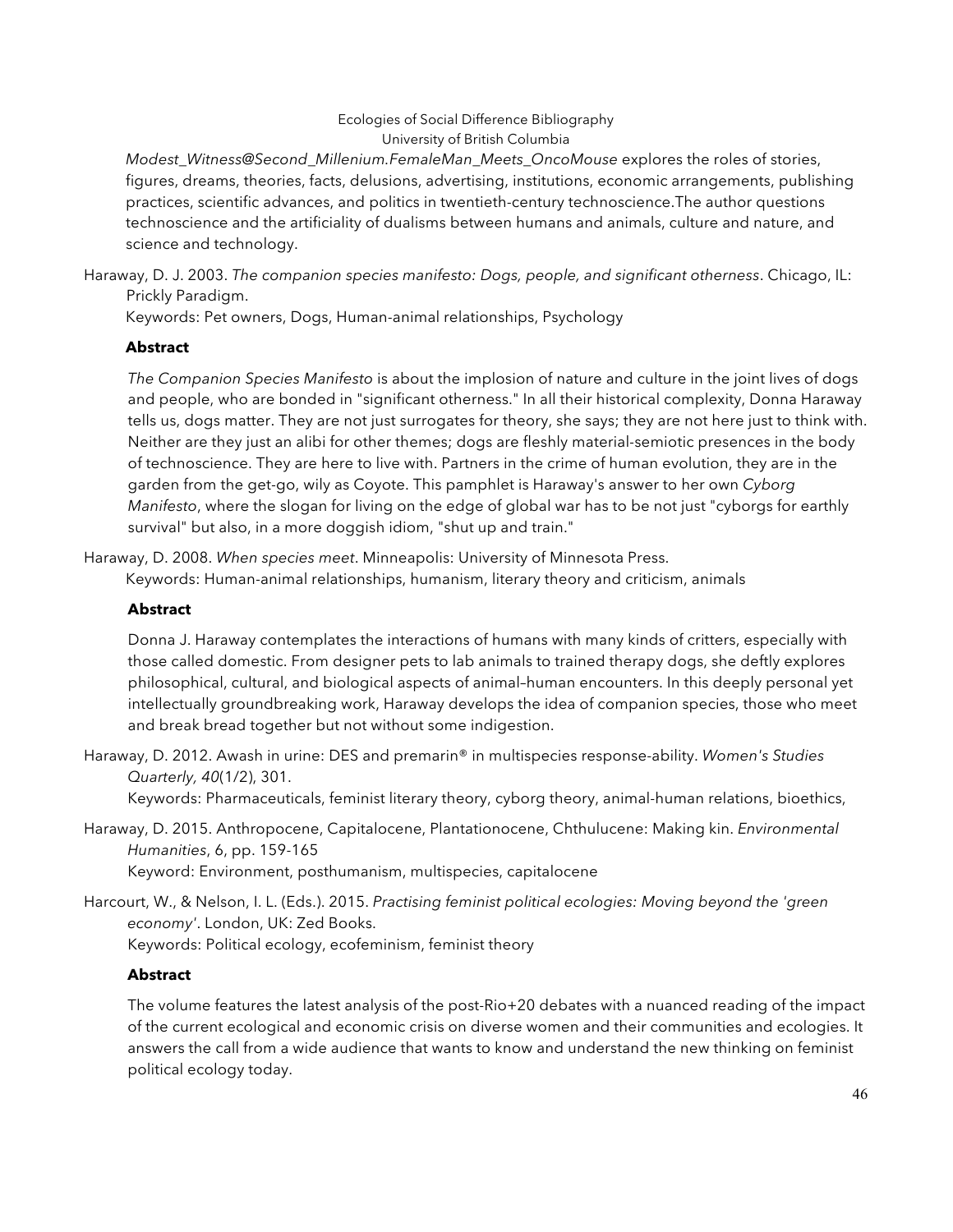Harris, L. 2005. "Negotiating Inequalities: Democracy, Gender, and the Politics of Difference in Water User Groups of Southeastern Turkey". In M. Arsel and F. Adaman (Eds.), *Turkish Environmentalism: Between Democracy and Development,* (185–200). Aldershot, UK: Ashgate. Keywords: Inequality, democracy, water governance, Turkey, gender

## **Abstract**

This chapter considers the potential of newly established water user groups in Turkey in areas of southeastern Turkey newly irrigated as part of the large state-led Southeastern Anatolia Project (GAP). Mirroring ambitious goals of the project on the whole, planners expect that water user groups will serve a diverse set of goals—from realizing efficiencies in water management and irrigation delivery, to promoting sustainability of irrigation resources over time, and to fostering democracy and strengthened state-society relations in the southeastern Anatolia region. Based on field work in the region, this chapter considers the varied effects of the groups, with particular emphasis on key exclusions from the groups of women, impoverished, or the landless in the region. As such, the work builds on the notion of 'participatory exclusions' by Bina Agarwal (2001) and traces the intersections of difference of importance for the operation and function of these water user groups (or irrigation unions, sulama birligi).

Harris, E. 2009. Neoliberal subjectivities or a politics of the possible? Reading for difference in alternative food networks. *Area, 41*(1), 55-63.

Keywords: Food politics, neoliberalism, governmentality, alternative food networks, localism, geography

#### **Abstract**

Recent research on alternative food networks has highlighted the centrality of place-embeddedness as a strategy in constructing alternatives to conventional agri-industrial food systems, and has illustrated the political nature of these strategic localisms. Recently, critical human geographers and sociologists have drawn on relational theory to criticise the localism of alternative food networks as representing a politics of place which is unreflexive or defensive. Furthermore, some readings of alternative food networks argue that they reproduce the very neoliberal subjectivities that they seek to oppose. This article argues that agri-food scholars should be aware of the ways in which their readings of alternative food networks can guide and reproduce alternative food network practice. Drawing on Gibson-Graham's technique of `reading for difference', I argue for a reading of alternative food networks that sees difference beyond the discursive field of neoliberalism. The article explores recent debates around governmentality as the mechanism through which neoliberal subjectivities are reproduced, and draws on a preliminary discussion of the alternative food network practice of the 100 Mile Diet in order to illustrate the arguments made.

Harris, L. 2006. Irrigation, Gender, and Social Geographies of Waterscape Evolution in Southeastern Turkey. *Environment and Planning D: Society and Space*, *24*(2), 187–213.

Keywords: Gender, ethnicity, postcolonial theory, Kurdish separatism, the European Union, Turkey

## **Abstract**

Most theorists understand gender geographies as highly differentiated and shifting, in terms of both time and space. If gender is historically and geographically contingent then the analysis of gender should be attentive to the particular conditions that materialize the very idea of gender, giving it the appearance of being fixed and natural. The physical landscape, or waterscape in the case of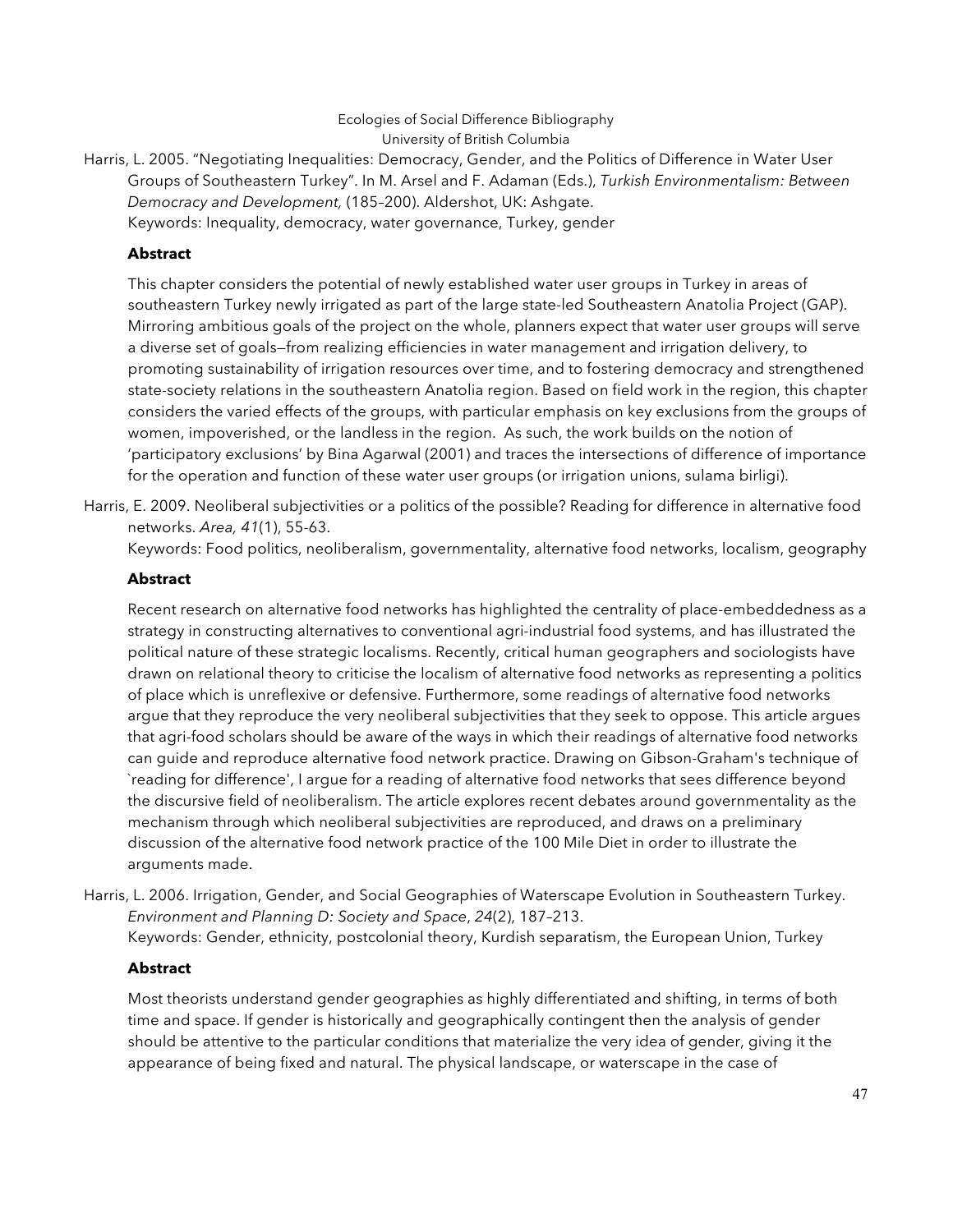southeastern Turkey, is potentially central to the ways that gender is invoked and lived in particular settings, with important effects. Using case-study work on irrigation-related changes in southeastern Turkey, I consider gender in relation to livelihoods and work practices, landholdings, and ethnicity revealing that, in addition to conditioning differential outcomes for residents of the plain, these categories of social difference are themselves fundamentally renegotiated and recast in relation to waterscape change. I argue that explicit consideration of environmental conditions and practices is central to understanding the operation of gender in certain contexts, as well as to understanding the lived experiences of women and men, providing insights for gender theory and politics.

Harris, L. 2008. Water Rich, Resource Poor: Intersections of Gender, Poverty and Vulnerability in Newly Irrigated Areas of Southeastern Turkey. *World Development*, *36*(12), 2643-2662. Keywords: Gender, irrigation, drinking water, differentiated vulnerabilities, Turkey

## **Abstract**

The provision of water for drinking and irrigation is often assumed to alleviate poverty, though results are likely to be mixed for different individuals. This paper examines the intersections of gender poverty, livelihoods, landlessness, and related considerations in the context of large-scale water development in Turkey's Southeastern Anatolia region, particularly exploring what such an analysis allows for an understanding of variable and differentiated effects of ongoing changes. Findings suggest that certain populations experience enhanced vulnerabilities, and considerable losses, in addition to any gains and benefits of ongoing changes (particularly the landless, poor, some women, and those who previously engaged in animal husbandry). This discussion contributes to a growing gender and water literature, arguing for an intersectional analysis that understands gender as necessarily conditioned by poverty, livelihoods, and other factors. Further, I argue for the need to further enrich analyses of differentiated benefits and vulnerabilities of water-related changes through consideration of geographic, spatial, and place-specific dimensions.

Harris, L. 2009. Gender and Emergent Water Governance: Comparative Overview of Neoliberalized Natures and Gender Dimensions of Privatization, Devolution, and Marketization. *Gender, Place and Culture*, *16*(4), 387–408.

Keywords: Gender, water governance, neoliberalization

## **Abstract**

This article provides a critical reading of some of the gendered dimensions of emergent water governance regimes, specifically those related to the privatization, marketization and devolution of water resources management. After first providing an overview of recent nature–society contributions related to neoliberalization processes, the article comparatively evaluates insights with respect to the gender dimensions of recent shifts in water governance. I make several arguments at the intersection of relevant literatures. First, there is a need for gender theorists interested in water resources and nature– society debates to engage more with issues, theories and processes associated with neoliberalization. Second, there is a need for more attention to gender, feminist theory and approaches to inequality and socio-spatial difference in discussions of neoliberalized natures. Third, reading these literatures together reveals that there is a need to be self-reflexive and critical of elements of the gender and water literature that implicitly endorse foundational elements of the neoliberal turn in resource governance. Finally, there are particularities with respect to gender theory and politics, and water materialities that hold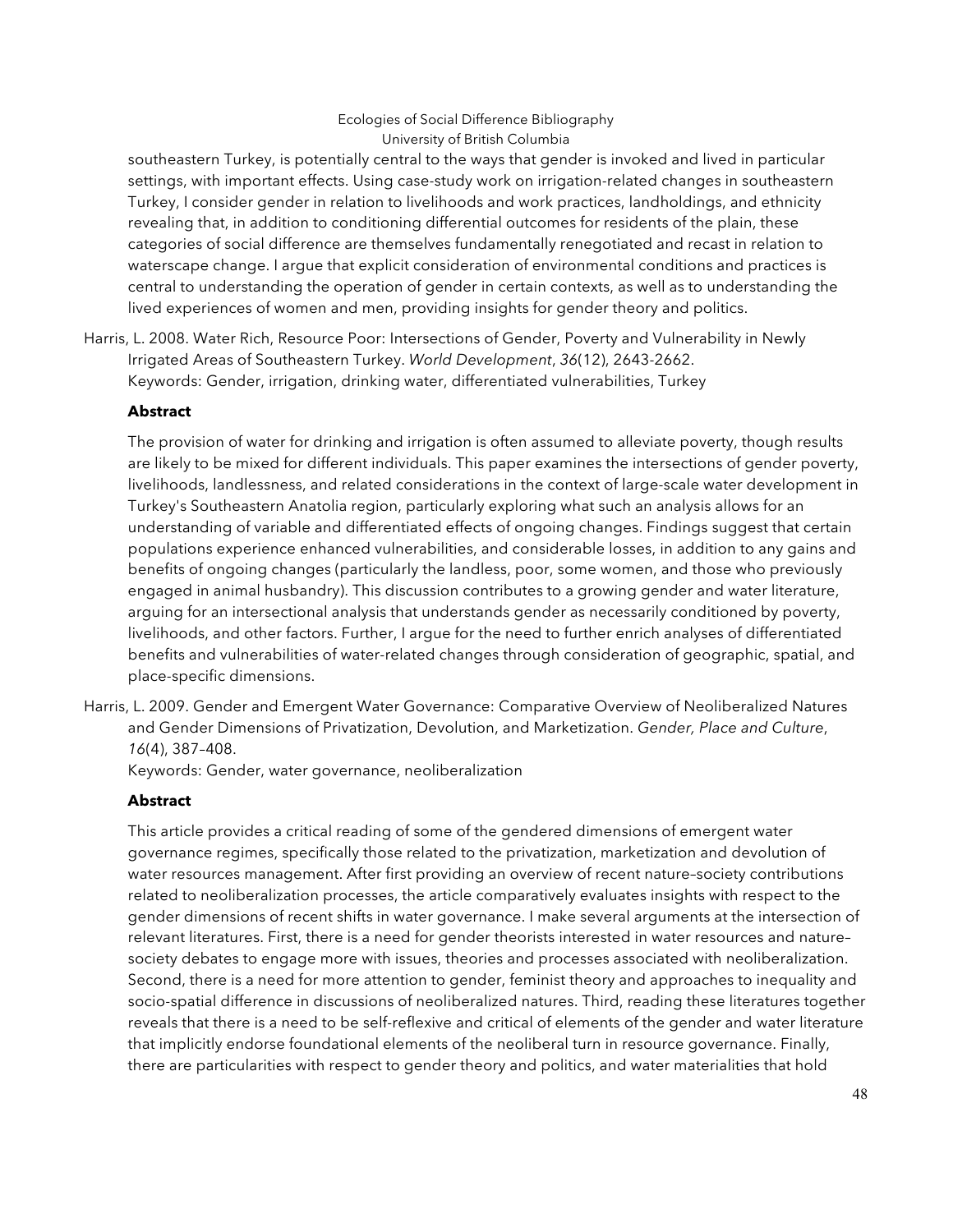importance for understanding recent water governance shifts in the broader context of political and economic changes associated with neoliberalization.

Harris, L. 2014. "Imaginative geographies of green: Difference, postcoloniality, and affect in environmental narratives in contemporary Turkey." *Annals of the Association of American Geographers*, *104(*4), 801- 815.

## **Abstract**

Analyzing everyday environmental imaginaries from contemporary Turkey through the lenses of postcolonial, emotional-affective, and nature-society geographies, this article offers insights into shifting nature-society relations and possibilities. Based on a series of interviews and focus groups conducted in four sites (Istanbul, Ankara, Diyarbakir, and Sanliurfa), the concept of imaginative geographies of green is offered to highlight social and spatial differences as central to the articulation of green visions and movements. The research foregrounds several social and spatial gradients specific to the Turkish context, including east-west divides both within and beyond Turkey (i.e., Kurdish-Turkish and easternwestern Turkey, as well as notions of Turkishness and Europeanness). The work also suggests that environmental imaginaries have deeply emotional, ambivalent, and power-laden associations. Apart from the implications of the work for enriched understandings of emergent environmental possibilities in this context, the conclusion touches on ramifications for European Union accession debates as well as new directions for work on environmental citizenship and movements in the global south.

Harris, L., Kleiber, D., Goldin, J., Darkwah, A., & Morinville, C. 2015. "Intersections of Gender and Water: Comparative approaches to everyday gendered negotiations of water access in underserved areas of Accra, Ghana and Cape Town, South Africa." *Journal of Gender Studies*. Keywords: Ghana, South Africa, gender, water, methods, triangulation, intersectionality

## **Abstract**

A large and growing body of literature suggests that women and men often have differentiated relationships to water access, uses, knowledges, governance, and experiences. From a feminist political ecology perspective, these relationships can be mediated by gendered labour practices (within the household, at the community level, or within the workplace), socio-cultural expectations (e.g. related to notions of masculinity and femininity), as well as intersectional differences (e.g. race, income, and so forth). While these relationships are complex, multiple, and vary by context, it is frequently argued that due to responsibility for domestic provision or other pathways, women may be particularly affected if water quality or access is compromised. This paper reports on a statistical evaluation of a 478 household survey conducted in underserved areas of Accra, Ghana and Cape Town, South Africa in early 2012. Interrogating our survey results in the light of the ideas of gender differentiated access, uses, knowledges, governance, and experiences of water, we open up considerations related to the context of each of our study sites, and also invite possible revisions and new directions for these debates. In particular, we are interested in the instances where differences among male and female respondents were less pronounced than expected. Highlighting these unexpected results we find it helpful to draw attention to methods –in particular we argue that a binary male-female approach is not that meaningful for the analysis, and instead, gender analysis requires some attention to intersectional differences (e.g. homeownership, employment, or age). We also make the case for the importance of combining qualitative and quantitative work to understand these relationships, as well as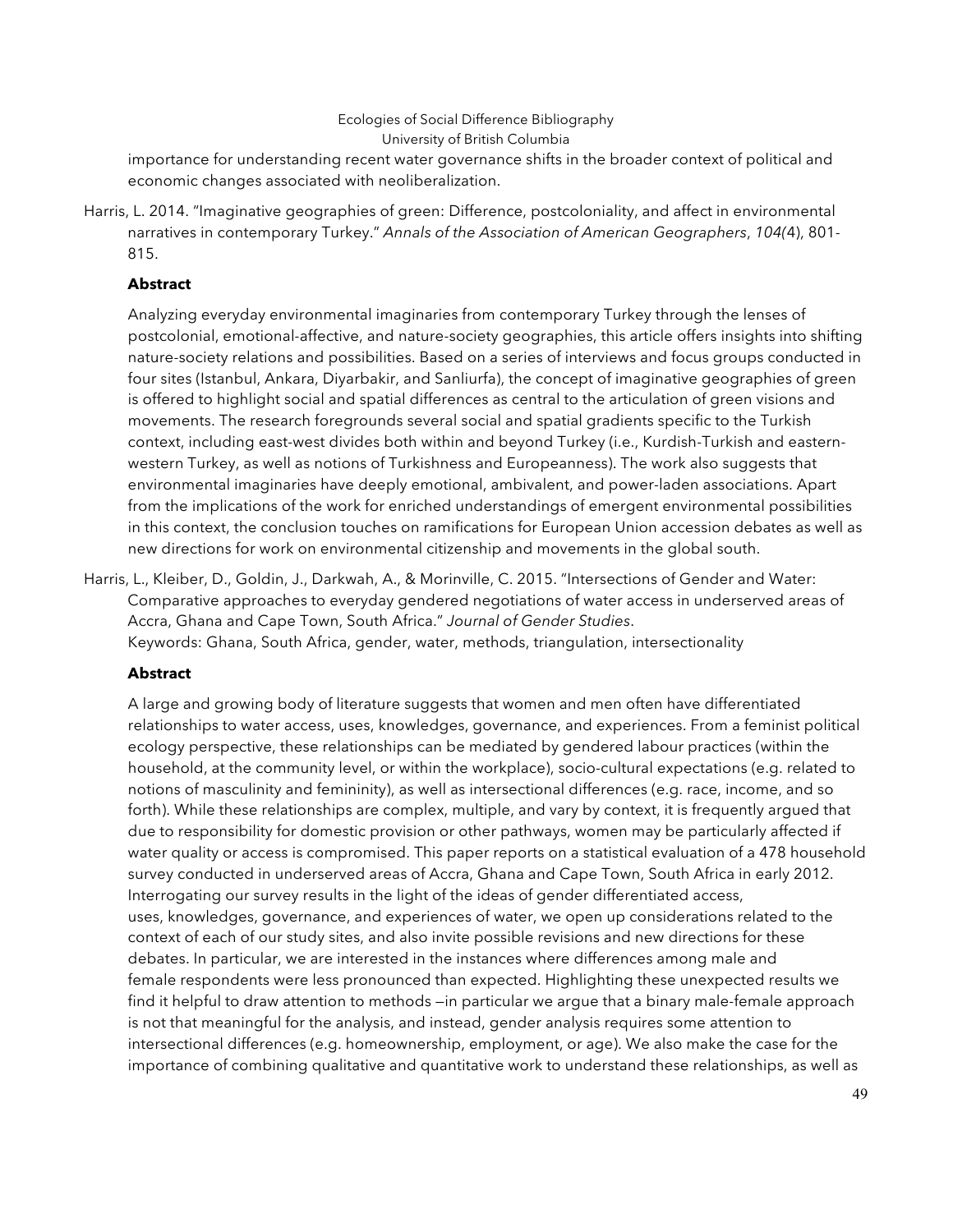opening up what might be learned by more adequately exploring the resonances and tensions between these approaches.

Harris, L., Phartiyal, J., Scott, D., Peloso, M. 2015. "Women Talking about Water: Feminist Subjectivities and Intersectional Understandings." *Canadian Women's Studies Journal, Les Cahiers de la Femme,* Special Issue on Women and Water, *30*(2/3), 15–24.

Keywords: Environment, environmental aspects, gender studies, social aspects, water

# **Abstract**

This article suggests that water enables and foregrounds key points of connection between our bodies and our environments, and between all living things. Given that we are mostly water, and our bodies are fundamentally altered by the water we intake, focusing on water is analytically and politically useful to understand the deep connections that bind us to each other, and to the broader natural world. This understanding, Neimanis argues, allows for a reinvigorated feminist subjectivity that is attuned to the intricate interconnections between our bodies and our surroundings, and the ways that we are embedded in complex social, political, and ecological systems and relationship

Harvey, D. 1996. *Justice, Nature, and the Geography of Difference*. Cambridge, MA: Blackwell Publishers. Keywords: Class, race, gender, environmental justice

# **Abstract**

This book engages with the politics of social and environmental justice, and seeks new ways to think about the future of urbanization in the twenty-first century. It establishes foundational concepts for understanding how space, time, place and nature - the material frames of daily life - are constituted and represented through social practices, not as separate elements but in relation to each other. It describes how geographical differences are produced, and shows how they then become fundamental to the exploration of political, economic and ecological alternatives to contemporary life. The book is divided into four parts. Part I describes the problematic nature of action and analysis at different scales of time and space, and introduces the reader to the modes of dialectical thinking and discourse which are used throughout the remainder of the work. Part II examines how "nature" and "environment" have been understood and valued in relation to processes of social change and seeks, from this basis, to make sense of contemporary environmental issues. Part III, is a wide-ranging discussion of history, geography and culture, explores the meaning of the social "production" of space and time, and clarifies problems related to "otherness" and "difference". The final part of the book deploys the foundational arguments the author has established to consider contemporary problems of social justice that have resulted from recent changes in geographical divisions of labor, in the environment, and in the pace and quality of urbanization. Justice, Nature and the Geography of Difference speaks to a wide readership of students of social, cultural and spatial theory and of the dynamics of contemporary life. It is a convincing demonstration that it is both possible and necessary to value difference and to seek a just social order.

Hausermann, H. E. 2014. Unintended Developments: Gender, Environment, and Collective Governance in a Mexican Ejido. *Annals of the Association of American Geographers*, *104*(4), 784–800. Keywords: Gender, neoliberalism, land reform, political subjectivity

# **Abstract**

This article examines the unintended outcomes of a neoliberal program designed to privatize Mexico's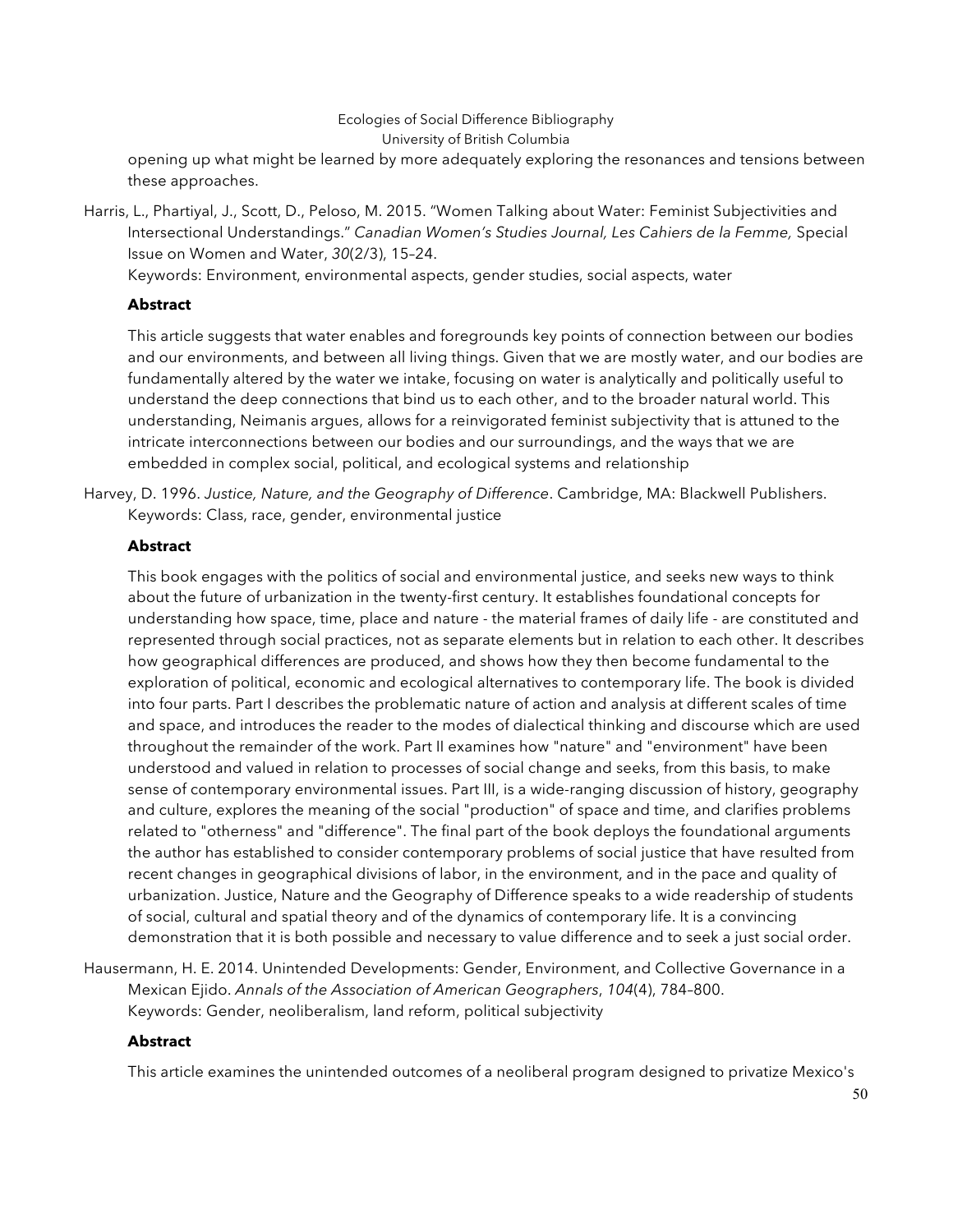communal lands. Although postrevolutionary agrarian law excluded women from official landholding and leadership positions, steps toward land privatization inadvertently increased women's access to land, government resources, and political power. Using ethnographic and survey data collected in a Veracruz ejido, I demonstrate how Mexico's agrarian counterreforms triggered novel subjectivities and practices. While men acted as self-imagined private property owners and decreased participation in traditional governance institutions, women became registered land managers and leaders for the first time in the ejido's history. These interlocking processes stopped the land-titling program in its tracks and reinvigorated collective governance. Even state actors charged with carrying out ejido privatization were implicated in the empowerment of rural women and failure to fully privatize land. This research contributes to nature–society debates by arguing neoliberalism does not always end economic selfdetermination and communal governance in agrarian contexts. Rather, I demonstrate the ways in which processual policy, subjectivity, authority formation, objects, and environmental narratives combine to produce new political trajectories with positive implications for rural women and the environment.

Hawkins, R. 2012. Shopping to save lives: Gender and environment theories meet ethical consumption. *Geoforum, 43*(4), 750-759. Keywords: Gender, North-South tensions, ethical consumption

#### **Abstract**

Much of the current work in the field of 'gender and environment' has been developed around case studies of environmental roles, rights and responsibilities at the community or household scale in the South. This paper asserts that the theoretical insights developed through these case studies can be of great use when examining issues of gender and environment in the North, particularly when it comes to issues of ethical consumption. In this paper I examine the promotional discourses of two cause-related marketing (CRM) campaigns (where consumption of a CRM product triggers a donation to a development cause) using two such insights: (i) the mutual constitution of gendered subjectivities and environments and (ii) a gender and environment approach to questioning neoliberalization. This approach highlights the ways in which – through consumption – gender is constituted transnationally at the same time that it is constituted in relation to environments. This approach also emphasizes a series of questions about the neoliberal aspects of CRM campaigns that are usually hidden behind discourses of motherhood and responsibility. Overall, I argue that bringing gender and environment and ethical consumption research together allows us to advance both areas of study in critical and insightful ways.

Hawkins, R., & Ojeda, D. 2011. Gender and environment: critical tradition and new challenges. *Environment and Planning D: Society and Space*, *29*(2), 237–253.

Keywords: Gender, theory, methods, review paper

## **Abstract**

This paper is part of an ongoing conversation about the current state and future directions of gender and environment theory and practice. Inspired by the panel session "Gender and Environment: Critical Tradition and New Challenges" that took place on April 14, 2010, as part of the Annual Meeting of the Association of American Geographers in Washington, DC, this paper highlights the current questions present in the gender and environment literature within geography. Drawing directly from this panel discussion of leading scholars, it explores the ways in which the boundaries of the field are being redefined through the inclusion of new ways of understanding gender, the environment, and their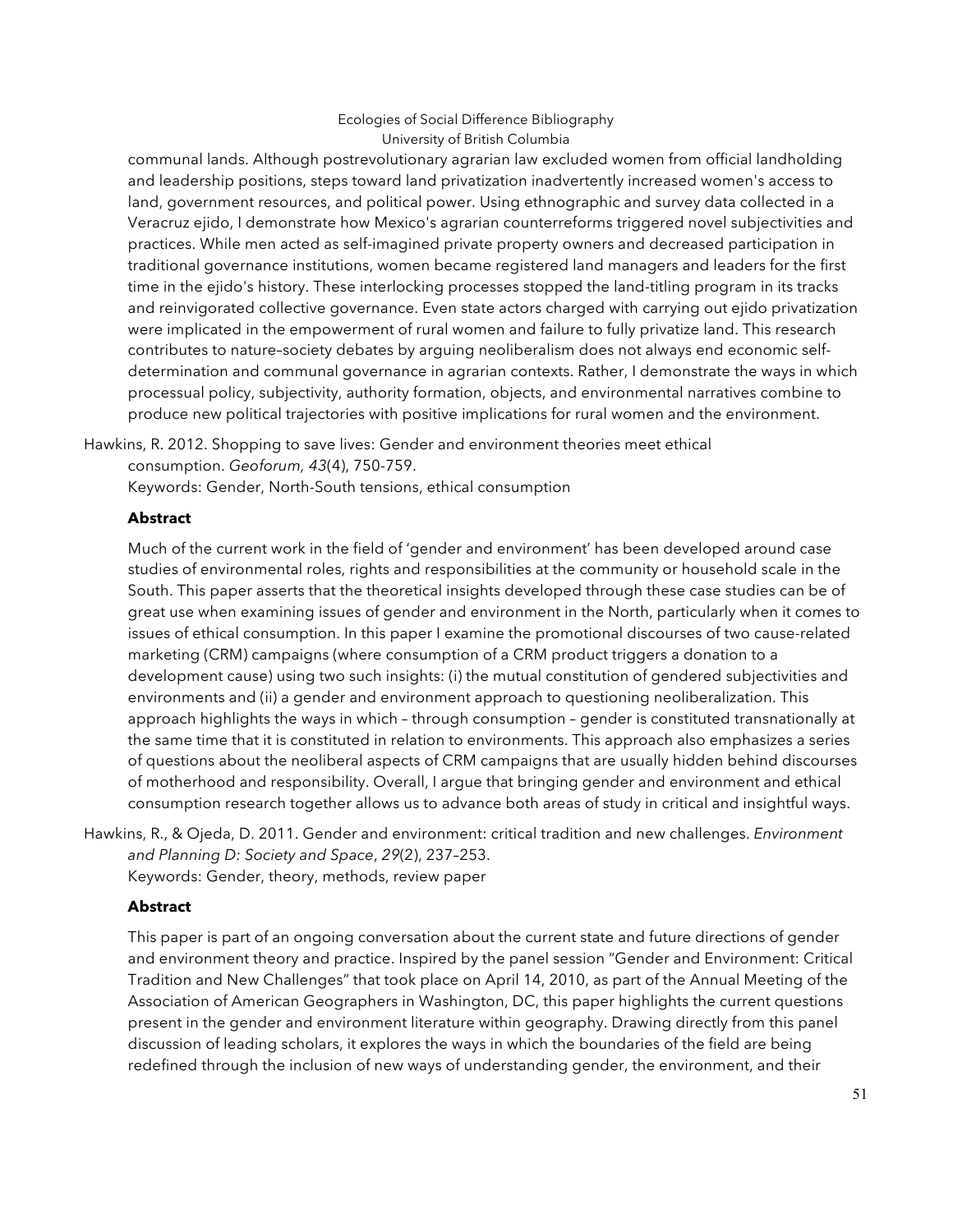relation to one another, allowing for a more thorough understanding of the spatial practices that interweave gender, sexuality, nature and environmental politics. What follows is a collaborative effort in which panelists' interventions, their responses to one another, and our own thoughts are all put into conversation. Throughout this discussion three main themes emerge and are elaborated on: The importance of moving beyond men and women; the need to be attentive to entangled connections through scales, sites and struggles; and the need to honestly interrogate the politics of knowledge production.

Hayes-Conroy, J. & A. Hayes-Conroy. 2013. "Veggies and visceralities: A political ecology of food and feeling." *Emotion, Space and Society*, *(6),* 81-90.

Keywords: Political ecology, emotions, alternative food, bodies, health, education

## **Abstract**

The 'alternative food' movement (encompassing both organic and local foods) has been critiqued for its racial and economic homogeneity, as well as its focus on individual choice and 'correct' knowledge. Nevertheless, the movement continues to gain in popularity within certain segments of the North American population (especially among white, middle class residents). In recent years, alternative food has also made its way into public schools – most notably through the guise of healthy eating. School Garden and Cooking Programs (SGCPs) are one way in which a more diverse demographic can become exposed to the claims, practices and tastes of alternative food. Program advocates claim that such exposure equalizes the student body, by giving all students access to healthy food. This paper examines this claim through a political ecology of the body (PEB) framework. Particularly, we use theories of the material, emotional body to explore how motivation to eat 'healthy' and 'alternative' food is a matter of affective relation, emerging differentially from a rhizome of structural and haphazard forces. By relating alternative food and healthy eating to research on emotion and affect, we expand upon the traditions of political ecology in ways that help to stretch the field into issues of bodies and health.

Hessing, M. 1993. Women and sustainability: Ecofeminist perspectives. *Alternatives, 19*(4), 14-21. Keywords: Ecofeminism, sustainability

# **Abstract**

The relationship between feminism and environmental protection is one of the most import bonds that can influence how all human beings relate to their natural environment. It is no small coincidence that the abuse of resources and the powerlessness of women are connected.

Holmes, S. M. 2013. *Fresh fruit, broken bodies: Migrant farmworkers in the United States*. Berkeley: University of California Press.

Keywords: Social conditions, migrant agricultural laborers, United States, anthropology

## **Abstract**

*Fresh Fruit, Broken Bodies* provides an intimate examination of the everyday lives and suffering of Mexican migrants in our contemporary food system. An anthropologist and MD in the mold of Paul Farmer and Didier Fassin, Holmes shows how market forces, anti-immigrant sentiment, and racism undermine health and health care. Holmes's material is visceral and powerful. He trekked with his companions illegally through the desert into Arizona and was jailed with them before they were deported. He lived with indigenous families in the mountains of Oaxaca and in farm labor camps in the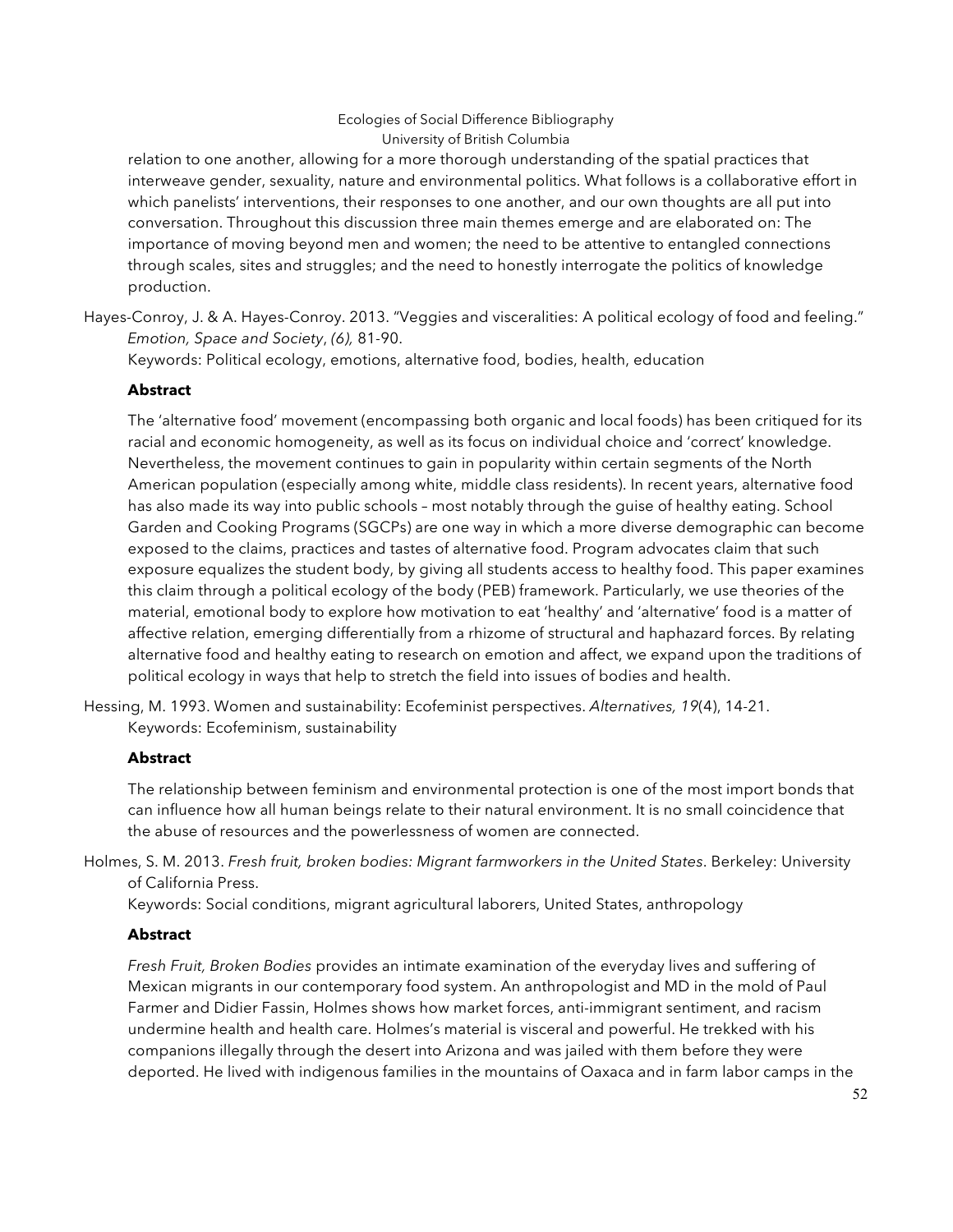U.S., planted and harvested corn, picked strawberries, and accompanied sick workers to clinics and hospitals. This "embodied anthropology" deepens our theoretical understanding of the ways in which social inequalities and suffering come to be perceived as normal and natural in society and in health care.

Houde, L. J., & Bullis, C. 1999. Ecofeminist pedagogy. *Ethics and the Environment, 4*(2), 143-174. Keywords: Ecofeminism, critical pedagogy, social change, British Columbia

## **Abstract**

For ecofeminists within academic contexts, the classroom is another "contested terrain" where transformative eco-cultural work should be integrated. In our case, we are a part of communication studies and try to adopt ecofeminist insight as a position for questioning dominant discourses and practices. To do this, we "incorporate popular culture as a serious object of politics and analysis" (Giroux 1997, 148). It is our hope that popular culture can be used as an ecofeminist tool for interrupting hegemonic power relations and encouraging critical-relational consciousness.

Hovorka, A. J. 2012. Women/chickens vs. men/cattle: Insights on gender–species intersectionality. *Geoforum*, *43*(4), 875–884.

Keywords: Gender, non-human nature, post-humanism, Botswana

## **Abstract**

This paper is conceptually grounded in feminist–posthumanist intersectionality, offering an empirical case study that is geographic in scope, balances discursive and material elements, focuses on gender– species relations, and details dynamics of othering and privileging. It is empirically situated in a case study featuring women and chickens, men and cattle in the southern African nation of Botswana. It considers their symbolic associations with certain social realms, their spatial placements into and within particular locales, and the resulting context-specific dynamics that occur and shape their daily lives and interrelations with one another. Such socio-spatial practices are the means through which men, women, chickens and cattle become privileged and/or othered within dominant gender–species hierarchical arrangements. The paper also explores emerging urban and commercial agriculture spaces in contemporary Botswana, which empower women and chickens through increased access to land and productive activities, and increased visibility, status and value. Such empowerment remains bounded, however, given significant material, discursive and ethical implications of re-positioning within dominant structures.

Ishiyama, N. 2003. Environmental Justice and American Indian Tribal Sovereignty: Case Study of a Land–Use Conflict in Skull Valley, Utah. *Antipode*, *35*(1), 119–139.

Keywords: Race, indigenous people, colonialism, self-determination, land reform, Native Americans, USA

# **Abstract**

This paper examines environmental justice in the context of questions of American–Indian tribal sovereignty through an analysis of a land–use dispute over the Skull Valley Band of Goshute Indians' decision to host a high–level radioactive waste facility on their reservation in Tooele County, Utah. The case study entails a far more intricate story than that presented in the majority of existing literature, which is dominated by analytical frameworks of environmental racism and distributive environmental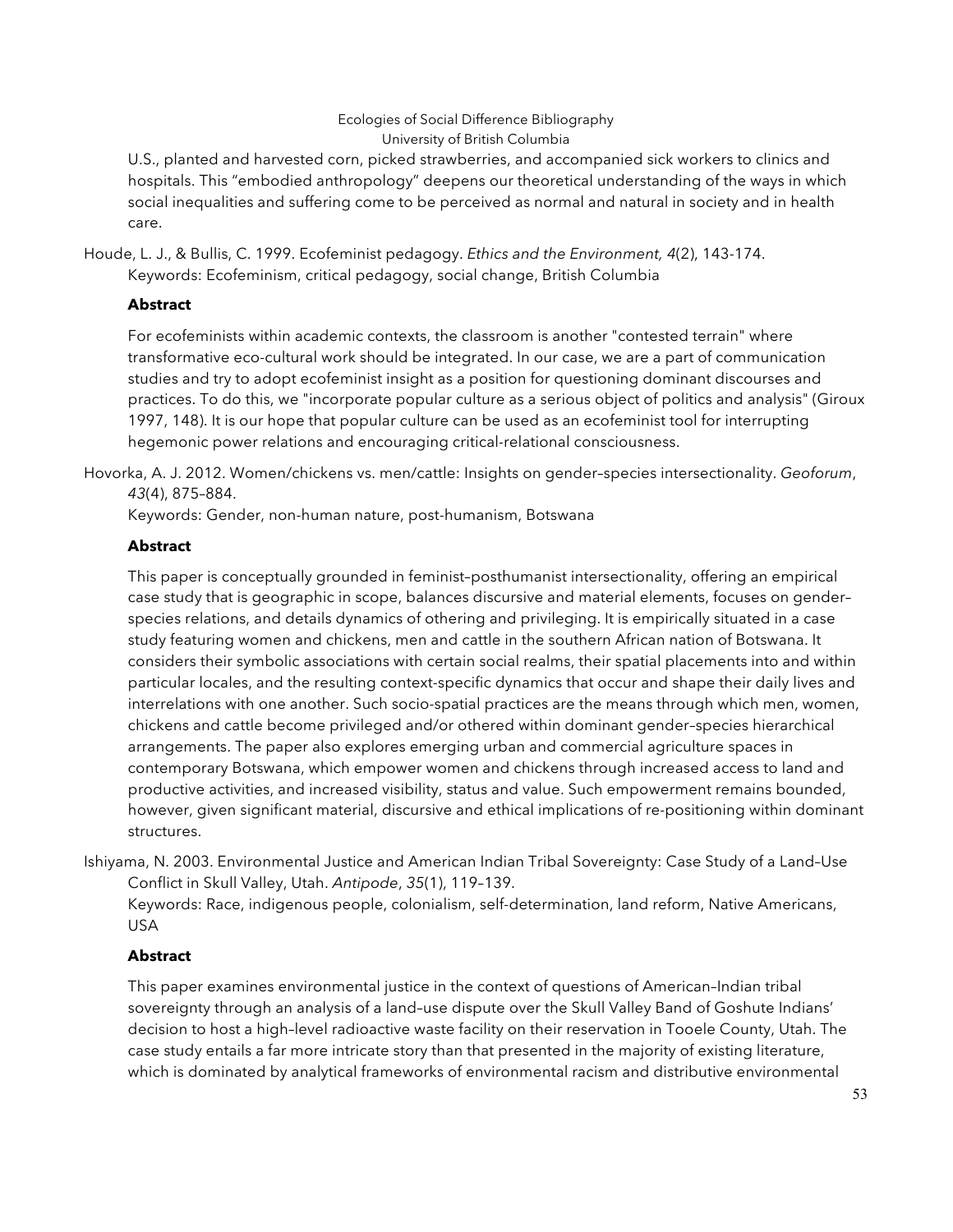justice. By elucidating the historical geography of Skull Valley and politics of tribal sovereignty, I argue that a prolonged process of historical colonialism has produced a landscape of injustice in which the tribe's choices have been structurally limited. The historical colonialism, intertwining with the capitalist political economy, has geopolitically isolated the tribe to suffer procedural environmental injustice. At the same time, the tribe has struggled to pursue self–determination through the retention of sovereignty and Goshute identity in the arenas of tribal environmental management and the environmental–justice movement. Conflict over the definition and practice of tribal sovereignty at different geographical scales reveals the social, historical, and political–economic complexity of environmental justice.

Jackson, C. 1993. Environmentalisms and Gender Interests in the Third World. *Development and Change 24*, 649-677.

Keywords: Gender, environmentalism, North-South tensions

## **Abstract**

Much environment and development discourse assumes that women are the 'natural' constituency for conservation interventions. This article attempts to illuminate this assumption with the lens of a gendered critique of environmentalisms (technocentric, ecocentric and non-western). How do the intellectual roots of Western environmentalisms influence the positions, or non-positions, of contemporary environmentalism with regard to gender? What does research on environmental perceptions in non-Western societies imply about gender differentiation in environmental relations? The article concludes that there are no grounds for assuming an affinity between women's gender interests and those of environments and that such a view is symptomatic of the gender blind, ethnocentric and populist character of western environmentalisms. By contrast the application of gender analysis to environmental relations involves seeing women in relation to men, the disaggregation of the category of 'women', and an understanding of gender roles as socially and historically constructed, materially grounded and continually reformulated. The issue of how far women's gender interests and environmental interests go hand in hand leads us to pose a broader question of the degree to which environmental conservation is premised upon social inequality

Jackson, C. 1993. Women/Nature or Gender/History? A Critique of Ecofeminist Development. *Journal of Peasant Studies 20*(3), 389-419.

Keywords: Gender, ecofeminism, environmental histories

# **Abstract**

This article examines the women and environment linkage which characterises not only ecofeminist thought but, increasingly, also development discourse and practice ‐from NGOs to the World Bank. It suggests that gender analysis of environmental relations leads to very different conclusions, of potentially conflicting rather than complementary agendas, for gender struggles and environmental conservation.

Jackson, C. 1995. Radical Environmental Myths: A Gender Perspective. *New Left Review*, (210), 124–140. Keywords: Gender, environmental activism, environmental justice, non-human nature, post-humanism, bioethics

# **Abstract**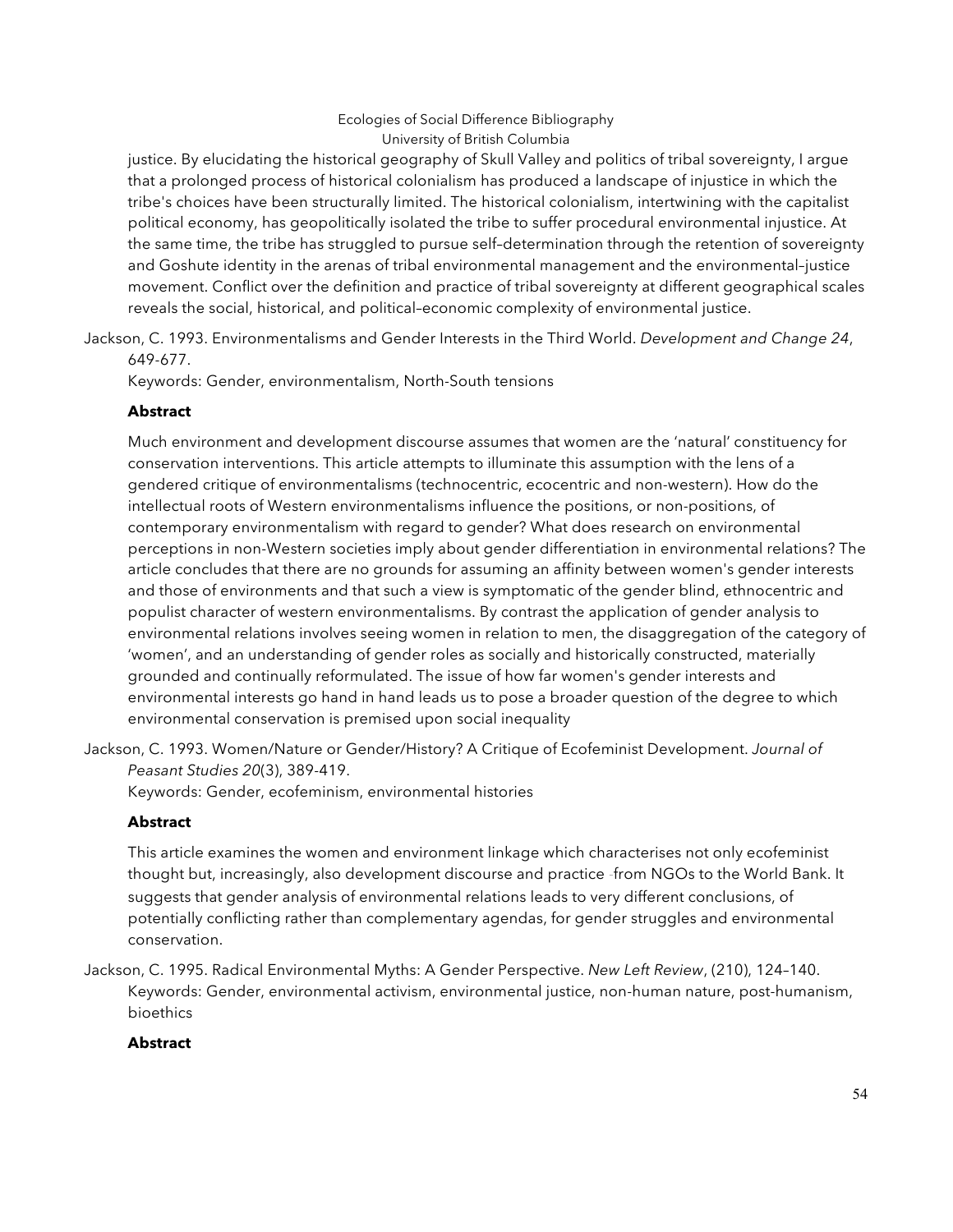Radical environmentalist movements have relied on feminist criticism of western economy, science and technology to support their view that environmentalism should be essentialist and not materialist in nature. Essentialism emphasizes religious and social ritual as the best way to relate to natural processes. At the same time it upholds women's supposedly nurturing capabilities without examining all maternal practices in a cross-cultural context.

Jain, S. 1984. Women and people's ecological movements: a case-study of women's role in the Chipko movement in Uttar Pradesh. *Economic and Political Weekly 19*, 1788–1794. Keywords: Gender, women's movements, Chipko movement, India

## **Abstract**

In the Chipko Movement, which is concerned with preservation of forests and maintenance of the ecological balance in the sub-Himalayan region, is a social movement, an important role has been played by women of Garhwal region. The author contends that women's participation not only played often a decisive role, but that considering the specific existential conditions in the hill region it was easier for women to perceive the need for preserving the ecological balance in the area. However, the mobilisation of women for the cause of preserving forests has brought about a situation of conflict regarding their own status in society-demand for sharing in the decision-making process-and men's opposition to this and to women's support for Chipko movement. The study is based on investigation in Chamoli district in Garhwal division.

Jaquette Ray, S. 2009. Risking bodies in the wild: The "Corporeal unconscious" of American adventure culture. *Journal of Sport & Social Issues*, *33*(3), 257-284. Keywords: disability, America, wilderness, bodies, environment, culture, environmental ethics

## **Abstract**

At the heart of American adventure sports is the appeal of personal challenge that has roots in 19thcentury "wilderness cults." Preserving wilderness and testing oneself against it were part of a search for moral, physical, and even national purity. But, as critics have begun to argue, racism, expansion, and exclusion underpin the wilderness movement. Although these exclusions have been identified, there has been less attention to these exclusions in contemporary adventure culture and environmental thought, which borrow values from the early wilderness movement and suggest that an environmental ethic arises from risking the body in the wild. By examining adventure culture through disability studies, this article exposes the relationship between environmentalism and ableism. It argues that disability is the category of "otherness" against which both environmentalism and adventure have been shaped and revises environmental thought to include all kinds of bodies.

Jarosz, L. 2011. Nourishing women: Toward a feminist political ecology of community supported agriculture in the United States. *Gender, Place and Culture, 18*(3), 307. Keywords: Political ecology, care ethics, sustainable agriculture, gender

## **Abstract**

This article examines the motivations of women farmers actively involved in community supported agriculture. Drawing from interviews with farmers situated in a metropolitan region of the USA, it argues that these women's motivations are expressive of an ethics of care that defines their work as centered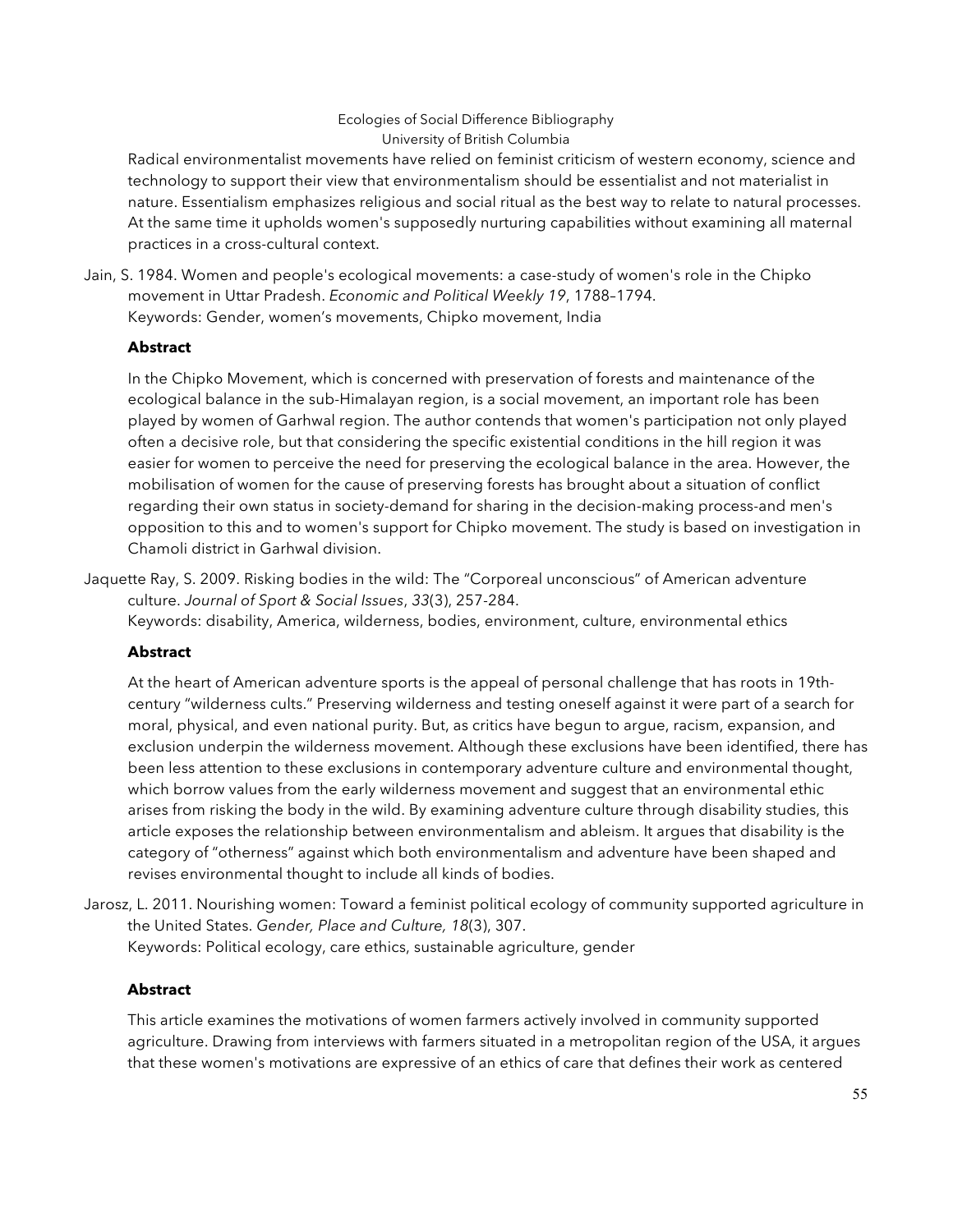upon nourishing themselves and others. Women came to this work as a conscious choice to change their life-work. These choices are shaped by the urban context of their farming practices and also by their race and middle class status. These motivations and choices express a care ethics centered in selfcare. Drawing from Foucault's ethics of self-care, these motivations express a liberatory transformation of self that is also radically responsible to others and expressive of a post-capitalist politics. These ethically informed agricultural practices correspond to the development of a post-capitalist politics that challenges neoliberal subject formation in food production and consumption. Feminist care ethics contributes to feminist political ecology by focusing upon the social relations of caring practice, and also revealing how self-care is ethically embodied and politically transformative in the case of middle class urban farmers active in community supported agriculture.

Jarosz, L., Lawson, V., & Bonds, A. 2010. Articulations of place, poverty, and race: Dumping grounds and unseen grounds in the rural American northwest. *Annals of the Association of American Geographers*, *100*(3), 655-677.

Keywords: poverty, American Northwest, race, comparative studies, demographics

# **Abstract**

This project extends poverty research by addressing the lack of knowledge about place and race differences in poverty processes (Blank 2005). Rural places experience a range of modes of articulation within the global division of rural labor and we observe three distinct modes of articulation in the American Northwest: "playgrounds," "dumping grounds," and "unseen grounds." We attend to the recursive relations between political-economic restructuring and the discursive production of social difference across class and race lines. Poverty is produced in the reciprocal relations among local historical, ecological, and social processes and the articulation of those places with new rounds of capital accumulation under neoliberal restructuring. Our empirical investigation focuses on white and Latino poverty across nonmetropolitan counties of the American Northwest (Washington, Oregon, Idaho, Montana). We first map county-level patterns of white and Latino poverty in relation to countylevel economic restructuring during the 1990s across the region. We then employ in-depth comparative case study research to explore the intersections of specific forms of neoliberal restructuring with placebased historical, ecological, and social processes to understand rural white and Latino poverty in the region.

Jewitt, S. 2000. Mothering earth? Gender and environmental protection in the Jharkhand, India. *Journal of Peasant Studies, 27*(2), 94-131.

Keywords: Ecofeminism, work allocation gendered environmental resources, inheritance patterns, patrilocal residence patterns, India

# **Abstract**

With reference to field‐based evidence from the Jharkhand region of India, this article seeks to problematise the assumption of a simple women-environment link and outlines the pitfalls of translating such ideas into development policy-making. Following the work of Bina Agarwal and Cecile Jackson (amongst others), it challenges the perception of women as environmental guardians. In particular, it highlights the fluidity and localised nature of inter‐and intra‐community variations in work allocation and identifies significant gender variations in decision‐making and control over environmental resources.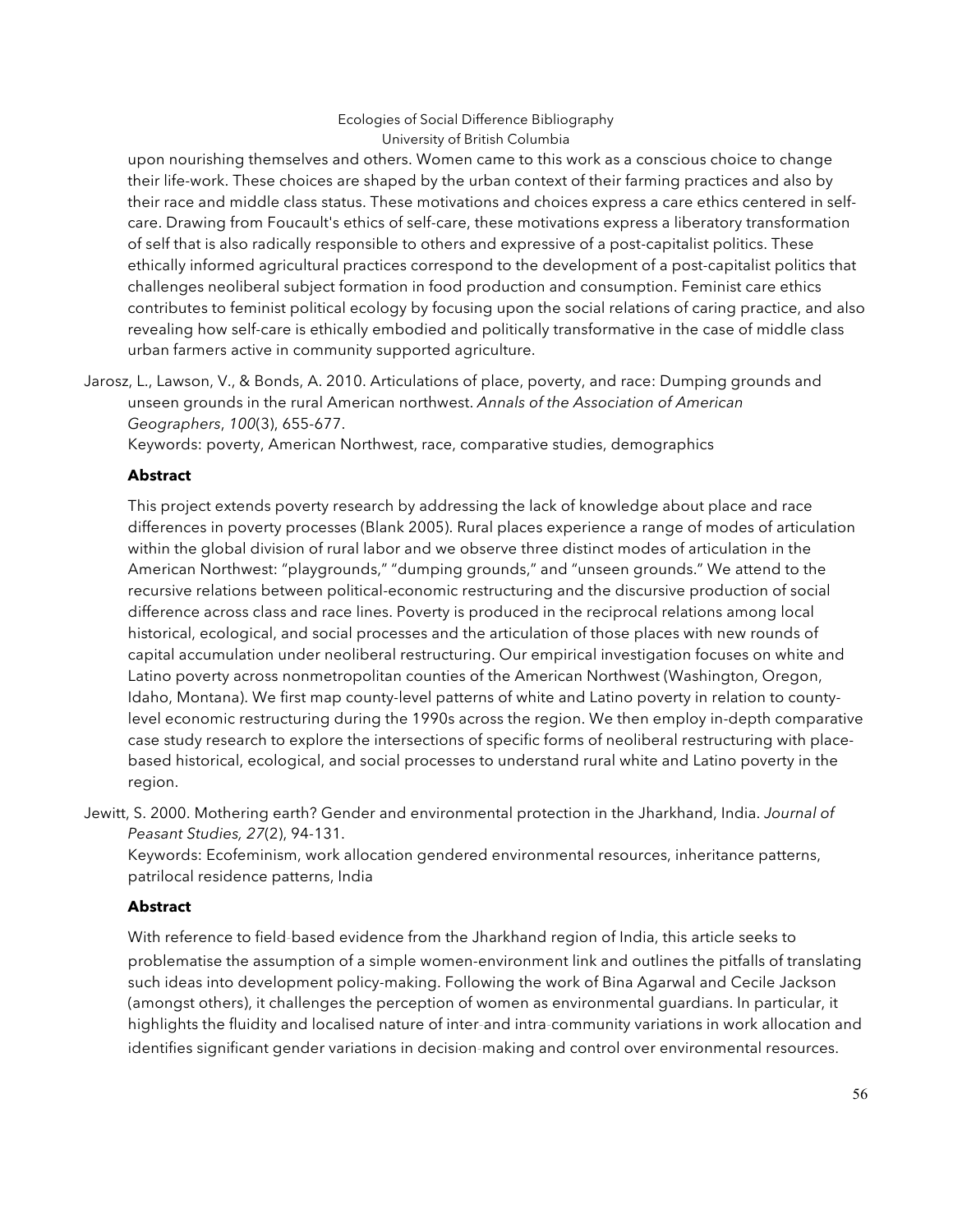Specific emphasis is placed on the impact of patrilineal inheritance systems and patrilocal residence patterns on women's familiarity with and control over local environments.

Jewitt, S. 2000. Unequal Knowledges in Jharkhand, India: De-romanticizing Women's agroecological expertise. *Development and Change*, *31*(5), 961–985. Keywords: India, gender, ecofeminism, agroecology

## **Abstract**

Taking the Jharkhand region of India as a case study, this article uses empirical data to intervene in 'women, environment and development' and ecofeminist debates regarding women's environmental knowledge. The article first outlines the adoption of gender/environmental issues into development planning and considers the dangers of overestimating women's agroecological knowledges and assuming that they can easily participate in development projects. It then highlights the local complexities of environmental knowledge possession and control with reference to gender and other variations in agricultural participation, decision-making and knowledge transfers between villagers' natal and marital places. Particular emphasis is placed on the economic, socio-cultural and 'actor' related factors that supplement gender as an influence on task allocation, decision-making, knowledge distribution and knowledge articulation. The article concludes that given the socio-cultural constraints women face in accumulating and vocalizing environmental knowledge, simplistic participatory approaches are unlikely to empower them. Instead, more flexible, site-specific development initiatives (coupled with wider structural change) are required if opportunities are to be created for women to develop and use their agroecological knowledges.

Jewitt, S. 2002. *Environment, knowledge and gender: local development in India's Jharkhand*. Aldershot: Ashgate.

Keywords: Citizen participation, agricultural development projects, environmental policy, Women in development, community development

# **Abstract**

Tracing global shifts in development thinking through to national level policy-making in India and its local scale implications, Sarah Jewitt employs detailed empirical data to investigate the practical value of radical populist and eco-feminist alternatives to more mainstream forms of development. The book: intervenes in gender-environment debates with reference to place-specific empirical evidence; provides a sustained critique of romanticized populist and eco-feminist approaches to rural development; critiques the romanticization of women's supposedly innate link with nature; emphasizes the sociocultural as well as the practical importance of forests to local people; and reveals the contextually embedded but temporally fluid nature of environmental decision-making and knowledge distribution by gender, class and community.

Jewitt, S. 2008. Political Ecology of Jharkhand Conflicts. *Asia Pacific Viewpoint*. *49*(1), 68-82. Keywords: Environmental movements, ethnic movements, forests, political ecology, violence, India

# **Abstract**

Although India's Jharkhand movement resists classification as either an ethnic or an environmental movement, it has, at different times, mobilised clear elements of both with frequently violent outcomes. This paper examines the movement from a political ecology perspective and focuses on violence arising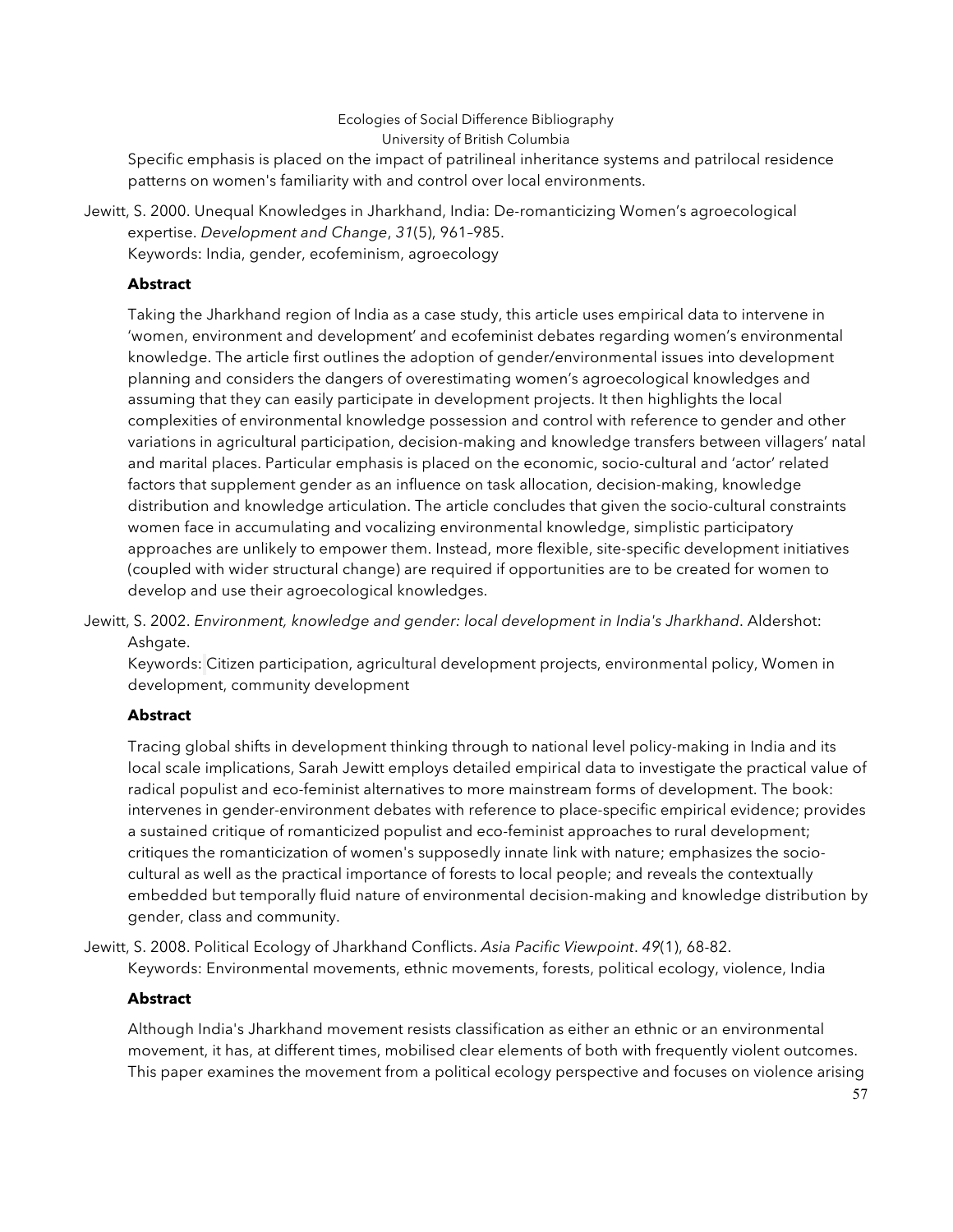from natural resource-related grievances, notably land alienation, forest policy and employment from Jharkhand's mines. Drawing from political ecology's emphasis on the need to examine conflict from a range of different spatial scales, the paper emphasises the importance of a micro-political ecology approach for understanding how locally based conflicts over natural resources can harden into more established grievances that can be mobilised politically as part of a wider and potentially violent protest movement. It is also suggested that micro-political ecology approaches can assist participatory resource management initiatives in ameliorating local conflicts over access to resources, thus helping to prevent them from escalating into more widespread violence.

Joekes, S. 1994. Gender, environment and population. *Development and Change, 25*(1), 137–165. Keywords: Environmental change, gender, health and nutrition, women's socio-economic status

## **Abstract**

Based on field research from three regions with distinct variations in environment, population density, livelihood bases and levels of resource dependency, this study investigates the gender aspects of environmental change. It seeks to illustrate the relevance of gender factors for the patterns of adaptation to change, for the welfare impact of changes on the population, and for the ramifications for resource management and livelihood generation at the community level. It employs a gender analysis to examine the impact of such changes on population variables, particularly on health and nutrition, and to explore the more general question of whether women's socio-economic status is being threatened by the pressures of environmental change.

Johnson, J. & Murton, B. 2007. Re/placing Native Science: Indigenous Voices in Contemporary Constructions of Nature. *Geographical Research, 45*(2), 121–129.

Keywords: Social constructions of nature, Indigenous science, culture‐nature divide, place, Aborigines, environment, culture, science

## **Abstract**

Since the earliest days of the European Enlightenment, Western people have sought to remove themselves from nature and the 'savage' non‐European masses. This distancing has relied upon various intellectual techniques and theories. The social construction of nature precipitated by Enlightenment thinking separated culture from nature, culture being defined as civilised European society. This separation has served to displace the Native voice within the colonial construction of Nature. This separation has also served as one thread in the long modern 'disenchantment' of Westerners and nature, a 'disenchantment' described so adeptly by Adorno and Horkheimer (1973 ). Unfortunately though, this displacement is not only a historical event. The absence of modern Native voices within discussions of nature perpetuates the colonial displacement which blossomed following the Enlightenment. In his book entitled, Native Science , Gregory Cajete describes Native science as 'a lived and creative relationship with the natural world ... [an] intimate and creative participation [which] heightens awareness of the subtle qualities of a place' (2000, 20). Perhaps place offers a 'common ground' between Western and Indigenous thought; a 'common ground' upon which to re/write the meta‐narrative of Enlightenment thought. This paper will seek to aid in the re/placement of modern Native voices within constructions of nature and seek to begin healing the disenchantment caused through the rupture between culture and nature in Western science.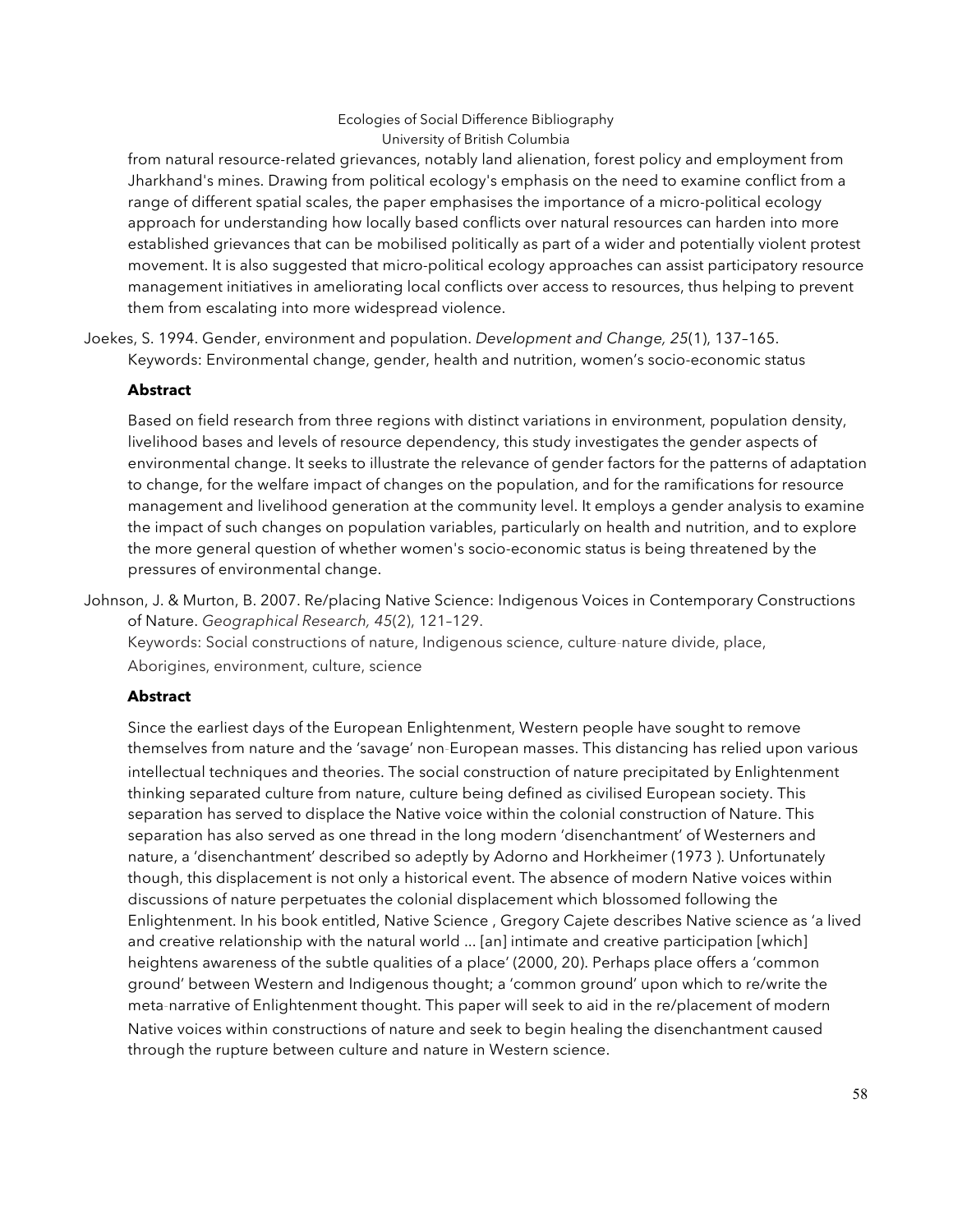Keating, N.B. 2013. Kuy Alterities: The Struggle to Conceptualize and Claim Indigenous Land Rights in Neoliberal Cambodia. *Asia Pacific Viewpoint*, *54*(3), 309–22. Keywords: Ethnicity, indigeneity, identity, land rights, Cambodia

## **Abstract**

Based primarily on fieldwork with Kuy peoples in Rovieng District, Preah Vihear Province, this article examines contemporary Indigeneity in Cambodia as an emergent heterogeneous and polythetic identity vis-a-vis the changing nature of the state, and suggests that a more substantive political engagement with Indigenous identity and history offers a pluricultural reframing of the world heritage of Cambodia and a possible source of alternative land regimes that are more sustainable and equitable than the current dominant neoliberal model of land concessions. Although the 2001 Cambodian National Land Law holds critical significance for Indigenous Peoples in pursuit of communal land rights, it has largely failed to protect rights because of (i) persistent discrimination against groups now claiming Indigenous identities, embedded in state procedures of Indigenous identity and land registration; and (ii) the state's demonstrated embrace of land concession regimes as the preferred strategy of economic development. The Delcom mining concession of Kuy lands provides one example of the destructive impacts of this strategy. An examination of the evidence of Kuy peoples' history suggests that their classification as ethnic minorities is of recent origins, and that in the past they played more active roles in Cambodian state-building projects.

Keller, E. F. 1995. The Origin, History and Politics of the Subject Called 'Gender in Science:' A First Person Account. In S. Jasanoff, et al. (Eds*.), Handbook of Science and Technology Studies* (80-94). Thousand Oaks: Sage Press.

Keywords: Science, gender, feminism

Kheel, M. 2008. *Nature Ethics: An Ecofeminist Perspective*. Lanham: Rowman & Littlefield. Keywords: Holism, human-animal relationships, ecofeminism, philosophy, nature, feminist ethics, environmental ethics, animal welfare

# **Abstract**

In Nature Ethics: An Ecofeminist Perspective, Marti Kheel explores the underlying worldview of nature ethics, offering an alternative ecofeminist perspective. She focuses on four prominent representatives of holist philosophy: two early conservationists (Theodore Roosevelt and Aldo Leopold) and two contemporary philosophers (Holmes Rolston III, and transpersonal ecologist Warwick Fox). Kheel argues that in directing their moral allegiance to abstract constructs (e.g. species, the ecosystem, or the transpersonal Self) these influential nature theorists represent a masculinist orientation that devalues concern for individual animals.

Kimura, A. H. & Katano, Y. 2014. "Farming after the Fukushima accident: A feminist political ecology analysis of organic agriculture." *Journal of Rural Studies*, *34*, 108-116. Keywords: Nuclear radiation, organic farming, agricultural industry, analysis

## **Abstract**

This paper analyzes experiences of organic farmers after the Fukushima No. 1 nuclear reactor accident. Specifically, we draw on feminist political ecology to analyze the divergent perceptions of radiation threats. Based on farmer interviews, we find that different interpretations resulted in social tensions on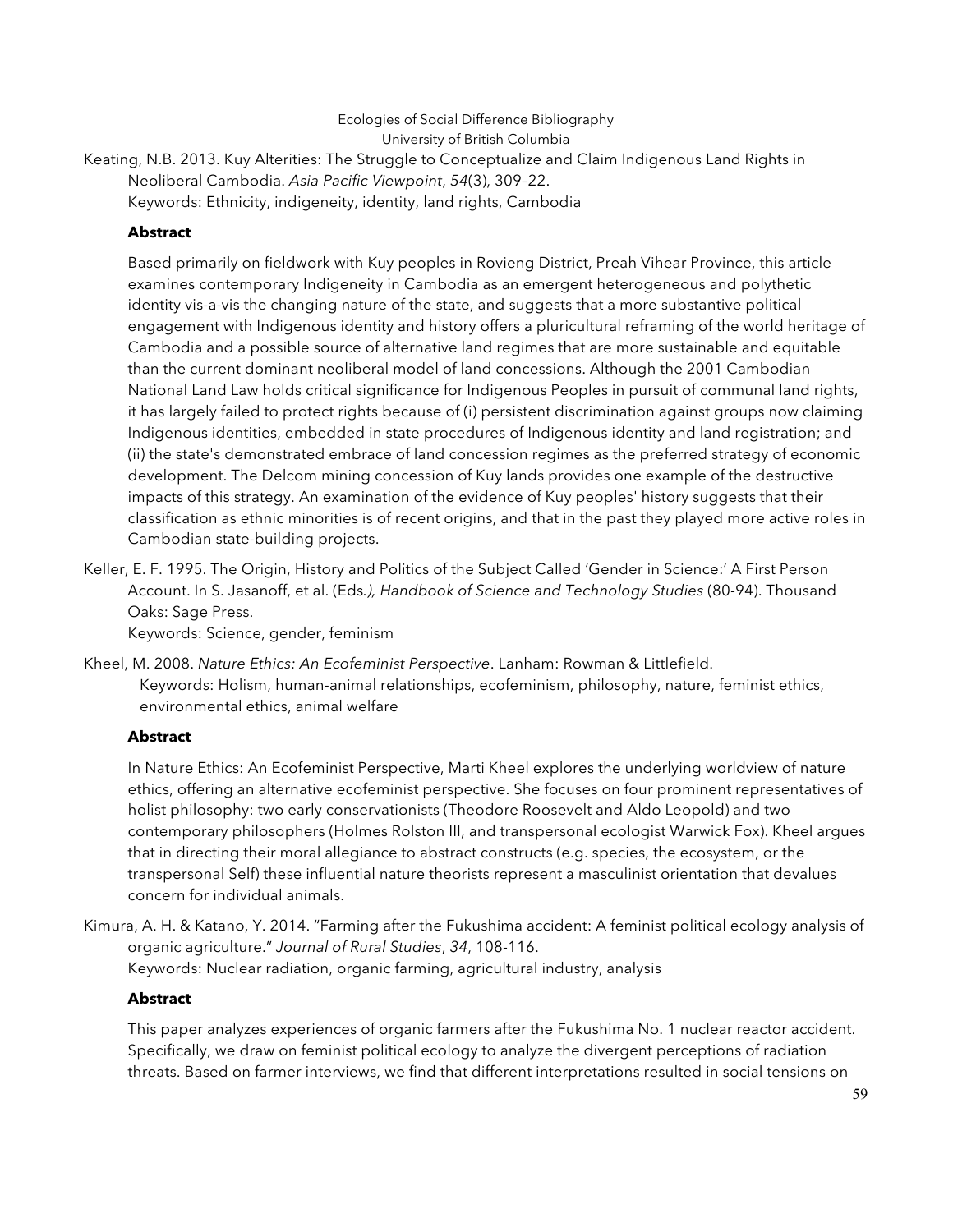multiple levels, even among family members, particularly along gender lines. The paper links these local struggles to larger political issues. The political and economic elites emphasized control and normalcy in accordance with hegemonic masculinity, while chastising citizens who were concerned with radiation as irrational and hysteric. Existing studies of disasters have acknowledged their gendered impacts, but the analysis has tended to focus on women's increased morbidity and mortality. Overall, our study suggests the utility of feminist political ecology in analyzing local risk interpretations and macro political dynamics from feminist perspectives. While gender difference in attitudes to radiation contamination is expected from the existing literature, this study suggests the need to examine how identities and socially constructed notions of masculinity/femininity mediate them.

King, Y. 1989. The Ecology of Feminism and the Feminism of Ecology. In J. Plant (Ed.), *Healing the Wounds: The Promise of Ecofeminism*, (18-28). Gabriola Island, BC, Canada: New Society Publishers, Keywords: Feminism, ecofeminism, poetry

# **Abstract**

Ecological feminism is a feminism which attempts to unite the demands of the women's movement with those of the ecological movement. Ecofeminists often appeal to "ecology" in support of their claims, particularly claims about the importance of feminism to environmentalism. What is missing from the literature is any sustained attempt to show respects in which ecological feminism and the science of ecology are engaged in complementary, mutually supportive projects. In this paper we attempt to do that by showing ten important similarities which establish the need for and benefits of on-going dialogue between ecofeminists and ecosystem ecologists.

King, Y. 1990. Healing the wounds: feminism, ecology and the nature/culture dualism. In I. Diamond and G. F. Orenstein (Eds.), *Reweaving The World: The Emergence Of Ecofeminism,* (106-121). San Francisco: Sierra Club Books.

Keywords: Ecofeminism, gender, non-human nature

Kleiber, D., Harris, L. M., Vincent, A. C. J., & Rochet, M. 2014. Improving fisheries estimates by including women's catch in the central Philippines. *Canadian Journal of Fisheries and Aquatic Sciences*, 1-9. Keywords: Fisheries, women, the Philippines

# **Abstract**

Small-scale fisheries catch and effort estimates are often built on incomplete data because they overlook the fishing of minority or marginalized groups. Women do participate in small-scale fisheries and often in ways distinct from men's fishing. Hence, the inclusion of women's fishing is necessary to understanding the diversity and totality of human fishing efforts. This case study examines how the inclusion of women's fishing alters the enumeration of fishers and estimations of catch mass, fishing effort, and targeted organisms in 12 communities in the Central Philippines.

Kleiber, D., Harris, L. M., & Vincent, A. C. J. 2015. Gender and small‐scale fisheries: A case for counting women and beyond. *Fish and Fisheries, 16*(4), 547-562. Keywords: Gender, fisheries, women, ecosystem‐scale management

## **Abstract**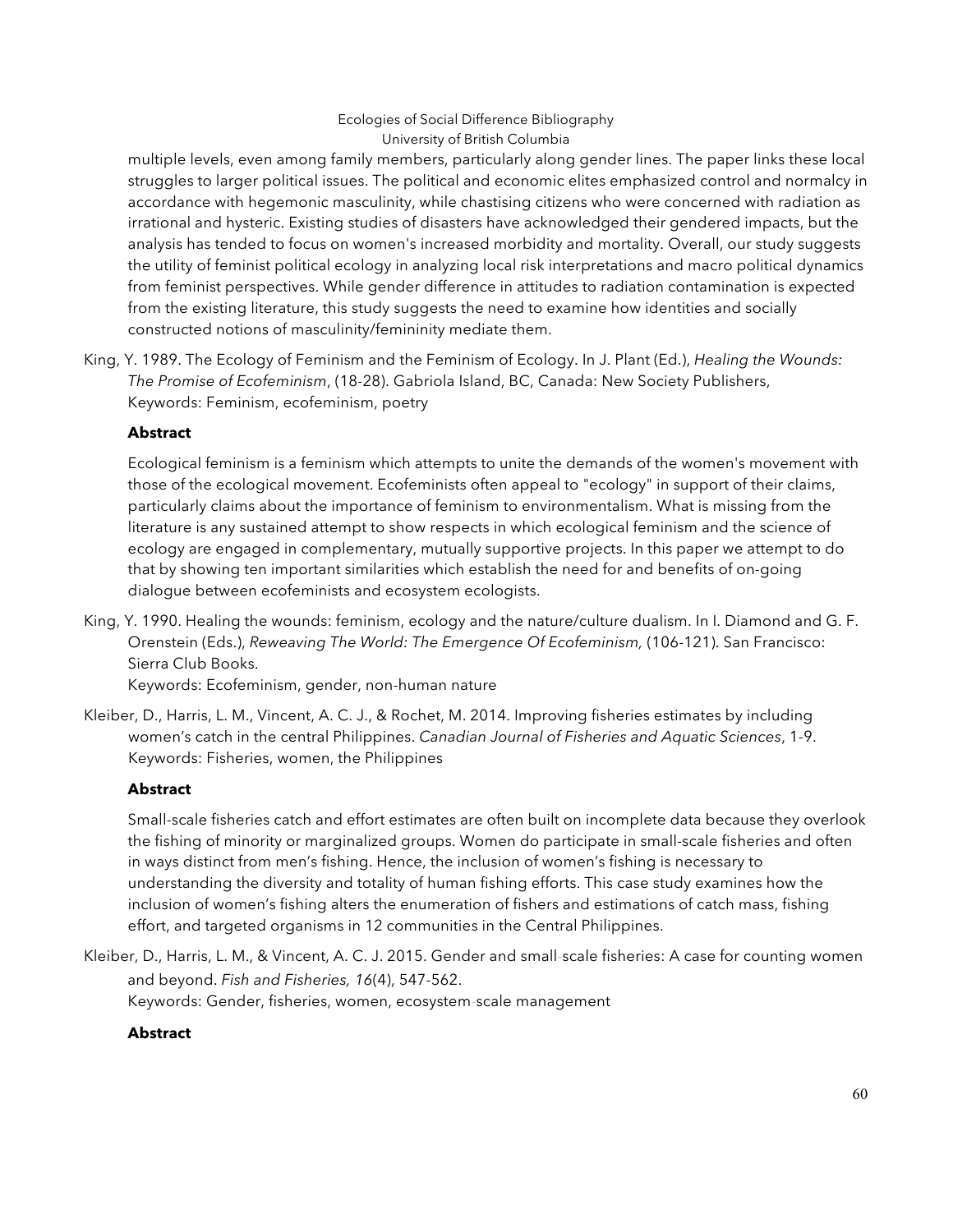Marine ecosystem–scale fisheries research and management must include the fishing effort of women and men. Even with growing recognition that women do fish, there remains an imperative to engage in more meaningful and relevant gender analysis to improve socio‐ecological approaches to fisheries research and management. The implications of a gender approach to fisheries have been explored in social approaches to fisheries, but the relevance of gender analysis for ecological understandings has yet to be fully elaborated. To examine the importance of gender to the understanding of marine ecology, we identified 106 case studies of small‐scale fisheries from the last 20 years that detail the participation of women in fishing (data on women fishers being the most common limiting factor to gender analysis). We found that beyond gender difference in fishing practices throughout the world, the literature reveals a quantitative data gap in the characterization of gender in small‐scale fisheries. The descriptive details of women's often distinct fishing practices nonetheless provide important ecological information with implications for understanding the human role in marine ecosystems. Finally, we examined why the data gap on women's fishing practices has persisted, detailing several ways in which commonly used research methods may perpetuate biased sampling that overlooks women's fishing. This review sheds light on a new aspect of the application of gender research to fisheries research, with an emphasis on ecological understanding within a broader context of interdisciplinary approaches.

Kobayashi, A., Cameron, L. & Baldwin, A. 2011. *Rethinking the Great White North: Race, Nature, and the Historical Geographies of Whiteness in Canada*. Vancouver: UBC Press. Keywords: Racism, historical geography, Race identity, Indigenous peoples, Canada

## **Abstract**

Canadian national identity is bound to the idea of a Great White North. Images of snow, wilderness, and emptiness seem innocent, yet this path-breaking volume shows they contain the seeds of contemporary racism.

Kosek, J. 2004. Purity and Pollution: racial degradation and environmental anxieties. In R. Peet and M. Watts (Eds.), *Liberation ecologies: environment, development, social movements*, (125 – 165). Routledge, New York.

Kurian, P. A. 2000. *Engendering The Environment: Gender In The World Bank's Environmental Policies*. Aldershot: Ashgate.

Keywords: Environmental impact analysis, women in development

# **Abstract**

This work offers critical gender analyses of environmental impact assessment theory and practice through an analysis of EIA scholarship and the World Bank.

Kurtz, H.E. 2009. Acknowledging the Racial State: An Agenda for Environmental Justice Research. *Antipode 41*(4), 684–704.

Keywords: Race, the racial state, environmental justice

# **Abstract**

This paper argues that environmental justice scholars have tended to overlook the significance of the state's role in shaping understandings of race and racism, and argues for the use of critical race theory to deepen insight into the role of the state in both fostering and responding to conditions of racialized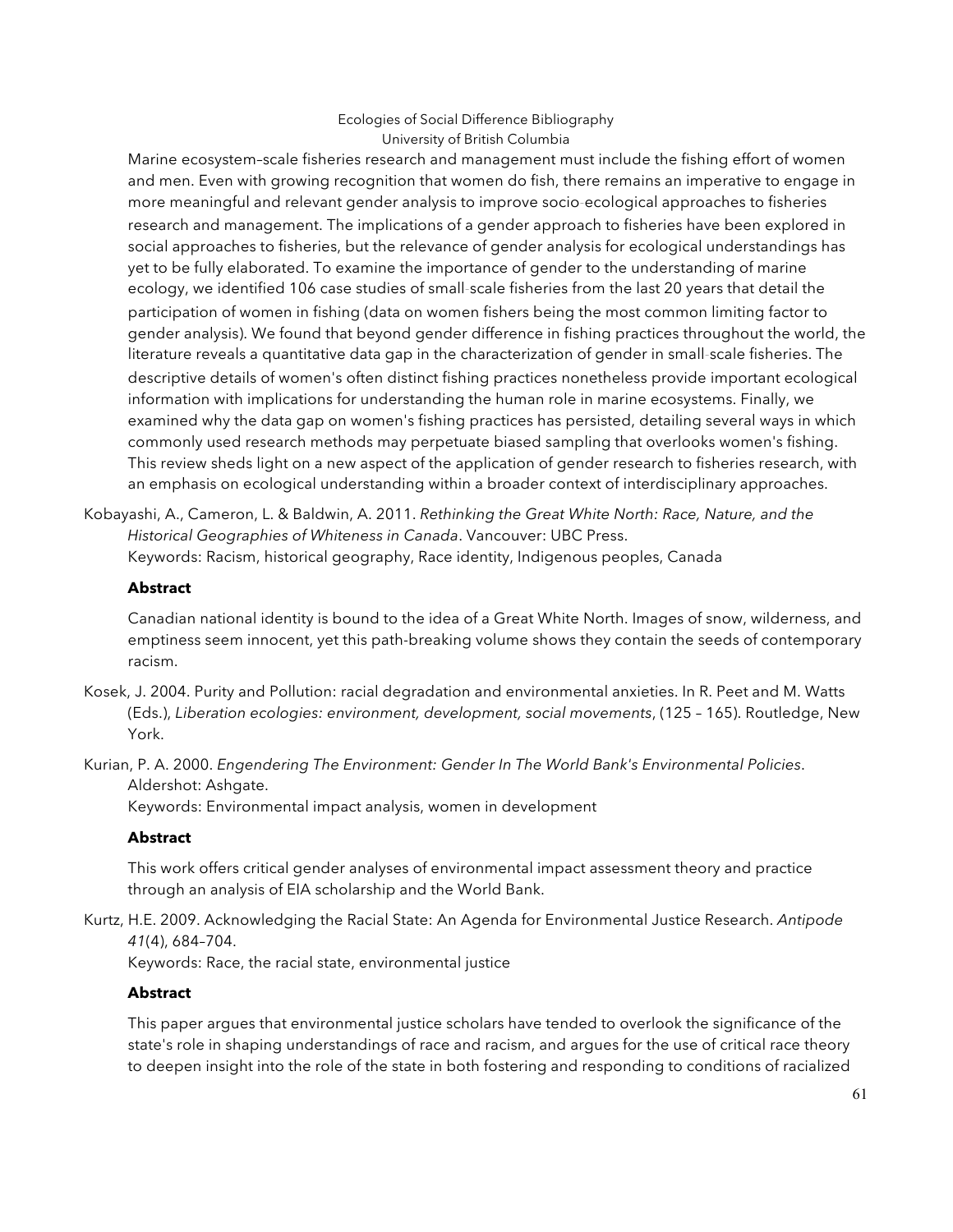environmental injustice. Critical race theory offers insights into both why and how the state manages racial categories in such a way as to produce environmental injustice, and how the state responds to the claims of the environmental justice movement. Closer attention to the interplay between the racial state and the environmental justice movement as a racial social movement will yield important insights into the conditions, processes, institutions and state apparatuses that foster environmental injustice and that delimit the possibilities for achieving environmental justice in some form or another.

Lahiri-Dutt, K. 2008. Digging to survive: Women's livelihoods in south Asia's small mines and quarries. *South Asian Survey, 15*(2), 217-244.

Keywords: Gender, artisanal and small-scale mining, livelihoods, South Asia

## **Abstract**

The global trend of the informalisation of women's work is also evident in what is commonly known as artisanal and small-scale mining (ASM) practices. Small mines and quarries are extremely diverse in nature, but comprise a repository of extremely poor people. This article focuses on the gender and livelihood issues and concerns in small mines and quarries of South Asia. In view of the lack of official quantitative data, the research presented here is based on proxy indicators and field surveys. It addresses a gap in existing knowledge in ASM and makes visible gender roles in the informal work in the mines and quarries. The article provides the necessary backdrop, relevant information and interpretation of livelihood needs with a view to sensitising policy makers to the issues rooted in gender.

Lahiri-Dutt, K. 2011. *Gendering The Field: Towards Sustainable Livelihoods For Mining Communities*. Canberra: Australian National University Press.

Keywords: Gender, sustainable development, natural resources, mining, political economy

## **Abstract**

The chapters in this book offer concrete examples from all over the world to show how community livelihoods in mineral-rich tracts can be more sustainable by fully integrating gender concerns into all aspects of the relationship between mining practices and mine affected communities. By looking at the mining industry and the mine-affected communities through a gender lens, the authors indicate a variety of practical strategies to mitigate the impacts of mining on women's livelihoods without undermining women's voice and status within the mine-affected communities.

Lahri-Dutt, K. 2012. Digging women: Towards a new agenda for feminist critiques of mining. *Gender, Place and Culture, 19*(2), 193.

Keywords: Gender, mining, informal mining, technology, representations

#### **Abstract**

This article addresses how a contemporary feminist perspective can problematise the ancient human endeavour of mining, and indicates which direction research on the interface between extractive industries and gender could usefully take. Feminist research has confronted masculinist discourses of mining by questioning the naturalisation of men as industrial workers, and by illustrating the genderselective impacts of capitalist mining projects. The article probes the sources of these masculinist discourses of mining and reinterprets these critiques. Most importantly, by highlighting the diverse range of extractive practices that reflect different stages of surplus accumulation, it encourages a rethinking of mining itself as an area of feminine work. Finally, it makes tentative suggestions as to how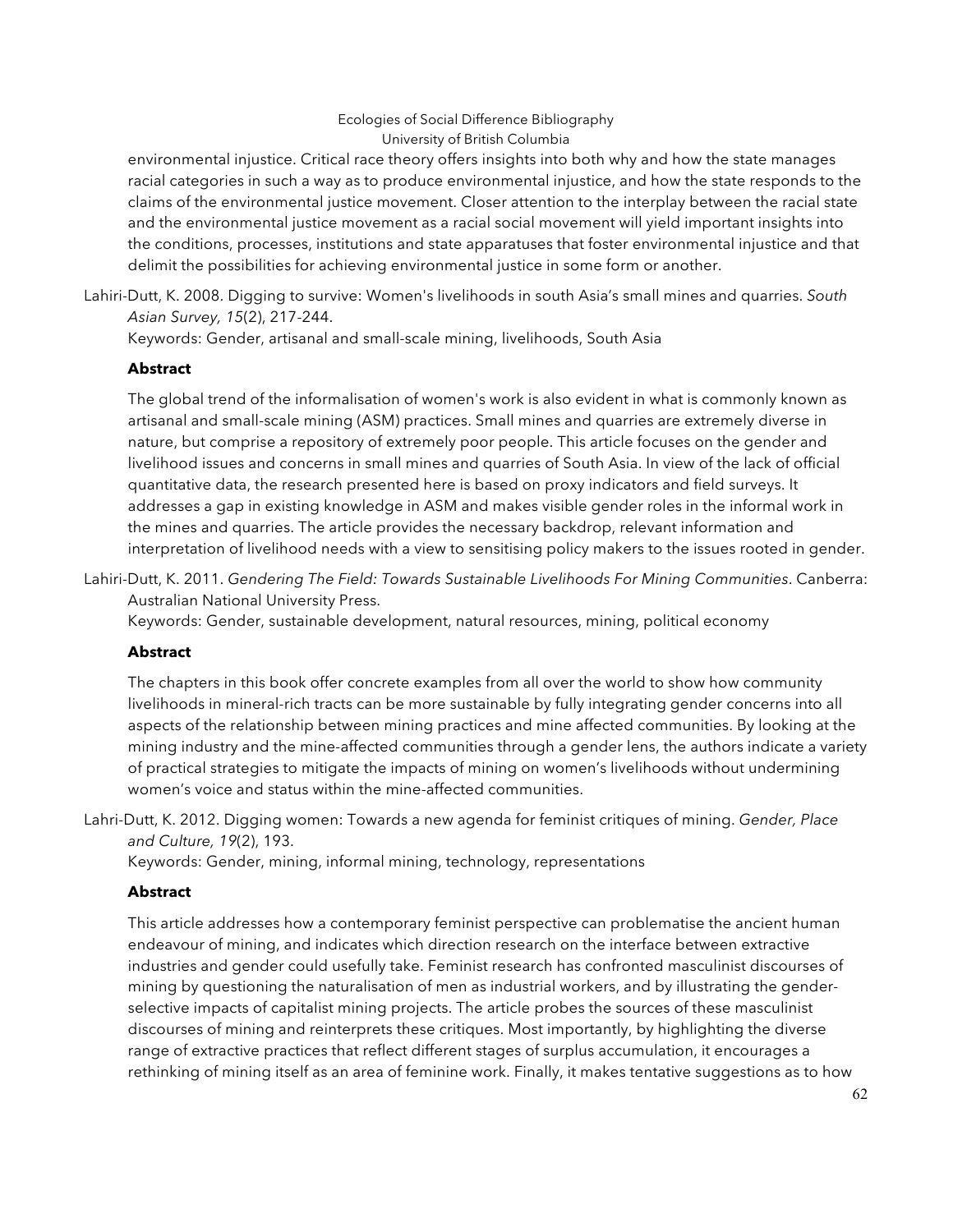the field of women and mining might be examined and addressed by contemporary feminists. A postcapitalist feminist critique of mining would hinge upon revealing women's agency in mining and revisit the conventional definitions of mining as industrial work and begin to see the feminine livelihoods in mining.

Lahiri-Dutt, K. & Harriden, K. 2008. Act on gender: A peep into intra-household water use in the Australian Capital Territory (ACT) region. *Rural Society, 18*(3), 230-243. Keywords: Gender, water use, diary methods, Australia

# **Abstract**

Intra-household water use and management from a gender perspective has remained a relatively underresearched theme in developed countries. Australia is no exception, with the lack of research particularly evident in the many rural and peri-urban communities. These communities have experienced significant water scarcity in recent years. In this context, this paper explores the potential of water use diaries to explore gender perspectives in Australian intra-household water use. Primarily a methodological paper, it examines the concepts that might inform a water diary examining gendered aspects of intrahousehold water management and use. Following the research approach to gendered intra-household resource allocation established in developing nation research, the aim is to develop a tool that has the potential to clarify the gender implications within households of current water policies and practices. Albeit a tentative step toward understanding gender aspects of intra-household water use and management, this paper raises a number of issues suggesting this type of research has both practical usefulness and academic importance. Its practical value lies in it capacity to influence the water agencies' ability to target specific "water user groups" and develop effective public policy in a participatory manner with detailed household information. The academic worth lies in the "cutting edge" nature of the research as it explores an approach proven in developing nations but as yet narrowly adopted in Australia and other developed countries.

Langston, N. 2010. *Toxic bodies hormone disruptors and the legacy of DES*. New Haven, CT: Yale University Press.

Keywords: Gender, class, endocrine disruptors, environmental exposure, toxic environments, environmental history, USA

## **Abstract**

In 1941 the Food and Drug Administration approved the use of diethylstilbestrol (DES), the first synthetic chemical to be marketed as an estrogen and one of the first to be identified as a hormone disruptor-a chemical that mimics hormones. Although researchers knew that DES caused cancer and disrupted sexual development, doctors prescribed it for millions of women, initially for menopause and then for miscarriage, while farmers gave cattle the hormone to promote rapid weight gain. Its residues, and those of other chemicals, in the American food supply are changing the internal ecosystems of human, livestock, and wildlife bodies in increasingly troubling ways. In this gripping exploration, Nancy Langston shows how these chemicals have penetrated into every aspect of our bodies and ecosystems, yet the U.S. government has largely failed to regulate them and has skillfully manipulated scientific uncertainty to delay regulation. Personally affected by endocrine disruptors, Langston argues that the FDA needs to institute proper regulation of these commonly produced synthetic chemicals.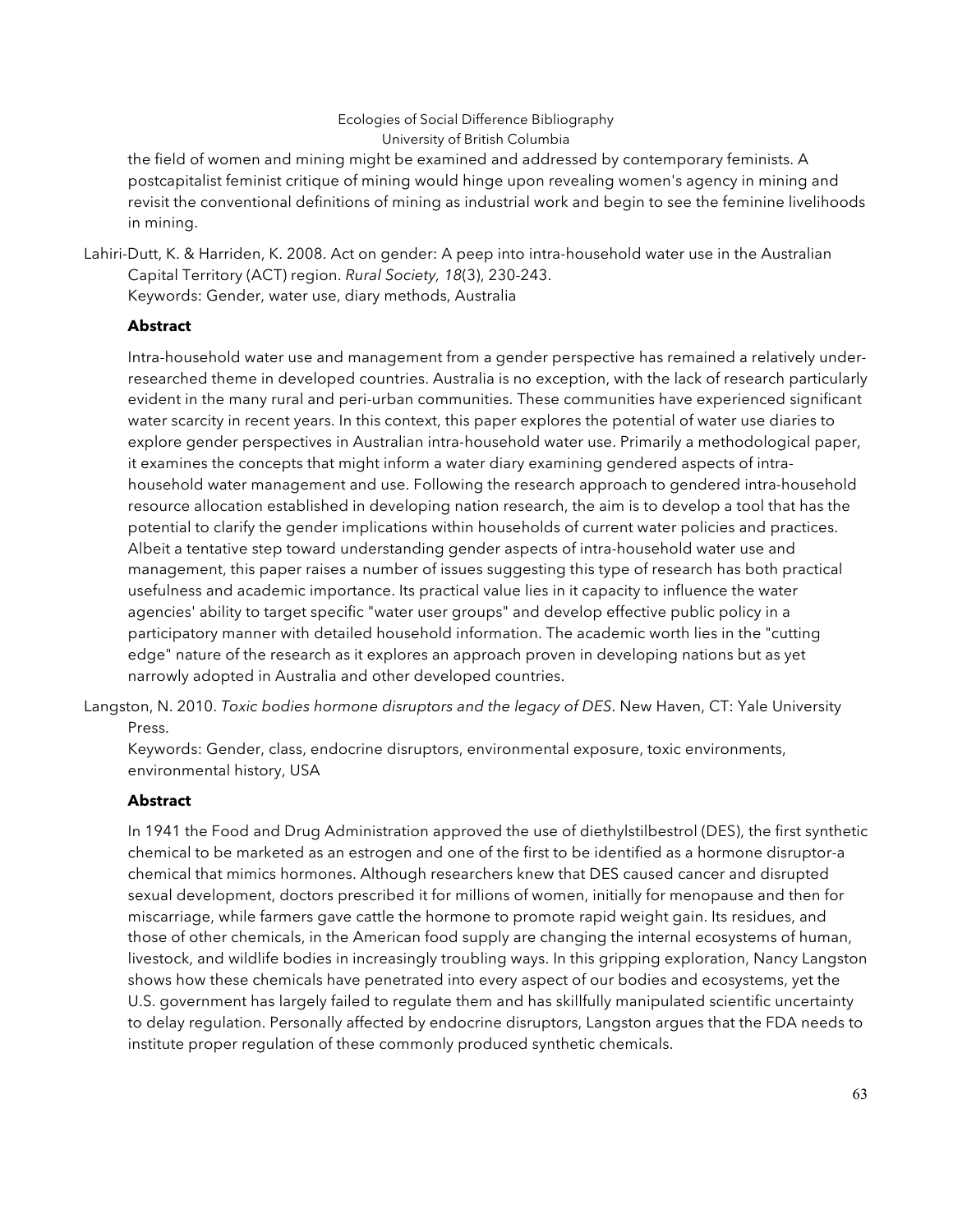Lavinas, L. 1995. Gender, technology and environment in agriculture. *Review of Urban & Regional Development Studies, 7*(1), 50-69.

Keywords: Gender, technology, agriculture, Latin America, MERCOSUL

## **Abstract**

The authors analyze the impacts of Southern Latin America integration on Brazilian agriculture. The first part describes the creation of MERCOSUL and its consequences on Brazilian agriculture. Two types of effects are investigated: how MERCOSUL may have induced improvements in the level of competitiveness of the local production of wheat; and the strategies for productive reintegration developed by wheat producers and other economic agents. Some conclusions are presented discussing agricultural diversification as an alternative to economic integration in southern Latin America.

Leach, M. 1992. Gender and the environment: Traps and opportunities. *Development in Practice, 2*(1), 12-22. Keywords: Gender, women's use of natural resources, project design, Sierra Leone

## **Abstract**

A growing debate about gender and the environment highlights women's roles in the use and management of natural resources, opening up important opportunities for development analysis and action. But there are traps in conceiving of women's roles in relation to the environment in a partial, narrow, or static way; of isolating them from men's roles; and of assuming a close link between women and 'nature'. An alternative approach examines dynamic gender-differentiated activities, rights, and responsibilities in the processes of natural resource management. A case study from the Gola forest, Sierra Leone shows how this approach can help to ensure sustainability and equity in the design of projects concerned with the environment.

Li, T. 2007. *The Will To Improve Governmentality, Development, And The Practice Of Politics*. Durham: Duke University Press.

Keywords: Development, governmentality, forests, natural resource management, indigeneity, colonialism, Indonesia

## **Abstract**

The Will to Improve is a remarkable account of development in action. Focusing on attempts to improve landscapes and livelihoods in Indonesia, Tania Murray Li carefully exposes the practices that enable experts to diagnose problems and devise interventions, and the agency of people whose conduct is targeted for reform. Deftly integrating theory, ethnography, and history, she illuminates the work of colonial officials and missionaries; specialists in agriculture, hygiene, and credit; and political activists with their own schemes for guiding villagers toward better ways of life. She examines donor-funded initiatives that seek to integrate conservation with development through the participation of communities, and a one-billion-dollar program designed by the World Bank to optimize the social capital of villagers, inculcate new habits of competition and choice, and remake society from the bottom up. Demonstrating that the "will to improve" has a long and troubled history, Li identifies enduring continuities from the colonial period to the present. She explores the tools experts have used to set the conditions for reform - tools that combine the reshaping of desires with applications of force. Attending in detail to the highlands of Sulawesi, she shows how a series of interventions entangled with one another and tracks their results, ranging from wealth to famine, from compliance to political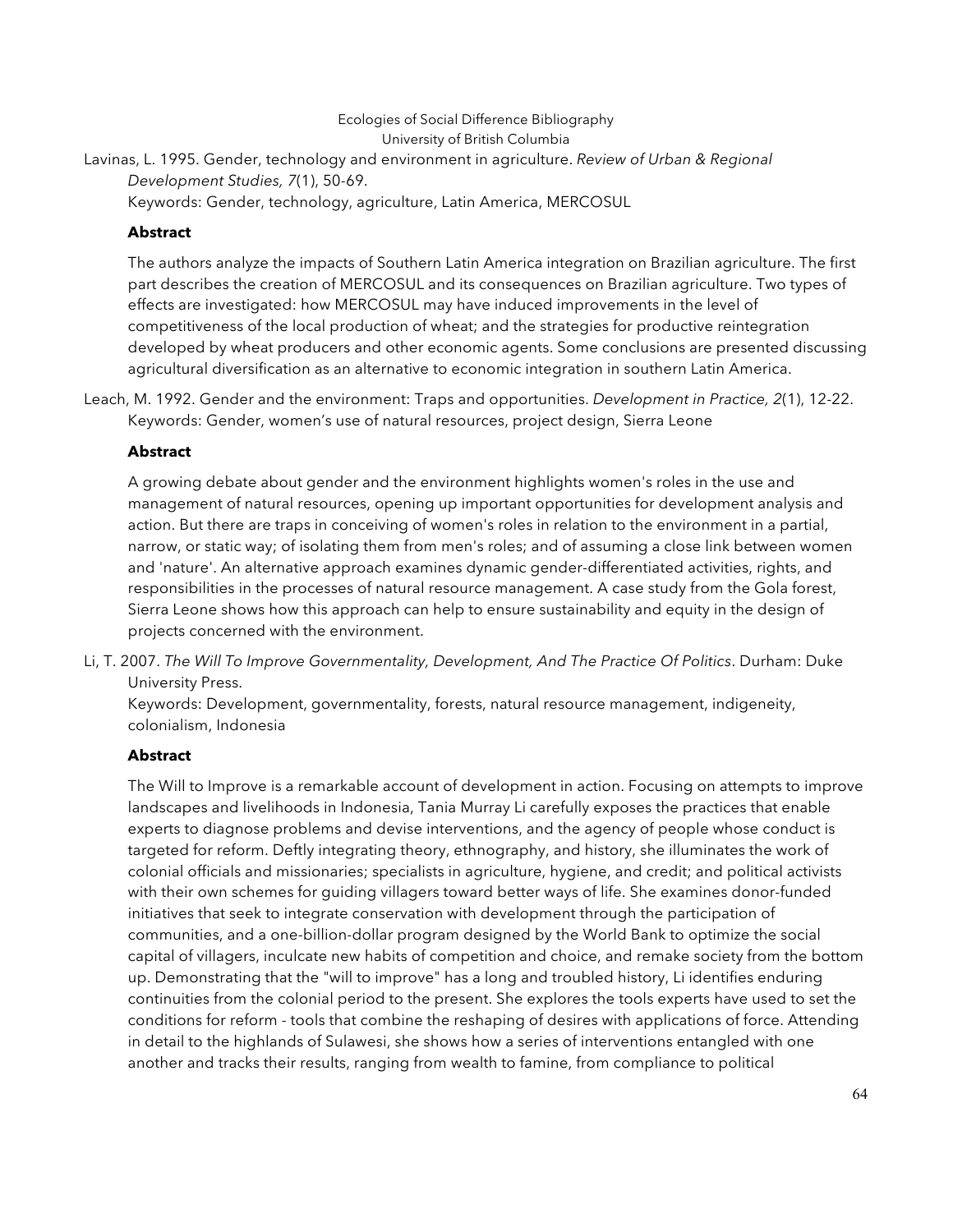mobilization, and from new solidarities to oppositional identities and violent attack.

- Long, H. H. 1938. Race and Environment. *The Journal of Negro Education*, *7*(2), 184–186. Keywords: Race, environmental management, colonialism, North-South binaries
- Loo, T. 2001. Of moose and men: hunting for masculinities in the far west. *Western Historical Quarterly 32*(3), 297–319.

Keywords: Masculinity, hunting, non-human nature, identity

# **Abstract**

This article examines gender formation. It argues that big game hunting in British Columbia constituted its practitioners as masculine and bourgeois, while simultaneously racializing and sexualizing them. The same activity also constructed an alternative masculinity for aboriginal guides, one inspired by the Trickster figure and centered on deception rather than confrontation.

Macgregor, S. 2011. *Beyond Mothering Earth: Ecological Citizenship and the Politics of Care*. UBC Press. Keywords: Ecological citizenship, gender, conservation

# **Abstract**

*Beyond Mothering Earth* provides an original and empirically grounded understanding of women's involvement in quality-of-life activism and an analysis of citizenship that makes an important contribution to contemporary discussions of green politics, globalization, neoliberalism, and democratic justice. It will be of value to scholars and activists interested in the politics of environmental sustainability and the shifting meanings of citizenship in an increasingly vulnerable world.

Mackenzie, F. 1993. Exploring the connections: Structural adjustment, gender and the environment. *Geoforum*, *24*(1), 71–87.

Keywords: Gender, macro-economic policies, North-South binaries, soil degradation, Africa

# **Abstract**

Focusing on specific agricultural policies carried out under structural adjustment programs in sub-Saharan Africa, this paper examines, at the conceptual level, how such policies may exacerbate environmental, and specifically soil, deterioration. Drawing on theories of political economy, it is argued that there is sufficient evidence, first, to link increased stress on women farmers who have significant responsibility for management of the land and household reproduction with a tendency towards unsustainable exploitation of the resource base, and, second, to emphasize the urgency of locating the environment and gender centrally in an analysis of the impact of macro-economic policies. In essence, this paper suggests that the implementation of structural adjustment policies frequently increases the emerging contradiction between land use management for agricultural production to ensure survival and the long-term sustainability of the resource base.

Manus, P. M. 1996. The Owl, the Indian, the Feminist, and the Brother: Environmentalism Encounters the Social Justice Movements. *Boston College Environmental Affairs Law Review, 23*(2), 249. Keywords: Environmental policy, social justice

# **Abstract**

Mainstream environmentalism is an elitist movement whose bureaucracy, legislation and litigation cause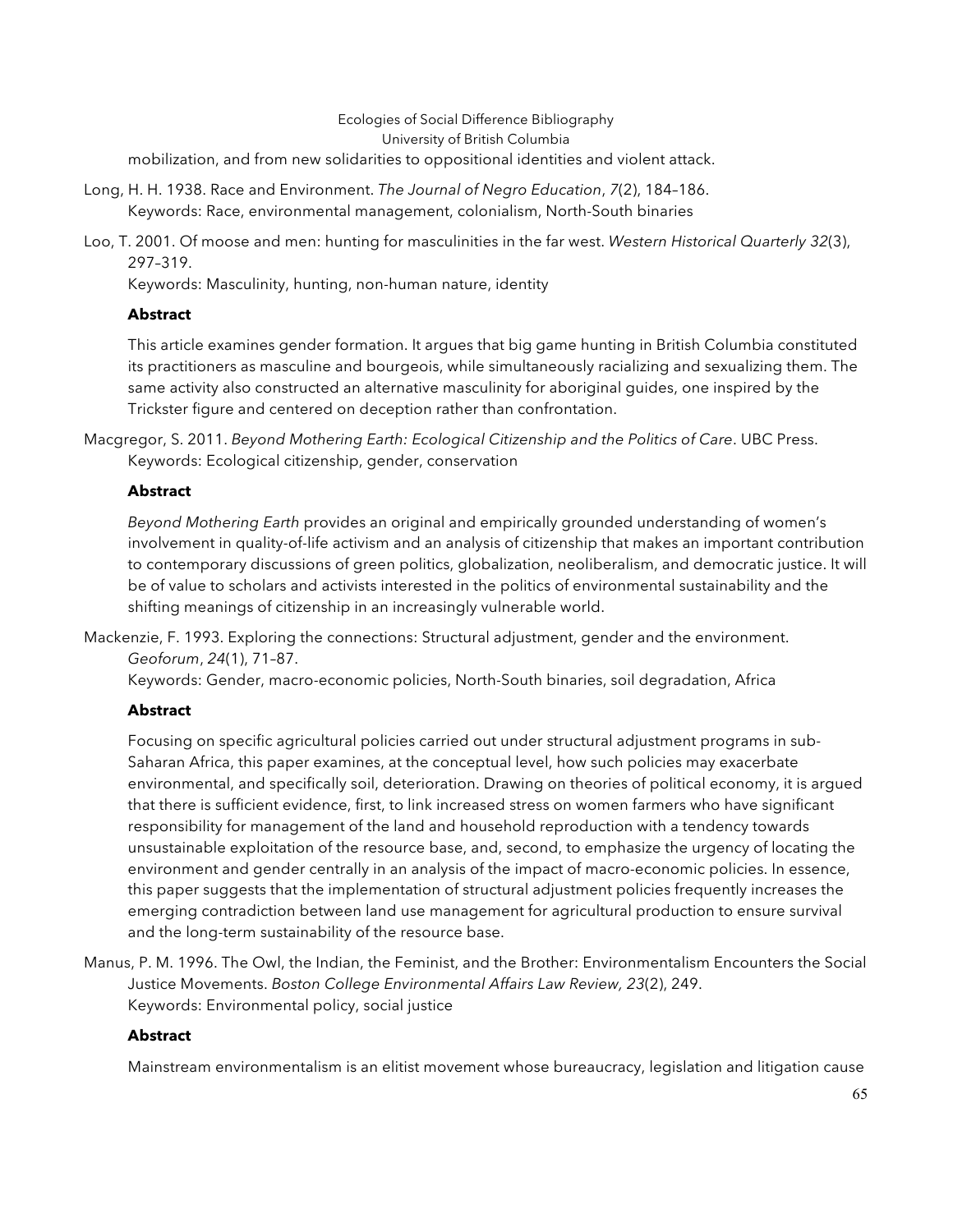it to stand apart from the grass roots movements of female and Native American empowerment as well as racial justice. Environmentalists are, however, developing a broader perspective and learning that social interests are connected with their movement.

Mauro, S. A. 2006. From organism to commodity: gender, class, and the development of soil science in Hungary 1900 – 89. *Environment and Planning D: Society and Space*, *24*(2), 215–229. Keywords: Class, gender, soil degradation, knowledge politics, Hungary

## **Abstract**

Through a succession of liberal and state-socialist regimes in Hungary, the interconnections of gender, class, and soil management established much of the social framework within which soil scientists produced constructs that affected scientific explanations of and prescriptions to soil-degradation problems. Various metaphors, analogies, conflations, and externalisations shaped notions of soil productivity, the producing subject, and the nature of soils. Their legitimacy and justification emerged from the evolving interplay of rural processes, the economic policies of succeeding regimes, and capitalist world-system dynamics. The results of the study suggest that physical scientists have actively promoted regime ideologies, that gendered scientific constructs need not be grounded in dualistic syllogisms, and that industrialised state-socialist scientific practices largely conformed to bourgeois principles.

Mawani, R. 2005. Genealogies of the land: Aboriginality, law, and territory in Vancouver's Stanley Park. *Social & Legal Studies*, *14*(3), 315–339.

Keywords: First Nations, Canada, indigenous identities, land claims

# **Abstract**

Between 1998 and 2003, Canadian courts were confronted with two cases that have held significant legal and political consequences for Aboriginal peoples. The cases, R v Gladue (1999) and R v Powley (2003) raised pressing questions about Aboriginal identities and the rights and material resources that follow from legal recognition. In one form or another, these cases have generated important legal, political, and theoretical questions that require some exploration: How has 'Aboriginality' been legally constituted within Canadian jurisprudence? In what ways have these racial-legal definitions changed temporally and geographically? And finally, and most importantly, who can legitimately make claims to Aboriginal identities and to the legal rights and material resources that accompany the law's recognition of difference? In this article, I historically contextualize these contemporary debates around the juridical construction of Aboriginal identities in Canadian jurisprudence. My substantive focus is two trials that took place between 1923 and 1925 and which centered on competing territorial claims to Stanley Park, an urban park in Vancouver, British Columbia. The cases involved eight mixed-race families of Aboriginal and European ancestry who had lived on the land in question for three generations, and whose ancestors had been there since time immemorial. A central question that emerged throughout the juridical and extra-juridical discourse is if these people were 'Indians' (or 'squatters') and whether they could make territorial claims through Native title. Through these cases I suggest that the current controversies over Aboriginality evident in Gladue and Powley are deeply rooted in colonial legal processes and practices that require some historical analysis. Ultimately, historically grounded questions about the law's constitution of Indigenous identities may provide us with important insights into the many facets of colonialism and its residual legacies.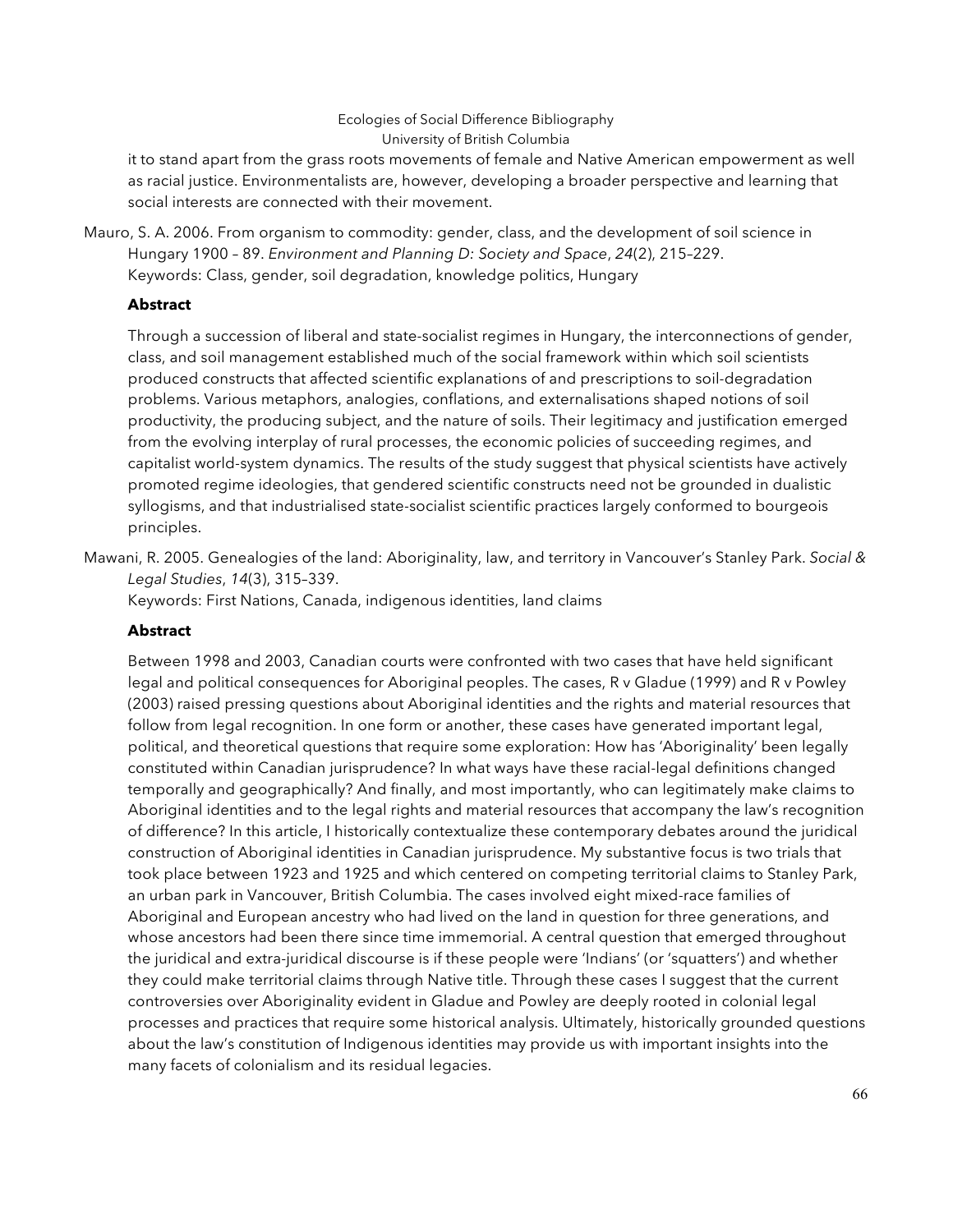Mawdsley, E. 2004. India's Middle Classes and the Environment. *Development and Change*, *35*(1), 79–103. Keywords: India, environment, class, activism

## **Abstract**

The focus of most analyses of environmental struggles and discourses in colonial and postcolonial India is on rural and forest areas, and on subalterns versus elites. Recently, however, there has been increased interest in urban environmental issues, and, to some extent, in India's (variously defined)'middle classes'. This article reviews a range of literatures — environmental, social-cultural and political — in order to draw out themes and arguments concerning the relationships between India's middle classes and the complex meanings and materialities of the environment. Three issues are explored in detail: civic indifference and the public sphere; environmental activism; and Hinduism and ecological thinking. The article emphasizes the importance of recognizing diversity and dynamism within the middle classes in relation to the environment. It argues the need to develop situated understandings of what constitutes 'the environment' amongst different middle class groups; and underlines the ways in which environmental issues reflect and are often emblematic of wider social and political debates.

Mellor, M. 1997. *Feminism and Ecology*. New York, New York University Press. Keywords: Human ecology, feminist theory, ecofeminism

#### **Abstract**

In recent years, as environmentalists have examined the link between women's subordination and the degradation of our natural world, the relationship between feminism and ecology has become a crucial one. In Feminism and Ecology, Mary Mellor, tracing ecofeminist activism from the Love Canal demonstrations to socialist ecofeminism, provides a comprehensive introduction to the ecofeminist movement and its history. Mellor discusses the association of women with biology and "nature" illustrating how the relationship between women and the environment can help further our understanding of the relationship between humanity and the natural world.

Mellor, M. 2002. Ecofeminist Economics. *Women & Environments International Magazine*, *54/55*, 7-10. Keywords: Ecofeminism, the green movement, liberal economics, global capitalism

#### **Abstract**

Ecofeminism has a major contribution to make to the understanding of the current destructive relationship between humanity and nonhuman nature. As its name implies, ecofeminism brings together the insights of feminism and ecology.

Merchant, C. 1980. *The Death of Nature: Women, Ecology, and the Scientific Revolution.* San Francisco, CA: Harper Row.

Keywords: Human ecology, philosophy of nature, women in science

#### **Abstract**

This book is an examination of the Scientific Revolution that shows how the mechanistic worldview of modern science has sanctioned the exploitation of nature, unrestrained commercial expansion, and a new socioeconomic order that subordinates women.

Merchant, C. 1996. *Earthcare: women and the environment*. New York: Routledge.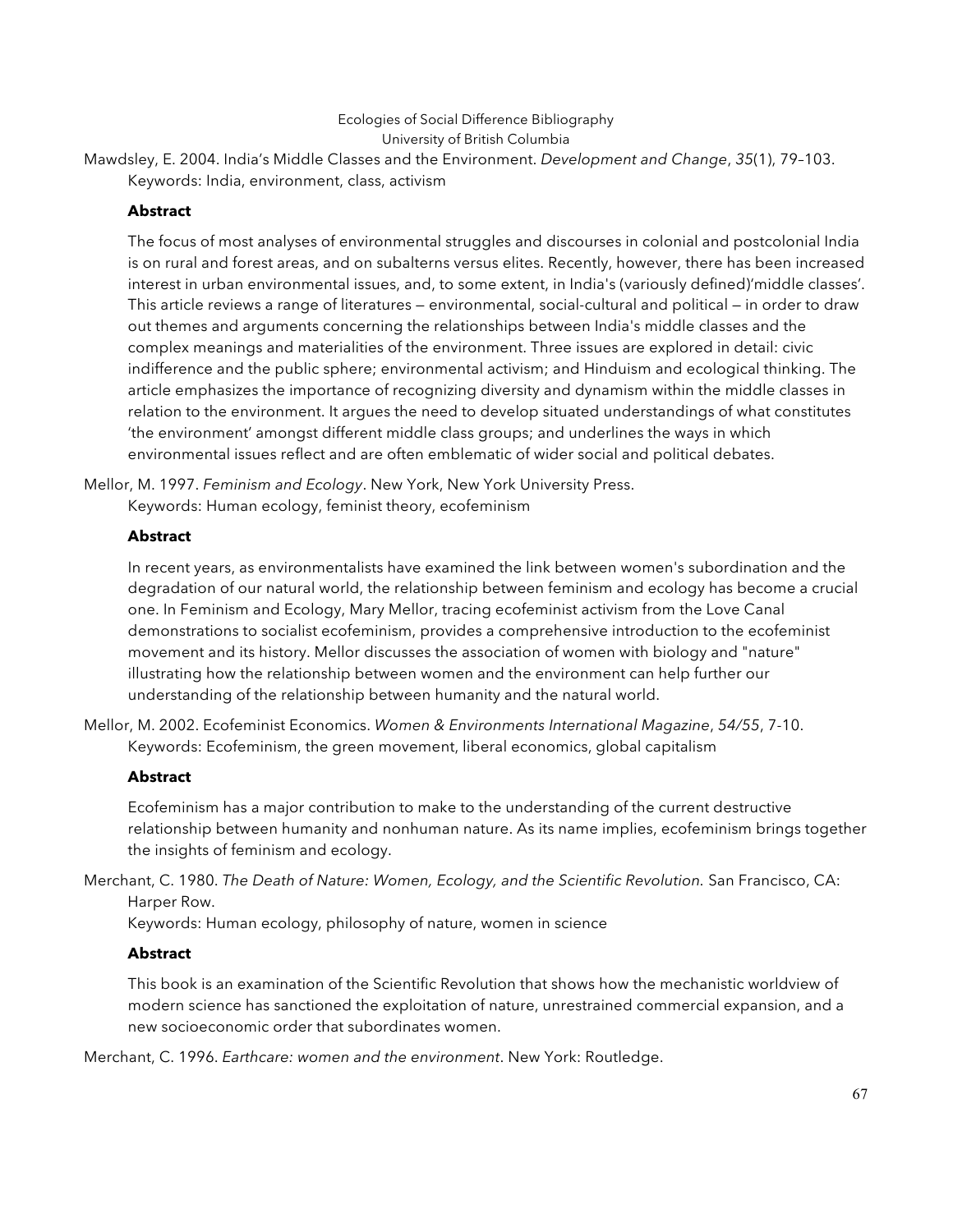Keywords: Feminism, ecofeminism, women's movements, environmental movements

## **Abstract**

Written by one of the leading thinkers in environmentalism, *Earthcare* brings together Merchant's existing work on the topic of women and the environment as well as updated and new essays. *Earthcare* looks at age-old historical associations of women with nature, beginning with Eve and continuing through to environmental activists of today, women's commitment to environmental conservation, and the problematic assumptions of women as caregivers and men as dominating nature.

Mickey, S., & Carfore, K. 2012. Planetary love: Ecofeminist perspectives on globalization. *World Futures, 68*(2), 122–131.

Keywords: Ecofeminism, globalization, human and non-human relations

## **Abstract**

This article draws on three ecofeminist theorists (Gayatri Chakravorty Spivak, Val Plumwood, and Donna Haraway) in order to criticize the dominant model of globalization, which oppresses humans and the natural environment, and to propose an alternative globalization grounded in planetary love. Rather than affirming or opposing the globalization, planetary love acknowledges its complicity with the neocolonial tendencies of globalization while aiming toward another globalization, a more just, peaceful, and sustainable globalization. In this context, love is characterized by non-coercive, mutually transformative contact, which opens spaces of respect and responsibility for the unique differences and otherness of planetary subjects (humans and nonhumans).

Mollett, S. 2006. Race and Natural Resource Conflicts in Honduras: The Miskito and Garifuna Struggle for Lasa Pulan. *Latin American Research Review*, *41*(1), 76–101. Keywords: Race, indigenous people, colonialism, discourse analysis, Honduras

# **Abstract**

The Honduran Rio Platano Biosphere Reserve has become a place of struggle over natural resources. This paper examines a land contest between the Miskito Indians and the Garifuna, an indigenous group and Afro-indigenous group respectively. The area in question is Lasa Pulan, a one square kilometer of forest and farmland, historically shared by both Miskito and Garifuna collectives. Through discursive analysis, this paper traces contemporary discourse and practice that these actors employ to justify exclusive claims to Lasa Pulan. Such contemporary claims are structured by longstanding colonial and postcolonial racial ideologies that stereotypically label blacks as "immoral" and "violent" and Indians as "ignorant" and "backward." This paper argues, through analysis of Miskito and Garifuna claims to Lasa Pulan, that natural resource struggles are simultaneously racial struggles, and it acquaints policy makers with the multiple tenure arrangements in pluricultural Honduras.

Mollett, S. 2010. Está listo (are you ready)? Gender, race and land registration in the Rio Platano biosphere reserve. *Gender, Place & Culture, 17*(3), 357–375. Keywords: Protected areas, indigenous peoples, gender, racialization, race, sustainable development, conservation

# **Abstract**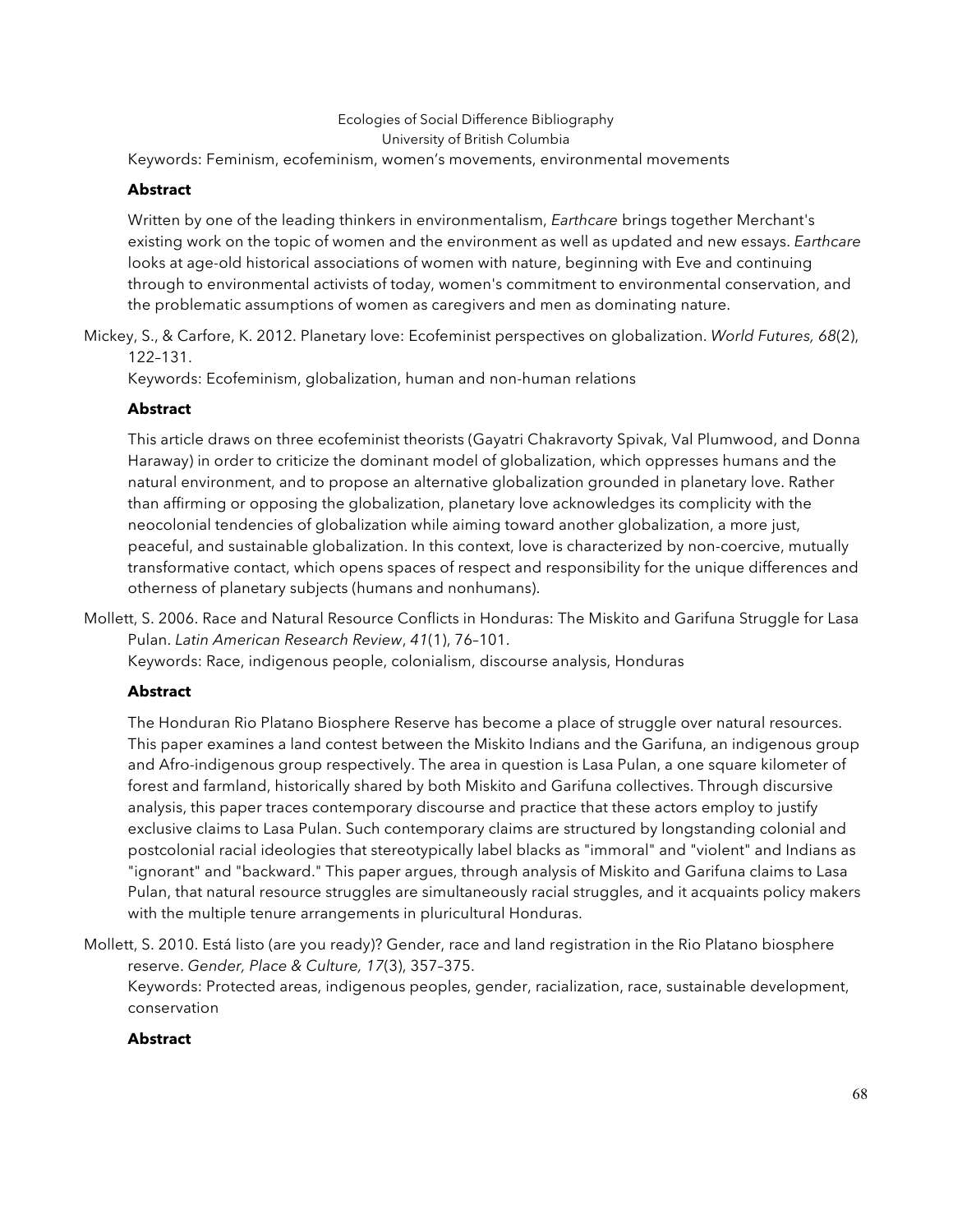Geographers and political ecologists are paying increased attention to the ways in which conservation policies disrupt indigenous customary tenure arrangements. However, much less attention is given to the particular ways protected area management shapes natural resource access for indigenous women. With this in mind, this article examines how a recently proposed state land project in Honduras, *Catastro y Regularización*, requires that Miskito residents individuate collective family lands in the interests of 'sustainable development' and 'biodiversity protection'. In the debates that followed the project's announcement, Miskito women feared that such measures would erase their customary access to family lands. As the state's project seeks to re-order Reserve land, intra-Miskito struggles intensified among villagers. Such struggles are not only gendered but are shaped by longstanding processes of racialization in Honduras and the Mosquitia region. Drawing upon ethnographic research, I argue that Miskito women's subjectivity and rights to customary family holdings are informed by their ability to make 'patriarchal bargains' with Miskito men inside the *Río Plátano* Biosphere Reserve. Such findings suggest that scholars and policy makers continue to reflect on the ways global conservation and sustainable development practices may undermine indigenous customary tenure securities, whether intentionally or not.

Mollett, S. 2013. Mapping Deception: The Politics of Mapping Miskito and Garifuna Space in Honduras. *Annals of the Association of American Geographers*, *103*(5), 1227–1241.

Keywords: Race, mapping, indigenous people, environmental movements, indigenous movements, labour, Honduras

## **Abstract**

In Latin America, indigenous and Afro-descendant land movements find traction in participatory mapping projects. The success of these projects is measured in a variety of ways: from the abatement of land conflicts to the employment of these maps in winning state-sanctioned ownership "rights." Although worthy of celebration, such "countermapping" projects (Peluso 1995), often exemplified by the practice of binding a particular culture (or ethnicity) to a particular space, might arouse contradictory outcomes. Drawing from ethnographic interviews with Miskito and Garifuna communities on the Honduran Atlantic coast, this article reflects on the Consensus Mapping of Shared Boundaries Project (CMSBP), an indigenous countermapping initiative inside the Honduran Mosquitia. In this work I argue that racial power and racialized processes constrain the emancipatory possibilities of countermapping in multiple ways. Such power and processes legitimate the devaluation of subaltern land claims and, in Honduras, contribute to the legitimacy of ladino incursions inside Miskito and Garifuna space

Mollett, S. 2014. A Modern Paradise Garifuna Land, Labor, and Displacement-in-Place. *Latin American Perspectives*, *41*(6), 27–45.

Keywords: Race, land reform, indigenous people, labour, Honduras

## **Abstract**

On the Honduran North Coast, the Afro-indigenous Garifuna struggle to maintain access to and control of their ancestral lands. Their concerns are due in part to the Honduran state's long-standing goal of modernizing the North Coast and providing an attractive site for foreign investment in land and tourism. The state's commitment to improving the country's development profile by opening coastal land ownership to foreigners often overlooks international and constitutional recognition of communal forms of land tenure. Ethnographic participant observation in the Garifuna community of Tornabé, a fishing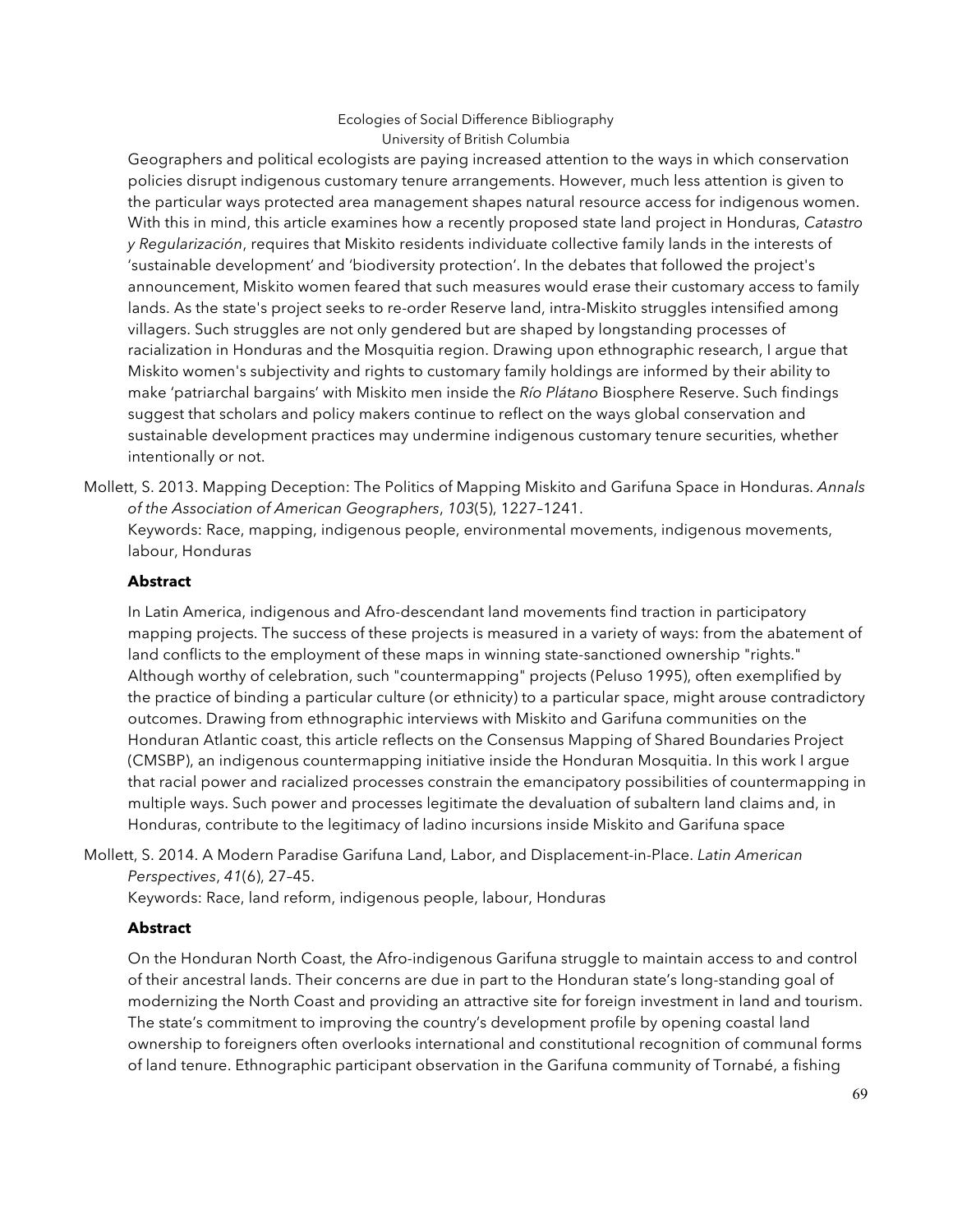and farming village in the Tela Bay region, supplemented by semistructured interviews, historical data collection, discourse analysis, and research on agrarian and environmental policy, suggests that Garifuna displacement is a product of the state's development imaginaries, which racialize the Garifuna as backward and consider their blackness redeemable only by their labor.

Mollett, S., & Faria, C. 2013. Messing with gender in feminist political ecology. *Geoforum*, *45*, 116–125. Keywords: Gender, race, white privilege, feminist political ecology, postcolonial intersectionality

## **Abstract**

Feminist political ecology (fpe) is at a crossroads. Over the last 2 years, feminist political ecologists have begun to reflect on and debate the strengths of this subfield. In this article, we contribute by pointing to the limited theorization of race in this body of work. We argue that fpe must theorize a more complex and messier, notion of 'gender', one that accounts for race, racialization and racism more explicitly. Building on the work of feminist geography and critical race scholarship, we argue for a postcolonial intersectional analysis in fpe – putting this theory to work in an analysis of race, gender and whiteness in Honduras. With this intervention we demonstrate how theorizing race and gender as mutually constituted richly complicates our understanding of the politics of natural resource access and control in the Global South.

Moore, D. S., Kosek, J., & Pandian, A. 2003. *Race, nature, and the politics of difference*. Durham: Duke University Press.

Keywords: Race, non-human nature, body politics, colonialism, forests, cultural politics

## **Abstract**

How do race and nature work as terrains of power? From eighteenth-century claims that climate determined character to twentieth-century medical debates about the racial dimensions of genetic disease, concepts of race and nature are integrally connected, woven into notions of body, landscape, and nation. Yet rarely are these complex entanglements explored in relation to the contemporary cultural politics of difference. This volume takes up that challenge. Distinguished contributors chart the traffic between race and nature across sites including rainforests, colonies, and courtrooms.

Morales, M. C., & Harris, L. M. 2014. Using subjectivity and emotion to reconsider participatory natural resource management. *World Development, 64*, 703-712. Keywords: Sustainable development, intervention, emotions, natural resource management

## **Abstract**

This article examines what attention to subjectivity and emotion can bring to understandings of participatory resource governance. This focus highlights limitations of common participatory governance approaches, as well as possible ways forward. Attention to these dynamics makes it clear that for participatory governance interventions to be equitable and sustainable they must attend simultaneously to structural and institutional dynamics, as well as an individuals' experience of participation. Moving forward, we offer some suggestions of new tools and approaches (e.g. emotion work, participatory performance, and spatial tools) that emerge from explicit consideration of emotional and subjective dimensions of participatory resource governance.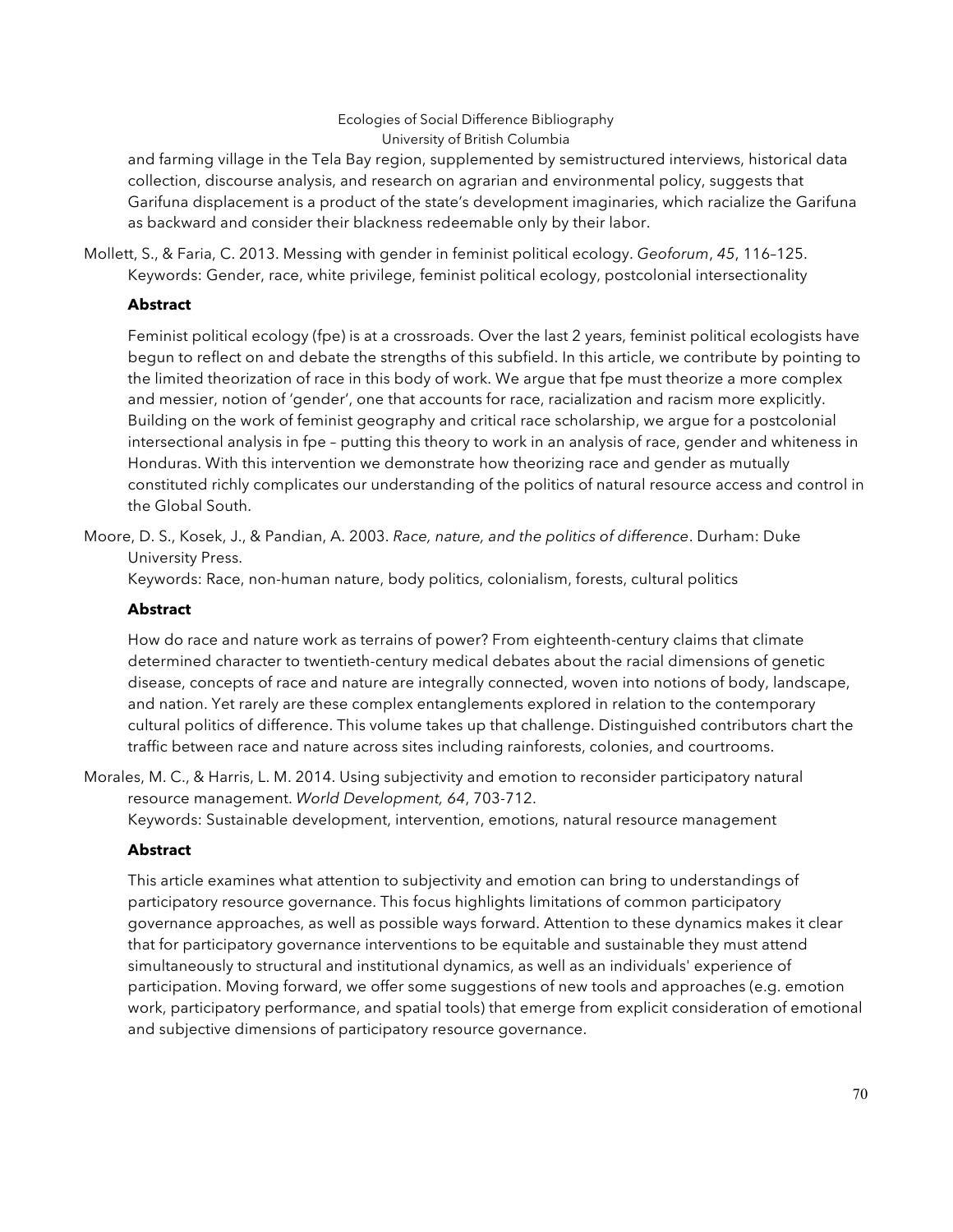Mortimer-Sandilands, C. 2008. Eco/Feminism on the edge: A commentary. *International Feminist Journal of Politics*, *10*(3), 305-313.

Keywords: essentialism, ecofeminism, maternalism, environmentalism, Clayoquot Sound, peace activism

## **Abstract**

In this commentary I extend and converse with Niamh Moore's account of ecofeminist politics at Clayoquot Sound during the 1993 peace camp. In agreeing with her argument that such activist moments are more complex than the charges of maternalism and essentialism that have been thrown at them, I support her genealogical approach to understanding the particular gender relations that unfolded during the protest. In addition, I suggest that an understanding of the wider gender politics of the region, in addition to further consideration of other ecofeminist problematiques, would extend and enrich such analyses of ecofeminist activisms.

- Mortimer-Sandilands, C. 2008. Masculinity, modernism and the ambivalence of nature: Sexual inversion as queer ecology in the well of loneliness. *Left History*, *13*(1), 35. Keywords: Masculinity, ecology, modernism, LGBTQ studies
- Mortimer-Sandilands, C. 2008. Queering Ecocultural Studies. *Cultural Studies*, 22(3), 455-476. Keywords: Bio-politics, ecoculture, queer theory, environment, queer theory

## **Abstract**

This paper begins with Slack and Whitt's ('Ethics and cultural studies' in Cultural Studies, eds L. Grossberg et al., Routledge, New York, 1992) crucial imperative to cultural studies: that we need to (re)develop its normative commitment, and that ecological relations are the site from which to do so. Although their argument eventually relies on a problematic understanding of nature as an integrative totality 'beyond' culture, this paper maintains that it is nevertheless important to follow their lead and consider ecological relations in their articulation with, and implication in, other relations of power in late capitalism. 'Queer' ecocultural studies, given its considerable skepticism with 'normative' natures as well as its emphasis on sex/nature articulations, would have us focus precisely on challenging the intersections of power, beginning with heteronormativity, and ecological relations. For an example of queer ecocultural studies, the paper then reads Jane Rule's novel The Young in One Another's Arms (Pandora Press, London, 1977), a sophisticated example of 'queer nature writing' with its focus on the intertwined becomings of a queer family and a wounded landscape. Following from Rule's narrative, the paper argues that a critical practice of queer ecocultural studies demands that we read 'for' nature, for the implication of culture in ecosystemic relations, and that we also insist on understanding these morethan-human implications as part of, and not beyond, complex articulations of power.

Mortimer-Sandilands, C. 2009. The cultural politics of ecological integrity: Nature and nation in Canada's national parks, 1885-2000. *International Journal of Canadian Studies*, (39-40), 161-189. Keywords: Ecology, national park, nature, history, Canada

## **Abstract**

The 2000 Report of the Panel on the Ecological Integrity of Canada's National Parks reveals important relations between ideas of "nature" and "nation" in Canada. Viewed historically, Canada's national parks have been organized by different understandings of what parks are for, and especially what kinds of role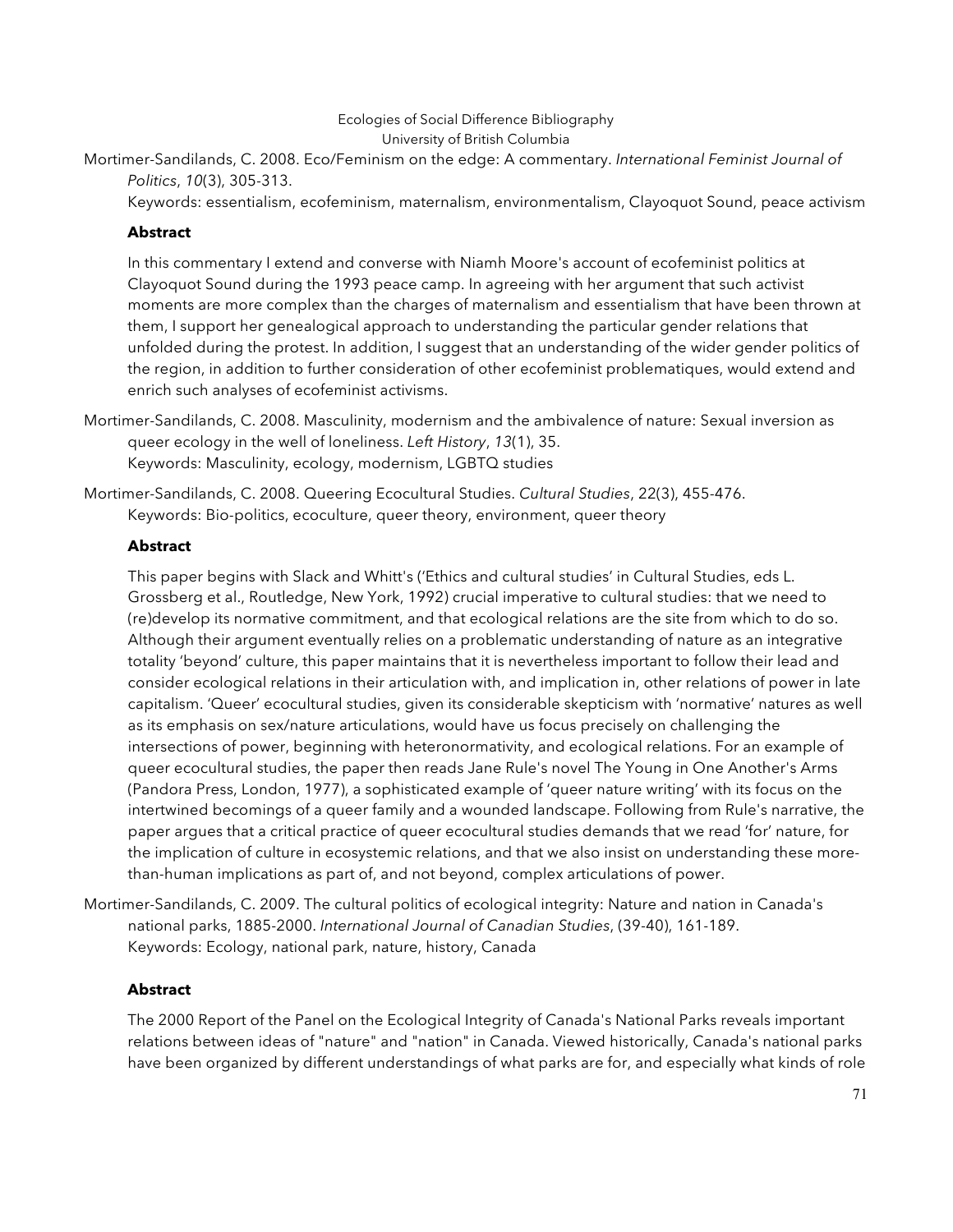they are to perform for the nation at particular historical junctures. This paper offers a broadly sketched view of that history over four periods in order to shed light on the cultural politics of ecological integrity as a condition to which Canada's national parks should aspire, leading to a discussion of integrity as a specific inflection of national nature.

Mortimer-Sandilands, C. 2010. Whose there is there there? Queer directions and ecocritical orientations. *Ecozon: European Journal of Literature, Culture and Environment*, *1(*1), 63-69. Keywords: Literary theory and criticism, ecocriticism, queer theory

## **Abstract**

This essay outlines the necessary role of queer ecocriticism as one of unsettling normative thinking about environmental issues and defamiliarizing some ecocritical practices. In particular, a queer ecocritic can propose a rethinking of what our reinhabitation of the world should be like. Other questions as the implications of the intersection between sex and nature or the rethinking of nature itself as queerly performative in the fact that species become themselves over and over again through a process of evolutionary "satisficing" according to the demands of their environment should also be addresed. Likewise, queer ecocriticism can question the role of the senses and corporeal relations in experiencing place.

Mortimer-Sandilands, C. & Erickson, B. 2010. *Queer ecologies: Sex, nature, politics, desire*. Bloomington, IN: Indiana University Press.

Keywords: Human ecology, queer theory, sex, gender, philosophy, environment

## **Abstract**

Treating such issues as animal sex, species politics, environmental justice, lesbian space and "gay" ghettos, AIDS literatures, and queer nationalities, this lively collection asks important questions at the intersections of sexuality and environmental studies. Contributors from a wide range of disciplines present a focused engagement with the critical, philosophical, and political dimensions of sex and nature. These discussions are particularly relevant to current debates in many disciplines, including environmental studies, queer theory, critical race theory, philosophy, literary criticism, and politics. As a whole, Queer Ecologies stands as a powerful corrective to views that equate "natural" with "straight" while "queer" is held to be against nature.

Morello-Frosch, R. A. 2002. Discrimination and the political economy of environmental inequality. *Environment and Planning C: Government and Policy*, *20*(4), 477–496. Keywords: Class, race, environmental justice, political economy of discrimination, environmental policy

# **Abstract**

Over the last decade there has been a surge in academic and scientific inquiry into disparities in environmental hazards among diverse communities. Much of the evidence points to a general pattern of disproportionate exposures to toxics among communities of colour and the poor, with racial differences often persisting across economic strata. Although results have implications for the politics of environmental decision making, most of these analyses are limited to illustrating how inequities in exposures and health risks are spread across the landscape, while shedding little light on their origins or the reasons for their persistence. Previous attempts to theorize the causes of environmental inequality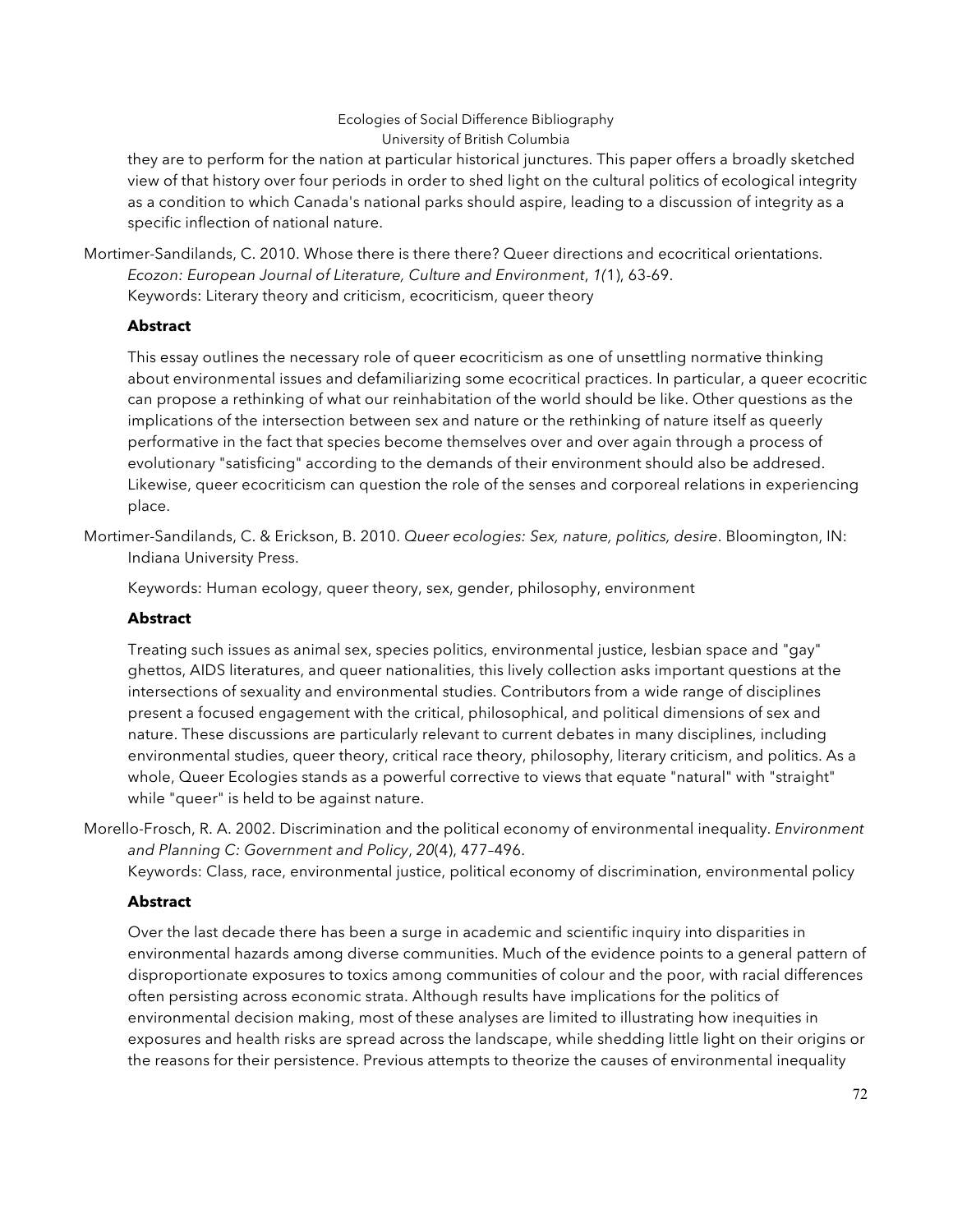have focused on procedural justice in the regulatory arena, emphasizing civil rights jurisprudence and social theories on individual and institutional discrimination. Although these approaches offer insights into the epistemology of environmental inequality, they fail adequately to account for the political economy of discrimination relating to industrial location behaviour and racialized labour markets. By integrating relevant social and legal theories with a spatialized economic critique, this paper formulates a more supple theory of environmental discrimination. How the political economy of place shapes distributions of people and pollution and ultimately gives rise to environmental inequality are revealed by exploring the following factors: historical patterns of industrial development and racialized labour markets; suburbanization and segregation; and economic restructuring. This multidisciplinary approach to theorizing the dynamic of environmental discrimination provides a new framework for future policymaking and community organizing to address environmental and economic justice. Implications of this broader framework for policy and politics are discussed in the conclusion.

Nadasdy, P. 2003. *Hunters and Bureaucrats: Power, Knowledge, and Aboriginal-State Relations in the Southwest Yukon*. Vancouver, BC: University of British Columbia Press.

Keywords: Race, indigenous people, government relations, ontological difference, environmental policy

## **Abstract**

"Hunters and Bureaucrats" is based on the author's ethnographic fieldwork in the Southwest Yukon. Nadasdy spent almost three years in Burwash Landing, a village of seventy people, most of whom are status Indians and members of the Kluane First Nation. The result is a revealing exploration of how land claims and co-management, as aspects of a new and evolving relationship between the Kluane First Nation and the state, are affecting Kluane people and their way of life." "Anthropologists, policy makers, scholars of Native Studies, and those concerned with the evolving relationship between Aboriginal peoples and the state will find this study a welcome addition to their fields."

Neumann, R. P. 1995. Ways of Seeing Africa: Colonial Recasting of African Society and Landscape in Serengeti National Park. *Cultural Geographies*, *2*(2), 149–169.

Keywords: Colonialism, race, national parks, politics of knowledge, Africa

# **Abstract**

This paper examines the material and symbolic roles played by national parks in British colonial attempts to impose a particular way of seeing the landscape and to reshape African ways of being. The narrative concerns the history of the establishment of what was meant to be the first national park in British-ruled Africa, Serengeti. It is based almost exclusively on archival documents from the early years of the British mandate to the eve of Tanganyikan (now Tanzania) independence. It highlights and examines the tensions and contradictions which were produced in the recasting of Tanganyikan society and landscape. These tensions and contradictions intersected at Serengeti with the Africans resident there, particularly the Maasai, caught in their net.

Neumayer, E., & Plümper, T. 2007. The Gendered Nature of Natural Disasters: The Impact of Catastrophic Events on the Gender Gap in Life Expectancy, 1981-2002. *Annals of the Association of American Geographers*, *97*(3), 551–566.

Keywords: Gender, vulnerability, disasters, quantitative methods, large-N dataset

# **Abstract**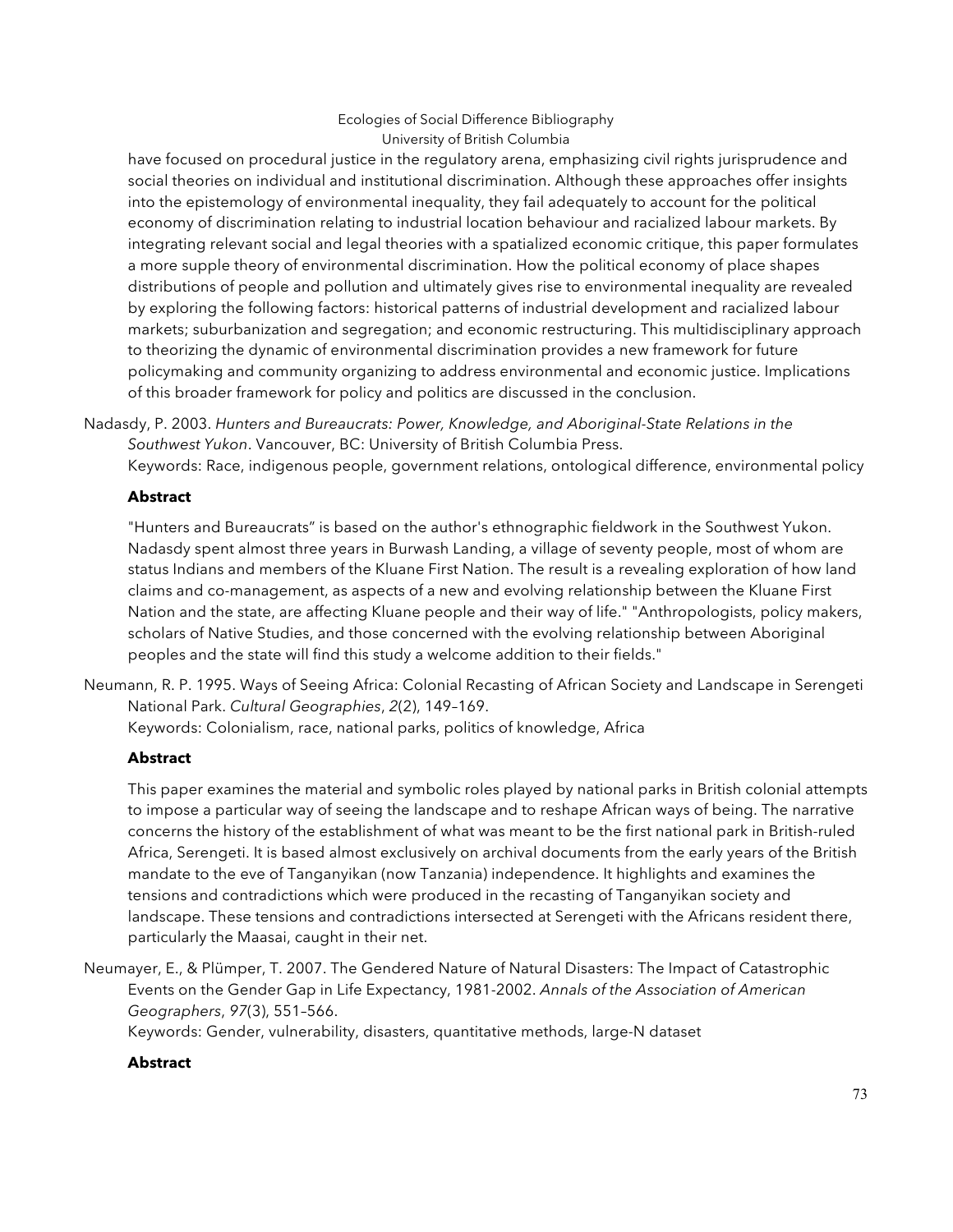Natural disasters do not affect people equally. In fact, a vulnerability approach to disasters would suggest that inequalities in exposure and sensitivity to risk as well as inequalities in access to resources, capabilities, and opportunities systematically disadvantage certain groups of people, rendering them more vulnerable to the impact of natural disasters. In this article we address the specific vulnerability of girls and women with respect to mortality from natural disasters and their aftermath. Biological and physiological differences between the sexes are unlikely to explain large-scale gender differences in mortality rates. Social norms and role behaviours provide some further explanation, but what is likely to matter most is the everyday socioeconomic status of women. In a sample of up to 141 countries over the period 1981 to 2002 we analyse the effect of disaster strength and its interaction with the socioeconomic status of women on the change in the gender gap in life expectancy. We find, first, that natural disasters lower the life expectancy of women more than that of men. In other words, natural disasters (and their subsequent impact) on average kill more women than men or kill women at an earlier age than men. Since female life expectancy is generally higher than that of males, for most countries natural disasters narrow the gender gap in life expectancy. Second, the stronger the disaster (as approximated by the number of people killed relative to population size), the stronger this effect on the gender gap in life expectancy. That is, major calamities lead to more severe impacts on female life expectancy (relative to that of males) than do smaller disasters. Third, the higher women's socioeconomic status, the weaker is this effect on the gender gap in life expectancy. Taken together our results show that it is the socially constructed gender-specific vulnerability of females built into everyday socioeconomic patterns that lead to the relatively higher female disaster mortality rates compared to men.

Newell, P. 2005. Race, Class and the Global Politics of Environmental Inequality. *Global Environmental Politics*, *5*(3), 70–94.

Keywords: Class, race, environmental justice, environmental politics, hazards

### **Abstract**

The politics of natural resource access, control and exploitation assume fundamental relations of social power; they imply them and consolidate them. Environmental issues reflect broader patterns of domination and social exclusion at work in global politics which enable us to understand who benefits from the current distribution of environmental benefits and which social groups shoulder a disproportionate amount of the burden of pollution. The task, however, is not merely to identify those global structures that produce environmental inequities and injustices, but to show how, in some cases, those structures are supported and entrenched by the institutional configurations that we continue to assume are generating the solutions to environmental degradation. Towards this end, I connect debates about the global managerial class and critiques of the prevailing sustainable development historical bloc with more localized studies of the consequences of organized inequality and the strategies adopted by marginalized groups to contest their fate as victims of environmental injustice. Such an approach builds upon the project which Marian Miller began with her enquiries into the Third World in global environmental politics, emphasizing the importance of the global political economy in shaping those political relations. Political and social cleavages of race, class and gender are shown to be key to understanding the global organization of environmental inequality and justice, though it is the neglect of the first two dimensions, in particular, that forms the core concern of this paper. Their importance in understanding patterns of causation (distribution of benefit), process (access, voice, representation) and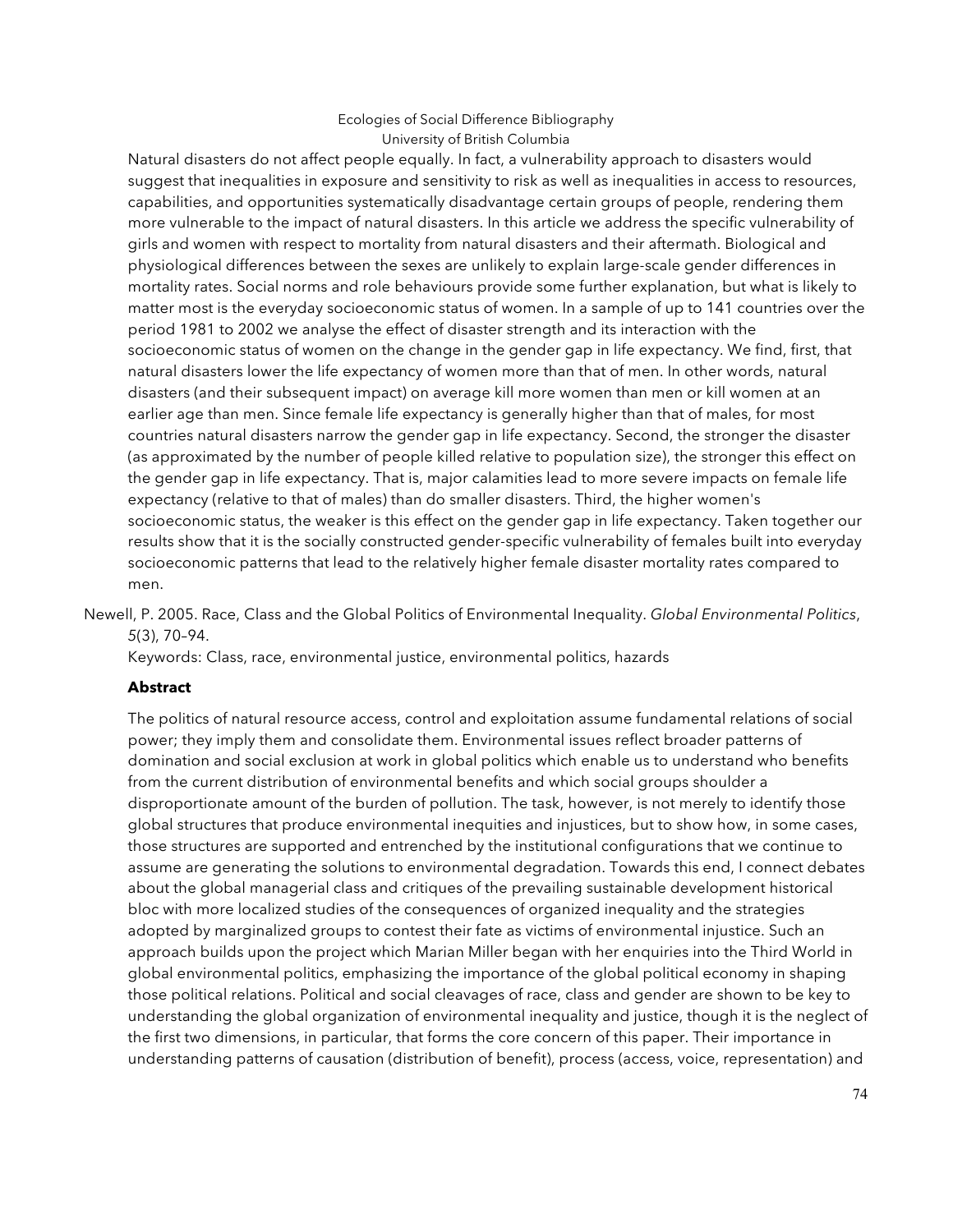distribution (of harm) is highlighted through reference to a range of contemporary case studies in the global North and South.

Newman, P. 1994. Killing legally with toxic waste: women and the environment in the United States. In Shiva, V. (Ed.), *Close to Home: Women Reconnect Ecology, Health, and Development Worldwide*, (43-59)*.* Philadelphia, PA, New Society Publishers.

### **Abstract**

In this very challenging contribution, Penny Newman introduces the reader to the Stringfellow Acid Pits neighbouring the small community of Glen Avon in Southern California, on whose population they have had disastrous effects. From the community she takes us to the national and international scenes where transnational chemical corporations dispose of ever-increasing horrors of toxic waste, which increasingly are 'exported' to the Third World. Penny Newman has worked as an organizer for the Citizen's Clearinghouse for Hazardous Waste (CCHW) in western United States since 1988, but has a background as a special education teacher. She strongly emphasizes the view that environmental work has to start at the local level and should build on the concerns and the anxieties of the people and especially of the women in the local communities. With this strategy the CCHW has managed to put an end to a considerable number of toxic disposals all over the United States; the best-known example is when the organization forced McDonald's, in what was called 'the McToxics campaign', to discontinue the use of styrofoam packaging in 1990. But it has at the same time managed to avoid being coopted by corporations, government agencies or mainstream environmental organizations. Analyzing the role of these three actors, Penny Newman poses some very harsh questions: whether Industry does not understand the impact of poisons on people or whether it does not care, as pro fit overrides the concern about people; whether Governments can continue to fool citizens with ideas about 'acceptable risks', that 'the danger is inextricably linked to progress' and that 'this is the price we pay for living in a modern society'; and, finally, why the mainstream Environmental Organizations have allowed themselves to become 'part of the system' rather than fighting against it. They have adopted the aim of controlling rather than preventing pollution—a position which leads to the earth's continued destruction—and have given priority to single-issue campaigns on ozone depletion, acid rain and harmful pesticides instead of looking at them in a holistic perspective where the problems are interconnected and, actually, emanate from the same source: the massive production of man-made chemicals by the petrochemical industry. The question is no longer how much pollution is acceptable, underlines Penny Newman. Rather, 'the demand is that there be no more pollution. The battle is for survival.

Nightingale, A. J. 2003. A Feminist in the Forest: Situated Knowledges and Mixing Methods in Natural Resource Management. *ACME: An International E-Journal for Critical Geographies 2*(1), 77-90.

#### **Abstract**

In this paper, I argue that geographers can interrogate the partiality of knowledge by developing research designs that incorporate methods derived from different epistemological traditions. The silences and gaps between data sets can be explored to interrogate the partiality of knowledge produced in different theoretical and methodological contexts. Also, advocates of interpretive methodologies can add substantially to theoretical debates over epistemology by demonstrating how the results from all methods are incomplete and subject to power – and positionality – laden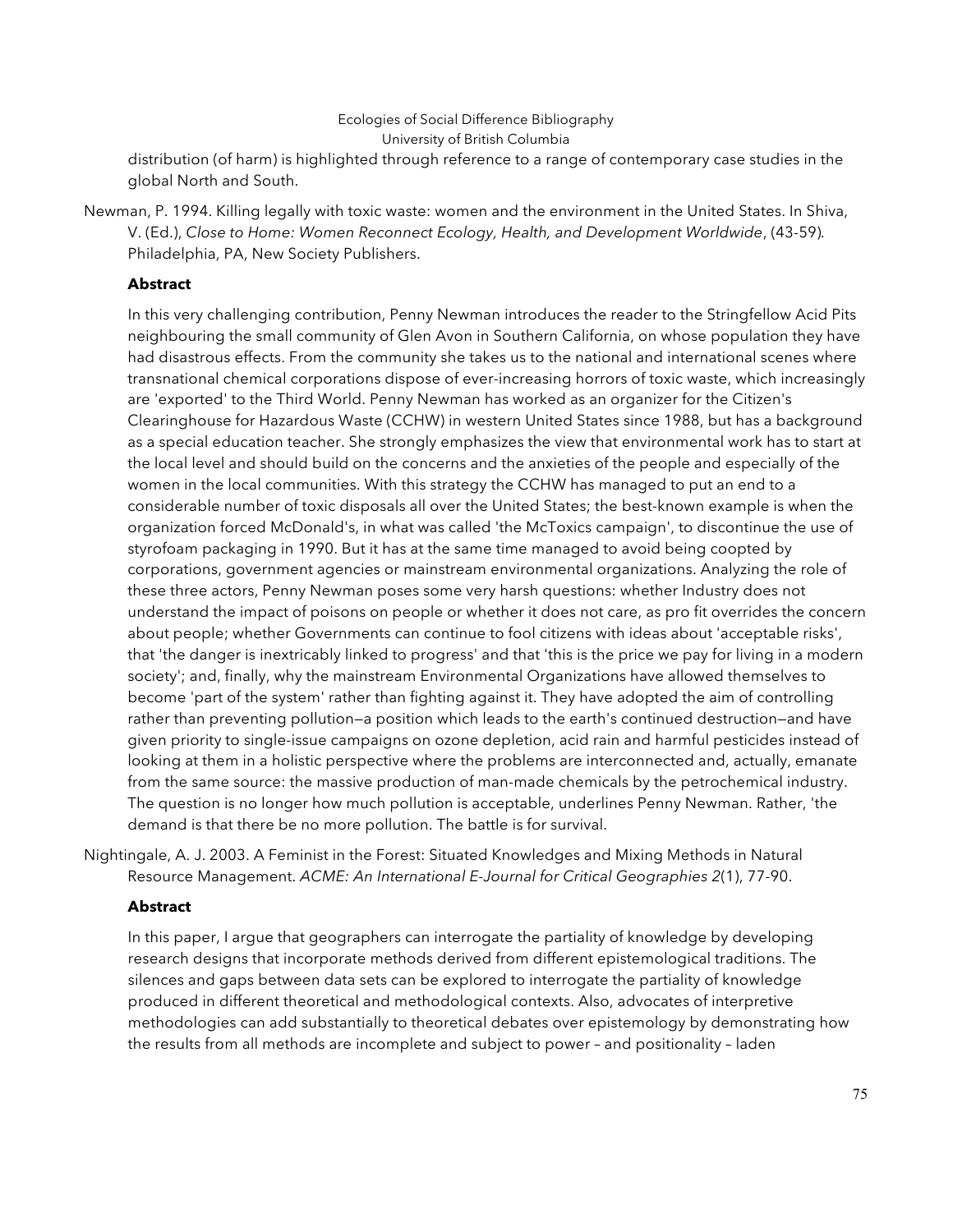interpretations. Using different methods is one way to highlight this issue and to challenge the hegemony of positivist science within mainstream academic and policy circles.

Nightingale, A. J. 2005. "The experts taught us all we know": Professionalisation and knowledge in Nepalese community forestry. *Antipode*, 37(3), 581-604.

Keywords: Nepal, forestry, neoliberalism, environment, labour relations

#### **Abstract**

Environmentalist concerns over the state of Nepal's "fragile forests" resulted in the establishment of Community Forestry projects. These community-based projects are partnerships between the state and community user groups that invest user groups with a great deal of control over their forests. Project implementation, however, begins with the assumption that users have little prior knowledge of forest management and need to be taught modern silviculture. I examine the extent to which different community members embrace notions of professional forestry materially and symbolically. The development of written management plans, the need for careful accounting records and the promotion of silviculturally based management strategies by District Forest Officers serve to (re)inscribe differences between users based on education and literacy. Which users embrace these discourses and practices and for what purposes lends insight into the workings of neoliberalism and how it is implicated in the reconfiguring of social and power relations within localities and, in this case, the consequences of this for ecological change. It is argued that the promotion of expert knowledge and professional practices in Community Forestry is often used as a somewhat contradictory vehicle for educated elites to retain control over forest management, thus undermining some of the key objectives of the program.

Nightingale, A. J. 2006. The nature of gender: Work, gender, and environment. *Environment and Planning D: Society and Space*, *24*(2): 165-185.

#### **Abstract**

Gender has long been recognised as important within environmental issues, but there has been considerable debate over how to conceptualise the gender–environment nexus. As feminist theorising around women and gender has changed, so have conceptualisations about gender and environment, leading to a key debate within ecofeminism and related literatures about whether there is an essential or a contingent relationship between women and natural environments. Within geography, most political ecologists work with the assumption that the gender–environment nexus is a contingent relationship, and thus investigate how gender relations are salient in the symbolic and material construction of environmental issues. In this paper I seek to build from this work and again raise the issue of how gender is conceptualised in relation to environment. I begin by briefly reviewing some of the work that has been done on gender and environment and then draw from poststructural feminism to suggest that gender itself has been undertheorised in work on environment. Once gender is reconceptualised as a process, the dynamic relationship between gender, environment, and other aspects of social and cultural life can be brought into view. What emerges is the need for political ecologists to examine gender beyond the household and community and the need to reconceptualise the gender–environment nexus. A case study of community forestry in Nepal is used to illustrate the importance of interrogating the processes by which gender relations become salient and are reproduced symbolically and materially.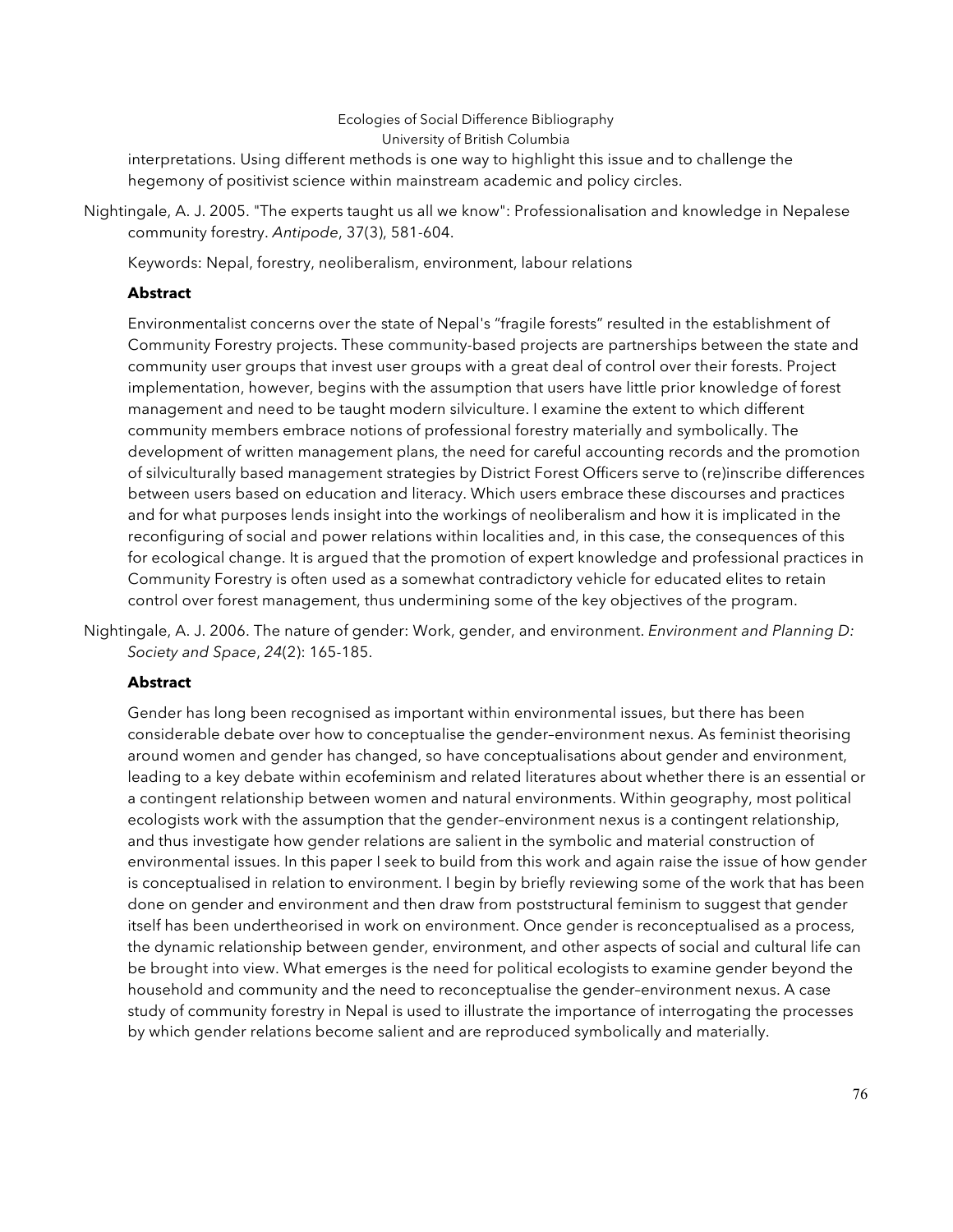Nightingale, A. 2011. Beyond design principles: Subjectivity, emotion, and the (ir)rational commons. *Society & Natural Resources*, *24*(2), 119-132.

Keywords: Gender, cooperation, subjectivity, common property, emotion, community,

### **Abstract**

Common property debates are dominated by approaches that seek to demonstrate how cooperation is "rational"; by working together under appropriate institutions, the commons becomes a viable management strategy. This article seeks to expand the commons debate by arguing that more attention is needed on the emotional and "ir-rational" reasons people cooperate. Drawing from feminist theory, subjectivity, and power, I explore how subjectivity is bound up in kinship and community obligations, such that people draw from alternative rationalities to develop informal modes of cooperation. These affective relations are important for people's willingness (or not) to cooperate in more organized contexts, demonstrating the importance of thinking about gender, community, and space as productive of subjectivity, rather than roles or structures in order to understand how particular forms of cooperation emerge. The result is a new understanding of cooperation that incorporates new feminist research on emotion and subjectivity with institutional studies.

Nightingale, A. J. 2011. Bounding difference: Intersectionality and the material production of gender, caste, class and environment in Nepal. *Geoforum, 42*(2), 153-162.

Keywords: Gender, caste, class, community forestry, ritual, Nepal

### **Abstract**

Current theorising in human geography draws attention to the relational emergence of space and society, challenging ideas of difference that rely on fixed identities and emphasising the importance of the everyday in the production of social inequalities. Similarly, feminist political ecology has emphasised the role of 'nature' or 'environment' in the production of subjectivities such that ideas of gender and nature arise in relation to each other. In this paper I build from these insights to explore the ways in which the embodied performance of gender, caste and other aspects of social difference collapse the distinction between the material and the symbolic. Symbolic ideas of difference are produced and expressed through embodied interactions that are firmly material. Through this kind of conceptualisation, I hope to push forward debates in geography on nature and feminist political ecology on how to understand the intersectional emergence of subjectivities, difference and socio-natures. Importantly, it is the symbolic meanings of particular spaces, practices and bodies that are (re)produced through everyday activities including forest harvesting, agricultural work, food preparation and consumption, all of which have consequences for both ecological processes and social difference. Through the performance of everyday tasks, not only are ideas of gender, caste and social difference brought into view, but the embodied nature of difference that extends beyond the body and into the spaces of everyday life is evident. I use ethnographic evidence from rural Nepal to explore the ways in which boundaries between bodies, spaces, ecologies and symbolic meanings of difference are produced and maintained relationally through practices of work and ritual.

Nightingale, A. J. 2013. Fishing for nature: The politics of subjectivity and emotion in Scottish in-shore fisheries management. *Environment and Planning A*, *45*(10), 2363.

#### **Abstract**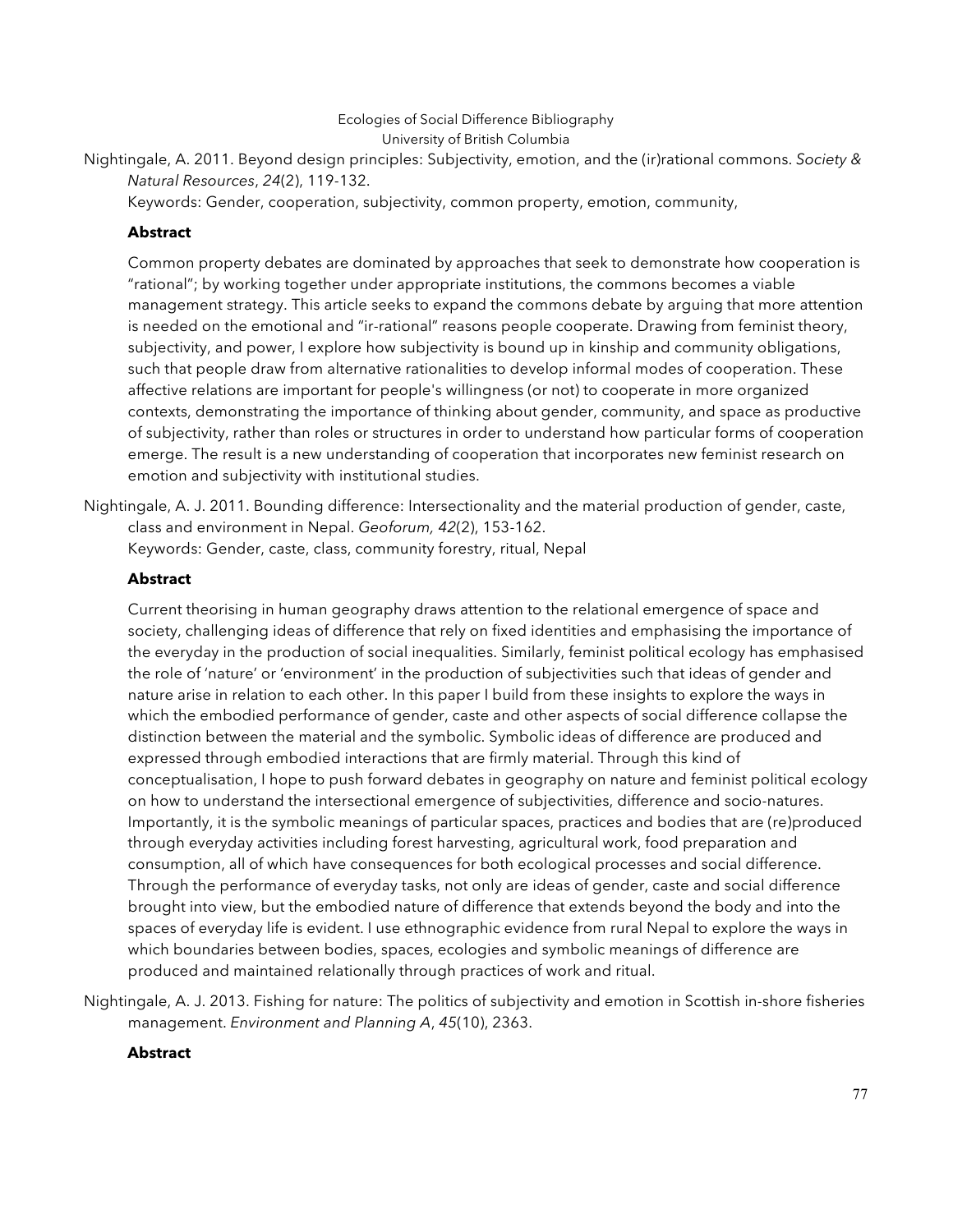This paper explores the relational emergence of subjects, emotions, and socionatures and their consequences for Scottish inshore fishery management. Using a conception of the embodied spatial production of individual and collective subjectivities, and the 'ambivalence' of the subject, I explore why some fishers are committed to sustaining the fishing ground and others are not. Many people who work the land or the sea have a deep respect for and attachment to those environments, but overexploit them to make a living. How is it that people whose livelihoods depend on 'natural' environments embody apparently contradictory relationships with those environments? I probe such contradictions by exploring how the boundaries between subjects and environments are formed, and the consequences for Scottish inshore fisheries management of such boundary un/making. Using work from socionature, subjectivity, and emotional geographies, I show how fishing subjectivities are highly political and produce emotional and practical responses that have real consequences for how fisheries management plays out. Attending to the way in which subjectivities position fishers differently in relation to their resources and fisheries policies is therefore vital for successful management.

Nightingale, A. J., & Ojha, H. R. 2013. Rethinking power and authority: Symbolic violence and subjectivity in Nepal's Terai forests. *Development and Change*, *44*(1), 29–51. Keywords: Violence, forestry, power, natural resource management

## **Abstract**

Recent work on authority, power and the state has opened up important avenues of inquiry into the practices and contexts through which power is exercised. Why certain forms of authority emerge as more durable and legitimate than others remains a challenge, however. In this article we bring together two bodies of thought to engage this issue, feminist theories of power and subjectivity and Bourdieu's ideas of symbolic violence, in order to explore how power and authority are reproduced and entrenched. Our purpose is to advance theorizing on power and authority in the context of contentious political situations and institutional emergence. This unusual theoretical synergy allows us to illustrate how power is exercised in relation to natural resource management and the ways in which the conflict/post-conflict context creates institutional forms and spaces which simultaneously challenge and reinforce antecedent forms of authority. To animate our theoretical concerns, we draw on work in community-based forestry in Nepal, with a focus on some of the conflicts that have arisen in relation to the valuable *Sal* forests of the Terai, or lowland plains.

Nixon, R. 2011 *Slow Violence and the Environmentalism of the Poor*. Harvard University Press. Keywords: Class, gender, race, North-South dialectics, environmental activism

### **Abstract**

In a book of extraordinary scope, Nixon examines a cluster of writer-activists affiliated with the environmentalism of the poor in the global South. By approaching environmental justice literature from this transnational perspective, he exposes the limitations of the national and local frames that dominate environmental writing. And by skillfully illuminating the strategies these writer-activists deploy to give dramatic visibility to environmental emergencies, Nixon invites his readers to engage with some of the most pressing challenges of our time.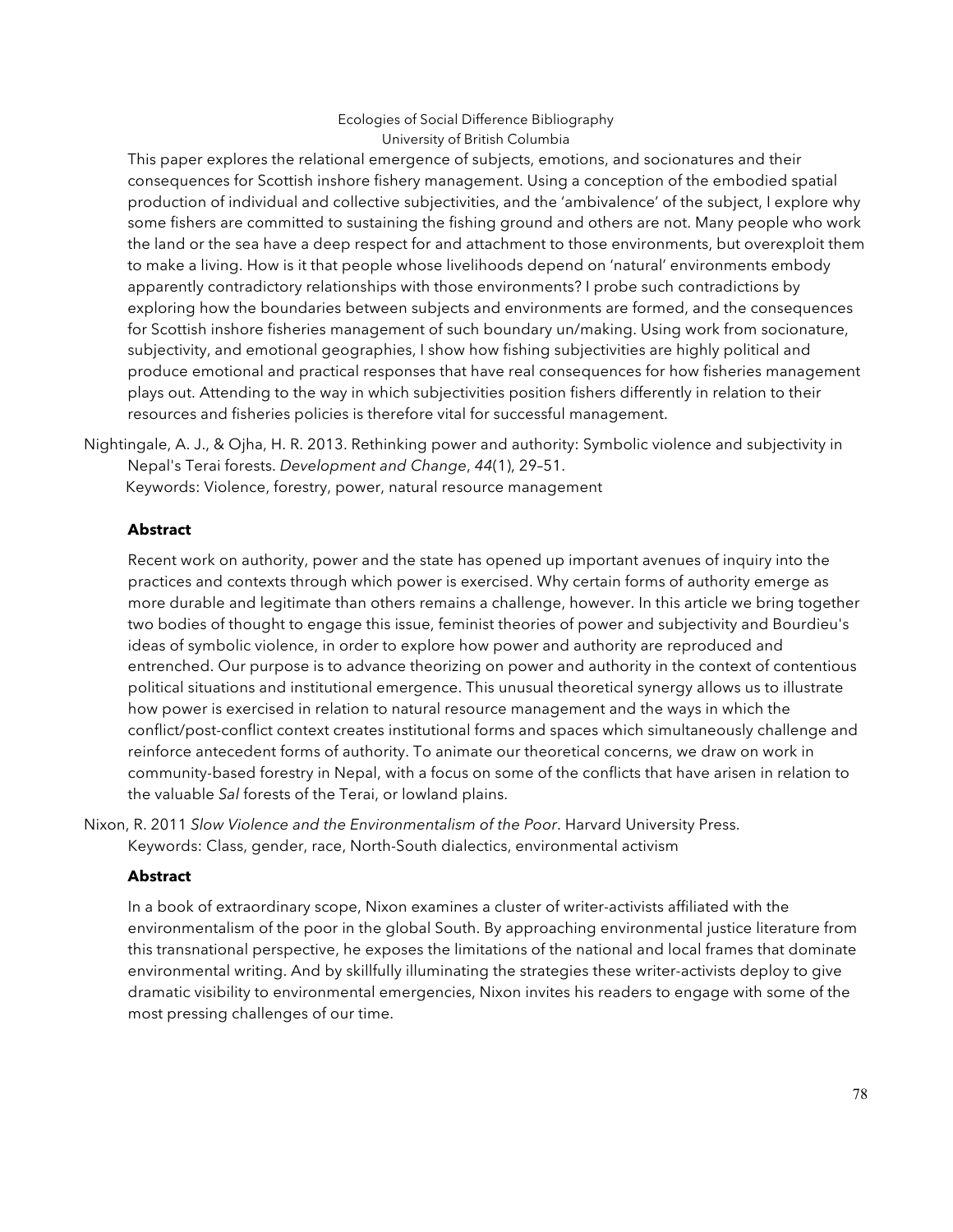O'Neill, S. J., Hulme, M., Turnpenny, J., & Screen, J. A. 2010. Disciplines, geography, and gender in the framing of climate change. *Bulletin of the American Meteorological Society, 91*(8), 997-1002. Keywords: Climate change, gender, framing

## **Abstract**

The areas that were focused in the Climate Change Congress, held in March 2009, are discussed. One of the findings emphasizes on the geography of knowledge. Annex 1 countries those that have responsibilities under the Kyoto Protocol for mitigating their greenhouse gas emissions are considerably overrepresented, while non-Annex 1 representatives presented just 12% of all contributions. The IPCC Third Assessment Report included more social science research, Bjurström and Polk's analysis found that such representation remained minimal. The three working groups (WG) contributing to the IPCC Assessment Reports includes WG I, which focuses on physical science, WG II on the vulnerability of socioeconomic and natural systems, and WG III on mitigation options. The structural linearity of knowledge exhibits that better climate change science leads to better knowledge of potential impacts and would necessarily lead to actions required to reduce greenhouse gas emissions and to adapt political, social, and economic systems.

Ortner, S. B. 1972. Is Female to Male as Nature Is to Culture? *Feminist Studies*, *1*(2), 5–31. Keywords: Gender, masculinity, femininity, nature, culture

Pandey, S. 1998. Women, environment, and sustainable development. *International Social Work, 41*(3), 339- 355.

Keywords: Community forestry, gender, participation, Nepal

### **Abstract**

The contributions of rural people, specially women, in social and sustainable development of rural regions were examined through the analysis of case studies done in Nepal showing the factors that were involved in the participation of rural people in forest resource management programs. Some of the factors involved in local participation in resources management were resource scarcity, regional size, number of household affected and proximity of resources to residences. The awareness of rural women on their roles in forest management resources contributed to sustained development.

Park, L. S. H., & Pellow, D. N. 2011. *The Slums of Aspen: Immigrants Vs. the Environment in America's Eden*. NYU Press.

Keywords: Environmentalism, social conditions, immigration politics, environmental policy, race relations, Aspen, Colorado, sociology

### **Abstract**

Offering a new understanding of a little known class of the super-elite, of low-wage immigrants (mostly from Latin America) who have become the foundation for service and leisure in this famous resort, and of the recent history of the ski industry, Park and Pellow expose the ways in which Colorado boosters have reshaped the landscape and altered ecosystems in pursuit of profit and pleasure. Of even greater urgency, they frame how environmental degradation and immigration reform have become inextricably linked in many regions of the American West, a dynamic that interferes with the efforts of valorous environmental causes, often turning away from conservation and toward insidious racial privilege.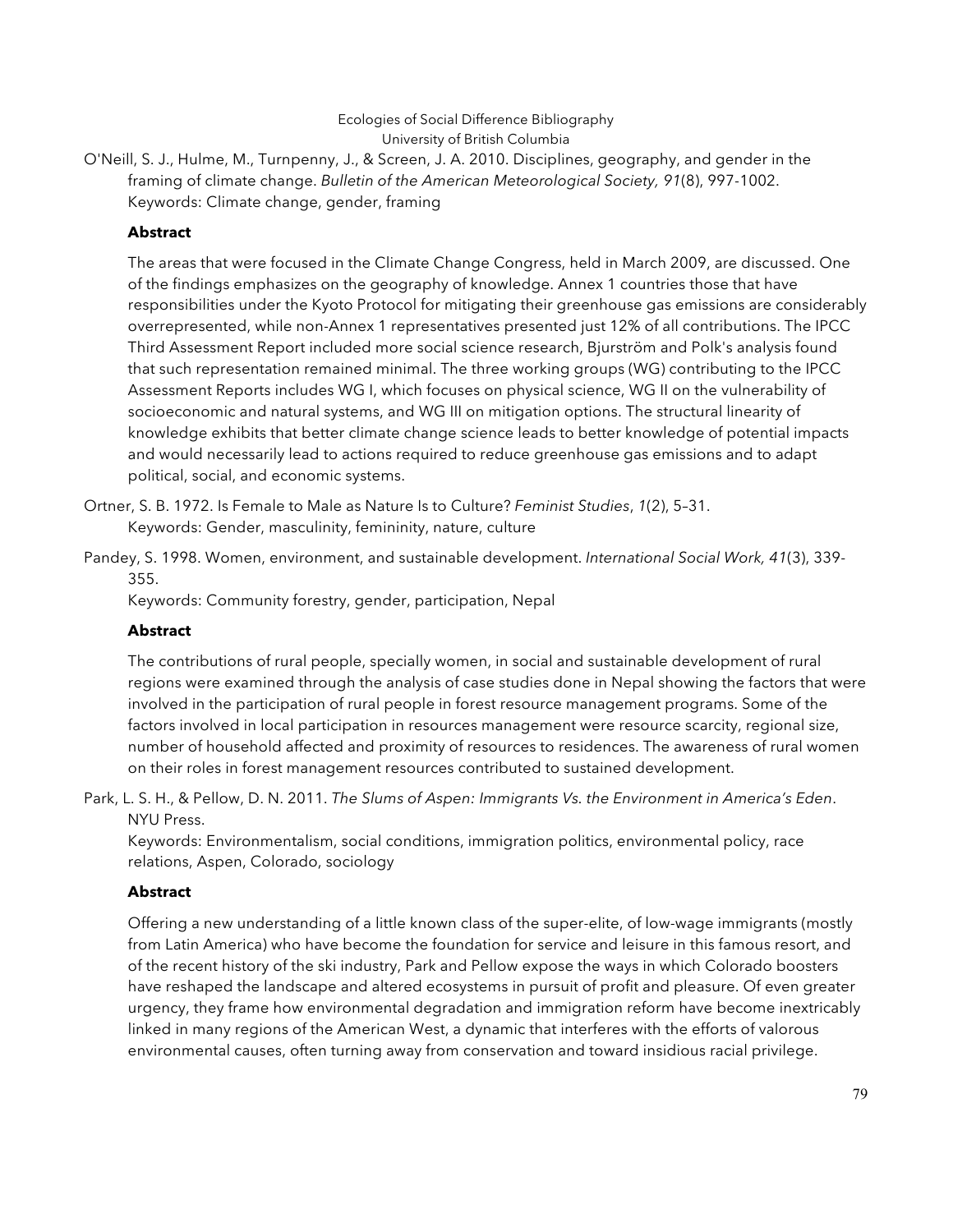Philip, K. 2003. *Civilizing Natures Race, Resources, and Modernity in Colonial South India*. Piscataway: Rutgers University Press.

Keywords: Race, colonialism, natural resource management, India

## **Abstract**

Science was a central pillar of colonialism, but the converse holds true as well: colonialism profoundly shaped the character of nineteenth-century science. *Civilizing Natures* unravels unexpected relationships between science, technology, and administrative systems in colonial India from the 1850s to the 1930s, deepening our perspective on continuing conflicts over race, resources, and empire. Botanists, anthropologists, and foresters had their most important sources of data—nature and natives located at colonial sites. In the hilly, forested regions of Madras Presidency, tribal populations were studied by ethnographers, managed by revenue officials, recruited by plantation contractors, and modernized by missionaries. Racial constructions of nature and modernity helped criminalize and domesticate unruly natives. This is a story about the construction of nature in southern India that is deeply local and irreducibly global. Through detailed case studies, Kavita Philip shows how race and nature are fundamental to understanding colonial modernities. Through its insightful combination of methodologies from both the humanities and the social sciences, *Civilizing Natures* complicates our understandings of the relationships between science and religion, pre-modern and civilized, environment and society.

Plumwood, V. 1991. Nature, Self, and Gender: Feminism, Environmental Philosophy, and the Critique of Rationalism. *Hypatia*, *6*(1), 3-27.

Keywords: Human ecology, science and ethics, environment, rationalism, feminism

## **Abstract**

Rationalism is the key to the connected oppressions of women and nature in the West. Deep ecology has failed to provide an adequate historical perspective or an adequate challenge to human/nature dualism. A relational account of self enables us to reject an instrumental view of nature and develop an alternative based on respect without denying that nature is distinct from the self. This shift of focus links feminist, environmentalist, and certain forms of socialist critiques. The critique of anthropocentrism is not sacrificed, as deep ecologists argue, but enriched.

Plumwood, V. 1993. *Feminism and the Mastery of Nature*. London: Routledge. Keywords: Feminism, gender, ecofeminism, non-human rights

### **Abstract**

Two of the most important political movements of the late twentieth century are those of environmentalism and feminism. In this book, Val Plumwood argues that feminist theory has an important opportunity to make a major contribution to the debates in political ecology and environmental philosophy. *Feminism and the Mastery of Nature* explains the relation between ecofeminism, or ecological feminism, and other feminist theories including radical green theories such as deep ecology. Val Plumwood provides a philosophically informed account of the relation of women and nature, and shows how relating male domination to the domination of nature is important and yet remains a dilemma for women.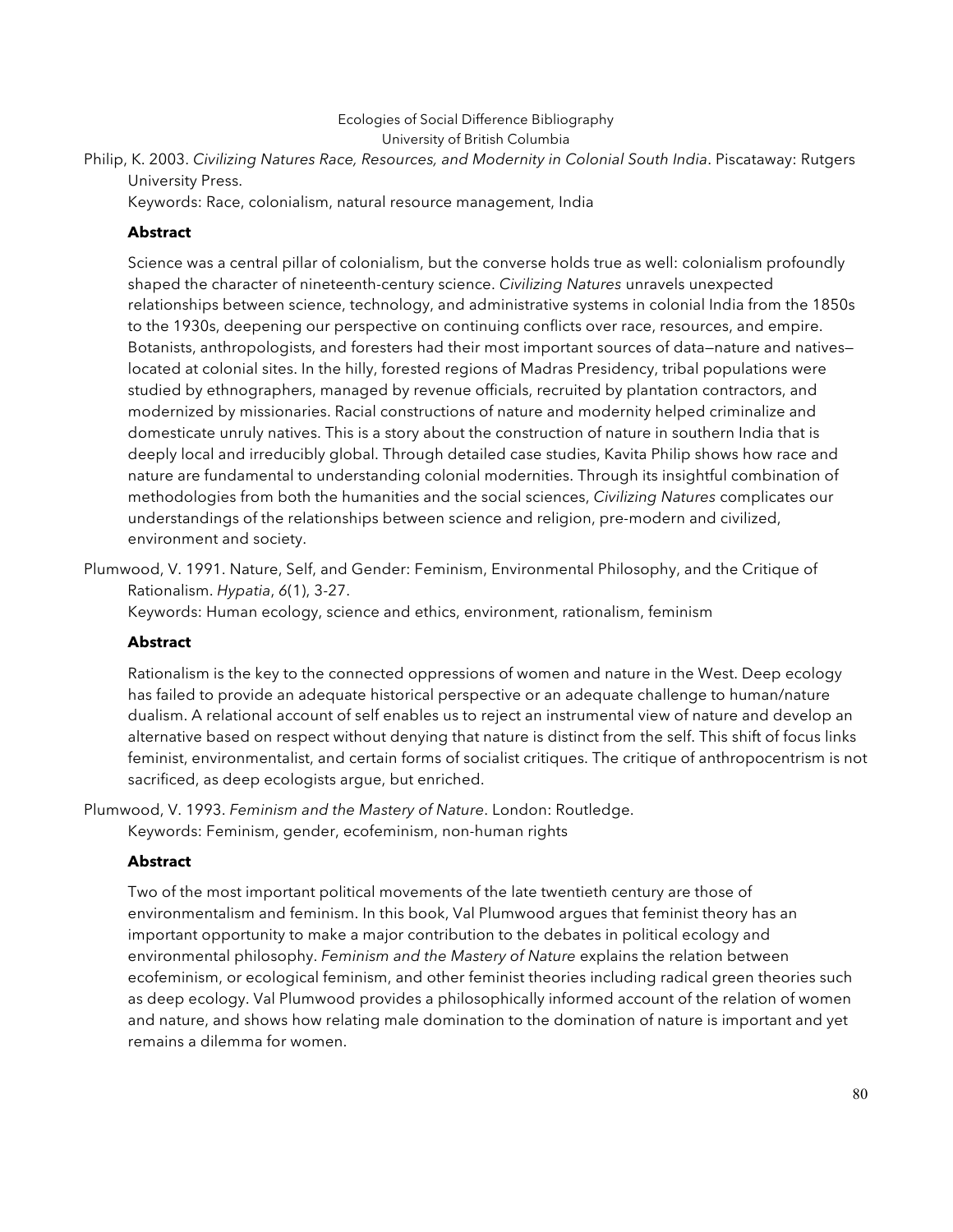Plumwood, V. 2000. Integrating ethical frameworks for animals, humans, and nature: A critical feminist eco socialist analysis. *Ethics and the Environment, 5*(2), 285–322. Keywords: Ecofeminism, vegetarianism, nature, animals, human

#### **Abstract**

This paper analyses the potential of ethical frameworks for animals, humans, and nature in the context of a critical-feminist-socialist ecology. Discussion on vegetarianism as an approach to integration; Role of cultural ecofeminism; Sources of alienation in ontological vegetarianism; Review of related literature.

Price, L. 2010. 'Doing it with men': Feminist research practice and patriarchal inheritance practices in Welsh family farming. *Gender, Place & Culture, 17*(1), 81-97. Keywords: feminist research practice, farming, patriarchal inheritance, gender identity epistemology, geodemographics, feminism, gender differences, gender identity

#### **Abstract**

Internationally, the gender relations of the family farming 'way of life' have been shown to be stubbornly persistent in their adherence to patriarchal inheritance practices. This article demonstrates how such 'agricultural' practices are situated both within the subjective sphere of farming individuals' and within global agri-economics, bringing new challenges to patrilineal farm survival. It is suggested here that the recent tendency for post-structuralist theorisation in rural studies has underestimated the existence and impact of patrilineal patterns in family farming. Such patterns mean that women are shown to largely occupy relational gender identities as the 'helper', whilst men are strongly identified as the 'farmer'. Drawing on repeated life-history interviews conducted with farming men and women from Powys, Mid Wales, the aim of this article is to generate debate as to the extent to which men can be brought into feminist research practice in order to reveal patriarchy to a greater degree. The article begins by situating the near-exclusion of men from feminist research practice within theoretical developments in feminist geography. This discussion also assists in deriving issues of research methods, positionality and interpretive power which focus the integration of empirical material in the methodological reflections provided in section three. In section two, the rationale for the epistemological stance taken in the research is provided. The article provides an example of the successful integration of men into a feminist research frame, suggests avenues for theoretical development and identifies future research directions which can be informed by 'doing it with men'.

Prindeville, D. M. 2004. *On the streets and in the state house: American Indian and Hispanic women and environmental policymaking in New Mexico*. New York: Routledge. Keywords: Race, indigenous people, gender, urban environments, environmental policy, environmental justice

#### **Abstract**

This study explores the politics of American Indian and Hispanic women leaders in New Mexico's environmental policymaking arena. Using non-random purposive sampling, 50 women were selected for participation who were political activists in grassroots organization or public officials, elected or appointed to local, state or tribal government. Personal interviews were employed to gather data on their political socialization, their leadership trajectories, their motives for engagement in public life, their political ideology, their racial-ethnic- and gender identity and their policy agendas and strategies for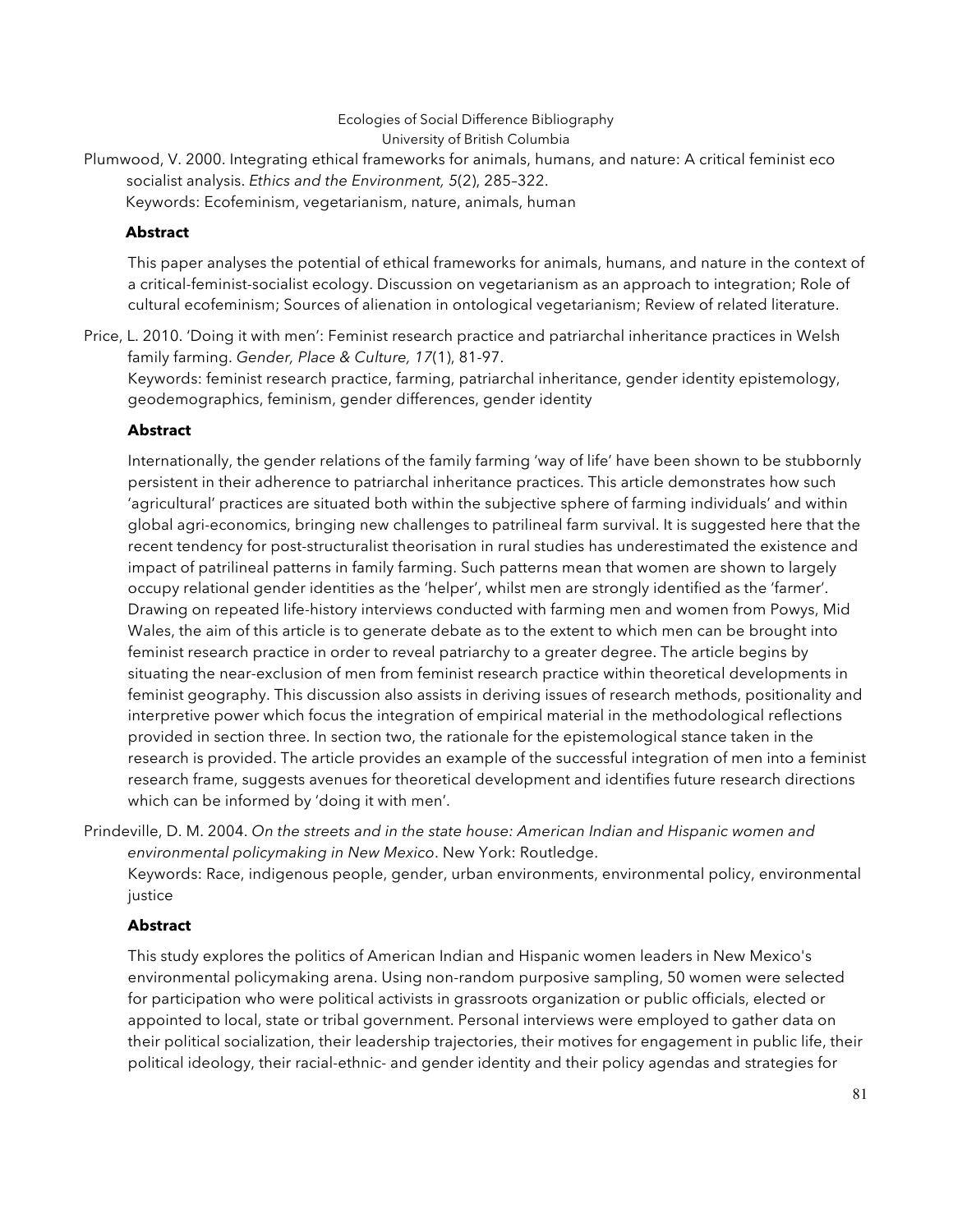influencing public policymaking.

Pulido, L. 2000. Rethinking Environmental Racism: White Privilege and Urban Development in Southern California. *Annals of the Association of American Geographers, 90*(1): 12—40. Keywords: Race, environmental racism, environmental justice, white privilege, USA

### **Abstract**

Geographic studies of environmental racism have focused on the spatial relationships between environmental hazards and community demographics in order to determine if inequity exists. Conspicuously absent within this literature, however, is any substantive discussion of racism. This paper seeks to address this shortcoming in two ways. I first investigate how racism is understood and expressed in the literature. I argue that although racism is rarely explicitly discussed, a normative conceptualization of racism informs the research. Not only is this prevailing conception overly narrow and restrictive, it also denies the spatiality of racism. Consequently, my second goal is to demonstrate how various forms of racism contribute to environmental racism. In addition to conventional understandings of racism, I emphasize white privilege, a highly structural and spatial form of racism. Using Los Angeles as a case study, I examine how whites have secured relatively cleaner environments by moving away from older industrial cores via suburbanization. I suggest that the historical processes of suburbanization and decentralization are instances of white privilege and have contributed to contemporary patterns of environmental racism. Thus, in addition to interpreting racism as discriminatory facility siting and malicious intent, I also examine a less conscious but hegemonic form of racism, white privilege. Such an approach not only allows us to appreciate the range of racisms that shape the urban landscape, but also illuminates the functional relationships between places-in particular between industrial zones and residential suburbs, and how their development reflects and reproduces a particular racist formation.

Pulido, L., Sidawi, S. et al. 1996. An Archaeology of Environmental Racism in Los Angeles. *Urban Geography, 17*(5): 419—439.

Keywords: Race, class, environmental racism, environmental history, pollution, urban environments, USA

### **Abstract**

This paper focuses on the historical evolution of discriminatory pollution patterns in Los Angeles. We argue that the historical processes leading to environmental racism cannot be understood without employing qualitative research methods. Moreover, in order to move beyond viewing "race" and class as mutually exclusive static categories, we conceptualize "race" and class as social relations. We first conducted a spatial analysis of air toxins in urban Los Angeles County and then chose two of the most polluted communities (Torrance and East Los Angeles/Vernon) for detailed historical analysis. Each community illustrates a different set of historical processes. The early development of Torrance was characterized by a highly deliberate and conscious set of racist practices on the part of city planners in an effort to control a racialized division of labor. In the case of East Los Angeles/Vernon, minority communities developed in close conjunction with those industries dependent upon their labor. The negatively racialized and polluted nature of the place led to its continued role as an industrial area. In both cases, we reveal the need to focus on the simultaneous evolution of racism, class formation, and the development of industrial landscapes.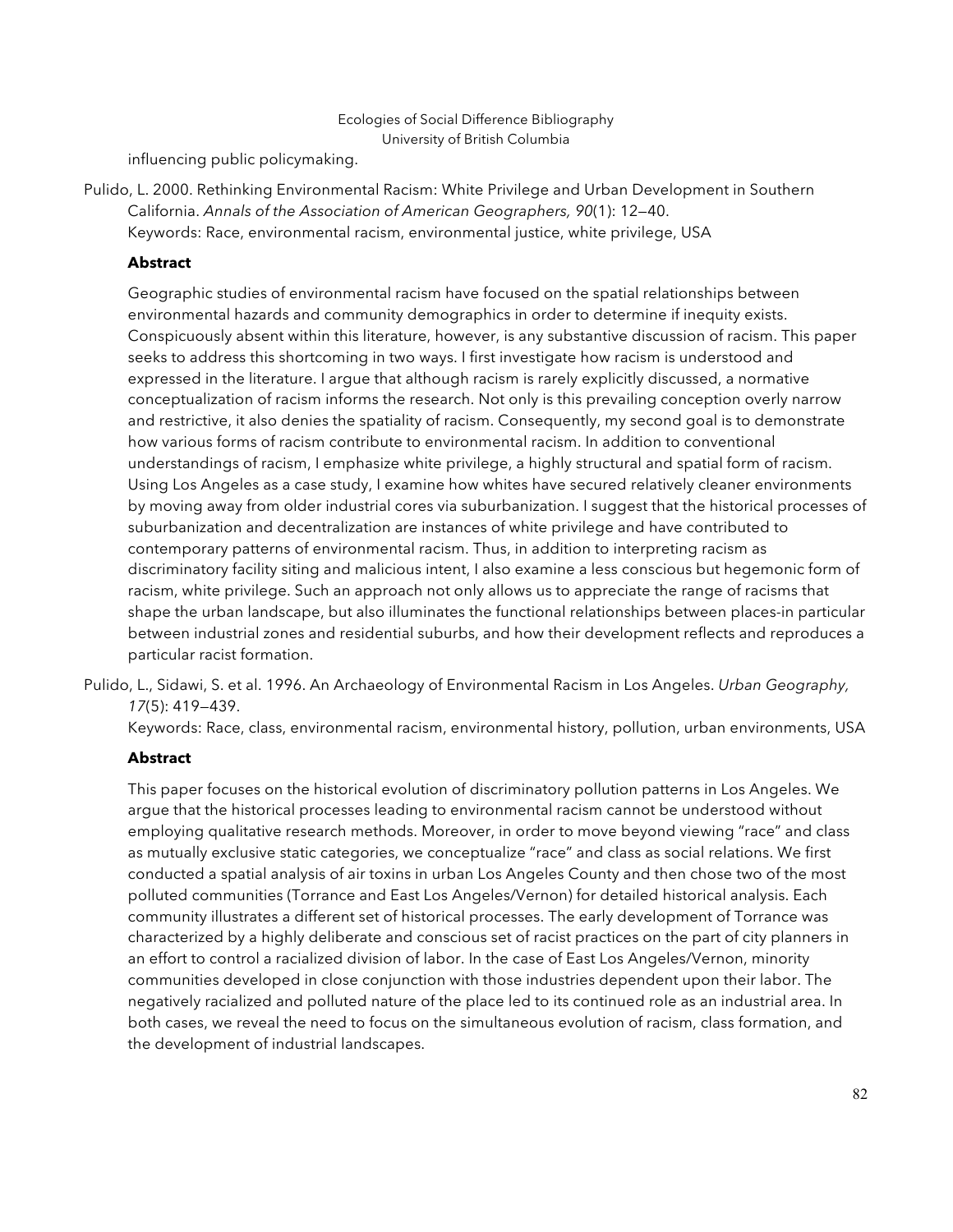Radding Murrieta, C. 2005. *Landscapes of power and identity comparative histories in the Sonoran desert and the forests of Amazonia from colony to republic*. Durham, N.C.: Duke University Press. Keywords: Indigenous identity, colonialism, environmental history, Bolivia, Mexico

#### **Abstract**

*Landscapes of Power and Identity* is a groundbreaking comparative history of two colonies on the frontiers of the Spanish empire—the Sonora region of northwestern Mexico and the Chiquitos region of eastern Bolivia's lowlands—from the late colonial period through the middle of the nineteenth century. Radding demonstrates how colonial encounters were conditioned by both the local landscape and cultural expectations; how the colonizers and colonized understood notions of territory and property; how religion formed the cultural practices and historical memories of the Sonoran and Chiquitano peoples; and how the conflict between the indigenous communities and the surrounding creole societies developed in new directions well into the nineteenth century.

Raju, S. 2011. *Gendered Geographies: Space and Place in South Asia*. New Delhi: Oxford University Press. Keywords: Gender, caste, class, gender mainstreaming, migration, rural livelihoods, South Asia

### **Abstract**

The resurrection of geography now plays a significant role in social science theories. This volume critically analyzes the debate surrounding the social and conceptual formations of 'space 'and 'place' to understand how such boundaries intersect with gender. The essays argue that spaces and places are social and ideological constructs. What is significant is the implication of power in the production of spaces and places as they are ideologically organized to maintain established hierarchies. Thematically organized, the essays examine a range of topical issues such as national and transnational identities, women's livelihoods, migration, violence against women, mining, environment, poverty alleviation, and family, and also the engagement of market forces with patriarchal structures, the fluidity of the 'public' and the 'private' and everyday negotiations and contestations, in the context of the South Asian countries. The volume explores the impact of global processes on the idea of locality and its consequences for the lives of women in countries like India, Sri Lanka, Pakistan, Bangladesh and Nepal. It features interdisciplinary analysis of the interface between space, place and gender. It discusses sectorial and topical issues such as livelihood, environment, family, violence, caste, and class and includes case studies from India, Nepal, Bangladesh, Sri Lanka and Pakistan.--Publisher's description

Ray, S. J. 2010. Endangering the desert: Immigration, the environment, and security in the Arizona-Mexico borderland. *Isle: Interdisciplinary Studies in Literature and Environment*, *17*(4), 709—734. Keywords: public discourse, illegal immigration, environmental movement, rhetoric and composition, discourse studies, Arizona

#### **Abstract**

The article discusses immigration, the status of the environment, and the security in the borderland between Arizona and Mexico. The case of the Organ Pipe Cactus National Monument illustrates the environmental alarmism surrounding the borderland. Immigrants and smugglers are endangering the landscape of Organ Pipe, which represents a national security issue.

Ray, S. J. 2013. *The ecological other: Environmental exclusion in American culture*. Tucson: University of Arizona Press.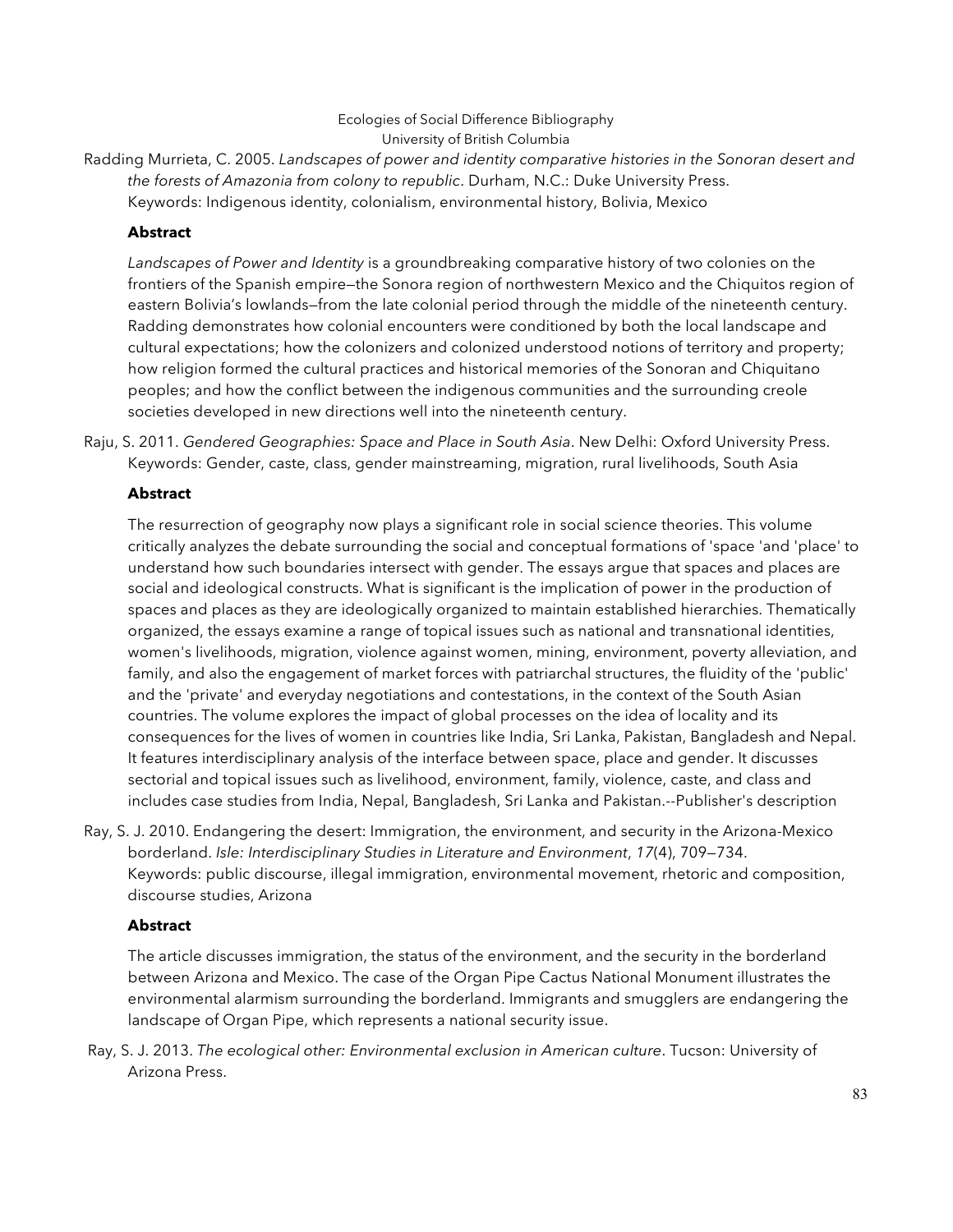Keywords: Ecology in literature, ecocriticism, nature , environmental science, biological sciences, ecology & evolutionary biology

### **Abstract**

Ray investigates three categories of ecological otherness: people with disabilities, immigrants, and Native Americans. Extending recent work in environmental justice ecocriticism, Ray argues that the expression of environmental disgust toward certain kinds of bodies draws problematic lines between ecological "subjects"—those who are good for and belong in nature—and ecological "others"—those who are threats to or out of place in nature. Ultimately, *The Ecological Other* urges us to be more critical of how we use nature as a tool of social control and to be careful about the ways in which we construct our arguments to ensure its protection.

Razavi, S. 2002. *Shifting Burdens: Gender and Agrarian Change under Neoliberalism*. Bloomfield, CT, USA: Kumarian Press.

Keywords: Political economy, agriculture, gender, Uganda, India, Vietnam

## **Abstract**

Over the past ten years policy shifts in rural development across the globe have reduced the role of government and switched costs of services to the rural poor themselves. But what are the gender effects of this change? The regionally diverse case studies in this book provide an empirically grounded account of these changes, and allow a critical assessment of explicit and implicit premises in 'gender and development' orthodoxy. The contributors unravel the ways in which economic and social structures, institutions, and policy outcomes are mediated by gender as a social relationship, and consider the degree to which a "diversified livelihoods strategy", touted as the means by which rural families are struggling to improve their standard of living, accurately describes what is taking place on the ground. For students and researchers in gender and development, and rural development in general.

Reed, M. G. 2000. Taking Stands: A feminist perspective on "other" women's activism in forestry communities of northern Vancouver Island. *Gender, Place & Culture*, *7*(4), 363—387.

Keywords: Gender, feminism(s), forestry, women's movements, marginalization, Canada

## **Abstract**

The author examines alternative and possibly contradictory positions associated with 'other' women's political activism in forestry and land use debates. The article traces research on women's activism, noting that the main focus has been placed on community management and social mothering as sources of motivation, political perspective and activity. The author suggests that these explanations have been imbued with a predetermination of appropriate action (progressiveness) that effectively renders as radical the activism by some women while ignoring the activism by others. This separation and privileging has arisen, in part, because of a theoretical preoccupation by feminist researchers with illustrating women's marginality and an empirical focus on public actions. When feminist perspectives have been applied to women's participation in environmental debates, there has been a narrowing of visibility of women's motivations, perspectives, and actions. It is argued that feminist conceptions need to go beyond maternal/community explanations and advocate that activism be considered in terms of its embeddedness in local social and spatial contexts. The author suggests that embeddedness overcomes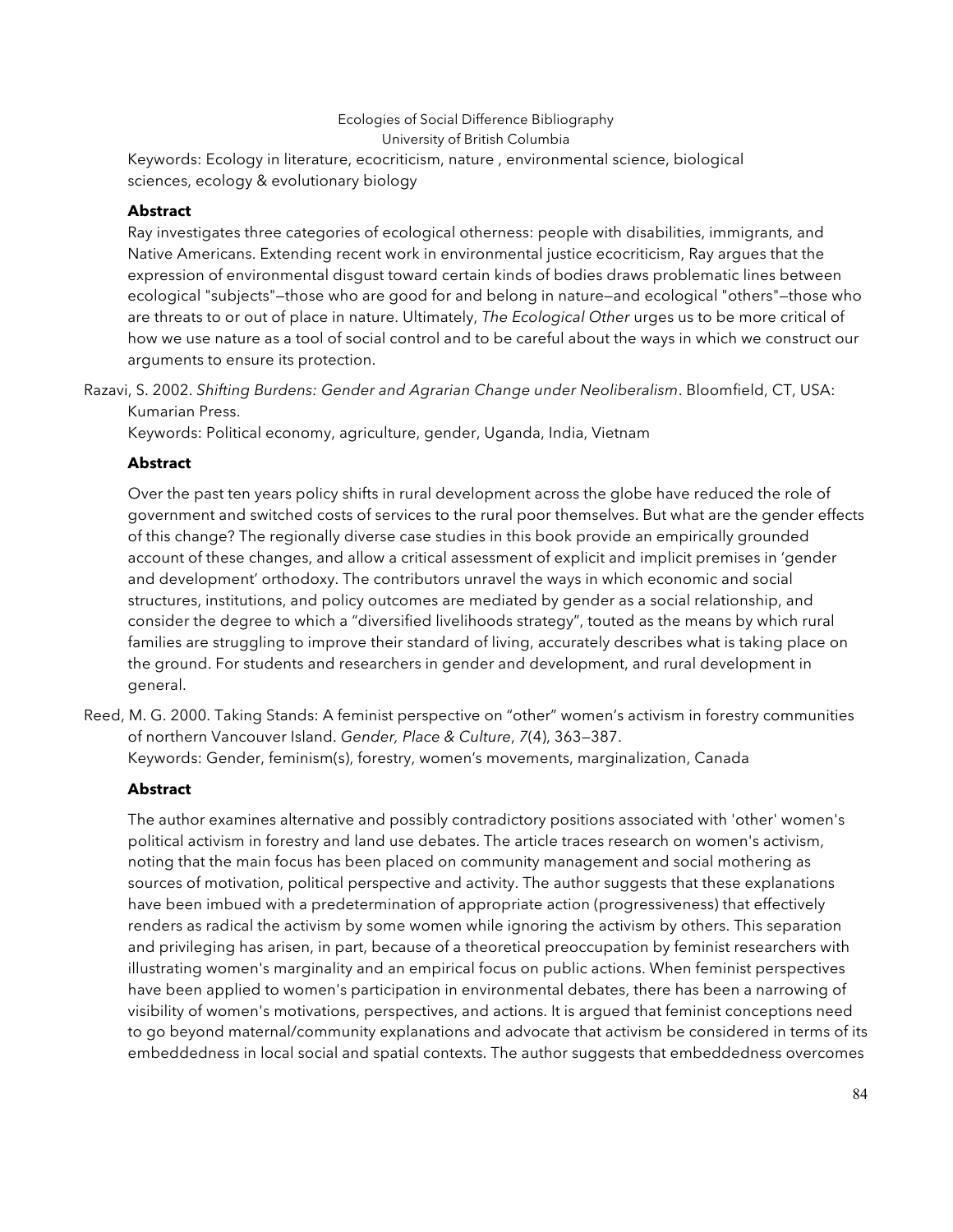the implicit reverse hierarchy of marginalisation discourses and includes both private and public spaces and actions in conceptions of women's activism. Turning to northern Vancouver Island, the author illustrates how embeddedness helps to render visible and intelligible, the multiplicity, consistencies and contradictions in women's positions and activities in support of conventional forestry. For these reasons, the author believes that embeddedness is useful as a means to generate dialogue across current divisions among women, forms of activism, and notions of appropriate relations with non-human nature.

Reed, M. G. 2003. Marginality and gender at work in forestry communities of British Columbia, Canada. *Journal of Rural Studies*, *19*(3), 373—389.

Keywords: Gender, feminism(s), forestry, marginalization, Canada

## **Abstract**

This paper examines the practices and discourses of forestry work in a Canadian context. I argue that forestry-town women contribute to a paradox. From the outside, women's experiences of forestry employment are rendered marginal by academics, government agencies and policy makers. Women's representations in forestry work are limited, in part, because those who count forestry have historically overlooked types of employment where women are most likely to be found. Paradoxically, I argue that women contribute to their own marginality by their adherence to discourses and practices that reinforce stereotypes about the industry. I explain this paradox developing the concept of social embeddedness to explore women's direct involvement in the paid work of forestry and to examine the meanings women give to forestry occupations. My empirical analysis traces government and academic definitions of forestry work and contrast these to interpretations of forestry work given in interviews by women living in forestry communities on Vancouver Island, Canada. I observe women both protested their marginal positions within forestry while they reinforced dominant stereotypes that exclude them from participating more fully in forestry occupations. I consider the implications of these findings from a theoretical and a policy perspective.

Reed, M. G., & Christie, S. 2009. Environmental geography: We're not quite home — reviewing the gender gap. *Progress in Human Geography, 33*(2), 246—255.

Keywords: Gender, feminism, environmental geography, natural disaster,

## **Abstract**

While gender remains one of the key axes of inequality scrutinized by environmental scholars of the Third World, researchers focused on problems in First World settings continue to omit gender as a central construct in interpreting how power circulates and affects environmental change, conflict, and management.

Resurreccion, B. P. & Elmhirst, R. 2008. *Gender and natural resource management: Livelihoods, mobility and interventions*. Sterling, VA: Earthscan. Ltd. Keywords: Ecofeminism, gender, natural resources, Asia, development

## **Abstract**

This book is about the gender dimensions of natural resource exploitation and management, with a focus on Asia. It explores the uneasy negotiations between theory, policy and practice that are often evident within the realm of gender, environment and natural resource management, especially where gender is understood as a political, negotiated and contested element of social relationships. It offers a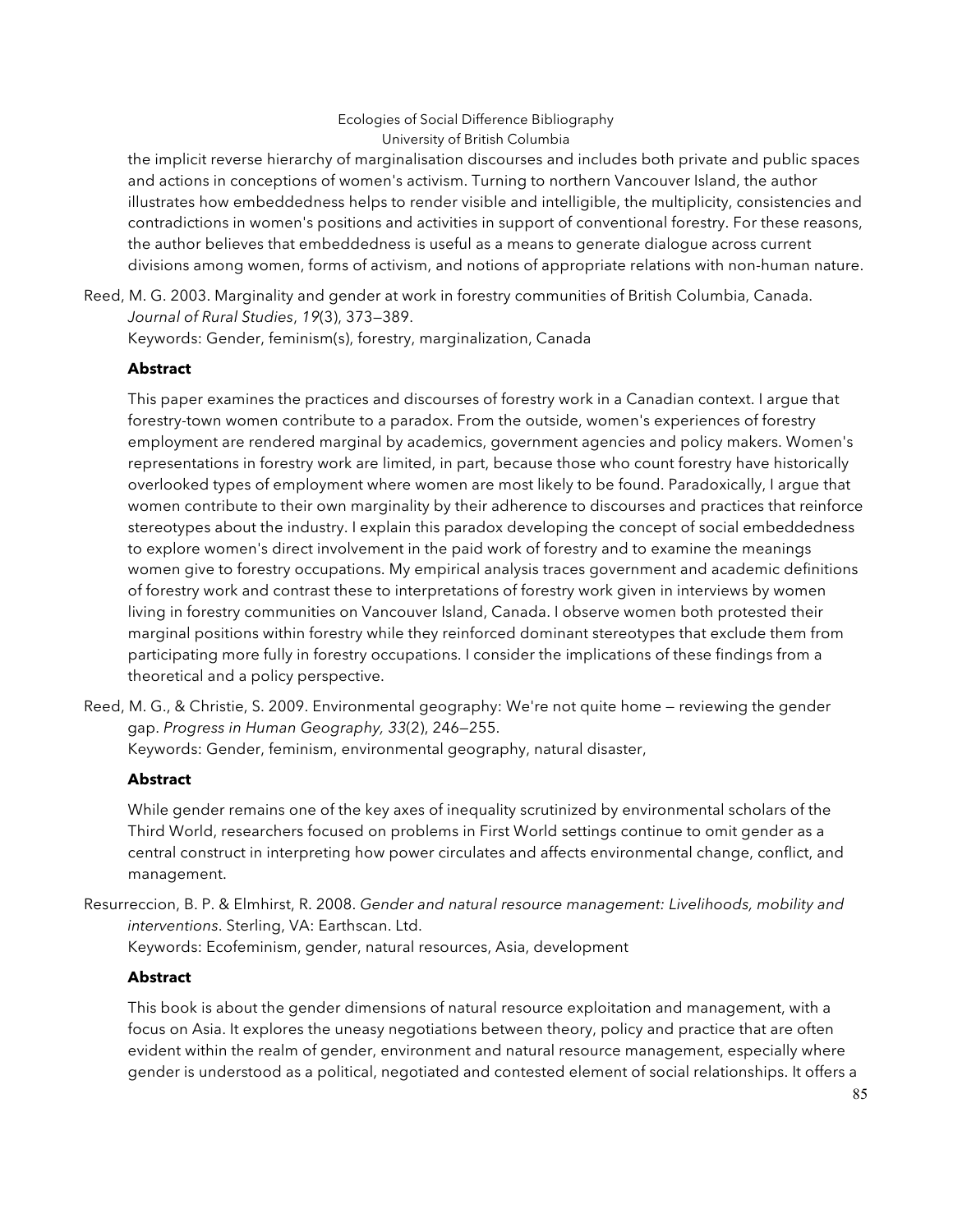critical feminist perspective on gender relations and natural resource management in the context of contemporary policy concerns: decentralized governance, the elimination of poverty and the mainstreaming of gender. Through a combination of strong conceptual argument and empirical material from a variety of political economic and ecological contexts (including Cambodia, China, Indonesia, Malaysia, Nepal, Thailand and Vietnam), the book examines gender-environment linkages within shifting configurations of resource access and control. The book will serve as a core resource for students of gender studies and natural resource management, and as supplementary reading for a wide range of disciplines including geography, environmental studies, sociology and development. It also provides a stimulating collection of ideas for professionals looking to incorporate gender issues within their practice in sustainable development.

Riley, M. 2009. Bringing the 'invisible farmer' into sharper focus: Gender relations and agricultural practices in the Peak District (UK). *Gender, Place & Culture, 16*(6), 665—682. Keywords: Feminism, gender identity, agriculture, farming

## **Abstract**

Women's farm work and the gendered nature of the farm space and farm practices have been important intersecting themes within feminist enquiry over the last 30 years. Much research has tended to underplay the wider evolution of these gender relations - leaving under-explored the longer-term formation and contestation of the gendered activities, spaces and identities observed in the present. This article draws on research on 64 farms in the Peak District (UK) to take a wider temporal view of farm gender relations. Utilising a farm life history approach the article considers three key moments within farming histories to explore the active role(s) played by women in shaping farms and farming practices. In doing so the article adds complexity and nuance to understandings of both processes, such as the 'masculinisation' of agriculture, and to the gendered geographies of the farm space.

Rocheleau, D. 1995. Maps, Numbers, Text, and Context: Mixing Methods in Feminist Political Ecology. *Professional Geographer*, *47*(4), 458—466.

Keywords: Geography, political ecology, feminist geography, ecology, environment, politics, feminism, forestry

### **Abstract**

Part of a special section on the role of quantitative methodology in feminist geography. The writer applies feminist theory to the question of research design and the development of flexible yet coherent combinations of qualitative and quantitative methods in feminist geographical research, specifically in political ecology. She explores the relevance of theoretical and practical insights from recent feminist work to the complex methodological challenges of a social forestry field study with a peasant federation and an international nongovernmental organization in the Dominican Republic. She provides three key insights from the works of feminist post-structuralists and empiricists and applies each to a particular aspect of fieldwork in the case study.

Rocheleau, D. & Edmunds, D. 1997. Women, men and trees: Gender, power and property in forest and agrarian landscapes. *World Development*, *25*(8): 1351—1371. Keywords: Forests, gender, Africa, agroforestry, resource management, property rights, land tenure

### **Abstract**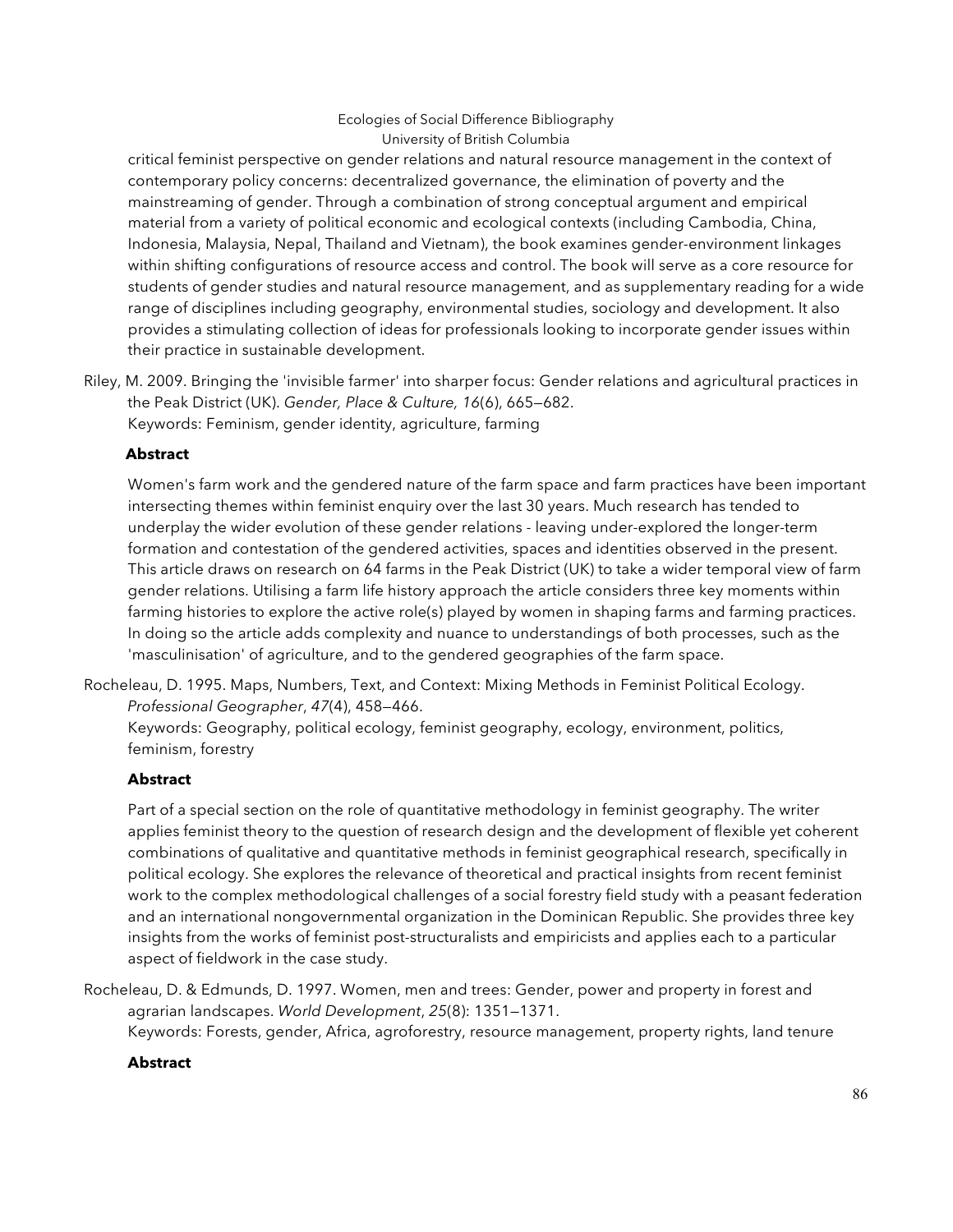A paper proposes a revision of the concept of property commonly associated with land in analyzing the gender dimensions of tree tenure. Unlike 2-dimensional maps of land ownership, tree tenure is characterized by nested and overlapping rights, which are products of social and ecological diversity as well as the complex connections between various groups of people and resources. Such complexity implies that approaches to improving equity using concepts of property based on land may be too simplistic. Rather than incorporating both women and trees into existing property frameworks, it is argued that a more appropriate approach would begin by recognizing legal and theoretical ways of looking at property that reflect the realities and aspirations of women and men as well as the complexity and diversity of rural landscapes.

Rocheleau, D. E., Thomas-Slayter, B. P., & Wangari, E. (Eds.). 1996. *Feminist political ecology: global issues and local experiences*. New York: Routledge.

Keywords: Human ecology, ecofeminism, feminist theory, political aspects

## **Abstract**

Feminist Political Ecology explores the gendered relations of ecologies, economies, and politics in communities as diverse as the rubber tappers in the rainforests of Brazil and activist groups fighting environmental racism in New York City." "Environmental struggles occur throughout the world from industrial to agrarian societies. Women are often at the centre of these struggles concerning local knowledge, everyday practice, rights to resources, sustainable development, environmental quality, and social justice." "This book bridges the gap between the academic and rural orientation of political ecology and the largely activist and urban focus of environmental justice movements. It aims to bring together the theoretical frameworks of feminist analysis with the specificities of women's activism and experiences around the world.

Rose, D. Bird. 2004. *Reports from a wild country: Ethics for decolonisation*. NewSouth Publishing. Keywords: Social conditions, history, decolonization, Aboriginal Australians, race relations

## **Abstract**

Explores some of Australia's major ethical challenges. Written in the midst of rapid social and environmental change and in a time of uncertainty and division, it offers powerful stories and arguments for ethical choice and commitment. The focus is on reconciliation between Indigenous and 'Settler' peoples, and with nature.

Ruether, R. R. 1996. *Women Healing Earth: Third World Women On Ecology, Feminism, And Religion*. Maryknoll, N.Y: Orbis Books.

Keywords: Ecofeminism, women and religion, feminist theory, developing countries, feminist theology

## **Abstract**

In Women Healing Earth noted theologian Rosemary Radford Ruether brings together illuminating writings of fourteen Latin American, Asian, and African women on the meaning of eco-theological issues in their own contexts - and the implications they have for women in the first world. Ruether has spent the last several years exploring the environmental crisis, the roles of religion and feminists, and what thirdworld women have to say. Ecofeminists in the North must listen carefully to women in the South since common problems can only be solved by understanding cultural and historical differences. When women of the South reflect on ecological themes, these questions are rooted in life and death matters,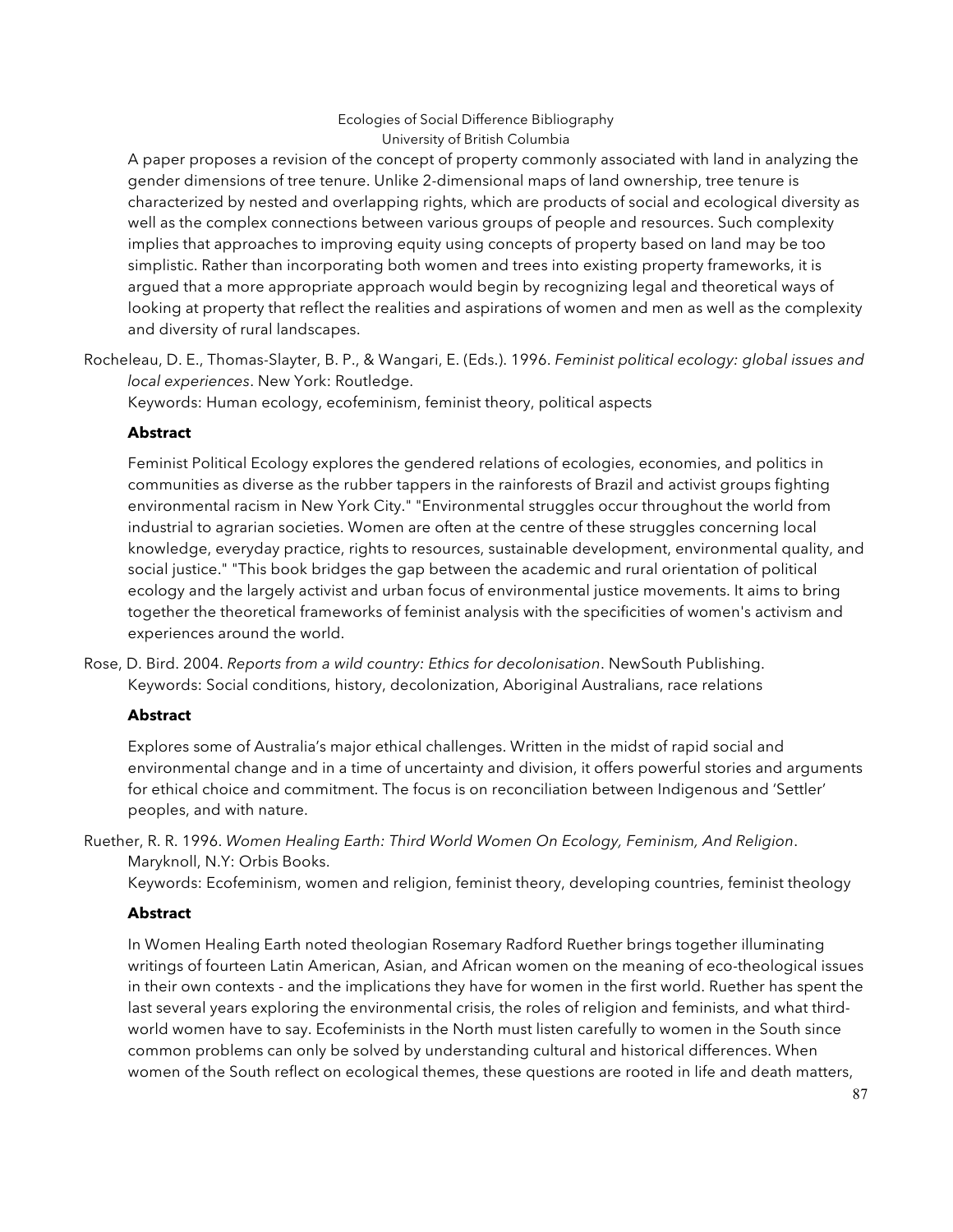not in theory, nor statistics. As Ruether writes, "Deforestation means women walking twice as far each day to gather wood ... Pollution means children in shantytowns dying of dehydration from unclean water." Impoverishment of the environment equals literal impoverishment for the vast majority of people on the planet. In addressing the intertwining issues of ecology, of class and race, of religion and its liberative elements, Women Healing Earth offers profound insights for all women and men involved in the struggles to overcome violence against women and nature, and to ensure ecological preservation and social justice.

Sachs, C. E. 1996. *Gendered Fields: Rural Women, Agriculture, and Environment*. Boulder: Westview Press. Keywords: Agriculture, gender, rural studies, environmental aspects, women in rural development

## **Abstract**

The purpose of the book is to expand feminist theory to include the study of rural women and to provide a theoretical basis for understanding and transforming the institutional subordination of rural women. Feminist theory is used to explore the commonalities and differences in rural women's experiences while infusing feminist and rural social theories with rural women's understanding and strategies for coping, surviving, shaping and changing their daily lives. Several recent breakthroughs and debates in feminist theory are used, including: feminist epistemologies and women's standpoint; an understanding of race, class, ethnic, and sexuality differences in women's lives; and, women's strategies of resistance to counter various forms of oppression as they attempt to shape and change their lives. Brief illustrations are drawn from fieldwork with women farmers in the USA, women working in cropping systems in Swaziland, women in the sustainable agriculture movement, farm and non-farm women in rural Pennsylvania (USA), women farmers and cooperative members in Zimbabwe, and US rural women involved in the women's land movement.

Salleh, A. 1996. An Ecofeminist Bio-ethic and What Post-Humanism Really Means. *New Left Review*, (217), 138– 147.

Keywords: Ecofeminism, post-humanism, bioethics, North-South dialectics, environmental justice

## **Abstract**

Cecile Jackson's socialist feminism and humanistic ethics, and the construction of a ecofeminist-gender analysis dualism, is akin to Whig politics that discard feminine bio-ethics as irrational. A focus on transcendental gender analysis leads to misconstruing the basic thrust of ecofeminism towards an immanent post-humanistic bio-ethics. Ecofeminist bio-ethics needs to surmount the materiality of ecopolitics within the post-humanistic perceptive, in order to devise alternative strategies for human self-understanding.

Salleh, A. 2009. *Eco-sufficiency & global justice: women write political ecology*. New York, NY: Pluto Press Keywords: Globalization, sustainable development, ecofeminism, environmental economics, environmental aspects

### **Abstract**

The author attempts to bring academics and alternative globalisation activists into conversation. Through studies of global neoliberalism, ecological debt, climate change, and the ongoing devaluation of reproductive and subsistence labour, these uncompromising essays by internationally distinguished women thinkers expose the limits of current scholarship in political economy, ecological economics, and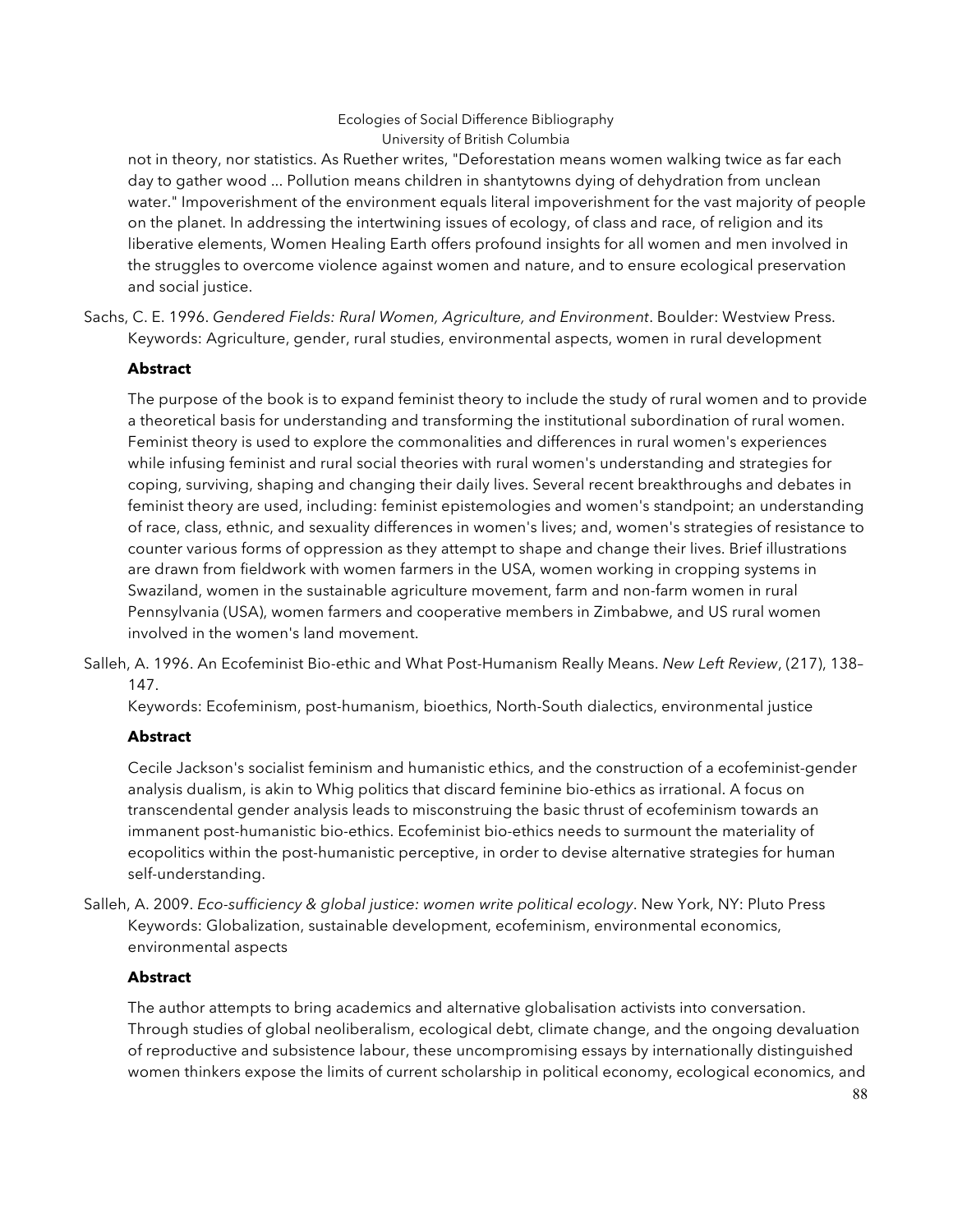sustainability science. The book introduces groundbreaking theoretical concepts for talking about humanity-nature links and is of interest for activists and for students of political economy, environmental ethics, global studies, sociology, women's studies, and critical geography.

Sandilands, C. 1997. Mother Earth, the Cyborg, and the Queer: Ecofeminism and (More) Questions of Identity. *NWSA Journal,* 9(3), 18—40

Keywords: Poststructuralist queer theory, ecofeminism, identity politics

## **Abstract**

Ecofeminism, or the incorporation of environmentalism into feminist ideology, provides women with an opportunity to foster a new political awareness. Cyborgs, or feminists who resist categorical symbolization, and queers, or lesbians, provide areas of contradictions and differences which should be addressed. This would create a wide-ranging, inclusive politicized coalition.

Sandilands, C. 1997. Wild democracy: Ecofeminism, politics, and the desire beyond. *Frontiers: A Journal of Women Studies*, *18*(2), 135—156.

Keywords: Environmental movement, gender, political aspects, Social aspects, feminism, democracy, ecology, politics

## **Abstract**

The article focuses on ecofeminism and how democracy and the desire "beyond" it are vital elements in ecofeminists' radical revisionings of the world. The author feels that the "wild democracy" that is implicit in ecofeminist politics needs to be drawn out and let loose so that its potential are revealed to others. She thinks this dual project of democratization and recognizing the limits of democracy should be the central task of any radical politics of nature. The author says that ecofeminism, in its budding recognition of the necessary pairing of these tasks, stands uniquely poised as the midwife of this political-natural project. The study also discusses ecological democracy, about the creation of political cultures and institutions that foster a diversity of voices, a variety of perceptions, a proliferation' of values and experiences of nature. The paper is also about the kind of ecological desire that necessarily leads us beyond democracy, about a part of human and nonhuman nature that defies apprehension by any political form no matter how plural.

Sandilands, C. 1999. *Good-natured feminist: Ecofeminism and the quest for democracy.* Minneapolis: University of Minnesota Press.

Keywords: Human ecology, ecofeminism, environmental ethics, feminist theory, green movement, environmental policy

### **Abstract**

Heroic mothers defending home and hearth against a nature deformed by multinationalist corporate practice: this may be a compelling story, but it is not necessarily the source of valid feminist or ecological critique. What's missing is the democratic element, an insistence on bringing to public debate all the relations of gender and nature that such a view takes for granted. This book aims to situate a commitment to theory and politics—that is, to democratic practice—at the center of ecofeminism and, thus, to move toward an ecofeminism that is truly both feminist and ecological. The Good-Natured Feminist inaugurates a sustained conversation between ecofeminism and recent writings in feminist postmodernism and radical democracy. Starting with the assumption that ecofeminism is a body of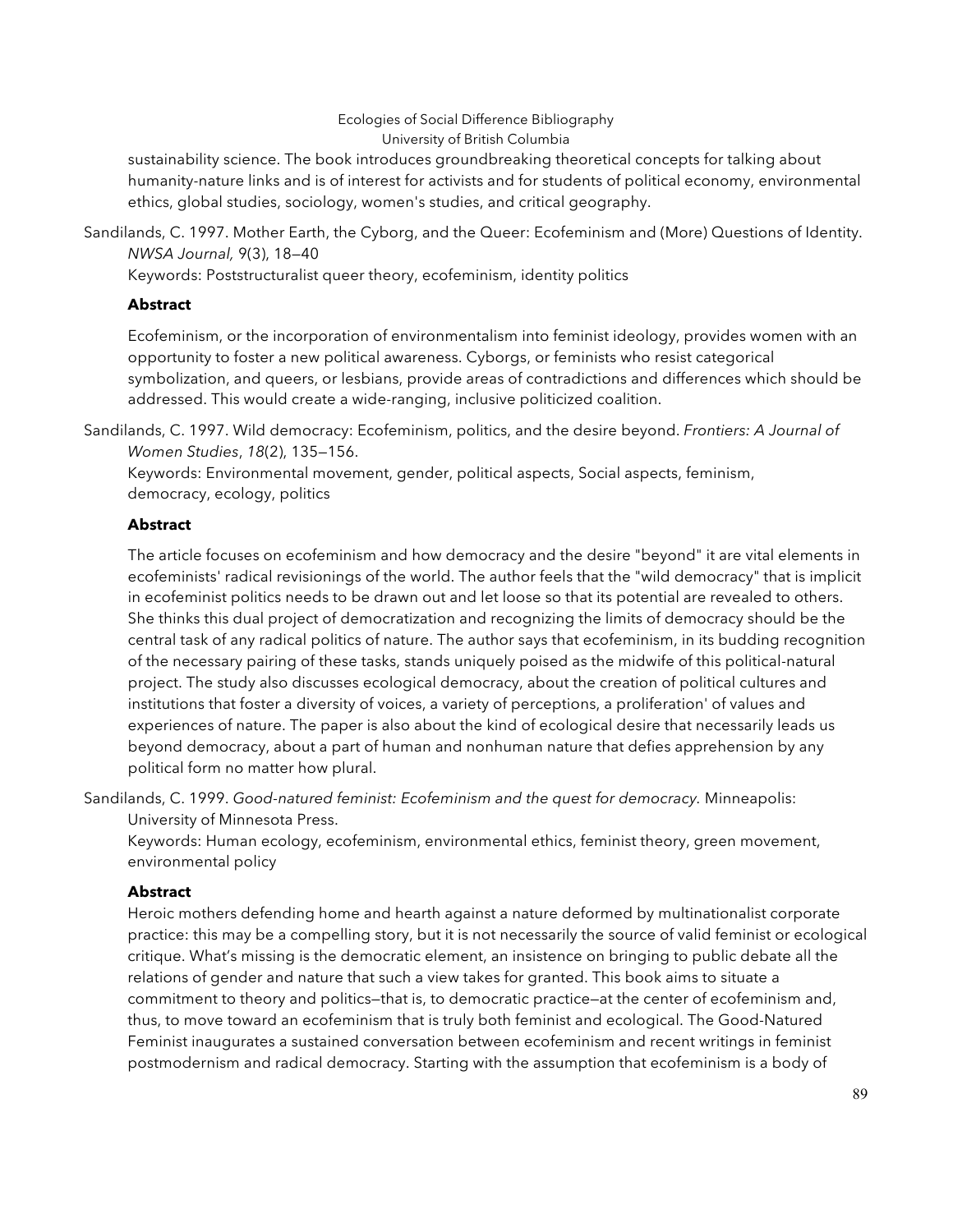democratic theory, the book tells how the movement originated in debates about "nature" in North American radical feminisms, how it then became entangled with identity politics, and how it now seeks to include nature in democratic conversation and, especially, to politicize relations between gender and nature in both theoretical and activist milieus.

Sandilands, C. 2001. Desiring nature, queering ethics: Adventures in erotogenic environments. *Environmental Ethics, 23*(2), 169-188.

Keywords: Human ecology, social aspects, environmental ethics, homosexuality, nature

#### **Abstract**

I begin from the premise that "environmentalism needs queers." Given that desire is a significant element in environmental ethics, and that the social organization of sexual-erotic desire has important impacts on human-nonhuman interactions, queer theory promises to aid environmental thought in unraveling and challenging some of these relations. I contribute the following elements to that challenge: the social-sexual organization of natural space; the organizing effects of dominant discourses of reproductive sexuality for both political possibility and bodily experience; and the retrieval (using the works of queer theorist Elizabeth Grosz) of a queer/ecological "erotogenic ethics" based on the blurring of bodily boundaries through eroticized tactile apprehension of the (human and nonhuman) Other.

Sandilands, C. 2001. From unnatural passions to queer nature: Common assumptions linking urban-artificialqueer in opposition to rural-natural-straight deserve closer attention. *Alternatives Journal*, *27*(3), 30—35. Keywords: Environmental protection, social aspects, homosexuality

#### **Abstract**

Looking historically through a queer prism, one can see that many of the ideas of nature on which contemporary environmental politics are built are strongly influenced by the particular social relations of sexuality in which they were (and are) developed. Looking geographically, one can see that queer communities may have particular views of nature, and that certain ideas and institutions of nature are sites of sexual struggle that reveal a great deal about the place of nature in the institutions of modern morality, order and regulation. If greening the queer community is part of a developing affinity between the two movements, then surely environmentalists can see that the reverse is also necessary.

Sandilands, C. 2002. Lesbian separatist communities and the experience of nature: Toward a queer ecology. *Organization & Environment*, *15*(2), 131—163. Keywords: Queer ecology, queer theory, sex, environmentalism, nature

### **Abstract**

Queer ecology is a cultural, political, and social analysis that interrogates the relations between the social organization of sexuality and ecology. As a part of this analysis, this article explores the ideas and practices of lesbian separatist communities in southern Oregon. It considers that separatists have, since 1974, developed a distinct political-ecological culture to challenge the heterosexual, patriarchal, and capitalist organization of rural North America. Although lesbian separatism was founded on essentialist constructions of gender and nature, the Oregon communities have developed, over time, a blend of lesbian principles and local environmental knowledge. This has produced a complex tradition of lesbian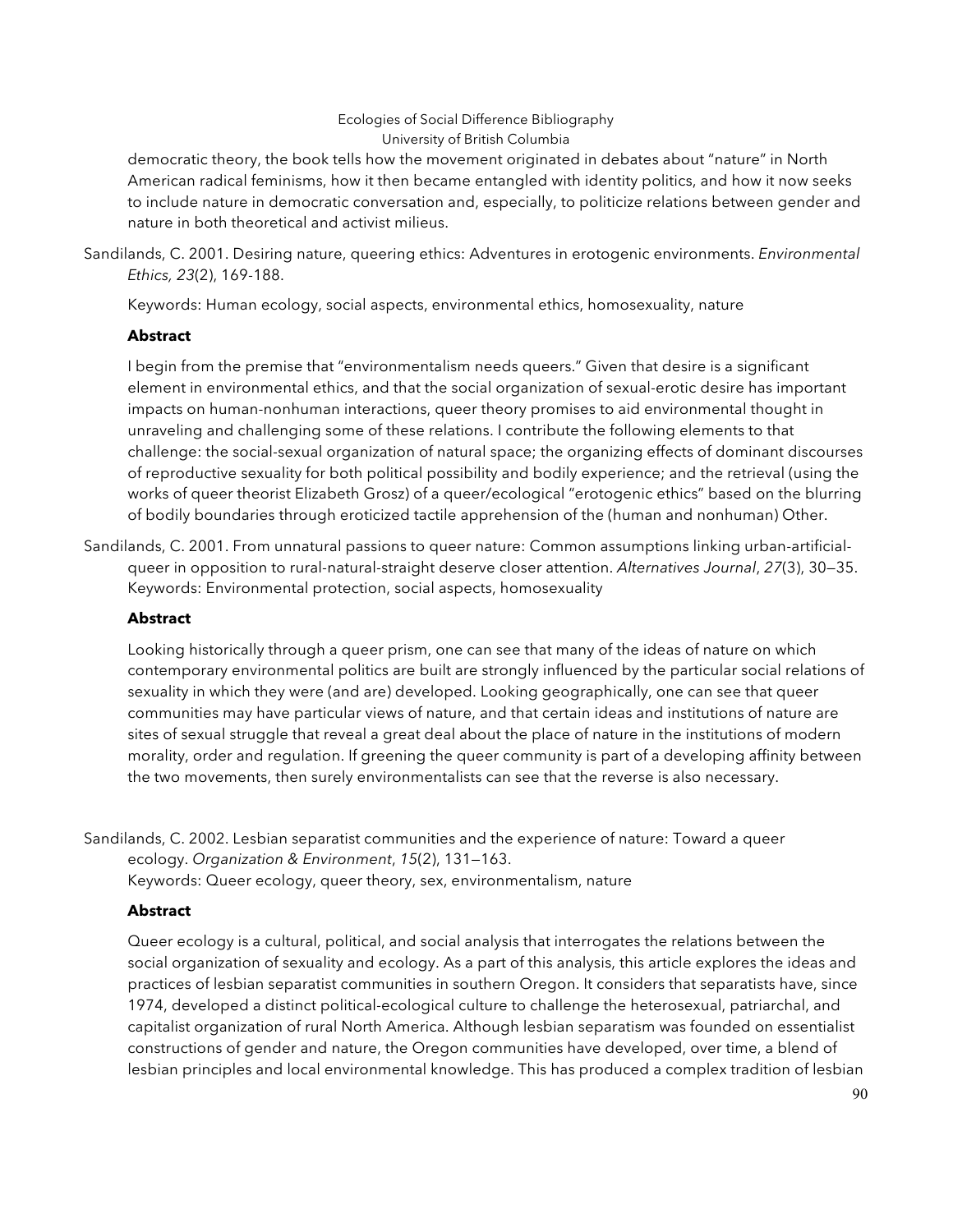ecopolitical resistance. Organizing threads of this tradition include opening access to land and transforming relations of rural ownership, withdrawing land from patriarchal-capitalist production and reproduction, feminizing the landscape ideologically and physically, developing a gender-bending physical experience of nature, experiencing nature as an erotic partner, and politicizing rurality and rural lesbian identity.

Sandler, R. and Pezzullo, P. C. 2007. *Environmental Justice and Environmentalism : The Social Justice Challenge to the Environmental Movement*. Cambridge, MA, USA: MIT Press. Keywords: Environmentalism, environmental justice

## **Abstract**

Although the environmental movement and the environmental justice movement would seem to be natural allies, their relationship over the years has often been characterized by conflict and division. The environmental justice movement has charged the mainstream environmental movement with racism and elitism and has criticized its activist agenda on the grounds that it values wilderness over people. Environmental justice advocates have called upon environmental organizations to act on environmental injustice and address racism and classism in their own hiring and organizational practices, lobbying agenda, and political platforms. This book examines the current relationship between the two movements in both conceptual and practical terms and explores the possibilities for future collaboration. In ten original essays, contributors from a variety of disciplines consider such topics as the relationship between the two movements' ethical commitments and activist goals, instances of successful cooperation in U.S. contexts, and the challenges posed to both movements by globalization and climate change. They examine the possibility and desirability of one unified movement as opposed to two complementary ones by means of analyses and case studies; these include a story of asbestos hazards that begins in a Montana mine and ends with the release of asbestos insulation into the air of Manhattan after the collapse of the World Trade Center. This book, part of a necessary rethinking of the relationship between the two movements, shows that effective, mutually beneficial alliances can advance the missions of both.

Satterfield, T., Robertson, L., Turner, N., & Pitts, A. 2012. *Being Gitka'a'ata: A Baseline Report on the Gitka'a'ata Way of Life, a Statement of Cultural Impacts Posed by the Northern Gateway Pipeline, and a Critique of the ENGP Assessment Regarding Cultural Impacts.* Hartley Bay, BC: Gitga'at First Nation. Keywords: First Nations, Northern Gateway pipeline, cultural impacts, Canada

### **Abstract**

This report does three things: (1) It critically assesses the ENGP Application with respect to the effort to identify and assess cultural impacts; (2) It describes the cultural practices and worldview of the Gitka'a'ata, which together constitute their [cultural] identity;1 and (3) It analyzes the [cultural] impacts posed to this culture by the (ENGP) and associated tanker traffic. Overall, the report finds that the proposed ENGP project is likely to result in significant adverse individual harms and potentially irreparable cumulative harm to Gitga'at culture.

Saugeres, L. 2002. The cultural representation of the farming landscape: masculinity, power and nature. *Journal of Rural Studies*, *18*(4), 373—384.

Keywords: Gender, masculinity, femininity, agriculture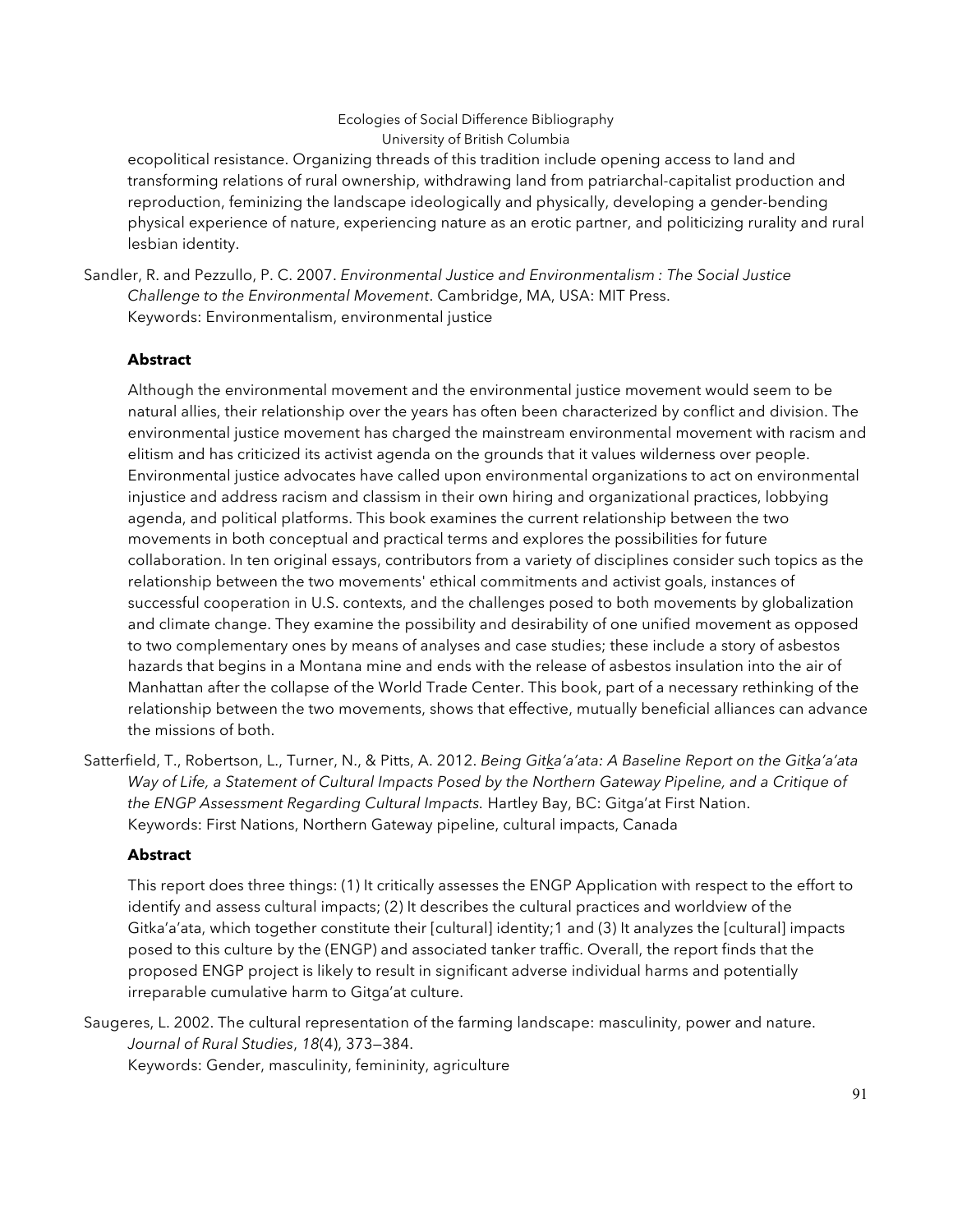## **Abstract**

This paper explores ideas of masculinity and femininity as articulated in the representation of the rural landscape among farm families in a community of Southern France. It is shown that the local discourses of the farming landscape emphasise the embodied inherited relationship between the farmer and the land. In these discourses, the good farmer is one who has an innate understanding of nature. This sympathetic feel for the land is associated with traditional peasant farming. In contrast, the alienated and exploitative attitude of the bad farmer towards nature is associated with modern agriculture. It is argued that this rhetoric of landscape and identity reproduces patriarchal ideologies which exclude and marginalise women from farming. The real farmer can only be a man because only men are seen as having this natural connection with the land. Women in contrast are defined by their lack of connection to farming and the land. Through an analysis of discourse, it is shown how an imagery of earth and blood constitutes a cultural idiom which legitimates men's mastery over nature and women.

Sawyer, S. 2004. *Crude chronicles indigenous politics, multinational oil, and neoliberalism in Ecuador*. Durham, N.C.: Duke University Press.

Keywords: Indigenous movements, indigenous identity, oil, Ecuador

## **Abstract**

Ecuador is the third-largest foreign supplier of crude oil to the western United States. As the source of this oil, the Ecuadorian Amazon has borne the far-reaching social and environmental consequences of a growing U.S. demand for petroleum and the dynamics of economic globalization it necessitates. Crude Chronicles traces the emergence during the 1990s of a highly organized indigenous movement and its struggles against a U.S. oil company and Ecuadorian neoliberal policies. Against the backdrop of mounting government attempts to privatize and liberalize the national economy, Suzana Sawyer shows how neoliberal reforms in Ecuador led to a crisis of governance, accountability, and representation that spurred one of twentieth-century Latin America's strongest indigenous movements. Through her rich ethnography of indigenous marches, demonstrations, occupations, and negotiations, Sawyer tracks the growing sophistication of indigenous politics as Indians subverted, re-deployed, and, at times, capitulated to the dictates and desires of a transnational neoliberal logic. At the same time, she follows the multiple maneuvers and discourses that the multinational corporation and the Ecuadorian state used to circumscribe and contain indigenous opposition. Ultimately, Sawyer reveals that indigenous struggles over land and oil operations in Ecuador were as much about reconfiguring national and transnational inequality - that is, rupturing the silence around racial injustice, exacting spaces of accountability, and rewriting narratives of national belonging - as they were about the material use and extraction of rainforest resources.

Scharff, V. 2003. *Seeing Nature Through Gender.* Lawrence, KS: University Press of Kansas. Keywords: Gender, environmental history, representation, justice

### **Abstract**

Environmental history has traditionally told the story of Man and Nature. Scholars have too frequently overlooked the ways in which their predominantly male subjects have themselves been shaped by gender. Seeing Nature through Gender here reintroduces gender as a meaningful category of analysis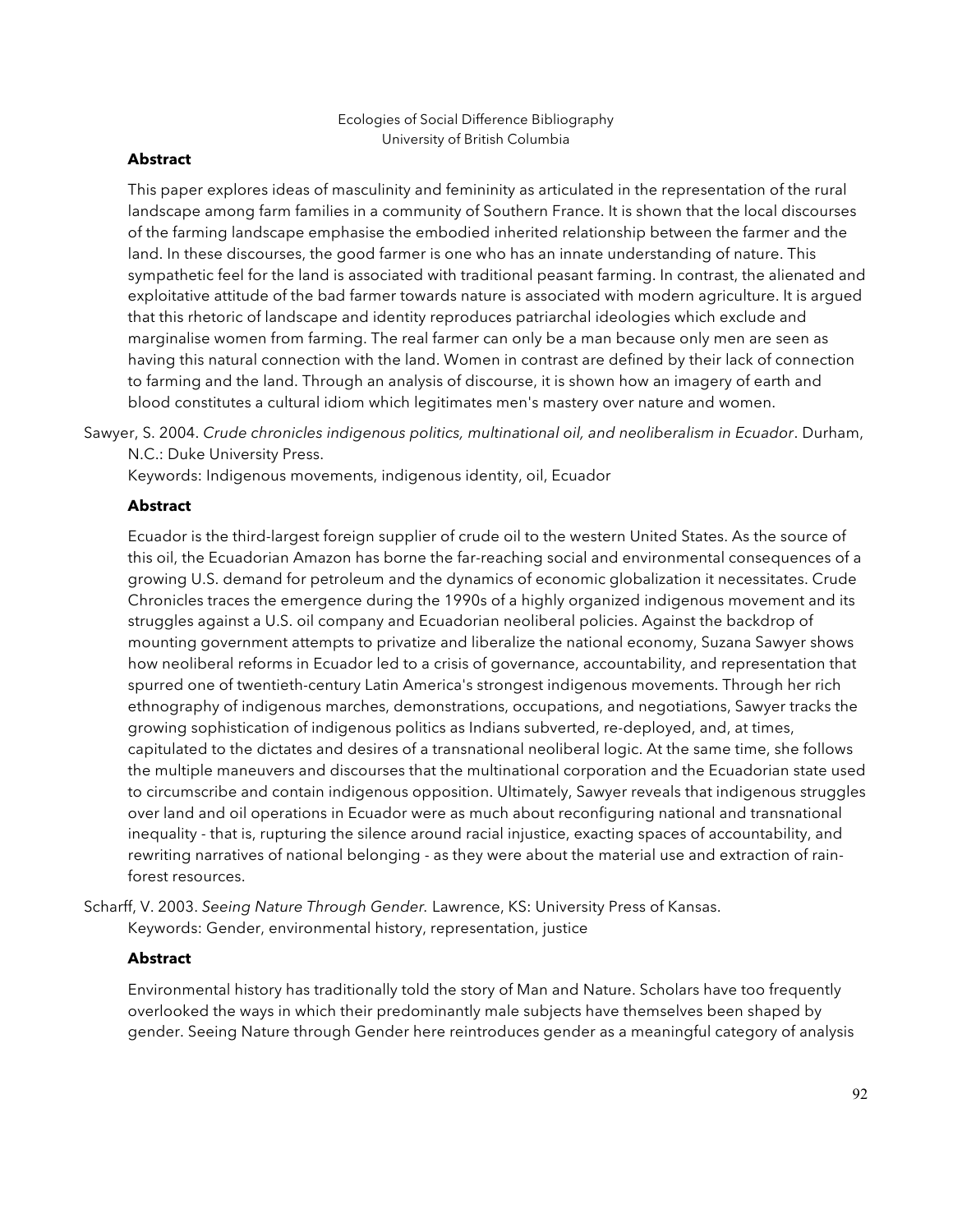for environmental history, showing how women's actions, desires, and choices have shaped the world and seeing men as gendered actors as well.

Schiebinger, L. L. 2004. *Nature's Body: Gender in the Making of Modern Science*. New Brunswick, NJ: Rutgers University Press.

Keywords: Natural history, anthropology, sex differences, history, science

## **Abstract**

Eighteenth-century natural historians created a peculiar, and peculiarly durable, vision of nature - one that embodied the sexual and racial tensions of that era. When plants were found to reproduce sexually, eighteenth-century botanists ascribed to them passionate relations, polyandrous marriages, and suicidal incest, and accounts of steamy plant sex began to infiltrate the botanical literature of the day. Naturalists also turned their attention to the great apes just becoming known to eighteenth-century Europeans, clothing the females in silk vestments and training them to sip tea with the modest demeanor of English matrons, while imagining the males of the species fully capable of ravishing women." The book draws draws on these and other examples to uncover the ways in which assumptions about gender, sex, and race have shaped scientific explanations of nature. The author argues that science must be restructured in order to get it right.

Schroeder, R. A. & Suryanata, K. 1996. Gender and Class Power in Agroforestry Systems: Case studies from Indonesia and West Africa. In R. Peet and M. Watts (Eds.), *Liberation Ecologies,* (188—204). London, UK: Routledge

Keywords: Human ecology, environmental aspects, economic development, environment

## **Abstract**

Two contemporary agroforestry initiatives in Gambia and upland Java, Indonesia which illustrate problems of ignoring the social and political dimensions of agroforestry are examined. The assumption is challenged that environmentalist policies and development practices related to agroforestry are universally beneficial to local interests. Instead it is suggested that attention is redirected to agroforestry as site of contentious political struggle. The case studies examined agroforestry practices premised on the commoditization of tree crops and the assumption that market incentives enhance the rate of tree planting. Both cases, however, show the contradictions of efforts to stabilize the environment through the market as commoditization leads to shifting patterns of resource access and control. In Gambia, gender conflict between husbands and wives has grown out of multiple tenure claims to patrilineal land which intensified with the commoditization of fruit trees. By contrast, the tree boom in upland Java was the cause of inter-class tenure conflict as commercialization polarized the village's peasantry. Both case studies illuminate the need to recognize basic political ecological considerations, such as identifying clearly on whose behalf stabilization efforts are undertaken, specifying who is in the position to define stability and determine when in fact it is achieved.

Schroeder, R. A. 1997. "Re-claiming" Land in the Gambia: Gendered Property Rights and Environmental Intervention. *Annals of the Association of American Geographers*, *87*(3), 487—508. Keywords: Gender, property rights, land reclamation, environmental policy, rural livelihoods

### **Abstract**

By definition, land reclamation programs render marginally productive land resources more valuable to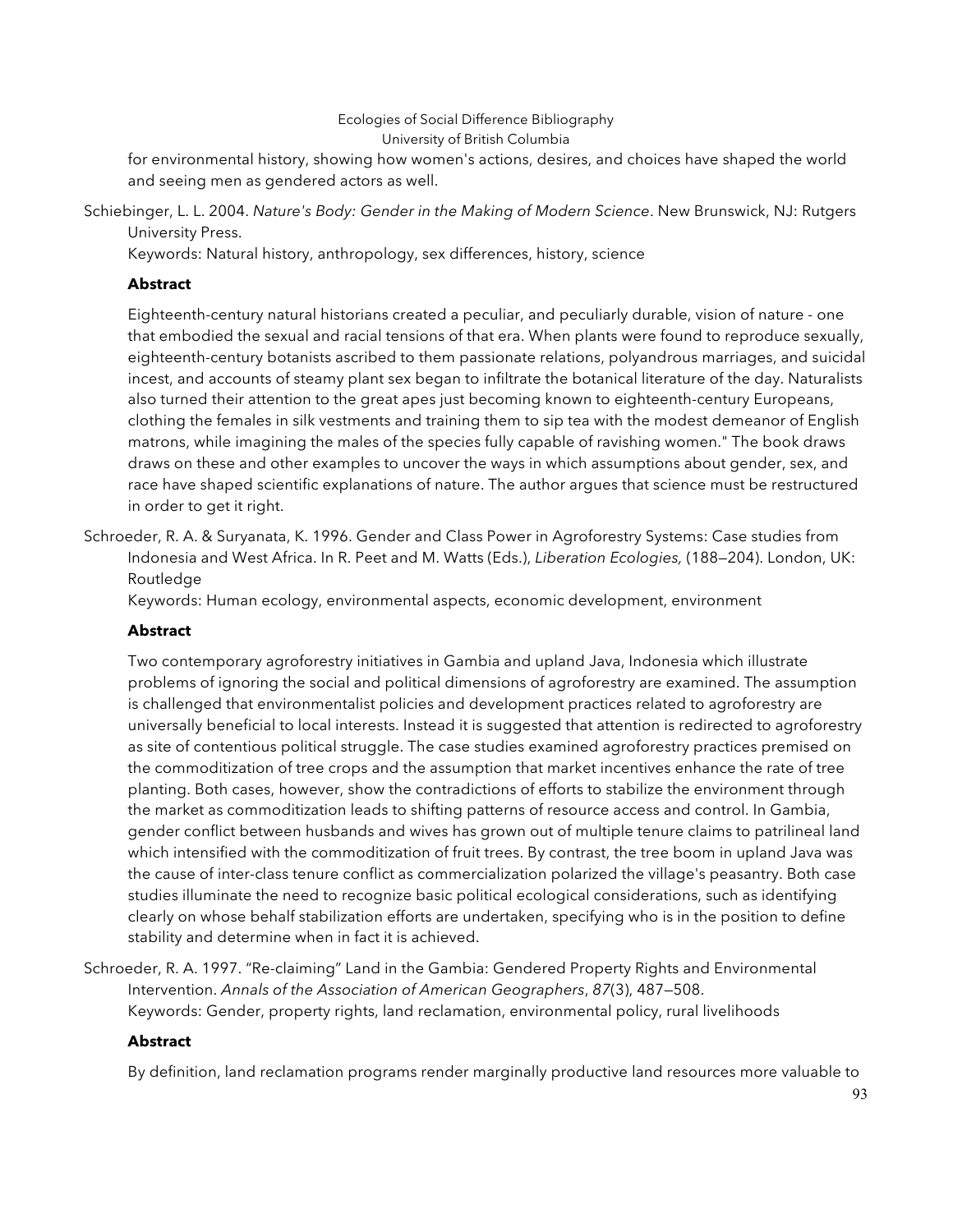a broader set of users. The question of who gets access to rejuvenated lands is often highly political, however. Environmental managers "reclaim" land resources by rehabilitating them, but they simultaneously reanimate struggles over property rights in the process, allowing specific groups of resource users to literally and figuratively "re-claim" the land. Relying on data gathered during fourteen months of field work between 1989 and 1995, this paper analyzes the openings created by environmental policy reforms introduced over the past two decades along The Gambia River Basin, and the tactics and strategies rural Gambians have developed to manipulate these policies for personal gain. Specifically, I demonstrate how women market gardeners pressed "secondary" usufruct rights to great advantage to ease the economic impact of persistent drought conditions for the better part of a decade, only to have male lineage heads and community leaders "re-claim" the resources in question through donor-generated agroforestry and soil and water management projects. This is thus a study of the responses different community groups have made to a shifting international development agenda centered on environmental goals. It is simultaneously an analysis of those environmental policies and practices and their impact on gendered patterns of resource access and control within a set of critical rural livelihood systems.

Schroeder, R. A. 1999. *Shady Practices: Agroforestry and Gender Politics in The Gambia.* Berkeley, CA: University of California Press.

Keywords: Gender, agroforestery, Gambia

### **Abstract**

Shady Practices is a revealing analysis of the gendered political ecology brought about by conflicting local interests and changing developmental initiatives in a West African village. Between 1975 and 1985, while much of Africa suffered devastating drought conditions, Gambian women farmers succeeded in establishing hundreds of lucrative communal market gardens. In less than a decade, the women's incomes began outstripping their husbands' in many areas, until a shift in development policy away from gender equity and toward environmental concerns threatened to do away with the social and economic gains of the garden boom. Male landholders joined forestry personnel in attempts to displace the gardens and capture women's labor for the irrigation of male-controlled tree crops. This carefully documented microhistory draws on field experience spanning more than two decades and the insights of disciplines ranging from critical human geography to development studies. Schroeder combines the "success story" of the market gardens with a cautionary tale about the aggressive pursuit of natural resource management objectives, however well intentioned. He shows that questions of power and social justice at the community level need to enter the debates of policymakers and specialists in environment and development planning.

Seager, J. 1993. *Earth follies: coming to feminist terms with the global environmental crisis*. New York: Routledge.

Keywords: Gender, feminist political ecology, environmental policy

### **Abstract**

Earth Follies offers a powerful argument for looking at "agency" in understanding our environmental affairs. The environmental crisis is not just the sum of ozone depletion, global warming, and overconsumption. It is a crisis of culture precipitated by the institutions that shape modern life. Seager offers a provocative and original feminist analysis of the crisis that focuses on the structures of power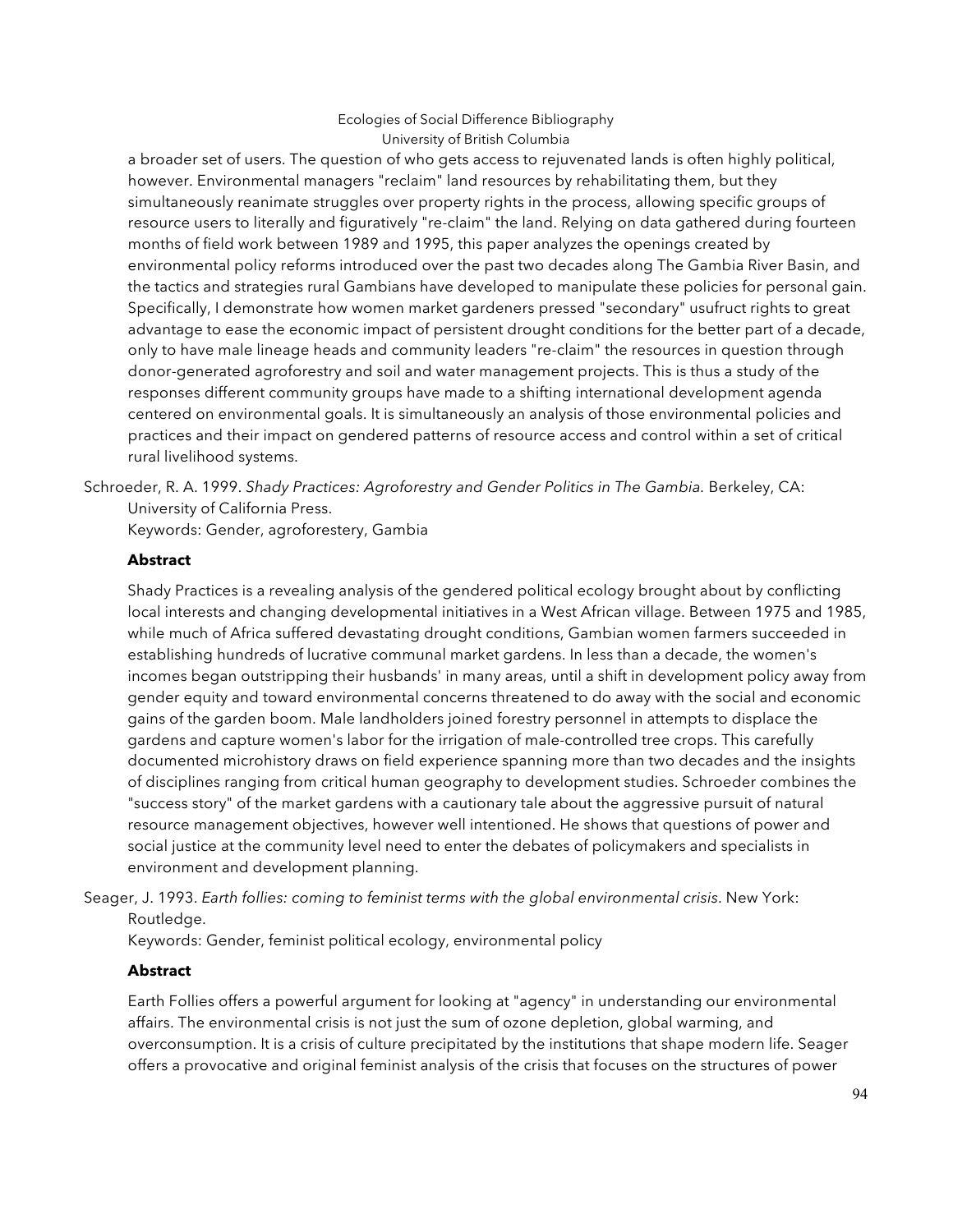within these institutions and the ways in which they are dominated by masculinist presumptions. Seager demonstrates that the implications and experiences of environmental decay are often different for men and women, rich and poor, elites and disenfranchised. Environmental relations are inextricable from the larger gender relations that shape modern life and this fact makes a feminist analysis of our environmental state absolutely crucial. The book takes a careful look at the environmental movement and the organizations which have grown from it while critiquing their policies and programs and the masculinist presumptions which are frequently responsible for shaping them. From Bhopal to the Pacific Islands, from the Amazon rainforests to our backyards, Seager exposes some of the factors that link local environmental disasters to produce global crisis. She makes clear that the politics of gender; usually intertwined with the politics of racism, lie just beneath the environmental surface.

Seager, J. 2003. Pepperoni or Broccoli? On the Cutting Wedge of Feminist Environmentalism. *Gender, Place & Culture*, *10*(2), 167—174.

Keywords: Feminism, ecofeminism, animal rights, non-human nature, women's movements, environmental movements

## **Abstract**

Feminist environmentalism has become a significant intellectual and social policy force across fields as diverse as public health, political economy, philosophy, science, and ecology. Feminist environmental theory and activism together are challenging and redefining foundational principles, from animal rights to the environmental economy of illness and well-being, from global political economy to the role of Big Science as the primary arbiter of the state of the environment. Animal rights is one of the most intellectually challenging and innovative areas of intellectual activity and social activism, and within feminist environmentalism is one of the most radical subfields. This paper provides an overview of activity in this subfield, starting from the observation that feminist environmental scholarship and grassroots activism on animal rights pivot around three concerns: elucidating the commonalities in structures of oppressions across gender, race, class, and species; developing feminist-informed theories of the basis for allocating "rights" to animals; and exposing the gendered assumptions and perceptions that underlie human relationships to nonhuman animals. At the same time, the serious contemplation of animal rights makes a considerable contribution to destabilizing identity categories and adds new dimensions to theorizing the mutability of identity.

Seager, J. 2003. Rachel Carson died of breast cancer: The coming of age of feminist environmentalism. *Signs*, *28*(3), 945-972.

Keywords: Environmental movement, beliefs, behavior, Environmentalists, analysis, ecofeminism

## **Abstract**

The writer traces the evolution of feminist environmental theory and women's grassroots ecoactivism and how they are transforming and challenging approaches in public health, political economy, philosophy, science, and ecology. She explores definitions of ecofeminism, its relationship to the presumptively broader endeavor of feminist environmentalism, and the agendas of both.

Seager, J. 2005. Noticing Gender (or Not) in Disasters. *Social Policy*, *36*(2), 29—30. Keywords: Gender, disaster, media, hurricanes, race

### **Abstract**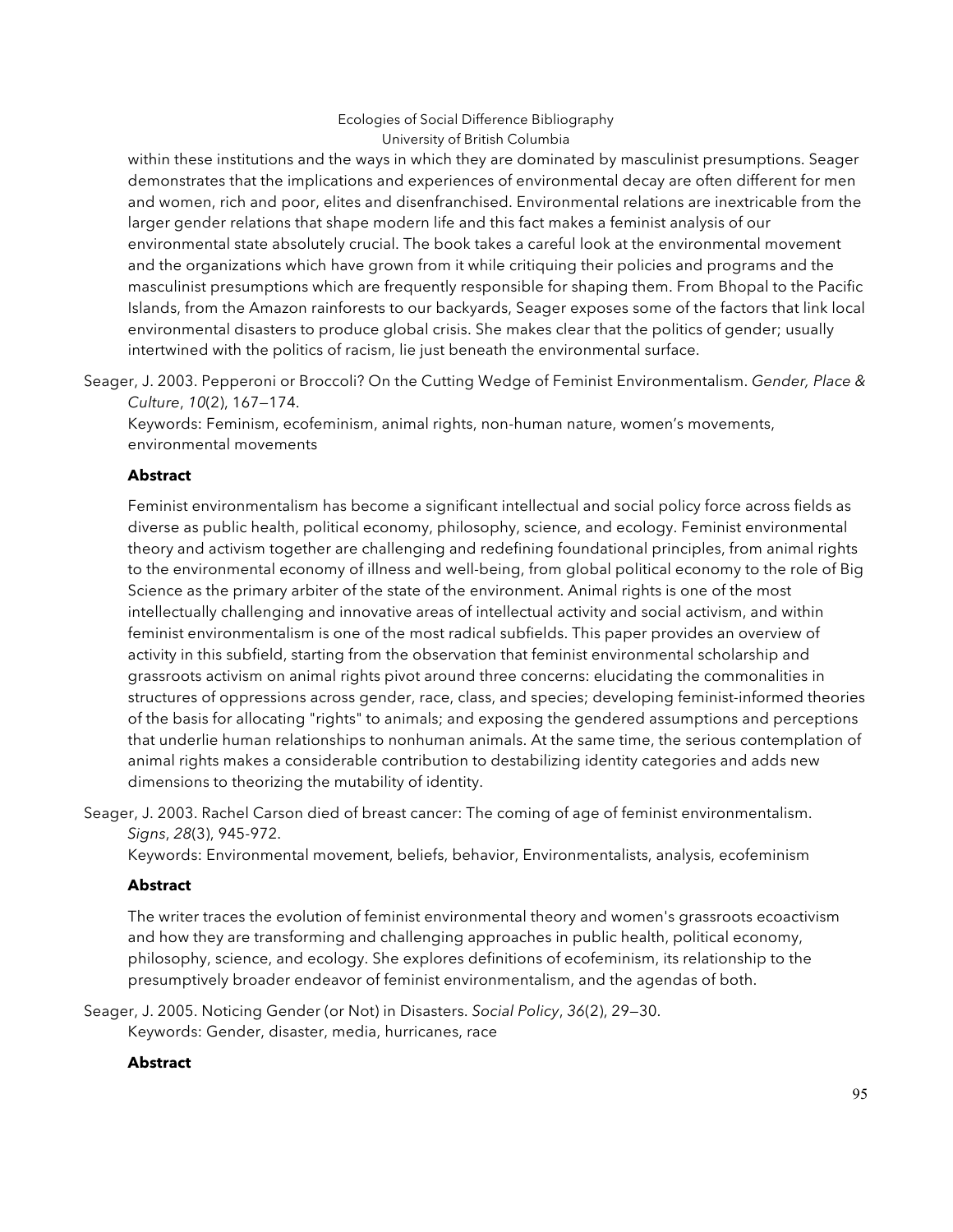The article focuses on the gender disparity among New Orleans victims of Hurricane Katrina in August, 2005. While mass media acknowledged that a disproportionate number of black residence of New Orleans were left behind, few noticed that more women were affected by the storm then men. This pattern has held in several natural disasters, such as the Kobe, Japan earthquakes of 1995 and the Southeast Asia Tsunami in December, 2004. The plight of poverty stricken women worldwide is discussed in detail.

Seeley, J., Sarin, M., & Batra, M. 2000. A woman's place is in ... watershed development. Keywords: Gender, watersheds, water governance

## **Abstract**

In this article we describe the participation of women in the watershed programme in India and look at some ways greater opportunities for women's participation are being introduced. While things are changing, we are cautious about painting too over-optimistic a picture of the scope for ensuring equal opportunities, given the constraints placed on the participation of many women because of the cultural, social, political and economic setting in which they live.

Shah, A. 2010. *In the shadows of the state indigenous politics, environmentalism, and insurgency in Jharkhand, India*. Durham: Duke University Press.

Keywords: Indigenous identities, adavasi, development discourse, India

## **Abstract**

Focusing on the adivasi people of eastern India, this work explores how well-meaning indigenous rights and development discourses can further marginalize the people they claim to speak for.

Shiva, V. 1988. *Staying Alive: Women, Ecology, and Development*. London: Zed Books. Keywords: Gender, ecofeminism, environmental policy, social policy, international financial institutions

## **Abstract**

*Staying Alive* makes clear why this development paradigm—implemented through enclosure, privatization, corporate piracy, marginalization, and violence—is more accurately characterized as maldevelopment, and how it is inexorably dragging the world down a path of self-destruction. Prescient and fiercely relevant, this pioneering work illuminates how women, more than surviving the crises brought on by development, are creating and safeguarding vital sources of knowledge and vision on not only how to stay alive, but why we should in the first place.

Shiva, V. & Mies, M. 1993. *Ecofeminism*. London: Zed Books. Keywords: Human ecology, ecofeminism

## **Abstract**

Shiva offers an analysis of such issues from a unique North-South perspective. They critique prevailing economic theories, conventional concepts of women's emancipation, the myth of 'catching up' development, the philosophical foundations of modern science and technology, and the omission of ethics when discussing so many questions including advances in reproductive technology.

Slocum, R. 2007. Whiteness, space and alternative food practice. *Geoforum*, *38*(3), 520—533.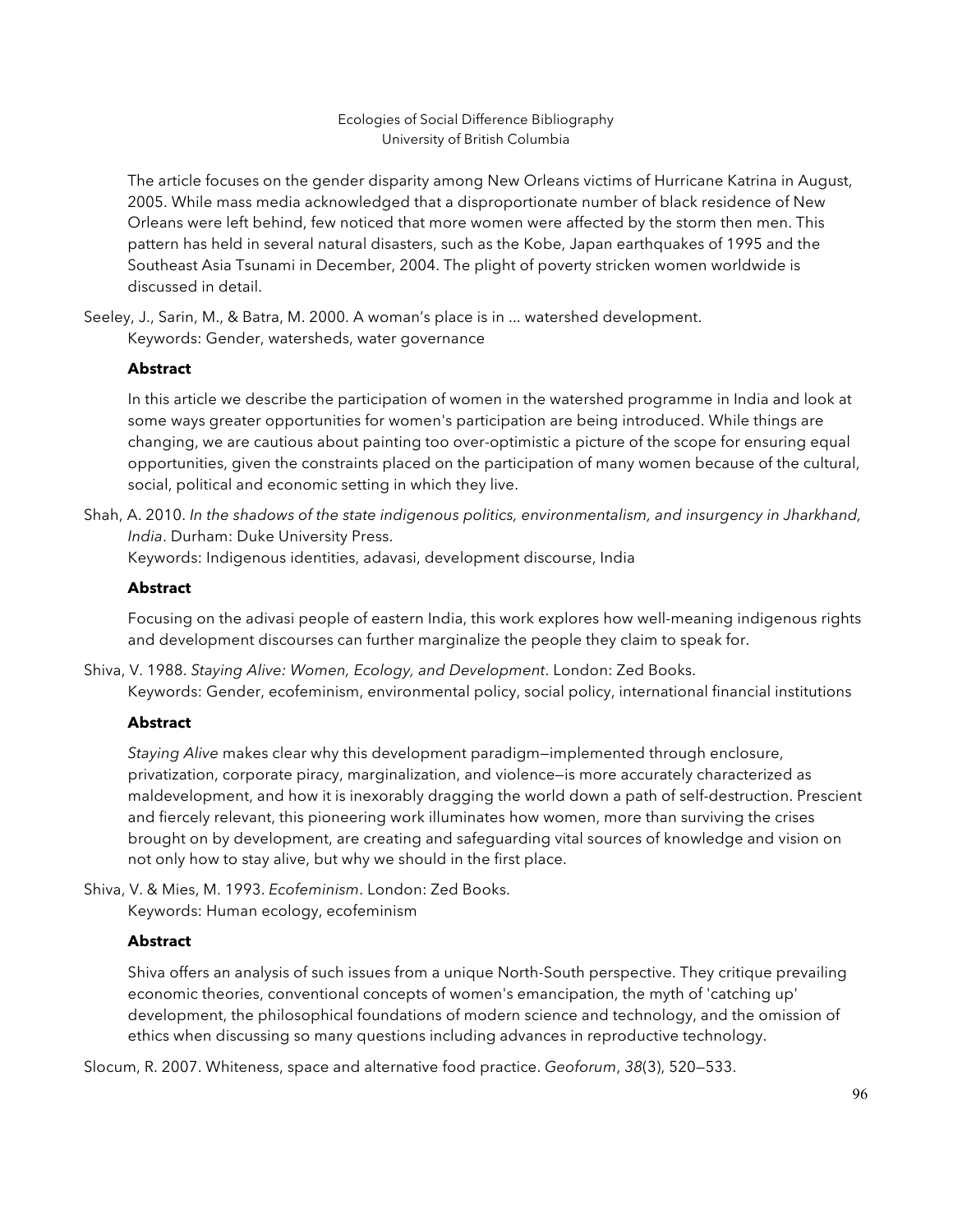#### Ecologies of Social Difference Bibliography University of British Columbia Keywords: Race, white privilege, feminism, food sovereignty, farmers' markets

## **Abstract**

The paper demonstrates how whiteness is produced in progressive non-profit efforts to promote sustainable farming and food security in the US. I explore whiteness by addressing the spatial dimensions of this food politics. I draw on feminist and materialist theories of nature, space and difference as well as research conducted between 2003 and the present. Whiteness emerges spatially in efforts to increase food access, support farmers and provide organic food to consumers. It clusters and expands through resource allocation to particular organizations and programs and through participation in non-profit conferences. Community food's discourse builds on a late-modern and, in practice, 'white' combination of science and ideology concerning healthful food and healthy bodies. Whiteness in alternative food efforts rests, as well, on inequalities of wealth that serve both to enable different food economies and to separate people by their ability to consume. It is latent in the support of romanticized notions of community, but also in the more active support for coalition-building across social differences. These well-intentioned food practices reveal both the transformative potential of progressive whiteness and its capacity to become exclusionary in spite of itself. Whiteness coheres precisely, therefore, in the act of 'doing good'.

Stanley, A. 2013. Natures of risk: Capital, rule, and production of difference. *Geoforum*, *45*, 5—16. Keywords: Difference, governmentality, production of nature, risk, capitalist nature

## **Abstract**

The purpose of this paper is to propose starting points for a critically informed understanding of the role of risk in contemporary environmental practice, and to flesh out some preliminary implications of the work risk does as a logic though which environment is managed. Taking cues from scholarship interrogating the production of capitalist natures (e.g., Smith, 1984/2008; Braun, 2000; Heynan et al., 2007). I ask what it means in environmental terms to put risk at the intersection of capital and rule--to conceive of it as something that to paraphrase Dillon (2008, p. 319) makes the combination of capital and rule possible, and to interpret risk as something which (as Martin (2007b, p. 67) has suggested) undertakes to create the very conditions that make new wealth possible. I argue that in order to understand the intersection of capital and rule in environmental terms, risk must be understood as an epistemic framework and political ontology consistent with the advent of capitalist political economy- not as an occasion of danger or geographical condition of insecurity. Using difference as a starting point to attempt to think through connections between risk and accumulation I suggest that risk is a knowledge practice instrumental to accumulation and the politics of rule that secure it, which obscures the functioning of difference and processes of differentiation.

Stein, R. 2004. *New Perspectives on Environmental Justice: Gender, Sexuality, and Activism*. New Brunswick, NJ: Rutgers University Press.

Keywords: Gender, race, ethnicity, environmental justice, environmental movements, women's movements

### **Abstract**

Women make up the vast majority of activists and organizers of grassroots movements fighting against environmental ills that threaten poor and people of color communities. New Perspectives on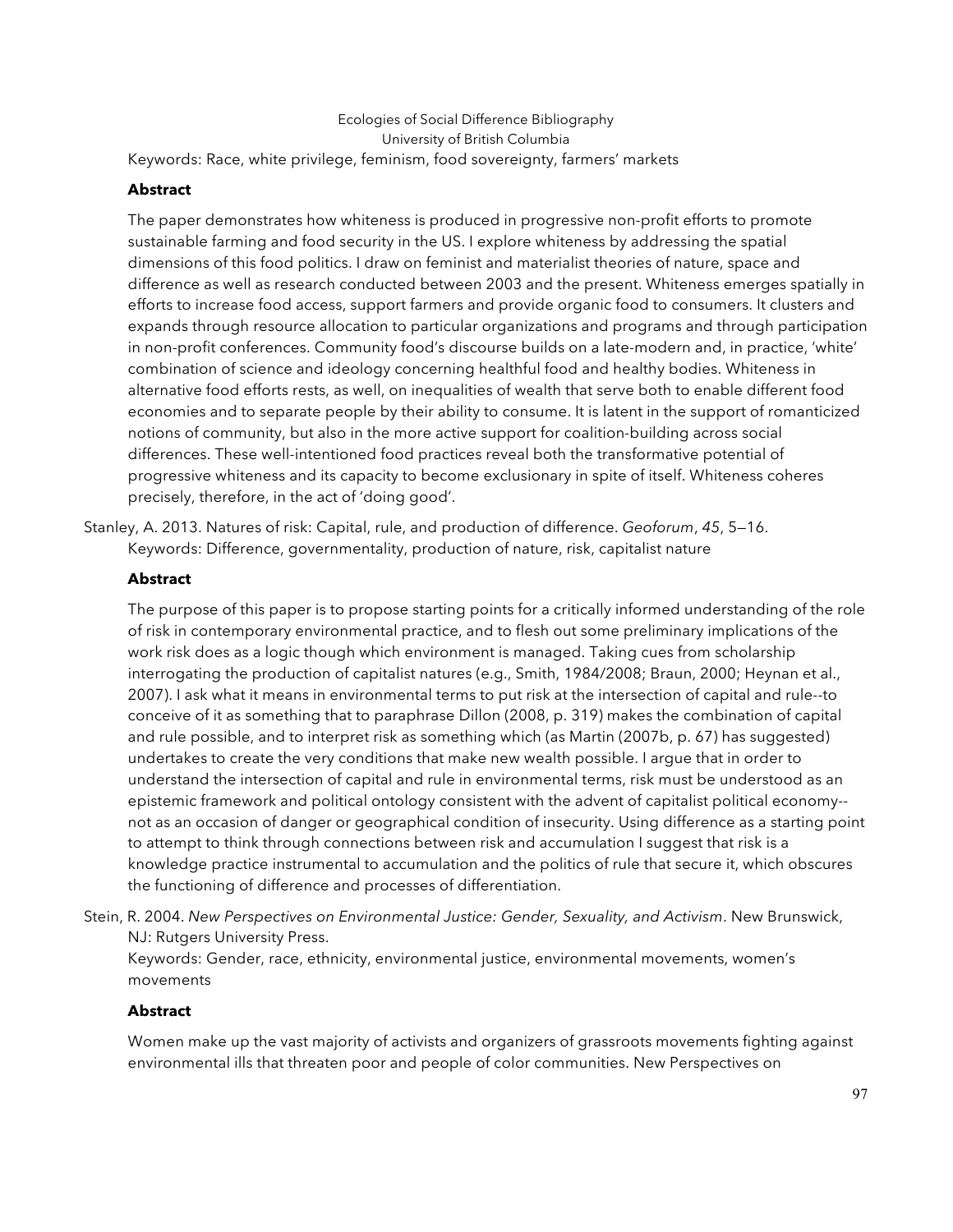Environmental Justice is the first collection of essays that pays tribute to the enormous contributions women have made in these endeavors. The writers offer varied examples of environmental justice issues such as children's environmental health campaigns, cancer research, AIDS/HIV activism, the Environmental Genome Project, and popular culture, among many others. Each one focuses on gender and sexuality as crucial factors in women's or gay men's activism and applies environmental justice principles to related struggles for sexual justice. The contributors represent a wide variety of activist and scholarly perspectives including law, environmental studies, sociology, political science, history, medical anthropology, American studies, English, African and African American studies, women's studies, and gay and lesbian studies, offering multiple vantage points on gender, sexuality, and activism. Feminist/womanist impulses shape and sustain environmental justice movements around the world, making an understanding of gender roles and differences crucial for the success of these efforts.

Sturgeon, N. 1997. *Ecofeminist Natures: Race, Gender, Feminist Theory, and Political Action*. New York: Routledge.

Keywords: Ecofeminism, gender, race, demilitarisation, environmental politics, environmental activism

### **Abstract**

Examining the development of ecofeminism from the 1980s antimilitarist movement to an internationalist ecofeminism in the 1990s, Sturgeon explores the ecofeminist notions of gender, race, and nature. She moves from detailed historical investigations of important manifestations of US ecofeminism to a broad analysis of international environmental politics.

Sturgeon, N. 1999. Ecofeminist appropriations and transnational environmentalisms. *Identities, 6*(2), 255—279. Keywords: Ecofeminism, Western and non-Western feminisms, Western and non-Western environmentalisms

### **Abstract**

Ecofeminists have been criticized for appropriation of Third World and Native American women's environmental activism and for essentialism, but they have also made some useful contributions to the discourse on 'Women in Development.' Topics discussed include the portrayal of indigenous women as the ideal ecofeminists, critiques of essentialist discourse, and the role of ecofeminism in development politics.

Sturgeon, N. 2009. *Environmentalism In Popular Culture: Gender, Race, Sexuality, And The Politics Of The* 

*Natural*. Tucson, AZ: University of Arizona Press.

Keywords: Gender, race, sexuality, environmental politics, media

### **Abstract**

Noël Sturgeon illustrates the myriad and insidious ways in which American popular culture depicts social inequities as "natural" and how our images of "nature" interfere with creating solutions to environmental problems that are just and fair for all. Why is it, she wonders, that environmentalist messages in popular culture so often "naturalize" themes of heroic male violence, suburban nuclear family structures, and U.S. dominance in the world? And what do these patterns of thought mean for how we envision environmental solutions, like "green" businesses, recycling programs, and the protection of threatened species?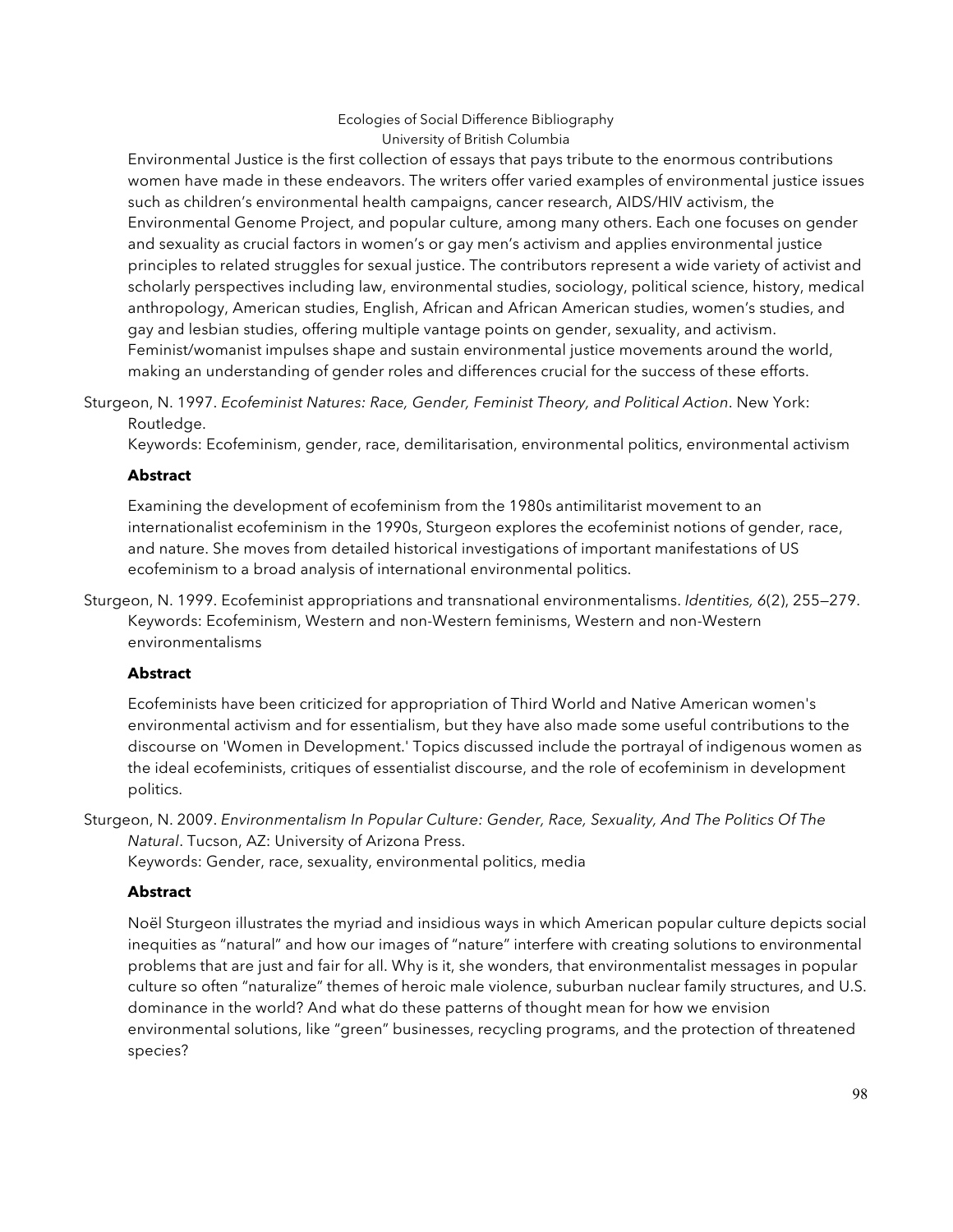Sultana, F. 2009. Fluid Lives: Subjectivities, Gender and Water in Rural Bangladesh. *Gender, Place & Culture, 16*(4), 427—44.

Keywords: Gender, masculinity, femininity, political subjectivities, water governance, identity, Bangladesh

## **Abstract**

This article seeks to contribute to the emerging debates in gender–water and gender–nature literatures by looking at the ways that gendered subjectivities are simultaneously (re)produced by societal, spatial and natural/ecological factors, as well as materialities of the body and of heterogeneous waterscapes. Drawing from fieldwork conducted in Bangladesh on arsenic contamination of drinking water, the article looks at the ways that gender relations are influenced by not just direct resource use/control/access and the implications of different types of waters, but also by the ideological constructs of masculinity/femininity, which can work in iterative ways to influence how people relate to different kinds of water. Conflicts and struggles over water inflect gendered identities and sense of self, where both men and women participate in reproducing and challenging prevailing norms and practices. As a result, multiple social and ecological factors interact in complex and interlinked ways to complicate gender– water relations, whereby socio-spatial subjectivities are re/produced in water management and end up reinforcing existing inequities. The article demonstrates that gender–water relations are not just intersected by social axes, as generally argued by feminist scholars, but also by ecological change and spatial relations vis-à-vis water, where simultaneously socialized, ecologized, spatialized and embodied subjectivities are produced and negotiated in everyday practices.

Sultana, F. 2010. Living in hazardous waterscapes: Gendered vulnerabilities and experiences of floods and disasters. *Environmental Hazards, 9*(1), 43—53.

Keywords: Water, disaster, gender, vulnerability, flood, Bangladesh, environment

## **Abstract**

Considerable literature exists on floods and weather-related disasters, but limited attention has been given to the varied social implications of hazards in the lives of people, especially from a gender perspective. This is particularly poignant in floodplains and coastal areas, where water is a key element in giving, sustaining and taking away life and livelihood. Critical social and geographical analyses enable better understanding of the ways hazardous waterscapes are perceived, experienced and negotiated by people across social categories in their everyday life. This article attempts to highlight the gendered and classed coping strategies and adaptation measures that men and women engage with (that both challenge and reproduce social relations and vulnerabilities) in their attempts to survive in hazardous environments. Drawing from an analysis of the gendered dynamics of floods and disasters as well as the interventions that were undertaken via the Flood Action Plan in Bangladesh, I demonstrate the differential and gendered implications of both water-related hazards and the structural interventions that were envisioned to address the hazards. With climate change likely to exacerbate floods and disasters, it is important to heed such differentiations and marginalizations, so as to draw insights to better inform current and future adaptation approaches, flood management and disaster management strategies.

Sultana, F. 2011. Suffering for water, suffering from water: Emotional geographies of resource access, control and conflict. *Geoforum*, *42*(2), 163—172.

Keywords: Gender, water, resource conflicts, feminist political ecology, Bangladesh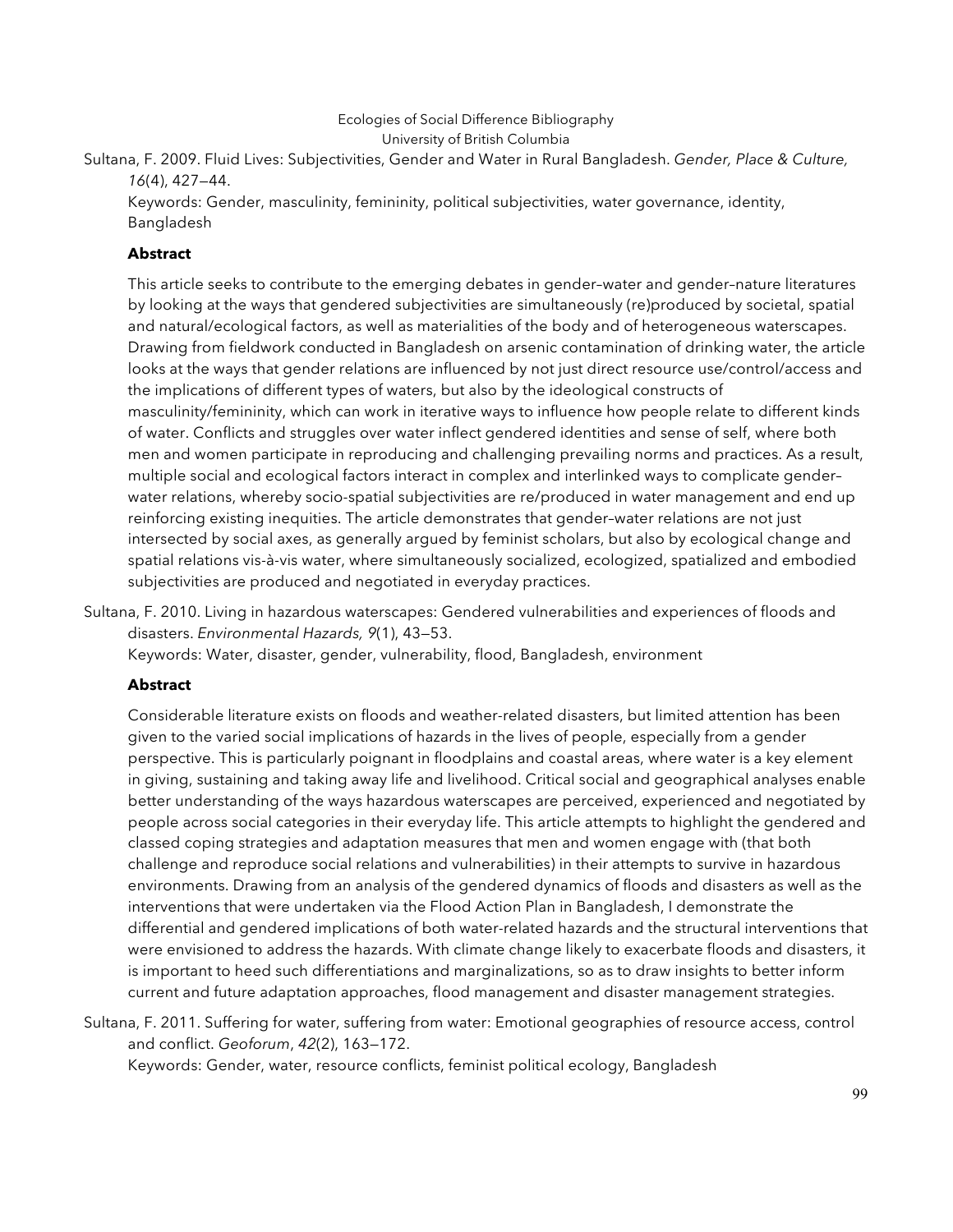### **Abstract**

This article argues that resource access, use, control, ownership and conflict are not only mediated through social relations of power, but also through emotional geographies where gendered subjectivities and embodied emotions constitute how nature–society relations are lived and experienced on a daily basis. By engaging the insights from feminist political ecology literatures and emotional geographies literatures, the article demonstrates that resource struggles and conflicts are not just material challenges but emotional ones, which are mediated through bodies, spaces and emotions. Such a focus fleshes out the complexities, entanglements and messy relations that constitute political ecologies of resources management, where practices and processes are negotiated through constructions of gender, embodiments, and emotions. Abstractions of 'resource struggles' and 'resource conflicts' are thereby grounded in embodied emotional geographies of places, peoples, and resources, enabling us to better understand the ways resources and emotions come to matter in everyday survival struggles. This framing can enrich feminist political ecology theorizations and texture our understandings of commonly-used terms such as access, use, control, conflict and struggles vis-à-vis natural resources in any context. In other words, we are better able to conceptualize and explain how and why people access, use, and struggle over resources the ways they do. A case study of drinking water contamination from Bangladesh is used to develop the theoretical arguments in contributing to existing debates in (feminist) political ecologies.

Sultana, F. 2014. Gendering climate change: Geographical insights. *The Professional Geographer, 66*(3), 372- 381.

Keywords: Water resources management, Social structure, Climate change, adaptation, inequality, feminism, geography

### **Abstract**

Although climate change is expected to increase vulnerabilities, marginalization, and sufferings of many in the Global South, impacts will be unevenly felt across social strata. Intersectionalities of social difference, especially along gender and class lines, differentiate the ways in which impacts of climate change are experienced and responded to. Feminist political ecology and feminist geography insights can explain how different groups of people understand, respond to, and cope with variability and uncertainties in nuanced and critical ways, thereby elucidating the gendered implications of climate change. With a regional focus on South Asia, the article underscores the key issues that can be applied geographically elsewhere. Gendered implications of climate change in South Asia are particularly poignant as patriarchal norms, inequities, and inequalities often place women and men in differentiated positions in their abilities to respond to and cope with dramatic changes in socioecological relations but also foreground the complex ways in which social power relations operate in communal responses to adaptation strategies. This is particularly evident in water-related productive and reproductive tasks in agrarian societies that constitute the majority of South Asia. As climate change is expected to exacerbate both ecological degradation (e.g., water shortages) and water-related natural hazards (e.g., floods, cyclones), thereby transforming gender-water geographies, it becomes imperative to undertake careful multiscalar and critical analyses to better inform policymaking. This article elucidates the complex ways that climate change will affect gender and social relations, thereby highlighting the ways that existing policy narratives and adaptation programs might be better informed by geographical insights. To this end, the article encourages feminist and critical geographers to more forcefully and fruitfully engage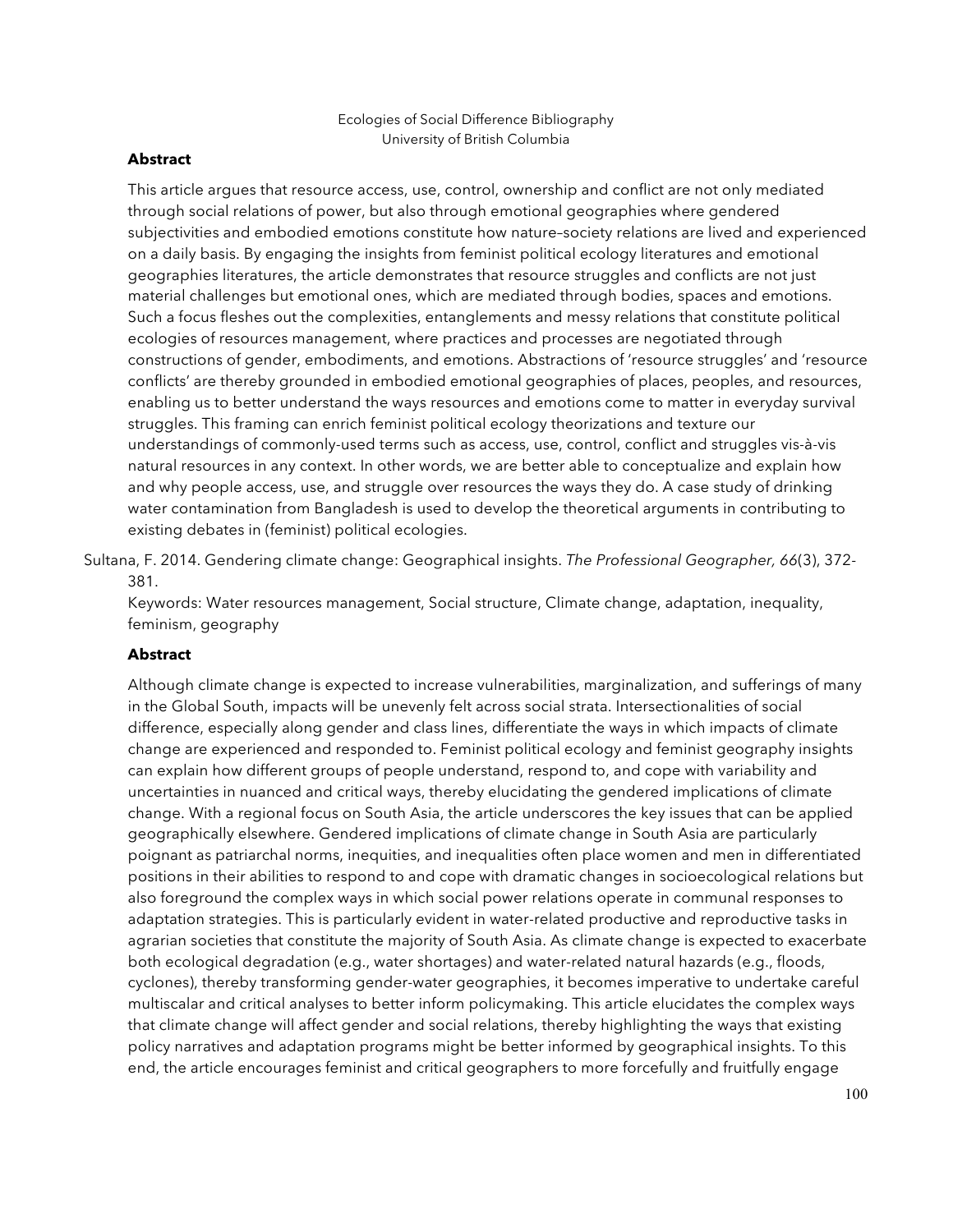with global debates on climate change.

Sultana, F. 2015. "Rethinking Community and Participation in Water Governance". In A. Coles, L. Gray and J Momsen (Eds.), *The Routledge Handbook of Gender and Development*, (261-272). London, UK: Routledge.

Keywords: Civil society, development, economies, environment, gender, women, men, masculinity/ies, gender analysis

### **Abstract**

This article argues that resource access, use, control, ownership and conflict are not only mediated through social relations of power, but also through emotional geographies where gendered subjectivities and embodied emotions constitute how nature–society relations are lived and experienced on a daily basis. By engaging the insights from feminist political ecology literatures and emotional geographies literatures, the article demonstrates that resource struggles and conflicts are not just material challenges but emotional ones, which are mediated through bodies, spaces and emotions. Such a focus fleshes out the complexities, entanglements and messy relations that constitute political ecologies of resources management, where practices and processes are negotiated through constructions of gender, embodiments, and emotions. Abstractions of 'resource struggles' and 'resource conflicts' are thereby grounded in embodied emotional geographies of places, peoples, and resources, enabling us to better understand the ways resources and emotions come to matter in everyday survival struggles. This framing can enrich feminist political ecology theorizations and texture our understandings of commonly-used terms such as access, use, control, conflict and struggles vis-à-vis natural resources in any context. In other words, we are better able to conceptualize and explain how and why people access, use, and struggle over resources the ways they do. A case study of drinking water contamination from Bangladesh is used to develop the theoretical arguments in contributing to existing debates in (feminist) political ecologies.

Sundberg, J. 2003. Conservation and democratization: constituting citizenship in the Maya Biosphere Reserve, Guatemala. *Political Geography*, *22*(7), 715—740.

Keywords: Indigenous identities, conservation, citizenship, development discourse, Guatemala

## **Abstract**

How does environmental protection intersect with processes of democratization in Latin America? This paper examines this question with a case study in Guatemala centered on the Maya Biosphere Reserve. In particular, I explore how individuals and collectives—who are differently situated socially, politically, and geographically—conceptualize and negotiate the linkages between conservation and democratization in Guatemala. Drawing upon interviews with key players as well as my ethnographic research on the daily practices of conservation in the reserve, I suggest that democratization and environmental protection in Guatemala intersect in uneasy and paradoxical ways. At the heart of these contradictions lay historical patterns of exclusion that restrict who counts as a political actor, (environmental) decision-maker, and therefore citizen.

Sundberg, J., 2003. "Masculinist Epistemologies and the Politics of Fieldwork in Latin Americanist Geography," *The Professional Geographer, 55*(2), 181—191*.* Keywords: Masculinism, feminist geography, Latin America, geological research, feminist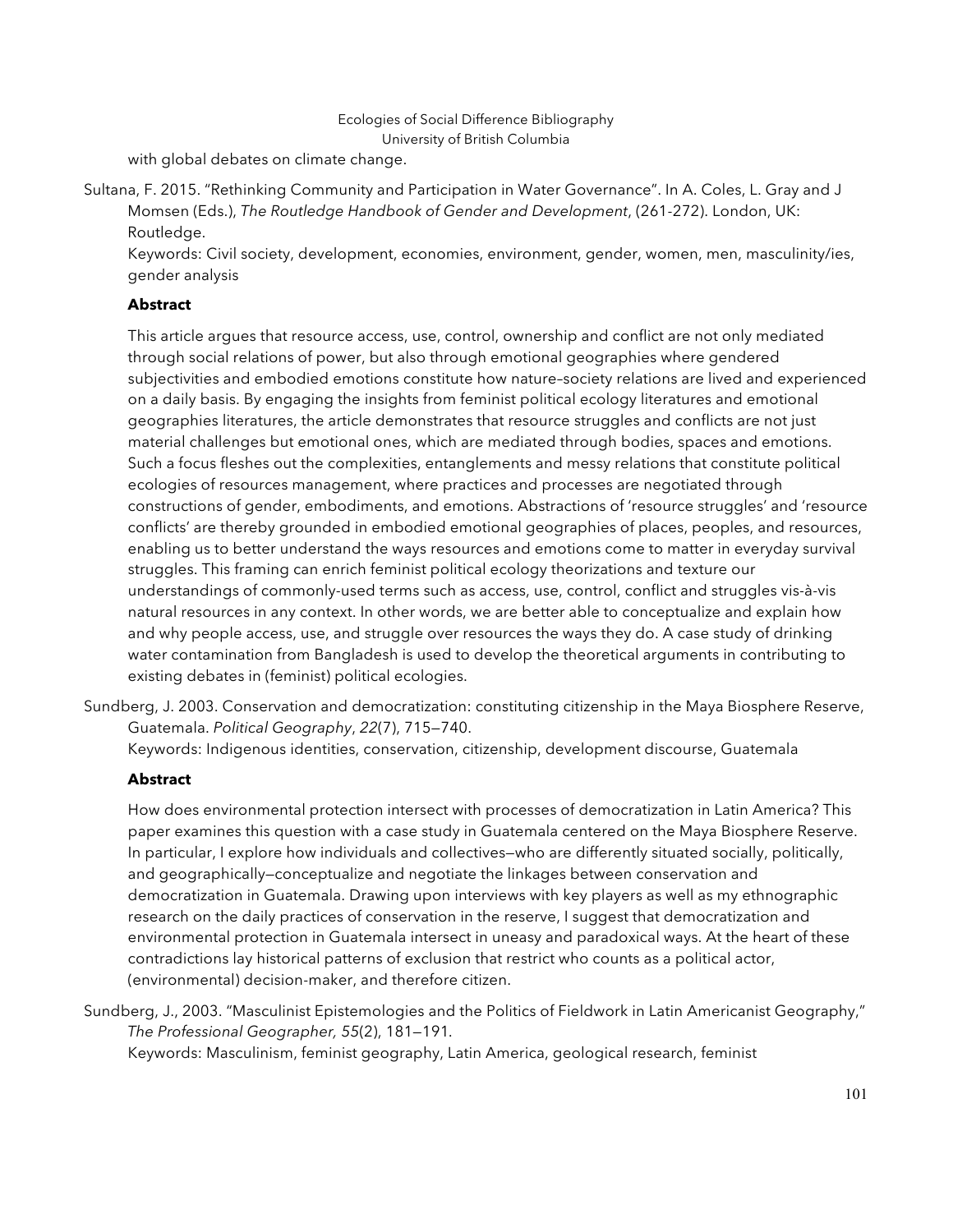#### Ecologies of Social Difference Bibliography University of British Columbia geography, geography, sex roles, politics, epistemology

### **Abstract**

Given the importance of fieldwork in Latin Americanist geography, it is intriguing to note the absence of a dialogue about the politics of fieldwork within the subdiscipline. Drawing from feminist theories about the production of knowledge, this article suggests that the silence about fieldwork is rooted in masculinist epistemologies that predominate in Latin Americanist geography. After analyzing the epistemological and pedagogical implications of masculinism, I argue for increased attention to the nexus of power and knowledge and in particular, to how the researcher's geographic location, social status, race, and gender fundamentally shape the questions asked, the data collected, and the interpretation of the data. Dialogue about these issues in our teaching and writing not only will better prepare students for fieldwork, but also has the potential to foster research that subverts rather than reproduces power inequalities. \*The thirty-seven individuals who responded to my survey, sent out in January 2001, made this article possible; my warmest appreciation goes out to each person who took the time to ponder and respond to my questions. An earlier version of this article was presented at the AAG Annual Meetings in New York in February 2001; as I had taken ill, I wish to thank Scott Prudham for delivering the paper on my behalf (a performance that is now legendary). I also thank Ines Mijares, Alison Mountz, Geraldine Pratt, Minelle Mahtani, and Scott Prudham for comments and encouragement. The five reviewers for this article provided additional insights that strengthened the article. However, I am responsible for the arguments presented here, as well as any and all errors.

Sundberg, J. 2004. Identities in the making: Conservation, gender and race in the Maya biosphere reserve, Guatemala. *Gender, Place and Culture: A Journal of Feminist Geography, 11*(1), 43—66. Keywords: Gender, identities, conservation, NGOs, Guatemala

### **Abstract**

This article examines how the daily discourses, practices, and performances of conservation projects are instrumental in mapping ways of life that are gendered and racialized. With the goal of bringing a feminist approach to the study of conservation, I present an ethnographic account of identities-in-themaking in three conservation encounters in the Maya Biosphere Reserve, a protected area in northern Guatemala. In the first two encounters, I examine the ways in which gender and race are constituted in the relations between the Women's Group for the Rescue of Itza' Medicinal Plants and a United States‐ based international environmental non‐governmental organization. The third encounter highlights the relations between the Women's Group and myself, the researcher, to analyze how social‐science, through methods such as ethnography, is also implicated in (re)configuring social identities.

Sundberg, J. 2006. Conservation encounters: Transculturation in the 'contact zones' of empire. *Cultural Geographies, 13*(2), 239—265.

Keywords: Conservation, subject formation, NGOs, North-South tensions, Latin America

### **Abstract**

In the last 20 years, Latin American countries have experienced a boom in conservation territories. At the same time, neoliberal restructuring of Latin American economies has devolved funding and management responsibilities to international NGOs. In this context, conservation projects have become important zones of encounter and contact, wherein those inhabiting protected areas are necessarily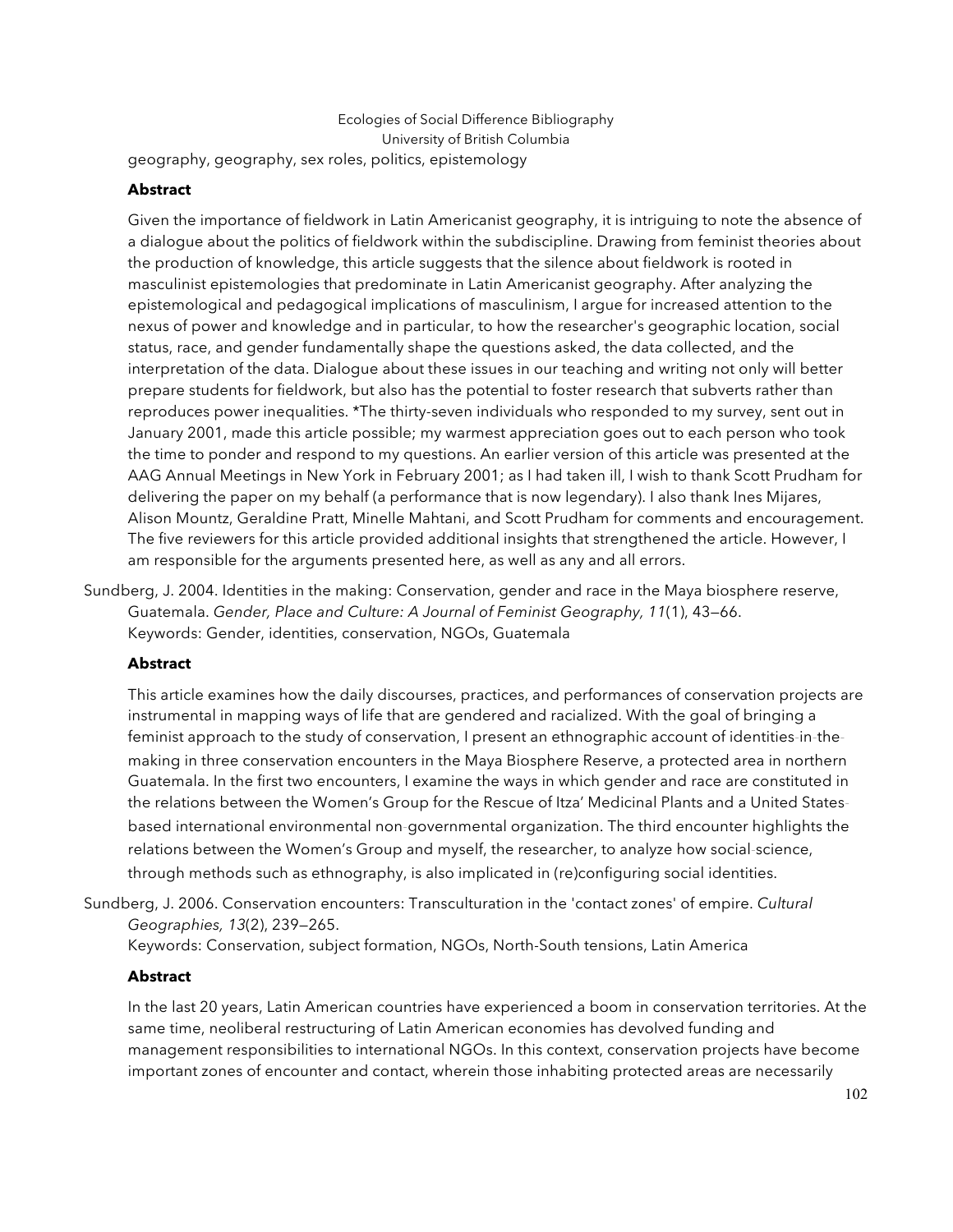subject to and subjected by the discourses and practices of conservation institutions. How do local actors engage with these processes? This paper examines the cultural politics of conservation encounters in the Maya Biosphere Reserve, a protected area in Guatemala's northern department of Petén. Drawing upon the concept of transculturation and anti–essentialist framings of subject formation as performative, I outline how differently situated social groups in the reserve negotiate, contest and enact the daily discourses and practices of conservation as articulated by powerful US based international organizations.

Sundberg, J. 2008. Placing race in environmental justice research in Latin America. *Society and Natural Resources, 21*(7), 569—582.

Keywords: Race, environmental justice, subject formation, Latin America

### **Abstract**

This article argues that human-environment relations are important, yet neglected sites in which racial hierarchies are constituted in Latin America. Unmapping how race articulates with environmental formations to constitute subjects, determine their social and geographical place, and organize space will enable better understandings of how environmental injustices in Latin America are organized, justified, but also reconfigured.

Sundberg, J. and B. Kaserman. 2007. "Cactus Carvings and Desert Defecations: Embodying Representations of Border Crossings in Protected Areas on the Mexico-US Border," *Environment and Planning D: Society & Space, 25*, 727—744.

### **Abstract**

Recent strategies to enforce the United States boundary with Mexico have shifted undocumented immigrants into remote lands federally designated as protected areas (as in national park or national wildlife refuge). Government and media institutions represent such entries as a threat to nature. In this paper we argue that representations and interpretations of threats to nature in border-protected areas are laden with identity attachments. In repeatedly defining that which is threatened as 'American', such discourses work to draw boundaries around the nation, thereby narrating inclusion and exclusion.

Sundberg, J. 2014. Decolonizing posthumanist geographies. *Cultural Geographies, 21*(1) 33—47. Keywords: Decolonizing, Indigenous geographies, posthumanism, ontology, Eurocentrism, native culture, geodemographics, ontology, humanism

### **Abstract**

This paper engages my struggles to craft geo-graphs or earth writings that also further broader political goals of decolonizing the discipline of geography. To this end, I address a body of literature roughly termed 'posthumanism' because it offers powerful tools to identify and critique dualist constructions of nature and culture that work to uphold Eurocentric knowledge and the colonial present. However, I am discomforted by the ways in which geographical engagements with posthumanism tend to reproduce colonial ways of knowing and being by enacting universalizing claims and, consequently, further subordinating other ontologies. Building from this discomfort, I elaborate a critique of geographicalposthumanist engagements. Taking direction from Indigenous and decolonial theorizing, the paper identifies two Eurocentric performances common in posthumanist geographies and analyzes their implications. I then conclude with some thoughts about steps to decolonize geo-graphs. To this end, I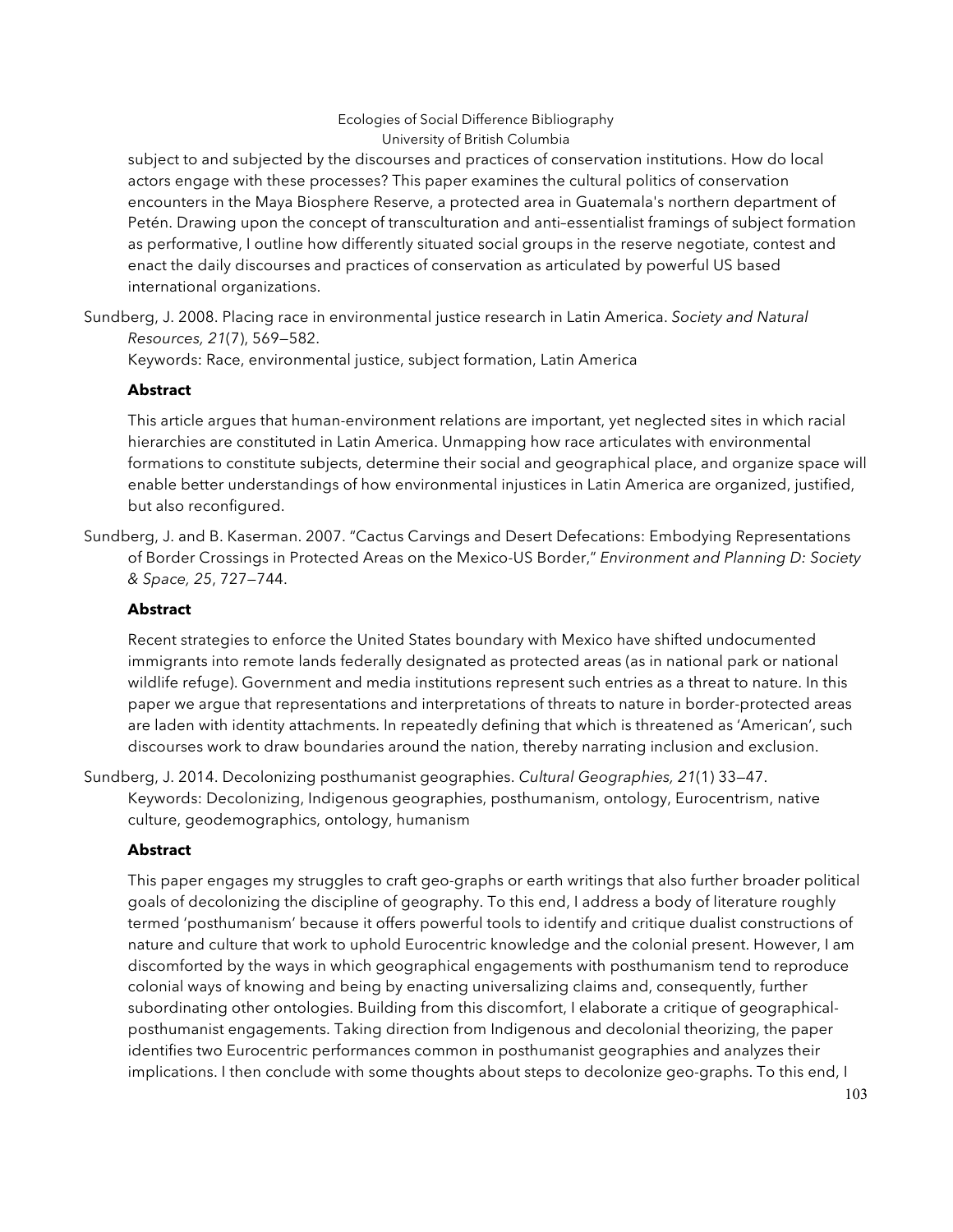take up learnings offered by the Zapatistas. My goal is to foster geographical engagements open to conversing with and walking alongside other epistemic worlds.

Swanson, K. 2010. *Begging As A Path To Progress: Indigenous Women And Children And The Struggle For Ecuador's Urban Spaces*. Athens, GA: University of Georgia Press. Keywords: Indigenous women, indigenous youth, urban environments, Ecuador

### **Abstract**

Based on nineteen months of fieldwork, Swanson's study pays particular attention to the ideas and practices surrounding youth. While begging seems to be inconsistent with—or even an affront to—ideas about childhood in the developed world, Swanson demonstrates that the majority of income earned from begging goes toward funding Ecuadorian children's educations in hopes of securing more prosperous futures.

Sweeney, B. 2009. Producing liminal space: gender, age and class in northern Ontario's tree planting industry. *Gender*, *Place and Culture*, 569—586.

Keywords: Gender, age, class, forestry, knowledge politics, Canada

## **Abstract**

Drawing upon qualitative data, this article examines how tree planters in northern Ontario, Canada engage with liminality in terms of gender, class, age and space. In doing so, it provides insight into concepts of gender liminality and the variegated experiences of males and females in liminal space. The article focuses on four aspects of the liminal engagement. First, the spaces of tree planting are liminal as they are marked by homelife and worklife, but dominated by neither. Second, gender performances are liminal, as males perform masculinities seldom necessary or appropriate – yet often valorized – in their permanent communities, while females (who make up nearly half of the workforce) are offered opportunities to work and succeed in a traditionally male industry. However, success often requires that they adopt certain masculine traits. Third, most tree planters are in the interstitial age of 'youth', somewhere between adolescence and adulthood. Finally, tree planters are generally members of affluent urban middle-classes, yet the work they perform is more readily associated with rural or peripheral working-classes.

Taylor, D. E. 2002. *Race, class, gender, and American environmentalism*. Portland, OR : US Dept. of Agriculture. Keywords: Environmentalism, class, race, gender,

### **Abstract**

The history of American environmentalism presented by most authors, is really a history of middle class white male environmental activism. The tendency to view all environmental activism through this lens has deprived us of a deeper understanding of the way in which class, race and gender relations structured environmental experiences and responses over time. The inability of the white middle class environmental supporters of the reform environmental agenda to recognize the limits of that agenda has led working class whites, people of color and some middle class activists, marginalized and/or excluded from the reform environmental discourse, to develop alternative environmental agendas. The environmental movement is a powerful social movement, however, the movement faces enormous challenges in the future. Among the most urgent, is the need to develop a more inclusive, culturally sensitive, broad-based environmental agenda that will appeal to many people and unite many sectors of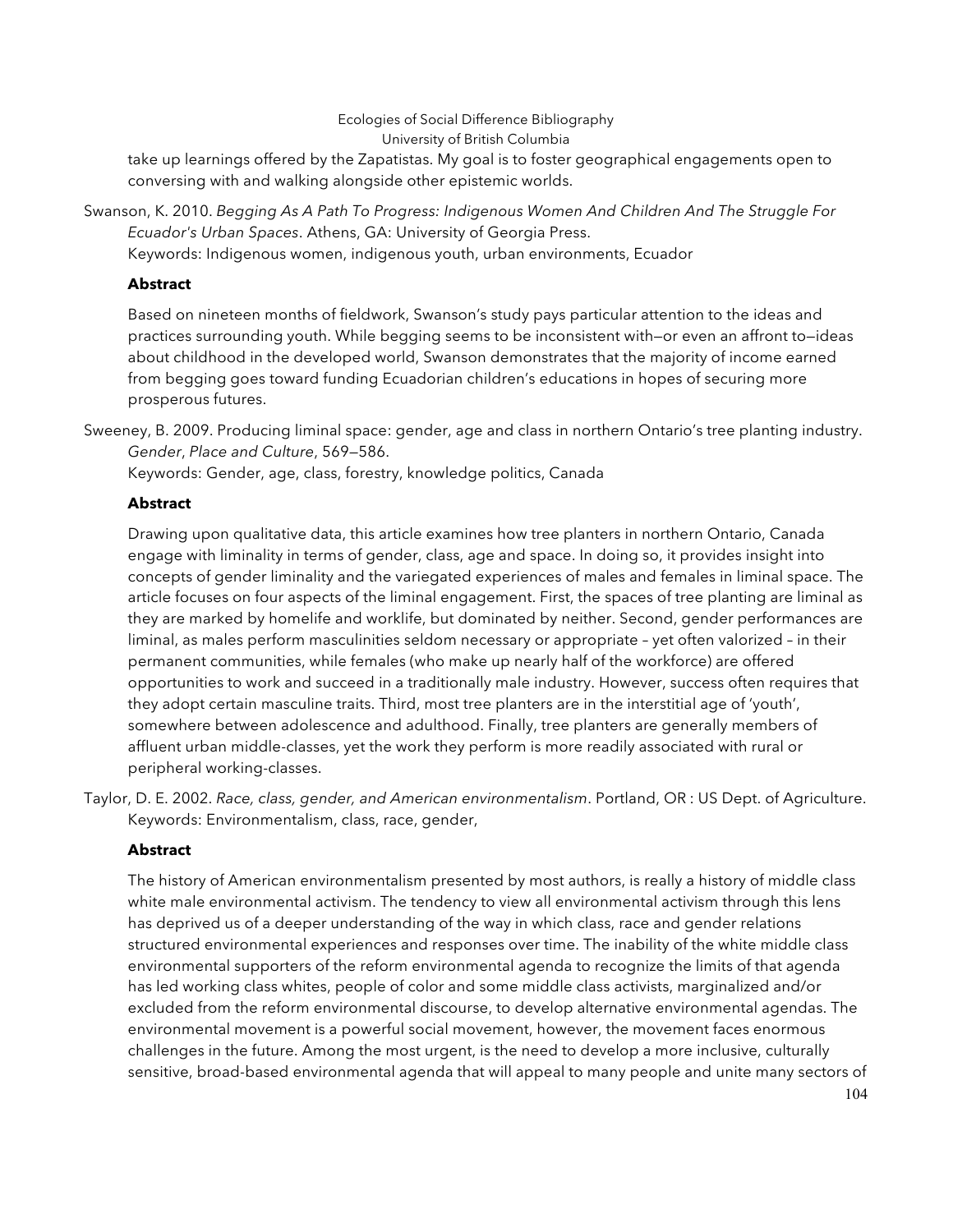the movement. To do this the movement has to re-evaluate its relationship with industry and the government, re-appraise its role and mission, and develop strategies to understand and improve race, class and gender relations.

Taylor, D. E. 2009. *The environment and the people in American cities, 1600-1900s: disorder, inequality, and social change*. Durham: Duke University Press.

Keywords: Class, race, environmental history, urban environments, USA

## **Abstract**

The evolution of American cities -- Epidemics, cities, and environmental reform -- Wealthy urbanites: fleeing downtown and privatizing green space -- Social inequality and the quest for order in the city -- Data gathering as a mechanism for understanding the city and imposing order -- Sanitation and housing reform -- Conceptualizing and framing urban parks -- Elite ideology, activism, and park development -- Social class, activism, and park use -- Contemporary efforts to finance urban parks -- Class, race, space, and zoning in America -- Land use and zoning in American cities -- Workplace and community hazards -- The industrial workplace.

Taylor, T. G. 1949. *Environment, Race And Migration; Fundamentals Of Human Distribution: With Special Sections On Racial Classification; And Settlement In Canada And Australia*. Toronto: University of Toronto Press.

Keywords: Human geography, environment, ethnology, evolution, race relations

Timko, J and T. Satterfield. 2008. Seeking Social Equity in National Parks: Experiments with Evaluation in Canada and South Africa. *Conservation and Society, 6*(3), 1—17. Keywords: Indigenous People, national parks, land claims, Canada, South Africa

## **Abstract**

Many national parks (NPs) and protected areas (PAs) worldwide are operating under difficult social and political conditions, including poor and often unjust relations with local communities. Multiple initiatives have emerged as a result, including co-management regimes and an increased emphasis on the involvement of indigenous people in management and conservation strategies more broadly. Yet, controversy over what constitutes an appropriate role for local people persists, and little research has been conducted as yet to systematically evaluate the extent to which NPs are socially (and not just ecologically) effective. This paper discusses a first attempt to examine the efficacy with which NPs address social equity, including property and human rights, and the relationship of indigenous people and NP managers. The results from an evaluation of equity in a purposive sample of six NPs in Canada and South Africa are presented. All but one of the case study NPs is found to be achieving or moving towards equity. In particular, NPs with more comprehensive co-management and support from neighbouring indigenous groups demonstrate higher equity scores across a variety of indicators, whereas NPs with lower levels of co-management do less well. NPs with settled land claims have not necessarily been more equitable overall, and a few NPs have been co-managed in name only.

Thomas-Slayter, B. P., & Rocheleau, D. E. (Eds.) 1995. *Gender, Environment, And Development In Kenya: A Grassroots Perspective*. Boulder, CO: Lynne Rienner Publishers.

## **Abstract**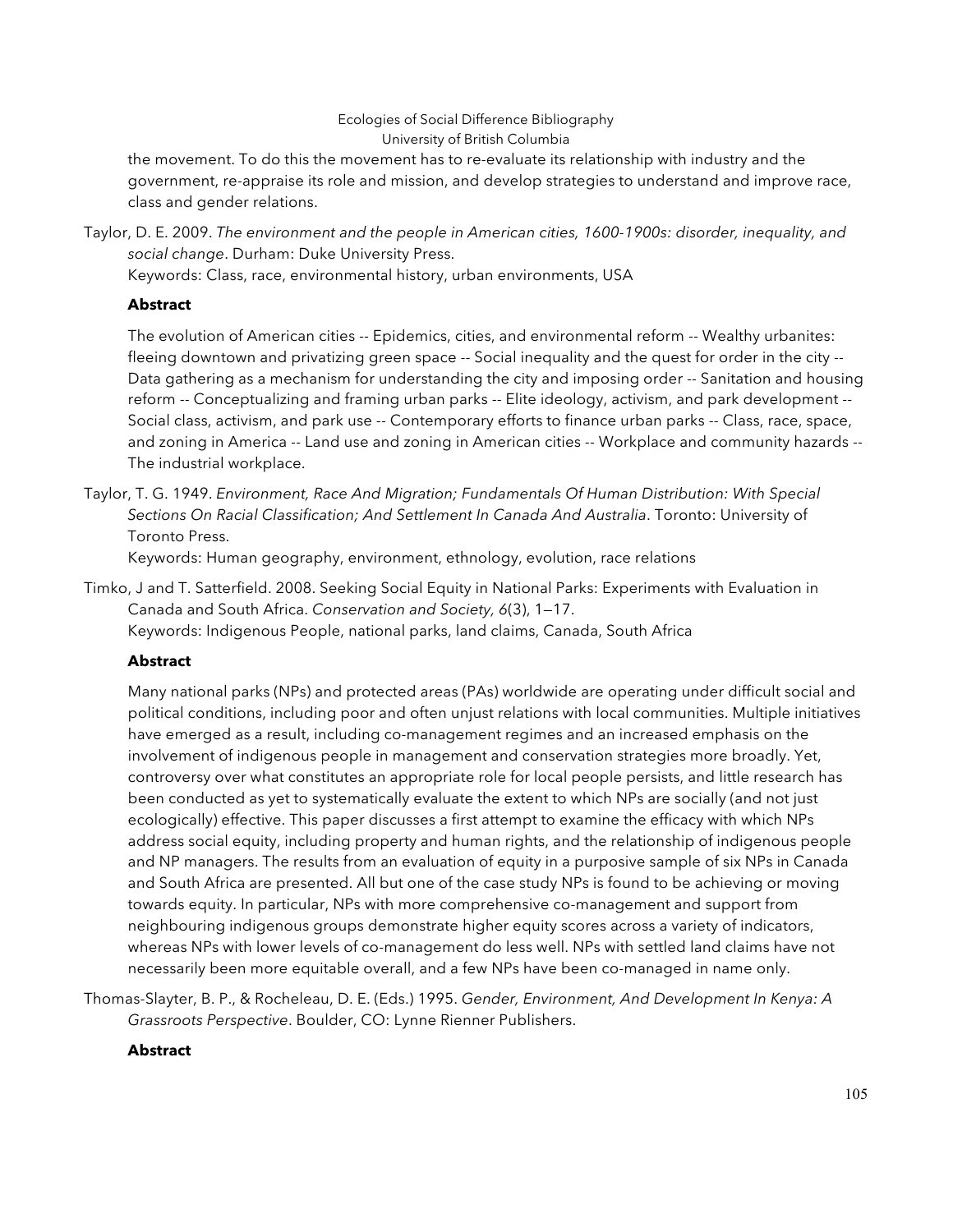Linkages among poverty, gender roles, resource decline and ecological degradation challenge development policy and practice. This text provides an analytical framework for understanding these linkages, then examines them in six very differing communities in rural Kenya.

Tolia-Kelly, D. P. 2010. *Heritage, Culture and Identity : Landscape, Race and Memory: Material Ecologies of Citizenship*. Surrey, UK: Ashgate Publishing Ltd.

Keywords: Social science, customs, traditions, Great Britain, geographical perception -- India, human

## **Abstract**

Using both visual and material culture, this book examines the value of 'landscape and memory' for postcolonial migrants living in Britain. It uses memory to examine how postcolonial citizenship in Britain is experienced - through remembered citizenships of 'other' geographies abroad. By reflecting on the cultural landscapes of British Asian women, the book reveals social-historical narratives about migration, citizenship and belonging. New spaces of memory are presented as mobile and as politically charged with meaning as the more formal spaces of memorialization.

Truelove, Y. 2011. (Re-)Conceptualizing water inequality in Delhi, India through a feminist political ecology framework. *Geoforum*, *42*(2), 143—152.

Keywords: Feminist political ecology, water, sanitation, urban environments, criminality, environmental politics, India

## **Abstract**

This article demonstrates how a feminist political ecology (FPE) framework can be utilized to expand scholarly conceptualizations of water inequality in Delhi, India. I argue that FPE is well positioned to complement and deepen urban political ecology work through attending to everyday practices and micropolitics within communities. Specifically, I examine the embodied consequences of sanitation and 'water compensation' practices and how patterns of criminality are tied to the experience of water inequality. An FPE framework helps illuminate water inequalities forged on the body and within particular urban spaces, such as households, communities, streets, open spaces and places of work. Applying FPE approaches to the study of urban water is particularly useful in analyzing inequalities associated with processes of social differentiation and their consequences for everyday life and rights in the city. An examination of the ways in which water practices are productive of particular urban subjectivities and spaces complicates approaches that find differences in distribution and access to be the primary lens for viewing how water is tied to power and inequality.

Vance, L. 1997. Ecofeminism and wilderness. *NWSA Journal*, 9(3), 60—76 Keywords: Ecofeminism, wilderness, USA

# **Abstract**

Wilderness protection in the US is based not on dedicated environmentalist tenets but the overall political structure of domination. The authority to protect the environment comes from the government, which has a history of documented abuses such as damming rivers, dumping toxic waste and destroying old-growth forests. Wilderness protection policy is based on the rationalist concept of controlling nature.

Vlachou, A. 2001. Nature and Class: A Marxian Value Analysis. In J. K. Gibson-Graham, S. Resnick, R. Wolff, J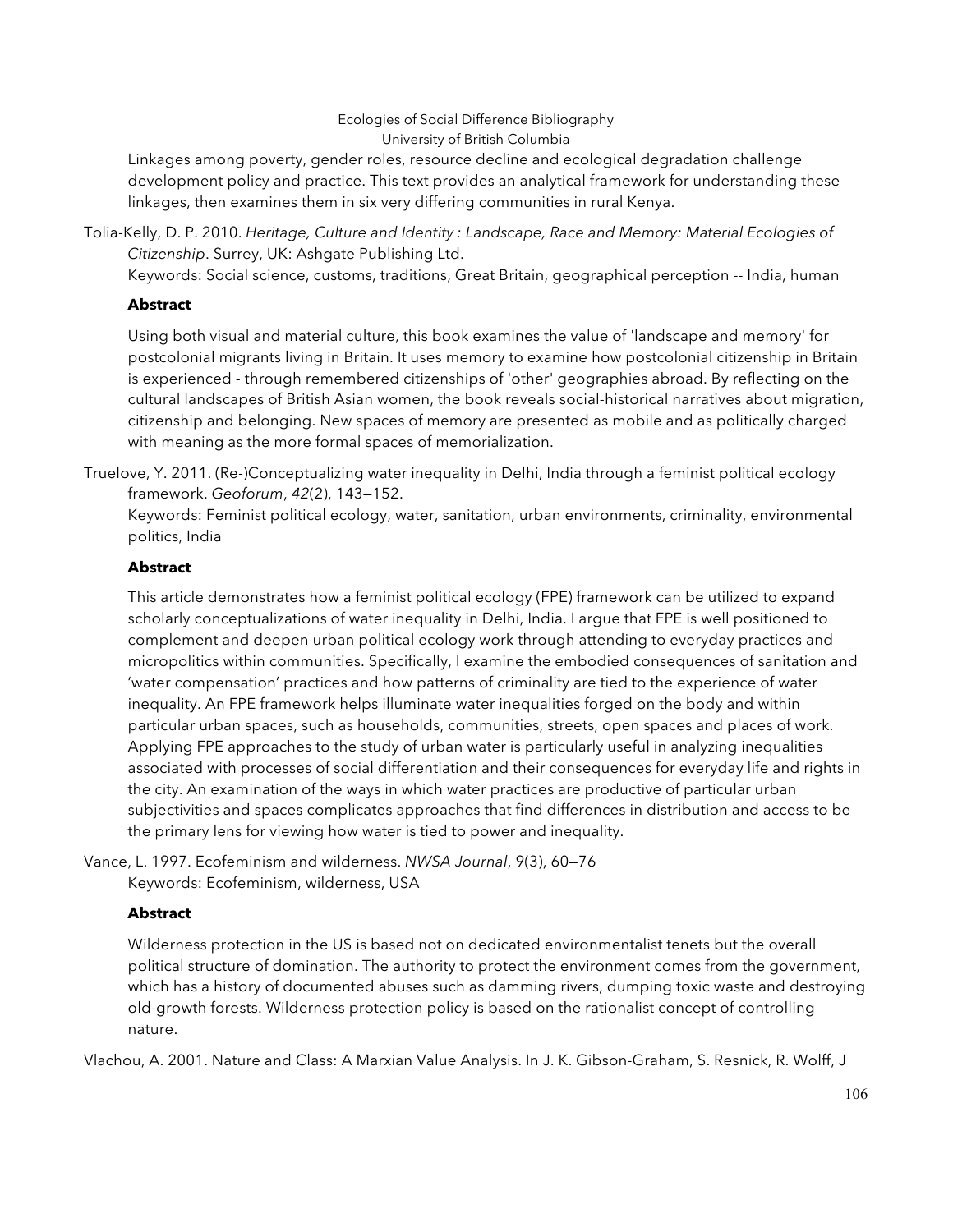(Eds.), *Re/presenting Class: Essays in Postmodern Marxism*. Durham, NC: Duke University Press. Keywords: Class, environmentalism, capitalism natures, socio-ecological metabolism

Wade, P. 2002. *Race, Nature and Culture: An Anthropological Perspective*. London, UK: Pluto Press. Keywords: Race, class, kinship, race relations

#### **Abstract**

Since the controversial scientific race theories of the 1930s, anthropologists have generally avoided directly addressing the issue of race, viewing it as a social construct. Challenging this tradition, Peter Wade proposes in this volume that anthropologists can in fact play an important role in the study of race. Wade is critical of contemporary theoretical studies of race formulated within the contexts of colonial history, sociology and cultural studies. Instead he argues for a new direction; one which anthropology is well placed to explore. Taking the study of race beyond Western notions of the individual, Wade argues for new paradigms in social science, in particular in the development of connections between race, sex and gender. An understanding of these issues within an anthropological context, he contends, is vital for defining personhood and identity. Race is often defined by its reference to biology, 'blood,' genes, nature or essence. Yet these concepts are often left unexamined. Integrating material from the history of science, science studies, and anthropological studies of kinship and new reproductive technologies, as well as from studies of race, Peter Wade explores the meaning of such terms and interrogates the relationship between nature and culture in ideas about race.

Walker, B. L. E., & Robinson, M. A. 2009. Economic development, marine protected areas and gendered access to fishing resources in a Polynesian lagoon. *Gender, Place & Culture*, *16*(4), 467—484. Keywords: Gender, water governance, marine protected areas, French Polynesia

#### **Abstract**

This study examines the potential socio-spatial impacts of a new series of marine protected areas (MPAs) on fisheries in Moorea, French Polynesia. The establishment of the MPAs is contextualized within recent and historical processes of economic development and theories of women in development and gender, culture and development. Seventy adults from three neighborhoods in Moorea were interviewed. Analysis of the data provides new information about the characteristics of fishing in Moorea. Unlike most fishing cultures and communities throughout the Pacific Islands, men and women in Moorea have similar, as opposed to segregated, spatial patterns of fishing activities and fishing methods. The study also points out the potential negative impacts of the MPAs on both men and women, particularly younger and lower-income fishers.

Warren, K. 1990. The Power and the Promise of Ecological Feminism. *Environmental Ethics 12*(2), 125—46. Keywords: Ecology, beliefs, opinions and attitudes, feminism

### **Abstract**

Ecological feminism is the position that there are important connections-historical, symbolic, theoreticalbetween the domination of women and the domination of nonhuman nature. I argue that because the conceptual connections between the dual dominations of women and nature are located in an oppressive patriarchal conceptual framework characterized by a logic of domination, (1) the logic of traditional feminism requires the expansion of feminism to include ecological feminism and (2) ecological feminism provides a framework for developing a distinctively feminist environmental ethic. I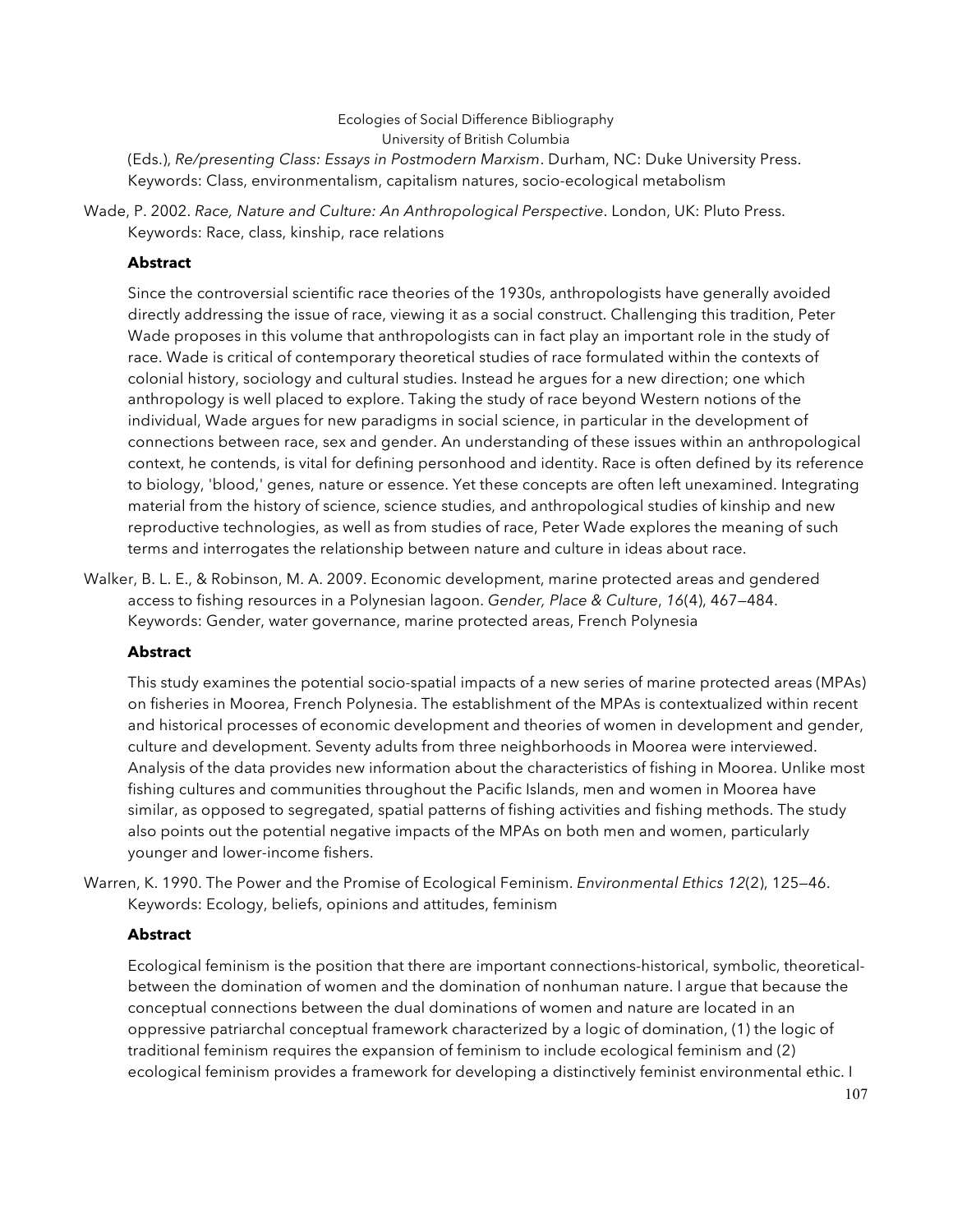conclude that any feminist theory and any environmental ethic which fails to take seriously the interconnected dominations of women and nature is simply inadequate.

Warren, K. 2000. *Ecofeminist Philosophy: A Western Perspective On What It Is And Why It Matters*. Lanham, MD: Rowman & Littlefield.

Keywords: Ecofeminism, non-human nature, social justice

## **Abstract**

Nature Is a Feminist Issue: Motivating Ecofeminism by Taking Empirical Data Seriously -- What Are Ecofeminists Saying?: An Overview of Ecofeminist Positions -- Quilting Ecofeminist Philosophy: A Western Perspective on What Ecofeminist Philosophy Is -- How Should We Treat Nature?: Ecofeminist Philosophy and Environmental Ethics -- Ethics in a Fruit Bowl: Ecofeminist Ethics -- Must Everyone Be Vegetarian?: Ecofeminist Philosophy and Animal Welfarism -- What Is Ecological about Ecofeminist Philosophy?: Ecofeminist Philosophy, Ecosystem Ecology, and Leopold's Land Ethic -- With Justice for All: Ecofeminist Philosophy and Social Justice -- Surviving Patriarchy: Ecofeminist Philosophy and Spirituality

Watson, A. & O. H. Huntington. 2008. They're *here* – I can *feel* them: the epistemic spaces of Indigenous and Western knowledges. *Social and Cultural Geography, 9*, 257—81. Keywords: Posthumanism, Indigenous knowledges, relational ontologies, Western science

## **Abstract**

Indigenous Knowledges (IK) are continually contrasted with Western positivist sciences. Yet the usual conception of IK—as a translatable knowledge about things—renders incomprehensible its discussion as a spiritual or ethical practice. A practice taking place within what we call an epistemic space. A moose hunting event can demonstrate how IK is produced through the epistemic spaces within which hunting is performed. Part of the performance is becoming-animal; as practiced by Koyukon Athabascans, a moose hunt reproduces the social relations between hunter and prey, spiritual relations that demonstrate an ontology and ethics seemingly distinct from those of the Western wildlife sciences founded upon Enlightenment humanism. Yet such 'Western–Indigenous' dichotomies falsely indicate entirely separable spaces within which to produce accounts of reality. Instead, this account of a moose hunt demonstrates an assemblage of actors within one space, who together become more than the authors' individual positions and selves, and becomes an event. We additionally argue that more faithfully representing this assemblage requires changing the form of the usual academic paper. Thus tacking between a narrative and theoretical approach that switches from each of our first-person points of view, we aim to depict how knowledge of one hunting event becomes assembled.

West, P. 2006. *Conservation Is Our Government Now: The Politics Of Ecology In Papua New Guinea*. Durham: Duke University Press.

Keywords: Indigenous identities, politics of knowledge, conservation, development discourse, Papua New Guinea

## **Abstract**

The book is an ethnographic examination of the history and social effects of conservation and development efforts in Papua New Guinea. Drawing on extensive fieldwork conducted over a period of seven years, the author focuses on the Crater Mountain Wildlife Management Area, an area that was the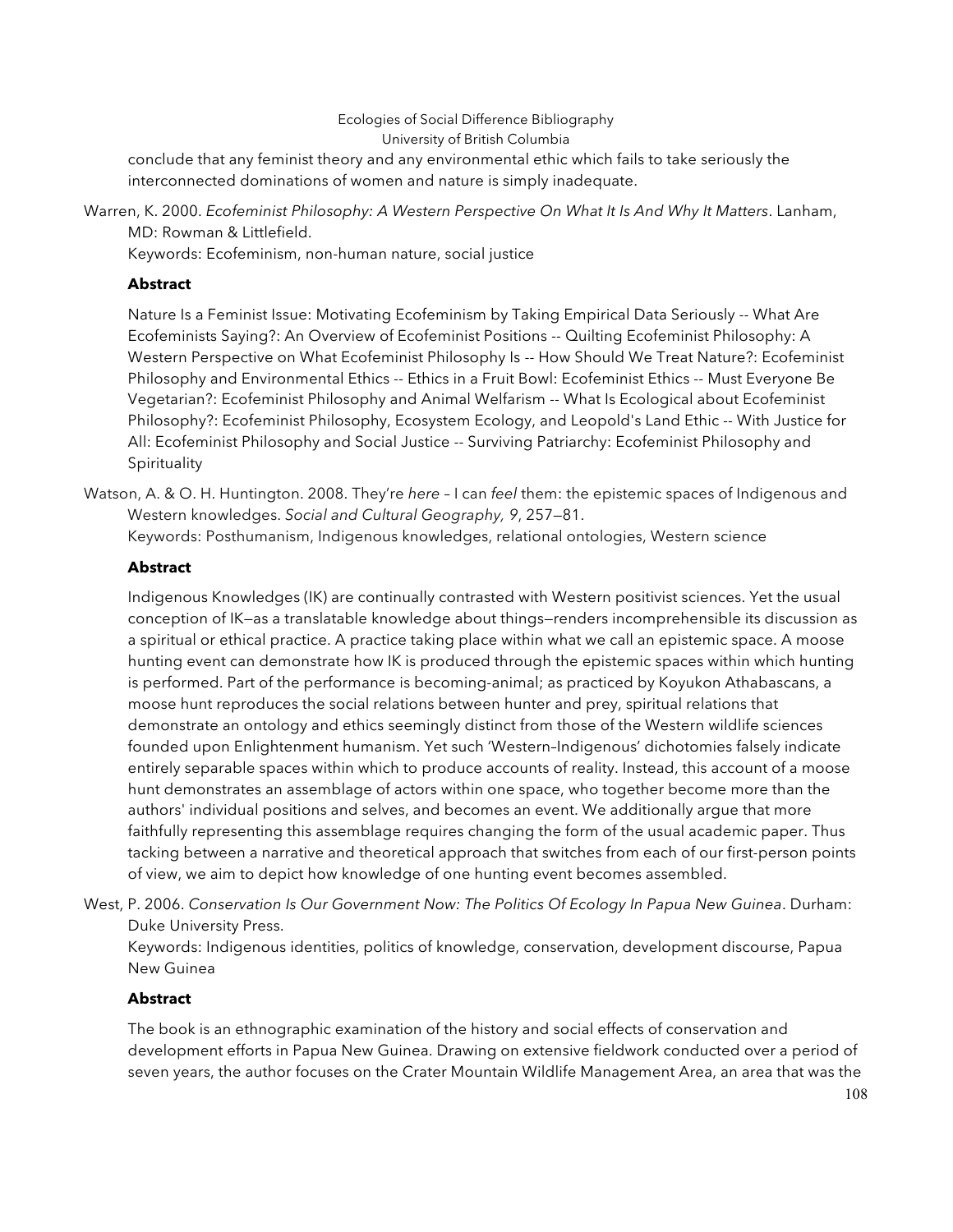site of a biodiversity conservation project implemented between 1994 and 1999. Described are the interactions between those who ran the program--mostly NGO workers--and the Gimi people who live in the forests surrounding Crater Mountain. The author shows that throughout the project there was a profound disconnect between the two groups' goals. The NGO workers thought that they would encourage conservation and cultivate development by teaching Gimi to value biodiversity as an economic resource. The villagers expected that in exchange for the land, labour, food, and friendship they extended to the conservation workers, they would be given benefits, such as medicine and technology. In the end, the divergent nature of the two groups' expectations led to disappointment for both. The book reveals how every aspect of the Crater Mountain Wildlife Management Area--including ideas of space, place, environment, and society--was socially produced, created by changing configurations of ideas, actions, and material relations not only in Papua New Guinea but also in other locations around the world. Complicating many of the assumptions about nature, culture, and development underlying contemporary conservation efforts, Conservation Is Our Government Now demonstrates the unique capacity of ethnography to illuminate the relationship between the global and the local, between trans-national processes and individual lives.

Whatmore, S. 1997. Dissecting the autonomous self, hybrid cartographies for a relational ethics. In G. Hederson and M. Waterstone (Eds.), *Geographic Thought, A Praxis Perspective*, (109-122). Routledge. Keywords: Geography, cartography, ethics

## **Abstract**

In this paper I focus on the contributions of feminist and environmentalist thinking to the question of ethics in critical geography, I explore creative tensions between feminist deconstructions of the autonomous self, configured as rights-bearing citizen, and environmentalist efforts to extend the status of the ethical subject beyond the human. Critically engaging with Haraway's figure of the cyborg, I examine the implications of notions of hybridity for mapping the spatial configurations of ethical subjects and communities conceived of in 'relational' terms.

Whitehead, M. 2008. Domesticating technological myth: Gender, exhibition spaces and the clean air movement in the UK. *Social & Cultural Geography, 9*(6), 635—651. Keywords: Gender, air pollution, the technological myth, housewives, environmental movements, the UK

# **Abstract**

This paper explores the relation between technologies and the reconfiguration of gender relations in the British home. Drawing on Haraway's concept of technological myth, and Barthes' reflections on the modern myth-making process, this analysis considers how the promotion and animation of new smokeless technologies in late nineteenth- and early twentieth-century Britain was under-girded by a reconstituted vision of the British home and the woman's place within it. In part, smokeless technologies promised the liberation of housewives from the 'drudgery' of domestic labour. The myths associated with smokeless technologies were, however, also suggestive of a more open sense of the home, within which female citizens could combine a concern with the domestic needs of the family with the broader moral reform of the city as a whole. Through an analysis of various smoke abatement exhibitions, which were convened throughout the UK during the late nineteenth and early twentieth centuries, this paper explores how smokeless technologies were braided into a new mythical geography of the British home. While at one level, this new home promised a scientifically liberated domestic sphere and a more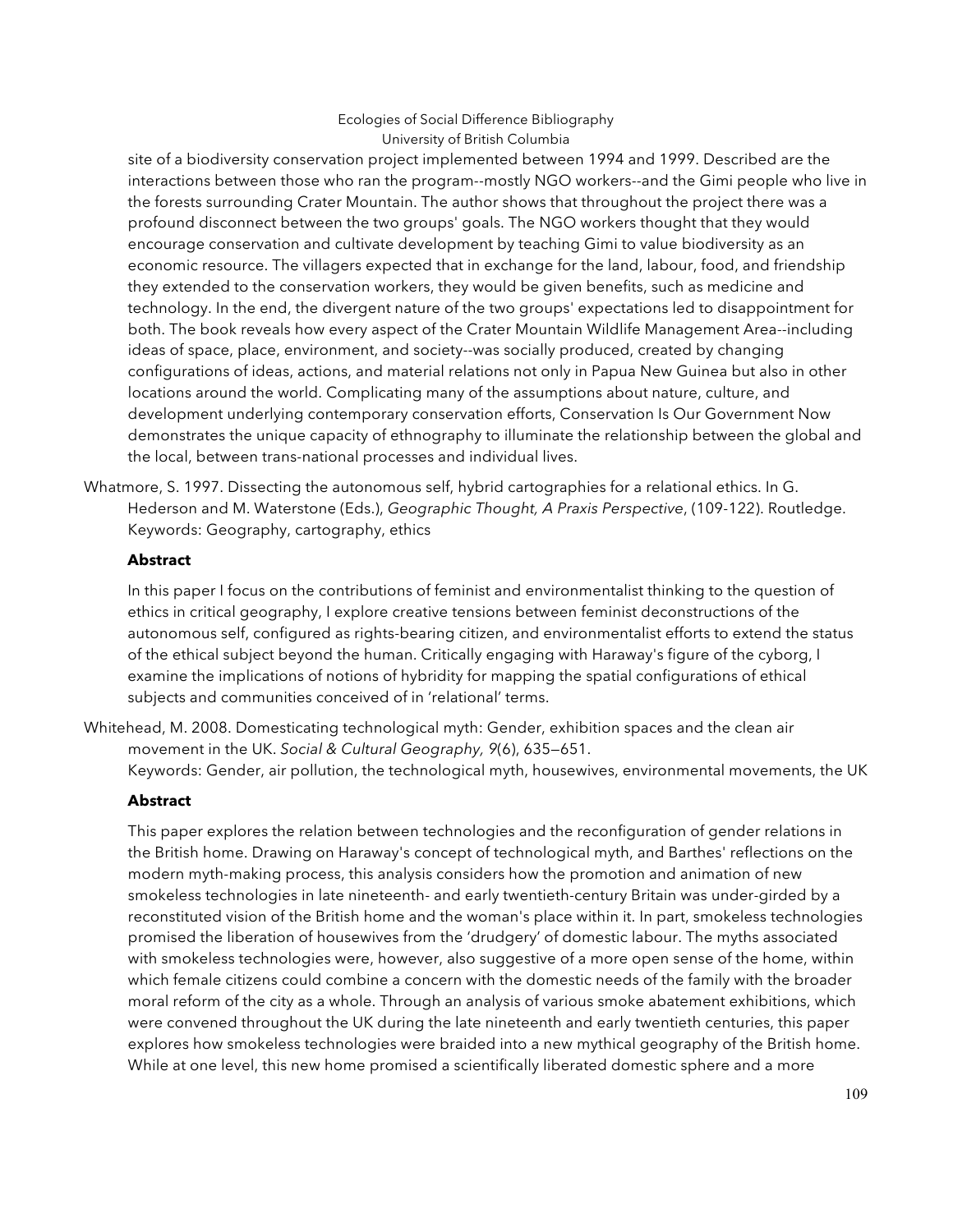publicly engaged female citizenry, it ultimately served to restructure and reassert the British woman's role within the modern household. Analysis focuses specifically upon the exhibit materials and popular press accounts associated with key smoke abatement exhibitions in the UK.

Wiebe, N., Desmarais, A. A., & Wittman, H. 2010. *Food Sovereignty: Reconnecting Food, Nature & Community*. Black Point, Nova Scotia: Fernwood.

Keywords: Agrarian citizenship, food sovereignty, North-South relations, family farms, agrarian movements

# **Abstract**

This collection gives voice to the peasant movements that are planting the seeds of a revolution that could fundamentally alter our relationship with food - and with each other. With increasing hunger in the world, especially among marginalised populations in both the North and South, the current high-input, industrialised, market-driven food system is failing. It is failing to provide for the food needs of all people, failing to respect the principles of environmental sustainability, and it undermines local empowerment and agrarian citizenship. Around the world, people are resisting the environmental, social and political destruction perpetuated by the industrial agricultural system. This resistance has led to a new and radical agricultural practice - food sovereignty - which puts control in the hands of those who are both hungry and produce the world's food - peasants and family farmers - rather than corporate executives. Advocating a practical, radical change to the way much of our food system operates the contributors, including Raj Patel, Walden Bello, Philip McMichael, Miguel Altieri and Eric Holt-Gimenez, show through analysis and case studies that food sovereignty results in increased production, safe food that reaches those who are in the most need and agricultural practices that respect the earth. This is the means to achieving the UN-endorsed goal of food security.

Wilson, K. 2005. Ecofeminism and First Nations peoples in Canada: Linking culture, gender, and nature. *Gender, Place and Culture*, *12*(3), 333-355 Keywords: Ecofeminism, First Nations, Canada, discourse, spirituality

# **Abstract**

Many ecofeminists see women's subordination as a result of linking women with nature. Thus one of their tasks has been to unravel the underlying dualistic structure of the categories 'women' and 'nature' and to argue for a reconceptualization of these categories. However, there exist amongst ecofeminists epistemological differences pertaining to the ways in which the women–nature connection should be addressed. Spiritual ecofeminists argue that the connection between women and nature is worth reclaiming and celebrating. In contrast, social ecofeminists contend that the connection represents a patriarchal artifice that reinforces oppression. In support of both perspectives, 'Western' ecofeminists have invoked the cultural beliefs and histories of Aboriginal peoples. Such use of Aboriginal beliefs and experiences within much of Western ecofeminist discourses is partial and uninformed. In this article an alternative approach is offered—one that emphasizes the importance of listening to Aboriginal voices describing contemporary connections to nature. Aboriginal voices are presented in the context of indepth interviews conducted with Anishinabek (Ojibway and Odawa peoples) living in one First Nations community and three cities in Ontario, Canada. The interviews highlight the importance of listening to Anishinabek describe their connections to Mother Earth (nature) as they reveal counter-narratives that offer the potential to reconcile spiritual and social ecofeminism and to reconceptualize nature (Mother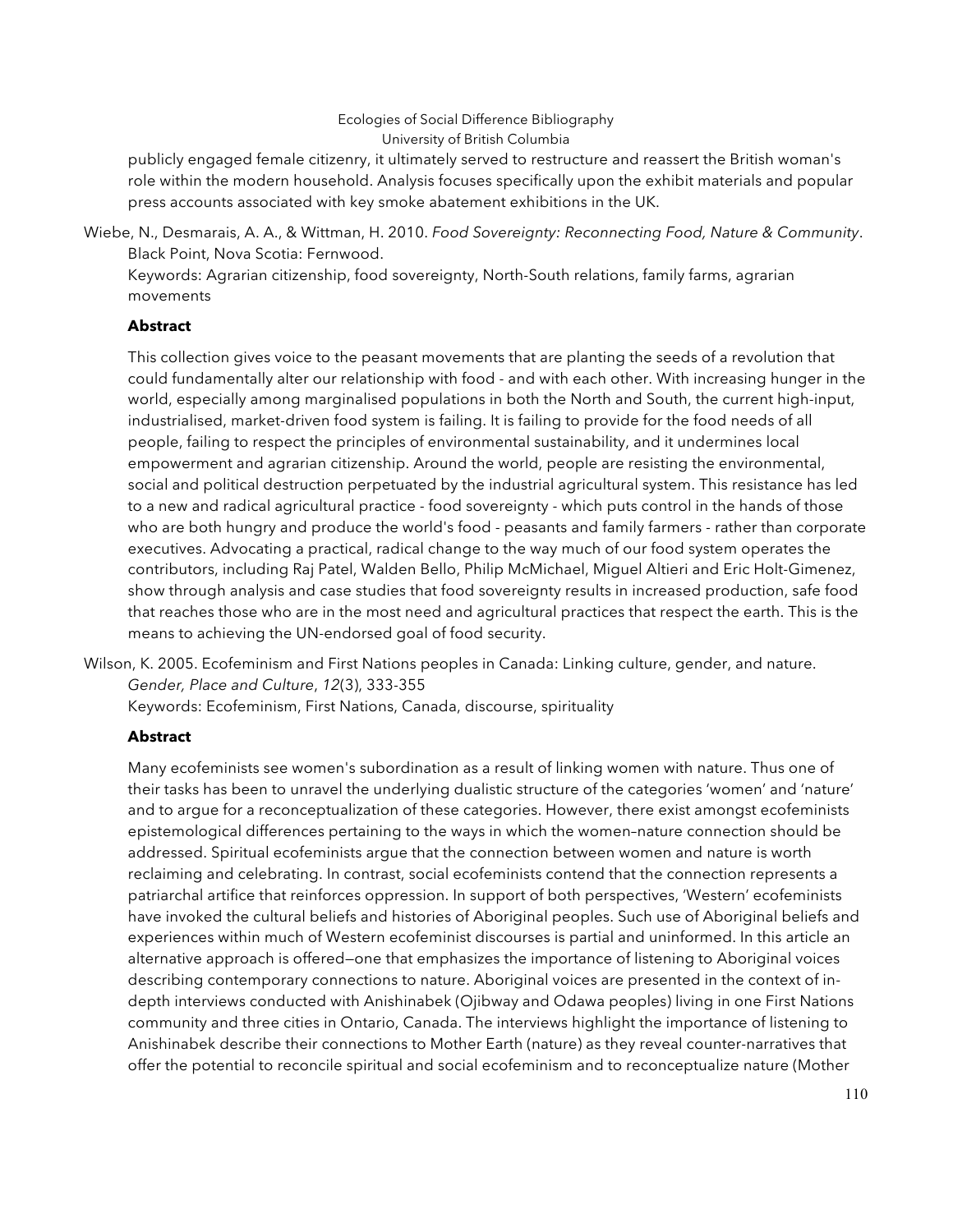Earth) as an active and dynamic agent. Such counter-narratives may improve current understandings of gender–nature connections within Western ecofeminisms.

Wittman, H., Desmarais, A. & Wiebe, N. 2011. Food sovereignty: A new rights framework for food and nature? *Environment and Society: Advances in Research, 2*(1), 87—105. Keywords: Food sovereignty, gender, class, agrarian citizenship

### **Abstract**

Food sovereignty, as a critical alternative to the concept of food security, is broadly defined as the right of local peoples to control their own food systems, including markets, ecological resources, food cultures, and production modes. This article reviews the origins of the concept of food sovereignty and its theoretical and methodological development as an alternative approach to food security, building on a growing interdisciplinary literature on food sovereignty in the social and agroecological sciences. Specific elements of food sovereignty examined include food regimes, rights-based and citizenship approaches to food and food sovereignty, and the substantive concerns of advocates for this alternative paradigm, including a new trade regime, agrarian reform, a shift to agroecological production practices, attention to gender relations and equity, and the protection of intellectual and indigenous property rights. The article concludes with an evaluation of community-based perspectives and suggestions for future research on food sovereignty.

Wolch, J. R., & Emel, J. 1998. *Animal geographies: Place, politics, and identity in the nature-culture borderlands*. London: Verso.

Keywords: Animals, Social aspects, Wildlife utilization,Human-animal relationships, Moral and ethical aspects, Economic aspects

### **Abstract**

*Animal Geographies* explores the diverse ways in which animals shape the formation of human identity. Essays on zoos and wolves, for example, reveal how animals figure in social constructions of race, gender, and nationality. From questions of identity and subjectivity, it moves to a consideration of the places where people and animals confront the realities of coexistence on an everyday basis, by way of case studies of species such as mountain lions and the golden eagle. It then examines the ways in which animals figure in the ongoing globalization of production and mass consumption—illustrated by essays on the US meatpacking industry and meat production in the Indian state of Rajasthan—and finally, takes up legal and ethical approaches to human-animal relations.

Zerner, C. 2003. *Culture And The Question Of Rights: Forests, Coasts, and Seas In Southeast Asia*. Durham, N.C.: Duke University Press.

Keywords: Indigenous rights, North-South dialectics, violence, Southeast Asia

### **Abstract**

Cultivating the wild: honey-hunting and forest management in southeast Kalimantan / Sounding the Makassar Strait: the poetics and politics of an Indonesian marine environment / Singers of the landscape: song, history, and property rights in the Malaysian rainforest / Writing for their lives: Bentian Dayak authors and Indonesian development discourse / Fruit trees and family trees in an anthropogenic forest : property zones, resource access, and environmental change in Indonesia / Reflections: toward new conceptions of rights / By land and by sea : reflections on claims and communities in the Malay